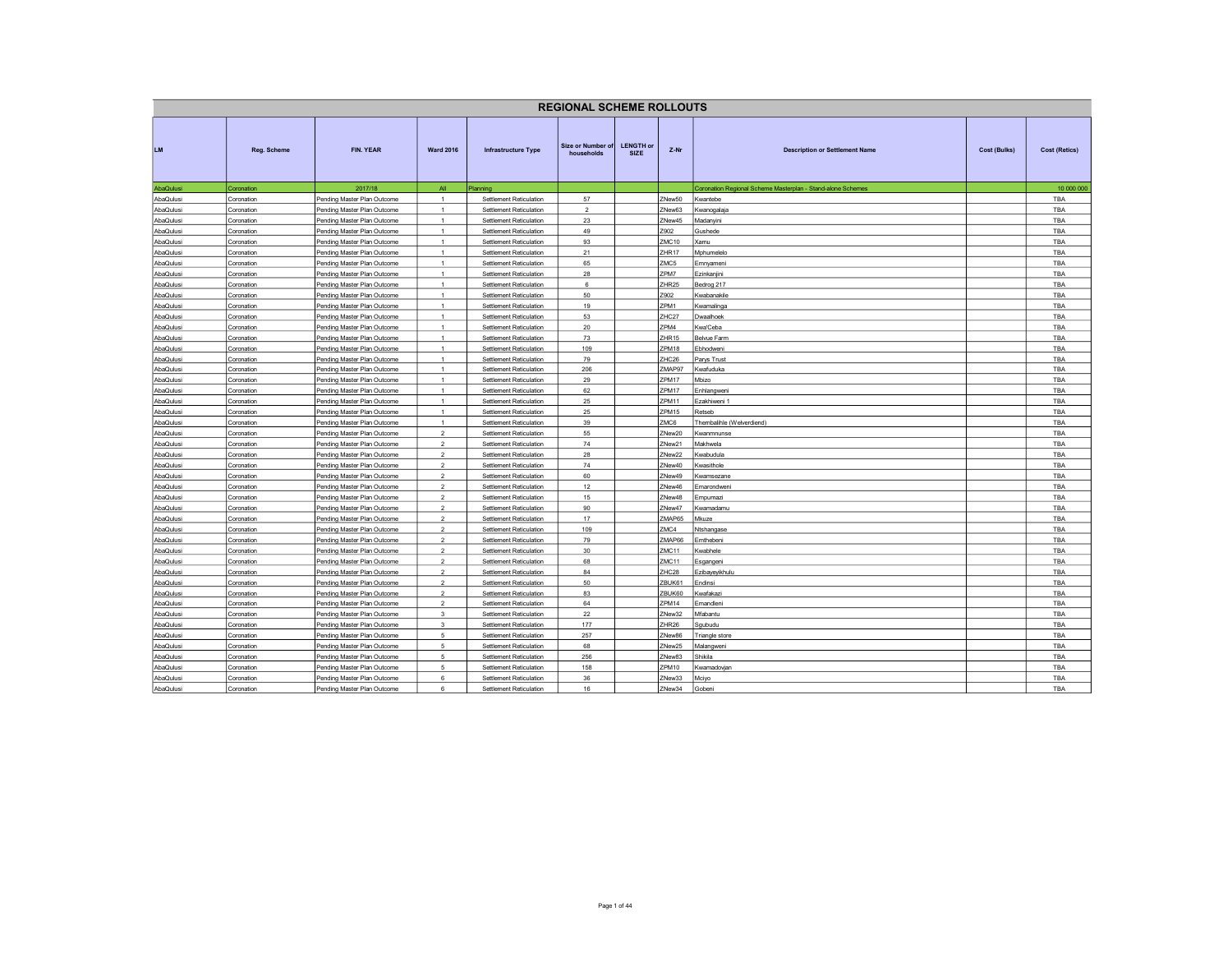|                        |                              |                                                            |                     |                                                    | <b>REGIONAL SCHEME ROLLOUTS</b> |                                 |                   |                                                                                    |                      |                      |
|------------------------|------------------------------|------------------------------------------------------------|---------------------|----------------------------------------------------|---------------------------------|---------------------------------|-------------------|------------------------------------------------------------------------------------|----------------------|----------------------|
| <b>LM</b>              | Reg. Scheme                  | <b>FIN. YEAR</b>                                           | <b>Ward 2016</b>    | Infrastructure Type                                | Size or Number of<br>households | <b>LENGTH or</b><br><b>SIZE</b> | Z-Nr              | <b>Description or Settlement Name</b>                                              | Cost (Bulks)         | <b>Cost (Retics)</b> |
| AbaQulusi              | Coronation                   | Pending Master Plan Outcome                                | 6                   | Settlement Reticulation                            | 50                              |                                 | ZNew97            | Kwa'Boy 3                                                                          |                      | TBA                  |
| AbaQulusi              | Coronation                   | Pending Master Plan Outcome                                | $\,6\,$             | Settlement Reticulation                            | 45                              |                                 | ZNew103           | Uitzicht                                                                           |                      | TBA                  |
| AbaQulusi              | Coronation                   | Pending Master Plan Outcome                                | 6                   | Settlement Reticulation                            | 19                              |                                 | ZNew104           | Enkwaleni                                                                          |                      | TBA                  |
| AbaQulusi              | Coronation                   | Pending Master Plan Outcome                                | $\,6\,$             | Settlement Reticulation                            | 113                             |                                 | Z899              | Kwamciyo                                                                           |                      | TBA                  |
| AbaQulusi              | Coronation                   | Pending Master Plan Outcome                                | 6                   | Settlement Reticulation                            | 216                             |                                 | ZPM <sub>8</sub>  | Kwavilakazi 1                                                                      |                      | TBA                  |
| AbaQulusi              | Coronation                   | Pending Master Plan Outcome                                | 6                   | Settlement Reticulation                            | 48                              |                                 | ZPM16             | Bogudaga                                                                           |                      | TBA                  |
| AbaQulusi              | Coronation                   | Pending Master Plan Outcome                                | 6                   | Settlement Reticulation                            | 103                             |                                 | ZPM16             | Kwa'John 1                                                                         |                      | TBA                  |
| AbaQulusi              | Coronation                   | Pending Master Plan Outcome                                | $\,6\,$             | Settlement Reticulation                            | 103                             |                                 | Z901              | Nkongolwane 1                                                                      |                      | TBA                  |
| AbaQulusi              | Coronation                   | Pending Master Plan Outcome                                | 6<br>$\overline{7}$ | Settlement Reticulation                            | 70<br>44                        |                                 | ZPM6              | Mkhuze 2                                                                           |                      | TBA                  |
| AbaQulusi<br>AbaQulusi | Coronation<br>Coronation     | Pending Master Plan Outcome                                | $\overline{7}$      | Settlement Reticulation<br>Settlement Reticulation | 59                              |                                 | ZNew88<br>ZNew105 | Mtenteka<br>Entabeni 2                                                             |                      | TBA<br>TBA           |
| AbaQulusi              | Coronation                   | Pending Master Plan Outcome<br>Pending Master Plan Outcome | $\overline{7}$      | Settlement Reticulation                            | 115                             |                                 | ZPM <sub>12</sub> | Rietvlei                                                                           |                      | TBA                  |
| AbaQulusi              | Coronation                   | Pending Master Plan Outcome                                | $\overline{7}$      | Settlement Reticulation                            | 38                              |                                 | ZHC5              | Boomlaer                                                                           |                      | TBA                  |
| AbaQulusi              | Hlahlindlela                 | 2017/18                                                    | All                 | <b>Planning</b>                                    |                                 |                                 |                   | <b>Vhd Area Supply Assmt</b>                                                       | 1 000 000            |                      |
| AbaQulusi              | Hlahlindlela                 | 2017/18                                                    | 15                  | <b>Settlement Reticulation</b>                     | 253                             |                                 | Z116              | Bhobozani, Mhlangeni & Mphezulu stand-alone scheme                                 |                      | 34 000 000           |
| AbaQulusi              | Hlahlindlela                 | 2017/18                                                    | 21                  | <b>Bulk Supply Connection</b>                      | 718                             |                                 | Z137              | Ezidulini & Engilandi scheme augmentation                                          |                      | 5 000 000            |
| AbaQulusi              | Hlahlindlela                 | On hold                                                    | 12                  | Storage                                            | 5MI                             |                                 |                   | New bulk Reservoir 1 between Vryheid WTW and eMondlo                               | 7 239 939            |                      |
| AbaQulusi              | Hlahlindlela                 | On hold                                                    | 12                  | <b>Bulks</b>                                       | 315                             | 907                             |                   | Regional bulk pipelines between Reservoir 4 and eMondlo WTW                        | 2 461 428            |                      |
| AbaQulusi              | Hlahlindlela                 | On hold                                                    | 12                  | Bulks                                              | 200                             | 1 0 8 0                         |                   | Regional bulk pipelines between Reservoir 4 and eMondlo WTW                        | 1495 001             |                      |
| AbaQulusi              | Hlahlindlela                 | On hold                                                    | 12                  | <b>Bulks</b>                                       | 350                             | 1059                            |                   | Regional bulk pipelines between Reservoir 4 and eMondlo WTW                        | 2 132 083            |                      |
| AbaQulusi              | Hlahlindlela                 | On hold                                                    | 12                  | Storage                                            | 5ML                             |                                 |                   | New regional Reservoir 3 at Driekwart                                              | 7 239 939            |                      |
| AbaQulusi              | Hlahlindlela                 | On hold                                                    | 12                  | Storage                                            | 5ML                             |                                 |                   | New regional Reservoir 2 at Driekwart                                              | 7 239 939            |                      |
| AbaQulusi              | Hlahlindlela                 | On hold                                                    | 12                  | Pump Station                                       |                                 |                                 |                   | New regional Pump Station 2 at Driekwart                                           | 6 497 266            |                      |
| AbaQulusi              | Hlahlindlela                 | On hold                                                    | 12                  | Storage                                            | 2MI                             |                                 |                   | New regional bulk Reservoir 4 near Maytshotshomba                                  | 6 173 004            |                      |
| AbaQulusi              | Hlahlindlela                 | On hold                                                    | 14                  | Secondary Bulks                                    | 75                              | 34                              |                   | Regional pipelines from Elosi reservoir to reservoir at Sofaya                     | 15 804               |                      |
| AbaQulusi              | Hlahlindlela                 | On hold                                                    | 14                  | Secondary Bulks                                    | 75                              | 60                              |                   | Regional pipelines from Elosi reservoir to reservoir at Sofaya                     | 28 26 1              |                      |
| AbaQulusi              | Hlahlindlela                 | On hold                                                    | 14                  | Secondary Bulks                                    | 75                              | 2441                            |                   | Regional pipelines from Elosi reservoir to reservoir at Sofaya                     | 1 146 495            |                      |
| AbaQulusi              | Hlahlindlela                 | On hold                                                    | 14                  | Secondary Bulks                                    | 90                              | 3972                            |                   | Regional pipelines from Ezibomvu reservoir to reservoir at Elosi                   | 2 079 438            |                      |
| AbaQulusi              | Hlahlindlela                 | On hold                                                    | 14                  | Secondary Bulks                                    | 90                              | 2 1 0 5                         |                   | Regional pipelines from Ezibomvu to reservoir at Qweqwe1                           | 1 102 059            |                      |
| AbaQulusi              | Hlahlindlela                 | On hold                                                    | 14                  | <b>Secondary Bulks</b>                             | 90                              | 89                              |                   | Regional pipelines from Ezibomvu reservoir to reservoir at Elosi                   | 46 347               |                      |
| AbaQulusi              | Hlahlindlela                 | On hold                                                    | 14                  | <b>Secondary Bulks</b>                             | 90                              | 110                             |                   | Regional pipelines from Ezibomvu reservoir to reservoir at Elosi                   | 57 390               |                      |
| AbaQulusi              | Hlahlindlela                 | On hold                                                    | 14                  | Secondary Bulks                                    | 90                              | 93                              |                   | Regional pipelines from Ezibomvu reservoir to reservoir at Elosi                   | 48 824               |                      |
| AbaQulusi              | Hlahlindlela                 | On hold                                                    | 14                  | Secondary Bulks                                    | 90                              | 33                              |                   | Regional pipelines from Ezibomvu reservoir to reservoir at Elosi                   | 17 127               |                      |
| AbaQulusi              | Hlahlindlela                 | On hold                                                    | 14                  | Secondary Bulks                                    | 110                             | 191                             |                   | Regional pipelines from Amahlathi reservoir to elevated tank at Ezibomvu           | 188 220              |                      |
| AbaQulusi              | Hlahlindlela                 | On hold                                                    | 14                  | Secondary Bulks                                    | 110                             | 1 3 4 4                         |                   | Regional pipelines from Ezibomvu to reservoir at Qweqwe1                           | 1 324 253            |                      |
| AbaQulusi              | Hlahlindlela                 | On hold                                                    | 14                  | Secondary Bulks                                    | 160<br>90                       | 2 1 4 2<br>1 3 9 2              |                   | Regional pipelines from Amahlathi reservoir to elevated tank at Ezibomvu           | 3 0 5 0 6 4 8        |                      |
| AbaQulusi              | Hlahlindlela                 | On hold                                                    | 14                  | Secondary Bulks                                    |                                 |                                 |                   | regional pipeline from Amahlathi reservoir to Mvunjane                             | 728 899              |                      |
| AbaQulusi<br>AbaQulusi | Hlahlindlela<br>Hlahlindlela | On hold<br>On hold                                         | 14<br>14            | Pump                                               | 2MI                             |                                 |                   | Booster pump on pipeline from Nhloshana to Amahlathi<br>New reservoir at Amahlathi | 461 192<br>6 173 004 |                      |
| AbaQulusi              | Hlahlindlela                 | On hold                                                    | 14                  | Storage<br>Storage                                 | 140KI                           |                                 |                   | Regional elevated tank at Ezibomvu                                                 | 1 001 835            |                      |
| AbaQulusi              | Hlahlindlela                 | On hold                                                    | 14                  | Storage                                            | 600KI                           |                                 |                   | New regional reservoir at Qweqwe                                                   | 2 5 20 4 26          |                      |
| AbaQulusi              | Hlahlindlela                 | On hold                                                    | 14                  | Storage                                            | 50KI                            |                                 |                   | New elevated tank at Qweqwe                                                        | 684 075              |                      |
| AbaQulusi              | Hlahlindlela                 | On hold                                                    | 14                  | Storage                                            | 1MI                             |                                 |                   | New regional reservoir at Elosi                                                    | 2 8 2 4 4 3 9        |                      |
| AbaQulusi              | Hlahlindlela                 | On hold                                                    | 14                  | Storage                                            | 80KI                            |                                 |                   | New elevated tank at Elosi                                                         | 775 214              |                      |
| AbaQulusi              | Hlahlindlela                 | On hold                                                    | 14                  | Storage                                            | 30KI                            |                                 |                   | New elevated tank at Sofaya                                                        | 509 520              |                      |
| AbaQulusi              | Hlahlindlela                 | On hold                                                    | 14                  | <b>Bulk Supply Connection</b>                      | 63                              |                                 | Z132              | Amahlathi                                                                          |                      |                      |
| AbaQulusi              | Hlahlindlela                 | On hold                                                    | 14                  | <b>Bulk Supply Connection</b>                      | 483                             |                                 | Z133              | Mvunjane Simashwini                                                                |                      |                      |
| AbaQulusi              | Hlahlindlela                 | On hold                                                    | 14                  | <b>Bulk Supply Connection</b>                      | 385                             |                                 | Z131              | Ezibomvu                                                                           |                      | $\sim$               |
| AbaQulusi              | Hlahlindlela                 | On hold                                                    | 14                  | <b>Bulk Supply Connection</b>                      | 237                             |                                 | Z126              | Qweqwe 1                                                                           |                      | $\sim$               |
| AbaQulusi              | Hlahlindlela                 | On hold                                                    | 14                  | <b>Bulk Supply Connection</b>                      | 247                             |                                 | Z130              | Elosi                                                                              |                      | $\sim$               |
| AbaQulusi              | Hlahlindlela                 | On hold                                                    | 14                  | <b>Bulk Supply Connection</b>                      | 201                             |                                 | 2128              | Sofaya                                                                             |                      |                      |
| AbaQulusi              | Hlahlindlela                 | On hold                                                    | 15                  | Secondary Bulks                                    | 160                             | 13                              |                   | Regional bulk pipeline from Emadwaleni to Mhlangeni reservoir                      | 18 151               |                      |
| AbaQulusi              | Hlahlindlela                 | On hold                                                    | 15                  | <b>Secondary Bulks</b>                             | 160                             | 2 1 6 9                         |                   | Regional bulk pipeline from Emadwaleni to Mhlangeni reservoir                      | 3 090 161            |                      |
| AbaQulusi              | Hlahlindlela                 | On hold                                                    | 15                  | Secondary Bulks                                    | 160                             | 12 <sub>12</sub>                |                   | Regional bulk pipeline from Emadwaleni to Mhlangeni reservoir                      | 17 303               |                      |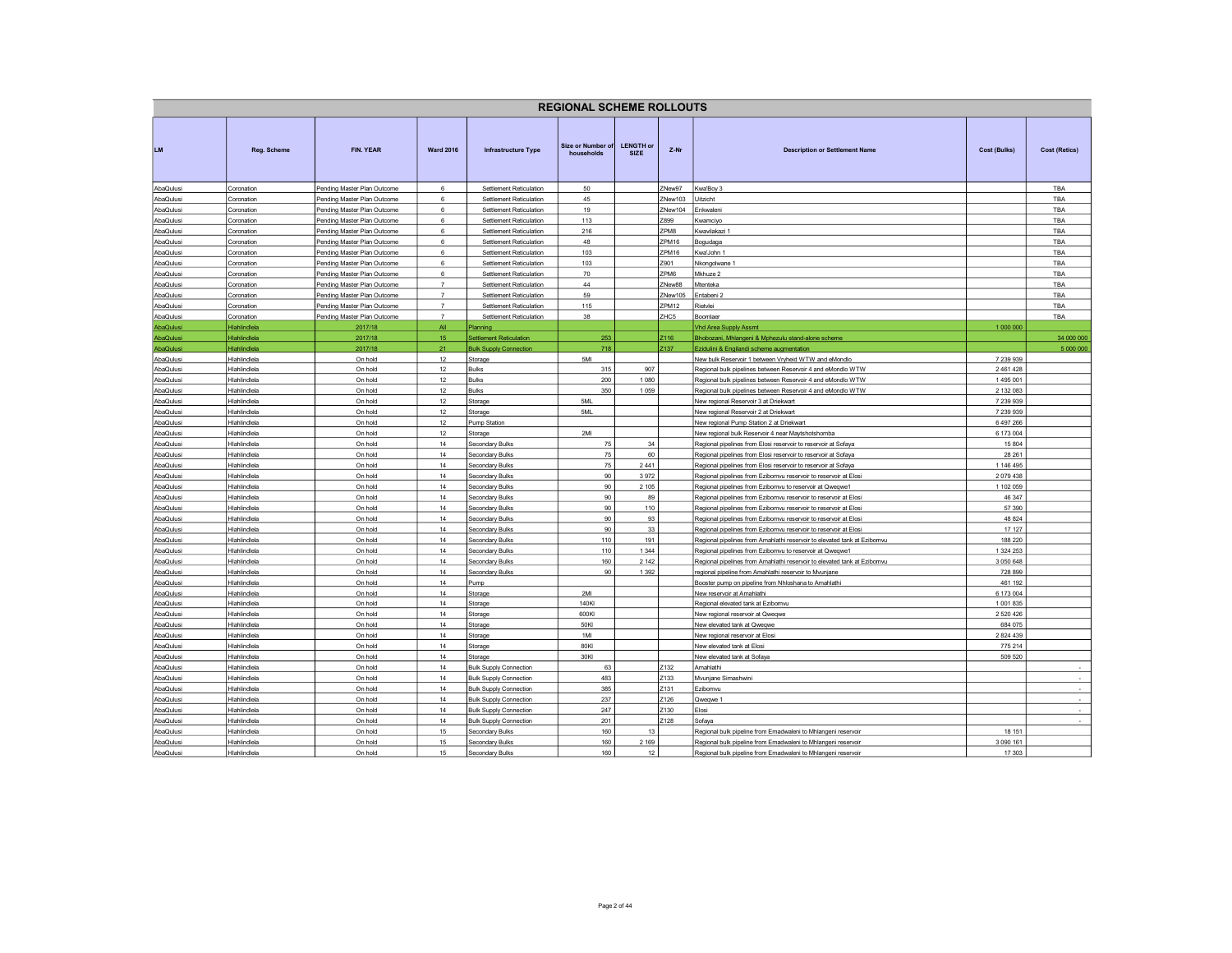|                        |                              |                    |                  |                                    | <b>REGIONAL SCHEME ROLLOUTS</b> |                                 |        |                                                                                                                                    |                        |                          |
|------------------------|------------------------------|--------------------|------------------|------------------------------------|---------------------------------|---------------------------------|--------|------------------------------------------------------------------------------------------------------------------------------------|------------------------|--------------------------|
| <b>LM</b>              | Reg. Scheme                  | FIN. YEAR          | <b>Ward 2016</b> | <b>Infrastructure Type</b>         | Size or Number of<br>households | <b>LENGTH or</b><br><b>SIZE</b> | $Z-Nr$ | <b>Description or Settlement Name</b>                                                                                              | Cost (Bulks)           | <b>Cost (Retics)</b>     |
| AbaQulusi              | Hlahlindlela                 | On hold            | 15               | Secondary Bulks                    | 160                             | 25                              |        | Regional pipeline from Mhlangeni to Mphezulu reservoir                                                                             | 36 190                 |                          |
| AbaQulusi              | Hlahlindlela                 | On hold            | 15               | Secondary Bulks                    | 160                             | 1 2 6 8                         |        | Regional pipeline from Mhlangeni to Mphezulu reservoir                                                                             | 1805793                |                          |
| AbaQulusi              | Hlahlindlela                 | On hold            | 15               | Secondary Bulks                    | 160                             | 25                              |        | Regional pipeline from Mhlangeni to Mphezulu reservoir                                                                             | 35 994                 |                          |
| AbaQulusi              | Hlahlindlela                 | On hold            | 15               | Secondary Bulks                    | 160                             | 1 2 0 7                         |        | Regional pipeline from Mhlangeni to Mphezulu reservoir                                                                             | 1719 240               |                          |
| AbaQulusi              | Hlahlindlela                 | On hold            | 15               | Secondary Bulks                    | 75                              | 875                             |        | Regional bulk pipeline from Emadwaleni to Mhlangeni reservoir                                                                      | 411 110                |                          |
| AbaQulusi              | Hlahlindlela                 | On hold            | 15               | Secondary Bulks                    | 63                              | 2 1 1 1                         |        | Regional pipeline from Mphezulu to existing Bhobozani reservoir                                                                    | 918 170                |                          |
| AbaQulusi              | Hlahlindlela                 | On hold            | 15               | Secondary Bulks                    | 63                              | 10                              |        | Regional pipeline from Mphezulu to existing Bhobozani reservoir                                                                    | 4 4 9 4                |                          |
| AbaQulusi              | Hlahlindlela                 | On hold            | 15               | Secondary Bulks                    | 63                              | 2449                            |        | Regional pipeline from Mphezulu to existing Bhobozani reservoir                                                                    | 1065066                |                          |
| AbaQulusi              | Hlahlindlela                 | On hold            | 15               | Secondary Bulks                    | 63                              | 111                             |        | Regional pipeline from Mphezulu to existing Bhobozani reservoir                                                                    | 48 164                 |                          |
| AbaQulusi              | Hlahlindlela                 | On hold            | 15               | Secondary Bulks                    | 110                             | 2603                            |        | Regional pipeline to Esigodini                                                                                                     | 2 5 6 4 2 8 0          |                          |
| AbaQulusi              | Hlahlindlela                 | On hold            | 15               | Storage                            | 250KI                           |                                 |        | Regional reservoir at Mhlangeni                                                                                                    | 1 358 720              |                          |
| AbaQulusi              | Hlahlindlela                 | On hold            | 15               | Storage                            | 1MI                             |                                 |        | Regional reservoir at Mphezulu                                                                                                     | 2 8 2 4 4 3 9          |                          |
| AbaQulusi              | Hlahlindlela                 | On hold            | 15               | <b>Bulk Supply Connection</b>      | 417                             |                                 | Z120   | Mphezulu                                                                                                                           |                        |                          |
| AbaQulusi              | Hlahlindlela                 | On hold            | 15               | <b>Bulk Supply Connection</b>      | 298                             |                                 | Z121   | St Paul                                                                                                                            |                        |                          |
| AbaQulusi              | Hlahlindlela                 | On hold            | 15               | Settlement Reticulation            | 39                              |                                 | Z122   | Jojosini                                                                                                                           |                        | 1 055 232                |
| AbaQulusi              | Hlahlindlela                 | On hold            | 15               | <b>Bulk Supply Connection</b>      | 523                             |                                 | Z125   | Esigodini                                                                                                                          |                        | $\overline{\phantom{a}}$ |
| AbaQulusi              | Hlahlindlela                 | On hold            | 16               | Secondary Bulks                    | 200                             | 1 1 0 4                         |        | Regional bulk pipelines connecting Reservoir 2 with existing bulk pipeline at Zwelisha                                             | 1824 528               |                          |
| AbaQulusi              | Hlahlindlela                 | On hold            | 16               | Secondary Bulks                    | 250                             | 2 3 9 5                         |        | Regional bulk pipelines connecting Reservoir 2 with existing bulk pipeline at Zwelisha                                             | 5 048 362              |                          |
| AbaQulusi              | Hlahlindlela                 | On hold            | 17               | Secondary Bulks                    | 160                             | 269                             |        | Regional bulk pipeline from Nceneni to Emadwaleni reservoir                                                                        | 382 890                |                          |
| AbaQulusi              | Hlahlindlela                 | On hold            | 17               | Secondary Bulks                    | 160                             | 267                             |        | Regional bulk pipeline from Nceneni to Emadwaleni reservoir                                                                        | 380 810                |                          |
| AbaQulusi              | Hlahlindlela                 | On hold            | 17               | Secondary Bulks                    | 160                             | 82                              |        | Regional bulk pipeline from Nceneni to Emadwaleni reservoir                                                                        | 117 200                |                          |
| AbaQulusi              | Hlahlindlela                 | On hold            | 17               | Secondary Bulks                    | 160                             | 2625                            |        | Regional bulk pipeline from Nceneni to Emadwaleni reservoir                                                                        | 3739549                |                          |
| AbaQulusi              | Hlahlindlela                 | On hold            | 17               | Secondary Bulks                    | 160                             | 25                              |        | Regional bulk pipeline from Nceneni to Emadwaleni reservoir                                                                        | 36 220                 |                          |
| AbaQulusi              | Hlahlindlela                 | On hold            | 17               | Secondary Bulks                    | 160                             | 912                             |        | Regional bulk pipeline from Emadwaleni to Mhlangeni reservoir                                                                      | 1 298 950              |                          |
| AbaQulusi              | Hlahlindlela                 | On hold            | 17               | Settlement Reticulation            | 109                             |                                 | Z941   | Emadwaleni 1                                                                                                                       |                        | 2 539 152                |
| AbaQulusi              | Hlahlindlela                 | On hold            | 19               | Bulks                              | 350                             | 8 1 3 5                         |        | Bulk pipeline connecting Bulk Reservoir 3 with eMondlo WTW (Wards 19,18 & 17)                                                      | 16 372 517             |                          |
| AbaQulusi              | Hlahlindlela                 | On hold            | 21               | Secondary Bulks                    | 90                              | 239<br>$\Delta$                 |        | Regional pipelines to new reservoir at Nhloshana                                                                                   | 124 913                |                          |
| AbaQulusi              | Hlahlindlela                 | On hold            | 21               | Secondary Bulks                    | 200                             |                                 |        | Regional pipelines from Nhloshana to new reservoir at Amahlathi                                                                    | 6522                   |                          |
| AbaQulusi              | Hlahlindlela                 | On hold            | 21               | Secondary Bulks                    | 200                             | 795                             |        | Regional pipelines to new reservoir at Ezidulini                                                                                   | 1 3 1 3 7 4 1          |                          |
| AbaQulusi              | Hlahlindlela                 | On hold            | 21               | <b>Secondary Bulks</b>             | 110                             | 4 8 8 6                         |        | Regional pipelines to new reservoir at Ezidulini                                                                                   | 4 812 839              |                          |
| AbaQulusi              | Hlahlindlela                 | On hold            | 21               | Secondary Bulks                    | 110                             | 11                              |        | Regional pipelines to new reservoir at Ezidulini                                                                                   | 10 706                 |                          |
| AbaQulusi              | Hlahlindlela<br>Hlahlindlela | On hold            | 21<br>21         | Secondary Bulks                    | 75<br>200                       | 337<br>817                      |        | Regional pipelines to new reservoir at Ezidulini                                                                                   | 158 357                |                          |
| AbaQulusi              |                              | On hold            |                  | Secondary Bulks                    |                                 | 2782                            |        | Regional pipelines to new reservoir at Nhloshana                                                                                   | 1 351 261<br>4 599 598 |                          |
| AbaQulusi              | Hlahlindlela<br>Hlahlindlela | On hold            | 21<br>21         | Secondary Bulks                    | 200<br>200                      | 258                             |        | Regional pipelines to new reservoir at Nhloshana                                                                                   | 427 075                |                          |
| AbaQulusi<br>AbaQulusi | Hlahlindlela                 | On hold<br>On hold | 21               | Secondary Bulks<br>Secondary Bulks | 200                             | 4 2 0 7                         |        | Regional pipelines from Nhloshana to new reservoir at Amahlathi<br>Regional pipelines from Nhloshana to new reservoir at Amahlathi | 6956244                |                          |
| AbaQulusi              | Hlahlindlela                 | On hold            | 21               | Secondary Bulks                    | 200                             | 43                              |        | Regional pipelines from Nhloshana to new reservoir at Amahlathi                                                                    | 71 387                 |                          |
| AbaQulusi              | Hlahlindlela                 | On hold            | 21               | <b>Secondary Bulks</b>             | 110                             | 1490                            |        | Regional pipeline to new reservoir at Enhalhleni                                                                                   | 1467681                |                          |
| AbaQulusi              | Hlahlindlela                 | On hold            | 21               | Storage                            | 100KI                           |                                 |        | New regional Reservoir at Enhalhleni                                                                                               | 796 138                |                          |
| AbaQulusi              | Hlahlindlela                 | On hold            | 21               | Storage                            | 650KI                           |                                 |        | New reservoir at Ezidulini                                                                                                         | 2 5 6 4 5 8 4          |                          |
| AbaQulusi              | Hlahlindlela                 | On hold            | 21               | Storage                            | 200KI                           |                                 |        | New regional reservoir at Mdundubenzi                                                                                              | 1 188 880              |                          |
| AbaQulusi              | Hlahlindlela                 | On hold            | 21               | Storage                            | 200KI                           |                                 |        | New regional reservoir at Nhloshana                                                                                                | 1 188 880              |                          |
| AbaQulusi              | Hlahlindlela                 | On hold            | 21               | <b>Bulk Supply Connection</b>      | 59                              |                                 | Z809   | Mdundubenzi                                                                                                                        |                        | $\overline{\phantom{a}}$ |
| AbaQulusi              | Hlahlindlela                 | On hold            | 21               | <b>Bulk Supply Connection</b>      | 105                             |                                 | Z136   | Nhloshana                                                                                                                          |                        |                          |
| AbaQulusi              | Hlahlindlela                 | On hold            | 21               | <b>Bulk Supply Connection</b>      | 39                              |                                 | Z134   | Ngonini                                                                                                                            |                        | $\sim$                   |
| AbaQulusi              | Hlahlindlela                 | On hold            | 21               | <b>Bulk Supply Connection</b>      | 92                              |                                 | 7135   | Khuthuza                                                                                                                           |                        | $\sim$                   |
| AbaQulusi              | Hlahlindlela                 | On hold            | 22               | Bulks                              | 450                             | 6 2 6 0                         |        | Bulk pipeline from Reservoir 1 to Reservoir 2 at Driekwart                                                                         | 17 649 242             |                          |
| AbaQulusi              | Hlahlindlela                 | On hold            | 22               | Bulks                              | 450                             | 13 803                          |        | Bulk pipeline from Reservoir 1 to Reservoir 2 at Driekwart                                                                         | 38 916 107             |                          |
| AbaQulusi              | Hlahlindlela                 | On hold            | 22               | <b>Bulks</b>                       | 450                             | 4 5 4 4                         |        | Rising Main from WTW to 5ML Res                                                                                                    | 12 811 819             |                          |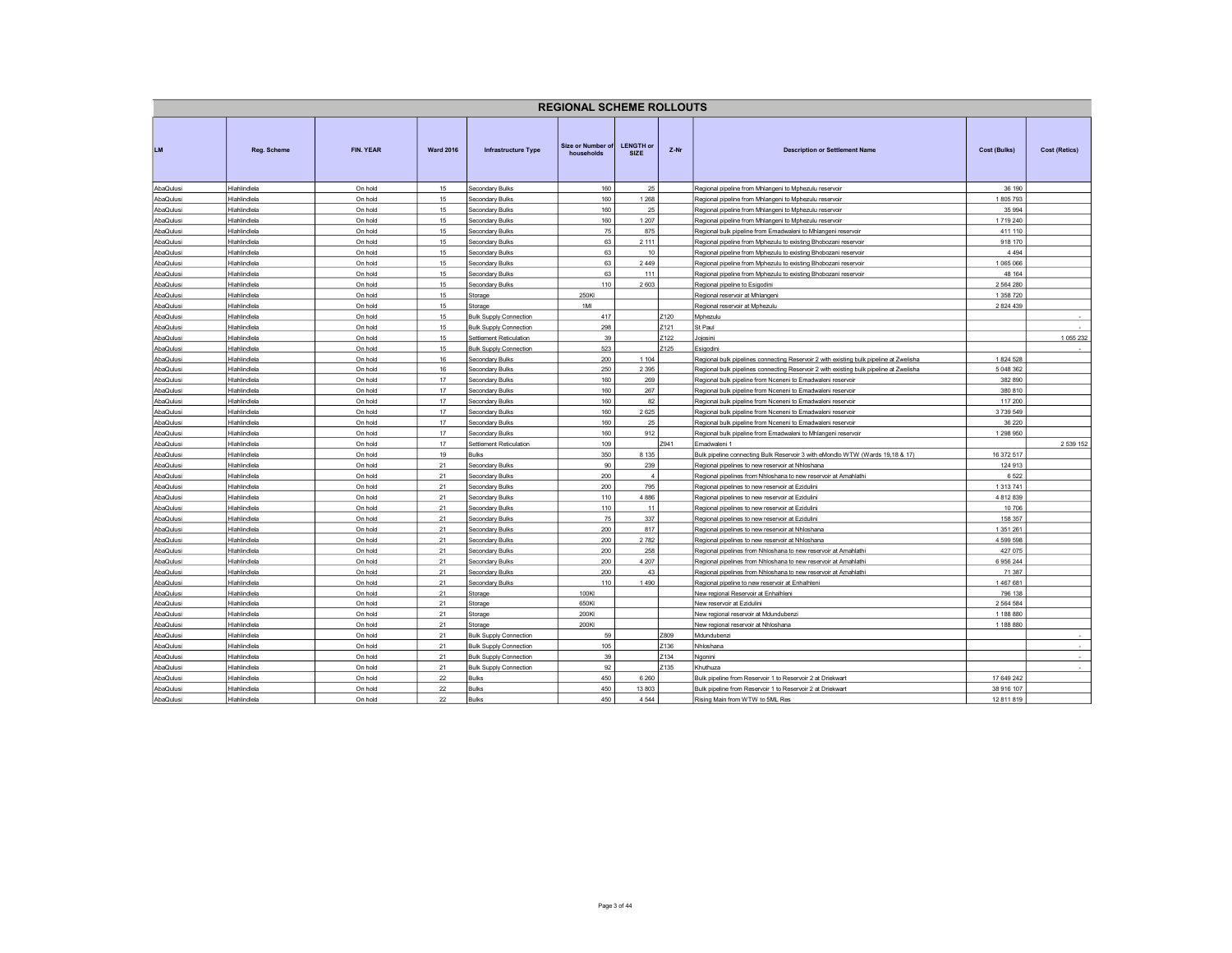|                  |                                            |                                                          |                                  |                                                                | <b>REGIONAL SCHEME ROLLOUTS</b> |                                 |                   |                                                                                                               |                        |                          |
|------------------|--------------------------------------------|----------------------------------------------------------|----------------------------------|----------------------------------------------------------------|---------------------------------|---------------------------------|-------------------|---------------------------------------------------------------------------------------------------------------|------------------------|--------------------------|
| LM.              | Reg. Scheme                                | <b>FIN. YEAR</b>                                         | <b>Ward 2016</b>                 | <b>Infrastructure Type</b>                                     | Size or Number of<br>households | <b>LENGTH or</b><br><b>SIZE</b> | $Z-Nr$            | <b>Description or Settlement Name</b>                                                                         | <b>Cost (Bulks)</b>    | <b>Cost (Retics)</b>     |
| AbaQulusi        | Khambi                                     | 2017/18                                                  | -5.                              | Settlement Reticulation                                        | 28                              |                                 | ZMAP75            | Boschoek (Mgobhozi)                                                                                           |                        | 1 571 861                |
| AbaQulusi        | Khambi                                     | 2020/2021                                                | $\overline{4}$                   | Settlement Reticulation                                        | 50                              |                                 | ZNN <sub>21</sub> | eMkhweleni                                                                                                    | 800 000                |                          |
| AbaQulusi        | Khambi                                     | 2021/2022                                                | $\overline{4}$<br>$\overline{7}$ | Settlement Reticulation                                        | 24                              |                                 | ZMAP55<br>ZTAS56  | Weltevreden 2                                                                                                 |                        | 1 100 000<br>TBA         |
| eDumbe<br>eDumbe | Coronation<br>Coronation                   | Pending Masterplan Outcome<br>Pending Masterplan Outcome | $\overline{7}$                   | Settlement Reticulation<br><b>Settlement Reticulation</b>      | 27<br>$9\,$                     |                                 | ZTAS53            | Palmietfontein (Rondspring 137, Kwambhedleni)<br>Palmietfontein (Rondspring 137, Gezahlala)                   |                        | TBA                      |
| eDumbe           | Coronation                                 | Pending Masterplan Outcome                               | $\overline{7}$                   | Settlement Reticulation                                        | 46                              |                                 | ZPM34             | Baqulusini 4                                                                                                  |                        | TBA                      |
| eDumbe           | Coronation                                 | Pending Masterplan Outcome                               | $\overline{7}$                   | Settlement Reticulation                                        | $22\,$                          |                                 | ZTAS54            | Palmietfontein 5841 (Mbhambazo)                                                                               |                        | TBA                      |
| eDumbe           | Coronation                                 | Pending Masterplan Outcome                               | $\overline{7}$                   | Settlement Reticulation                                        | 97                              |                                 | Z786              | Helpmekaar                                                                                                    |                        | TBA                      |
| eDumbe           | Coronation                                 | Pending Masterplan Outcome                               | $\scriptstyle{7}$                | Settlement Reticulation                                        | 65                              |                                 | ZTAS55            | Palmietfontein (Kwambilimbhaga)                                                                               |                        | TBA                      |
| eDumbe           | Coronation                                 | Pending Masterplan Outcome                               | $\overline{7}$                   | Settlement Reticulation                                        | 18                              |                                 | ZPM35             | Baqulusini 5                                                                                                  |                        | TRA                      |
| eDumbe           | Simdlangentsha West                        | 2017-2019                                                | $\overline{4}$                   | Treatment                                                      | 10 <sub>m</sub>                 |                                 |                   | Phase2 10ML to Sim West                                                                                       | 28 124 200             |                          |
| eDumbe           | Simdlangentsha West                        | 2019/2020                                                | $\overline{4}$                   | <b>Pump Station</b>                                            |                                 |                                 |                   | Upgrade existing PS                                                                                           | 1 161 600              |                          |
| eDumbe           | Simdlangentsha West                        | 2019/2020                                                | $\sqrt{4}$                       | <b>Bulks</b>                                                   | 600                             | 1 1 6 6                         |                   | New Rising Main from WTW to Regional Bulk Reservoir                                                           | 4 948 078              |                          |
| eDumbe<br>eDumbe | Simdlangentsha West<br>Simdlangentsha West | 2020/2021<br>2020/2021                                   | $\overline{4}$<br>$\overline{2}$ | <b>Bulks</b><br>Bulks                                          | 300<br>125                      | 1 0 6 3<br>4 3 0 8              |                   | Phase1 upgrade to existing Rising Main<br>New regional bulk pipeline connecting Embizeni and Ezibomvu schemes | 1791705<br>4 609 251   |                          |
| eDumbe           | Simdlangentsha West                        | 2021/2022                                                | $\overline{2}$                   | Bulks                                                          | 400                             | 1 2 9 8                         |                   | New Bulk Feed from Res to Frischgewaagd                                                                       | 2678148                |                          |
| eDumbe           | Simdlangentsha West                        | 2021/2022                                                | $\overline{2}$                   | <b>Bulks</b>                                                   | 200                             | 3 0 6 9                         |                   | New regional bulk pumpline to bulk reservoir at Embizeni                                                      | 4 247 932              |                          |
| eDumbe           | Simdlangentsha West                        | >2022                                                    | $\overline{2}$                   | <b>Bulks</b>                                                   | 400                             | 29                              |                   | New regional bulk pumpline to bulk reservoir at Embizeni                                                      | 60 587                 |                          |
| eDumbe           | Simdlangentsha West                        | >2022                                                    | $\overline{2}$                   | Bulks                                                          | 350                             | 5 2 4 2                         |                   | New Revised TOR 15Feb10                                                                                       | 10 549 612             |                          |
| eDumbe           | Simdlangentsha West                        | >2022                                                    | $\overline{2}$                   | Storage                                                        | 30KI                            |                                 |                   | New secondary reservoir at Embizeni                                                                           | 509 520                |                          |
| eDumbe           | Simdlangentsha West                        | >2022                                                    | $\mathfrak{p}$                   | Storage                                                        | 200kl                           |                                 |                   | New regional reservoir                                                                                        | 1 188 880              |                          |
| eDumbe           | Simdlangentsha West                        | >2022                                                    | $\overline{2}$                   | Storage                                                        | 5ML                             |                                 |                   | New Frischgewaagd Reservoir                                                                                   | 7 239 939              |                          |
| eDumbe<br>eDumbe | Simdlangentsha West                        | >2022<br>>2022                                           | $\overline{2}$<br>$\mathcal{P}$  | Storage                                                        | 5ML<br>5ML                      |                                 |                   | New Bulk Regional Reservoir                                                                                   | 7 239 939<br>7 239 939 |                          |
| eDumbe           | Simdlangentsha West<br>Simdlangentsha West | >2022                                                    | $\mathfrak{p}$                   | Storage<br>Storage                                             | 1ML                             |                                 |                   | New Storage Res<br>New Bulk Regional reservoir at Embizeni                                                    | 2 8 2 4 4 3 9          |                          |
| eDumbe           | Simdlangentsha West                        | >2022                                                    | $\overline{2}$                   | Pump Station                                                   |                                 |                                 |                   | New Bulk pump station at Embizeni                                                                             | 3 3 2 7 5 0 0          |                          |
| eDumbe           | Simdlangentsha West                        | >2022                                                    | $\overline{4}$                   | Bulks                                                          | 600                             | 2 1 4 5                         |                   | New Rising Main from WTW to Regional Bulk Reservoir                                                           | 10 038 641             |                          |
| eDumbe           | Simdlangentsha West                        | >2022                                                    | $\overline{4}$                   | <b>Bulks</b>                                                   | 600                             | 1059                            |                   | New Rising Main from WTW to Regional Bulk Reservoir                                                           | 4 491 051              |                          |
| eDumbe           | Simdlangentsha West                        | >2022                                                    | $\overline{4}$                   | Pump Station                                                   |                                 |                                 |                   | New PS as part of upgrade                                                                                     | 4 891 425              |                          |
| eDumbe           | Simdlangentsha West                        | >2022                                                    | $\overline{4}$                   | Storage                                                        | 500kl                           |                                 |                   | New Balancing Res from WTW to new Regional Bulk Reservoir                                                     | 2 347 189              |                          |
| eDumbe           | Simdlangentsha West                        | >2022                                                    | $\overline{5}$                   | <b>Bulk Supply Connection</b>                                  | 982                             |                                 | Z94               | Tholakela                                                                                                     |                        |                          |
| eDumbe           | Simdlangentsha West                        | >2022                                                    | -5                               | <b>Bulk Supply Connection</b>                                  | 170                             |                                 | Z95               | Mpundu                                                                                                        |                        | $\sim$                   |
| eDumbe           | Simdlangentsha West                        | >2022                                                    | 5                                | <b>Bulk Supply Connection</b>                                  | 47                              |                                 | Z766              | Pivaanspoort                                                                                                  |                        |                          |
| eDumbe           | Simdlangentsha West                        | >2022<br>>2022                                           | 5<br>$5\overline{5}$             | <b>Bulk Supply Connection</b><br><b>Bulk Supply Connection</b> | 52<br>197                       |                                 | Z765<br>Z435      | Ko Dlomo                                                                                                      |                        | $\sim$                   |
| eDumbe<br>eDumbe | Simdlangentsha West<br>Simdlangentsha West | >2022                                                    | 5                                | <b>Bulks</b>                                                   | 125                             | 2 2 8 8                         |                   | Kwa Vova<br>New regional bulk pipeline to connect Balmoral and Mpundu scheme                                  | 2 448 310              |                          |
| eDumbe           | Simdlangentsha West                        | >2022                                                    | $5\overline{5}$                  | Bulks                                                          | 75                              | 3685                            |                   | Regional bulk to connect Tholakela and Balmoral schemes                                                       | 1731 188               |                          |
| eDumbe           | Simdlangentsha West                        | >2022                                                    | 5                                | Bulks                                                          | 110                             | 201                             |                   | New regional bulk pipeline connecting Embizeni and Ezibomvu schemes                                           | 197 627                |                          |
| eDumbe           | Simdlangentsha West                        | >2022                                                    | 5                                | <b>Bulks</b>                                                   | 125                             | 899                             |                   | Bulk mains from Ezibomvu to Tholakela                                                                         | 961 901                |                          |
| eDumbe           | Simdlangentsha West                        | >2022                                                    | 5                                | Storage                                                        | 30KI                            |                                 |                   | New regional reservoir at Mpundu                                                                              | 509 520                |                          |
| eDumbe           | Simdlangentsha West                        | >2022                                                    | $\,$ 5 $\,$                      | Storage                                                        | 80KI                            |                                 |                   | New regional reservoir at Kwa Vova                                                                            | 775 214                |                          |
| eDumbe           | Simdlangentsha West                        | >2022                                                    | $5 -$                            | Storage                                                        | 10k                             |                                 |                   | New res at Balmoral                                                                                           | 341 276                |                          |
| eDumbe           | Simdlangentsha West                        | >2022                                                    | $\overline{5}$                   | <b>BPT</b>                                                     |                                 |                                 |                   | BPT on new piepline between Tholakela and Balmoral schemes                                                    | 84 920                 |                          |
| eDumbe           | Simdlangentsha West                        | >2022                                                    | 5                                | Storage                                                        | 100kl                           |                                 |                   | New secondary reservoir for Ezibomvu                                                                          | 796 138                |                          |
| eDumbe           | Simdlangentsha West                        | >2022                                                    | 5                                | Storage                                                        | 100KI                           |                                 |                   | New regional reservoir at Mpundu                                                                              | 796 138                |                          |
| eDumbe           | Simdlangentsha West                        | >2022                                                    | $\mathbf{g}$<br>6                | <b>Bulk Supply Connection</b>                                  | 14<br>71                        |                                 | 7MAP7<br>7108     | New                                                                                                           |                        |                          |
| eDumbe<br>eDumbe | Simdlangentsha West<br>Simdlangentsha West | >2022<br>>2022                                           | 6                                | <b>Bulk Supply Connection</b><br><b>Bulk Supply Connection</b> | 24                              |                                 | 2107              | Enkembeni A<br>Enkembeni B                                                                                    |                        | $\overline{\phantom{a}}$ |
| eDumbe           | Simdlangentsha West                        | >2022                                                    | 6                                | <b>Bulk Supply Connection</b>                                  | 117                             |                                 | Z106              | Enkembeni C                                                                                                   |                        | ÷                        |
| eDumbe           | Simdlangentsha West                        | >2022                                                    | 6                                | <b>Bulk Supply Connection</b>                                  | 72                              |                                 | ZHC1              | Obishini                                                                                                      |                        |                          |
| eDumbe           | Simdlangentsha West                        | >2022                                                    | 6                                | <b>Bulk Supply Connection</b>                                  | 112                             |                                 | Z103              | Emadulini                                                                                                     |                        | $\sim$                   |
| eDumbe           | Simdlangentsha West                        | >2022                                                    | $\,6\,$                          | <b>Bulk Supply Connection</b>                                  | 80                              |                                 | Z97               | Mahlosane                                                                                                     |                        | $\sim$                   |
| eDumbe           | Simdlangentsha West                        | >2022                                                    | $6\phantom{.0}$                  | <b>Bulk Supply Connection</b>                                  | 88                              |                                 | Z100              | Mphelanelaba                                                                                                  |                        | $\sim$                   |
| eDumbe           | Simdlangentsha West                        | >2022                                                    | 6                                | <b>Bulk Supply Connection</b>                                  | 97                              |                                 | Z101              | Emakholweni 1                                                                                                 |                        |                          |
| eDumbe           | Simdlangentsha West                        | >2022                                                    | 6                                | <b>Bulk Supply Connection</b>                                  | 260                             |                                 | Z98               | Gedlase                                                                                                       |                        | $\sim$                   |
| eDumbe           | Simdlangentsha West                        | >2022                                                    | $6\phantom{1}$                   | <b>Bulk Supply Connection</b>                                  | 108                             |                                 | Z433              | Gwebu 1                                                                                                       |                        | $\overline{\phantom{a}}$ |
| eDumbe           | Simdlangentsha West                        | >2022                                                    | $\epsilon$                       | <b>Bulk Supply Connection</b>                                  | 115                             |                                 | Z111              | ujojwana                                                                                                      |                        | $\overline{a}$           |
| eDumbe           | Simdlangentsha West                        | >2022                                                    | 6                                | <b>Bulk Supply Connection</b>                                  | 34                              |                                 | ZMAP8             | New                                                                                                           |                        |                          |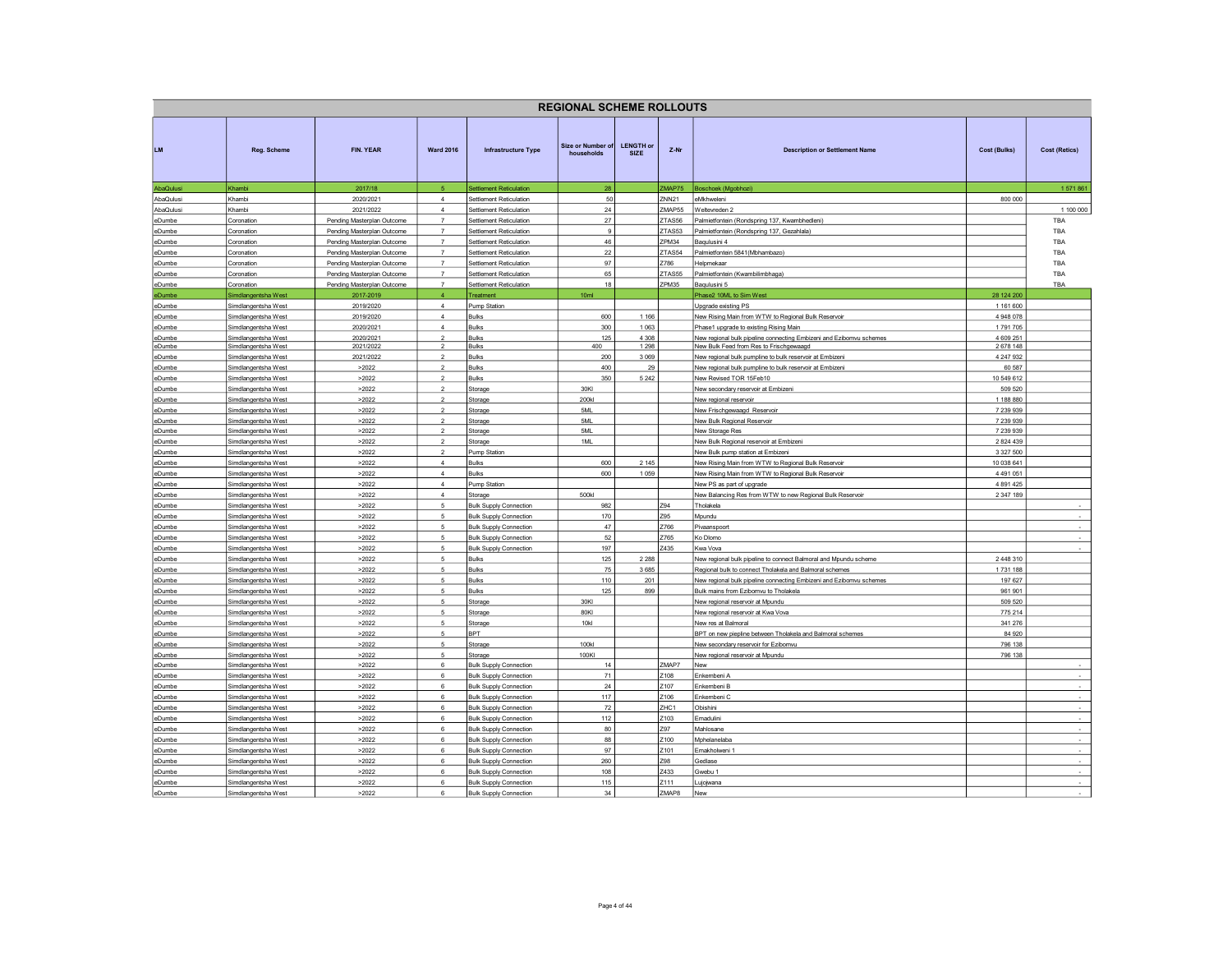|                  |                                            |                |                      |                                          | <b>REGIONAL SCHEME ROLLOUTS</b> |                                 |                   |                                                                             |                          |                      |
|------------------|--------------------------------------------|----------------|----------------------|------------------------------------------|---------------------------------|---------------------------------|-------------------|-----------------------------------------------------------------------------|--------------------------|----------------------|
| <b>LM</b>        | Reg. Scheme                                | FIN. YEAR      | <b>Ward 2016</b>     | <b>Infrastructure Type</b>               | Size or Number of<br>households | <b>LENGTH or</b><br><b>SIZE</b> | $Z-Nr$            | <b>Description or Settlement Name</b>                                       | <b>Cost (Bulks)</b>      | <b>Cost (Retics)</b> |
| eDumbe           | Simdlangentsha West                        | >2022          | 6                    | <b>Bulks</b>                             | 125                             | 2076                            |                   | New regional bulk pipeline to connect Balmoral and Mpundu scheme            | 2 2 2 1 7 7 6            |                      |
| eDumbe           | Simdlangentsha West                        | >2022          | 6                    | <b>Bulks</b>                             | 63                              | 1 3 9 1                         |                   | New regional bulk pipeline connecting Emakholweni1 with Lujojwana           | 605 058                  |                      |
| eDumbe           | Simdlangentsha West                        | >2022          | $\,6\,$              | Bulks                                    | 63                              | 583                             |                   | New regional bulk pipeline connecting Emakholweni1 with Lujojwana           | 253 711                  |                      |
| eDumbe           | Simdlangentsha West                        | >2022          | 6                    | <b>Bulks</b>                             | 50 <sup>1</sup>                 | 2 1 4 6                         |                   | New regional bulk pipeline connecting Emakholweni1 with Lujojwana           | 864 152                  |                      |
| eDumbe           | Simdlangentsha West                        | >2022          | 6                    | Storage                                  | 80KI                            |                                 |                   | New res at Balmoral                                                         | 775 214                  |                      |
| eDumbe           | Simdlangentsha West                        | >2022          | $\,6\,$              | Storage                                  | 30kl                            |                                 |                   | New regional reservoir at Gedlase                                           | 509 520                  |                      |
| eDumbe           | Simdlangentsha West                        | >2022          | $\,6\,$              | Storage                                  | 30KI                            |                                 |                   | New regional reservoir at Emadulini                                         | 509 520                  |                      |
| eDumbe           | Simdlangentsha West                        | >2022          | $6\phantom{a}$       | Storage                                  | 30KI                            |                                 |                   | New regional reservoir at Lujojwana                                         | 509 520                  |                      |
| eDumbe           | Simdlangentsha West                        | >2022          | -6<br>$6\phantom{a}$ | Storage                                  | 30KI                            |                                 |                   | New regional reservoir at Gwebu1                                            | 509 520                  |                      |
| eDumbe           | Simdlangentsha West                        | >2022<br>>2022 |                      | Storage                                  | 30kl                            |                                 |                   | New regional reservoir at Gedlase                                           | 509 520<br>2 0 9 6 3 2 5 |                      |
| eDumbe<br>eDumbe | Simdlangentsha West<br>Simdlangentsha West | >2022          | 6<br>$6\phantom{.0}$ | Pump Station<br><b>BPT</b>               |                                 |                                 |                   | New regional pump station from Gedlase to Gwebu1<br>New BPT at Lujojwana    | 84 920                   |                      |
| eDumbe           | Simdlangentsha West                        | >2022          | $\overline{7}$       |                                          | 135                             |                                 | Z432              | Obivane 1                                                                   |                          |                      |
| eDumbe           | Simdlangentsha West                        | >2022          | $\overline{7}$       | <b>Bulk Supply Connection</b><br>Storage | 30kl                            |                                 |                   | New regional reservoir at Obivane 1                                         | 509 520                  |                      |
| eDumbe           | Simdlangentsha West                        | >2022          | 8                    | <b>Bulk Supply Connection</b>            | 977                             |                                 | Z430              | Opuzane                                                                     |                          | $\sim$               |
| eDumbe           | Simdlangentsha West                        | >2022          | $\bf8$               | <b>Bulk Supply Connection</b>            | 43                              |                                 | ZHC24             | Mthethwa Trust (Haasfontein)                                                |                          | $\sim$               |
| eDumbe           | Simdlangentsha West                        | >2022          | $\mathbf{a}$         | <b>Bulk Supply Connection</b>            | 24                              |                                 | ZHC <sub>22</sub> | Amberg (Rekwest 204)                                                        |                          |                      |
| eDumbe           | Simdlangentsha West                        | >2022          | 8                    | <b>Bulks</b>                             | 125                             | 2771                            |                   | Regional bulk to new Tholakela reservoir                                    | 2 965 219                |                      |
| eDumbe           | Simdlangentsha West                        | >2022          | 8                    | Bulks                                    | 160                             | 3451                            |                   | New regional bulk pipeline connecting Maphayiphini and Leliefontein schemes | 4 916 051                |                      |
| eDumbe           | Simdlangentsha West                        | >2022          | $\mathbf{R}$         | <b>Bulks</b>                             | 110                             | 680                             |                   | Regional bulk to new Maphayphini reservoir                                  | 669 473                  |                      |
| eDumbe           | Simdlangentsha West                        | >2022          | 8                    | Bulks                                    | 110                             | 1411                            |                   | Regional bulk to new Ophuzane reservoir                                     | 1 389 551                |                      |
| eDumbe           | Simdlangentsha West                        | >2022          | 8                    | Bulks                                    | 110                             | 1518                            |                   | Regional bulk to new Ophuzane reservoir                                     | 1495 154                 |                      |
| eDumbe           | Simdlangentsha West                        | >2022          | $\bf8$               | <b>Bulks</b>                             | 50                              | 28                              |                   | Regional bulk to new Maphayphini reservoir                                  | 11 29 6                  |                      |
| eDumbe           | Simdlangentsha West                        | >2022          | $\mathbf{a}$         | Bulks                                    | 110                             | 221                             |                   | Regional bulk to new Maphayphini reservoir                                  | 217 417                  |                      |
| eDumbe           | Simdlangentsha West                        | >2022          | 8                    | Storage                                  | 30 <sub>kl</sub>                |                                 |                   | New secondary bulk reservoir for Ezibomvu                                   | 509 520                  |                      |
| eDumbe           | Simdlangentsha West                        | >2022          | 8                    | Storage                                  | 100KI                           |                                 |                   | New reservoir at Leliefontein                                               | 796 138                  |                      |
| eDumbe           | Simdlangentsha West                        | >2022          | $\boldsymbol{8}$     | Storage                                  | 30KI                            |                                 |                   | New reservoir at Maphayphini                                                | 509 520                  |                      |
| eDumbe           | Simdlangentsha West                        | >2022          | 8                    | Storage                                  | 30KI                            |                                 |                   | New reservoir for Mthethwa Trust (Haasfontein)                              | 509 520                  |                      |
| eDumbe           | Simdlangentsha West                        | >2022          | 5,6                  | <b>Bulk Supply Connection</b>            | 417                             |                                 | Z <sub>105</sub>  | Balmoral                                                                    |                          |                      |
| eDumbe           | Simdlangentsha West                        | >2022          | 5.6                  | <b>Bulk Supply Connection</b>            | 52                              |                                 | Z434              | Magulusini                                                                  |                          |                      |
| Nongoma          | Mandhlakazi                                | In progress    |                      | <b>Treatment</b>                         | 10ML                            |                                 |                   | Jpgrade WTW for additional demand in Mandl Phase5                           |                          |                      |
| Nongoma          | Mandhlakazi                                | In progress    | $\mathbf{a}$         | <b>Settlement Reticulation</b>           | 101                             |                                 | Z175              | Khamangweni                                                                 |                          | 5 046 154            |
| Nongoma          | Mandhlakazi                                | In Progress    | 8                    | <b>Settlement Reticulation</b>           | 97                              |                                 | Z <sub>177</sub>  | Kwashonongo                                                                 |                          |                      |
| Nongoma          | Mandhlakazi                                | In Progress    | $\mathbf{R}$         | <b>Settlement Reticulation</b>           | 66                              |                                 | ZBUK39            | Esikhalenisowuwa                                                            |                          |                      |
| Nongoma          | Mandhlakazi                                | In Progress    | 8                    | <b>Settlement Reticulation</b>           | 118                             |                                 | Z <sub>185</sub>  | <b>Hawini</b>                                                               |                          | 6 000 000            |
| Nongoma          | Mandhlakazi                                | In Progress    | $\bf{8}$             | <b>Settlement Reticulation</b>           | 314                             |                                 | Z <sub>184</sub>  | Mavulaz                                                                     |                          |                      |
| Nongoma          | Mandhlakazi South                          | 2017/2018      | $\overline{7}$       | <b>Settlement Reticulation</b>           | 152                             |                                 | Z178              | Gwebu 2, Mphola & Wela 2 Reticulation (Mandhlakazi South Phase 3)           |                          | 12 000 000           |
| Nongoma          | Mandhlakazi West                           | 2017/2018      | $\overline{1}$       | <b>Bulks</b>                             | 100                             | 4 3 8 7                         |                   | GM 1 - Res A (H) to Res B                                                   | 70 000 000               |                      |
| Nongoma          | Mandhlakazi West                           | 2017/2018      | $\mathbf{1}$         | <b>Bulks</b>                             | 100                             | 5 0 0 6                         |                   | GM 2 - Res B to Res H1                                                      |                          |                      |
| Nongoma          | Mandhlakazi West                           | 2017/2018      | $\blacktriangleleft$ | Storage                                  | 300kl                           |                                 |                   | Proposed 300KI Elevated retic tank @ 660m (MSW)                             |                          |                      |
| Nongoma          | Mandhlakazi West                           | 2017/2018      | 1 <sup>1</sup>       | Storage                                  | 1ML                             |                                 |                   | 1MI Bulk RC Res B @ 653m                                                    |                          |                      |
| Nongoma          | Mandhlakazi West                           | 2017/2018      | $\overline{1}$       | <b>Pump Station</b>                      | 648m                            |                                 |                   | Pump station @ 648m                                                         |                          |                      |
| Nongoma          | Mandhlakazi West                           | 2017/2018      | $\mathbf{3}$         | <b>Bulks</b>                             |                                 |                                 |                   | Zone Phase 5.1 Bulks                                                        | 25 000 000               |                      |
| Nongoma          | Mandhlakazi West                           | 2018/2019      | 3,5                  | Bulks                                    |                                 | $\sim$                          |                   | Zone Phase 5.2 Bulks                                                        | 35 000 000               |                      |
| Nongoma          | Mandhlakazi West                           | 2018/2019      | 3                    | <b>Bulks</b>                             |                                 | ٠                               |                   | Zone Phase 5.3 Bulks                                                        | 26 000 000               |                      |
| Nongoma          | Mandhlakazi South                          | 2018/2019      | 1                    | Settlement Reticulation                  | 92                              |                                 | Z290              | Zidwadweni                                                                  | 9 000 000                |                      |
| Nongoma          | Mandhlakazi South                          | 2018/2019      | $\mathbf{1}$         | Settlement Reticulation                  | 75                              |                                 | Z304              | Ntweni 1                                                                    |                          |                      |
| Nongoma          | Mandhlakazi South                          | 2018/2019      | 1                    | Settlement Reticulation                  | 25                              |                                 | Z313              | Mngamunde                                                                   |                          |                      |
| Nongoma          | Mandhlakazi South                          | 2018/2019      | $\overline{1}$       | Settlement Reticulation                  | 52                              |                                 | Z291              | Geqa                                                                        |                          |                      |
| Nongoma          | Mandhlakazi                                | 2018/2019      | 3                    | Settlement Reticulation                  | $\overline{4}$                  |                                 | Z333              | Esgelwini                                                                   |                          |                      |
| Nongoma          | Mandhlakazi                                | 2018/2019      | $\mathbf{3}$         | Settlement Reticulation                  | $25\,$                          |                                 | ZBUK25            | Magendene                                                                   |                          |                      |
| Nongoma          | Mandhlakazi                                | 2018/2019      | $\mathbf{3}$         | Settlement Reticulation                  | 105                             |                                 | Z303              | Mthonjaneni                                                                 |                          |                      |
| Nongoma          | Mandhlakazi                                | 2018/2019      | 3                    | Settlement Reticulation                  | 88<br>56                        |                                 | Z334              | Esikuthwaneni                                                               |                          |                      |
| Nongoma          | Mandhlakazi                                | 2018/2019      | $\mathbf{3}$         | Settlement Reticulation                  |                                 |                                 | Z323              | Okhalweni 2                                                                 |                          |                      |
| Nongoma          | Mandhlakazi                                | 2018/2019      | 3                    | Settlement Reticulation                  | 33                              |                                 | Z328              | Kolubomvu 2                                                                 |                          |                      |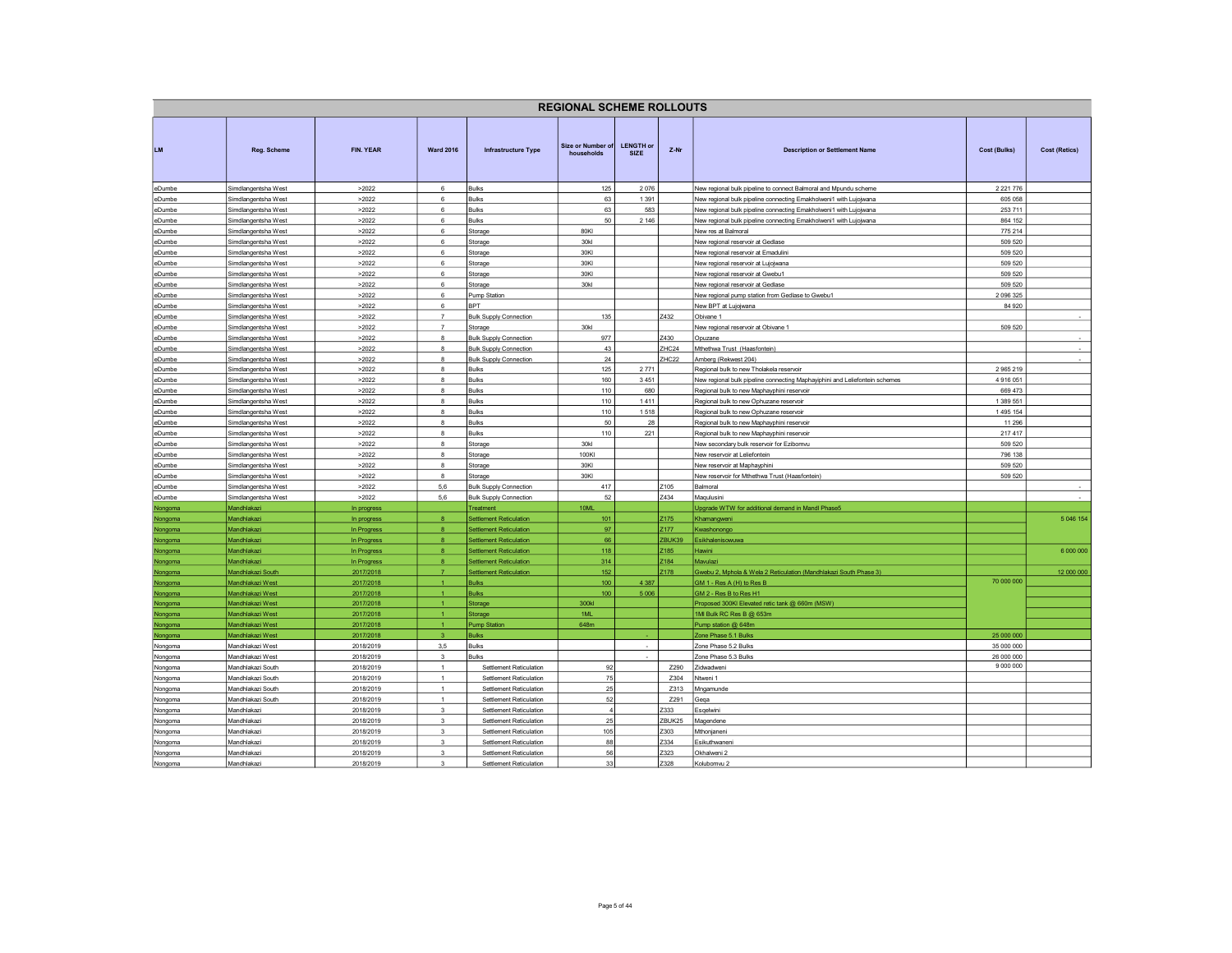|                    |                            |                        |                                  |                                                    | <b>REGIONAL SCHEME ROLLOUTS</b> |                                 |                |                                             |              |                      |
|--------------------|----------------------------|------------------------|----------------------------------|----------------------------------------------------|---------------------------------|---------------------------------|----------------|---------------------------------------------|--------------|----------------------|
| LM                 | Reg. Scheme                | FIN. YEAR              | <b>Ward 2016</b>                 | <b>Infrastructure Type</b>                         | Size or Number of<br>households | <b>LENGTH or</b><br><b>SIZE</b> | Z-Nr           | <b>Description or Settlement Name</b>       | Cost (Bulks) | <b>Cost (Retics)</b> |
| Nongoma            | Mandhlakazi                | 2018/2019              | 3                                | Settlement Reticulation                            | 113                             |                                 | Z320           | Kwagongolozane                              |              |                      |
| Nongoma            | Mandhlakazi                | 2018/2019              | $\mathbf{3}$                     | Settlement Reticulation                            | 108                             |                                 | Z317           | Hlushwaneni                                 |              |                      |
| Nongoma            | Mandhlakazi                | 2018/2019              | $\overline{\mathbf{3}}$          | Settlement Reticulation                            | 96                              |                                 | Z316           | Mduda                                       |              |                      |
| Nongoma            | Mandhlakazi                | 2018/2019              | 3                                | Settlement Reticulation                            | 111                             |                                 | Z321           | Mgxanyini                                   |              |                      |
| Nongoma            | Mandhlakazi                | 2018/2019              | $\mathcal{R}$                    | Settlement Reticulation                            | 63                              |                                 | Z322           | Esigodiphola 1                              |              |                      |
| Nongoma            | Mandhlakazi                | 2018/2019              | $\overline{\mathbf{3}}$          | Settlement Reticulation                            | 120                             |                                 | Z336           | Mapambeni                                   |              |                      |
| Nongoma            | Mandhlakazi                | 2018/2019              | 3                                | Settlement Reticulation                            | 57                              |                                 | Z387           | Dlakuse                                     |              |                      |
| Nongoma            | Mandhlakazi                | 2018/2019              | 5                                | Settlement Reticulation                            | 174                             |                                 | Z280           | Singanda                                    |              |                      |
| Nongoma            | Mandhlakazi                | 2018/2019              | $\overline{7}$<br>$\overline{7}$ | Settlement Reticulation                            | 81                              |                                 | Z181           | Sinkonkonko 2                               |              |                      |
| Nongoma            | Mandhlakazi<br>Mandhlakazi | 2018/2019<br>2018/2019 | $\overline{7}$                   | Settlement Reticulation<br>Settlement Reticulation | 125<br>80                       |                                 | Z179<br>Z182   | Sinkonkonko 1<br>Vukani 1                   |              |                      |
| Nongoma<br>Nongoma | Mandhlakazi                | 2018/2019              | $\overline{7}$                   | Settlement Reticulation                            | 36                              |                                 | Z952           | Mbembe                                      |              |                      |
|                    | Mandhlakazi                | 2019/2020              | 3                                | Settlement Reticulation                            | 16                              |                                 | ZBUK26         | Maceneni                                    |              |                      |
| Nongoma<br>Nongoma | Mandhlakazi                | 2019/2020              | $\overline{\mathbf{3}}$          | Settlement Reticulation                            | 104                             |                                 | Z315           | Number7                                     |              |                      |
| Nongoma            | Mandhlakazi                | 2019/2020              | $\overline{\mathbf{3}}$          | Settlement Reticulation                            | 65                              |                                 | ZBUK27         | Maghineni                                   |              |                      |
| Nongoma            | Mandhlakazi                | 2019/2020              | $\mathbf{3}$                     | Settlement Reticulation                            | 50                              |                                 | Z300           | Gagasini                                    |              |                      |
| Nongoma            | Mandhlakazi                | 2019/2020              | $\mathcal{R}$                    | Settlement Reticulation                            | 164                             |                                 | Z297           | Qondile 1                                   |              |                      |
| Nongoma            | Mandhlakazi                | 2019/2020              | $\overline{\mathbf{3}}$          | Settlement Reticulation                            | 43                              |                                 | Z298           | Ezinhlabeni                                 |              |                      |
| Nongoma            | Mandhlakazi                | 2019/2020              | 3                                | Settlement Reticulation                            | 24                              |                                 | Z295           | Ezingweni                                   |              |                      |
| Nongoma            | Mandhlakazi                | 2019/2020              | $\mathbf 3$                      | Settlement Reticulation                            | 79                              |                                 | Z299           | Emagqebeni (Mlaza)                          |              |                      |
| Nongoma            | Mandhlakazi                | 2019/2020              | 3                                | Settlement Reticulation                            | 66                              |                                 | ZBUK29         | Shalashala                                  |              |                      |
| Nongoma            | Mandhlakazi                | 2019/2020              | $\mathbf 3$                      | Settlement Reticulation                            | 42                              |                                 | Z314           | Emathlomane                                 |              |                      |
| Nongoma            | Mandhlakazi                | 2019/2020              | $\,$ 5 $\,$                      | Settlement Reticulation                            | 131                             |                                 | Z292           | Kwajuba                                     |              |                      |
| Nongoma            | Mandhlakazi                | 2019/2020              | $5\overline{5}$                  | Settlement Reticulation                            | 79                              |                                 | Z718           | Mahlomane                                   |              |                      |
| Nongoma            | Mandhlakazi                | 2019/2020              | 5                                | Settlement Reticulation                            | 22                              |                                 | Z294           | Kolubomvu 1                                 |              |                      |
| Nongoma            | Mandhlakazi                | 2019/2020              | 18                               | Settlement Reticulation                            | 21                              |                                 | Z276           | Manganyini                                  |              |                      |
| Nongoma            | Mandhlakazi                | 2019/2020              | 18                               | Settlement Reticulation                            | 180                             |                                 | Z664           | eHlabathini 1                               |              |                      |
| Nongoma            | Mandhlakazi                | 2019/2020              | 18                               | Settlement Reticulation                            | 328                             |                                 | Z661           | Mememe                                      |              |                      |
| Nongoma            | Mandhlakazi                | 2019/2020              | 18                               | Settlement Reticulation                            | 56                              |                                 | Z657           | Masimba-Ndawonye                            |              |                      |
| Nongoma            | Mandhlakazi                | 2019/2020              | 18                               | Settlement Reticulation                            | 85                              |                                 | Z663           | Kwadleka                                    |              |                      |
| Nongoma            | Mandhlakazi                | 2019/2020              | 18                               | Settlement Reticulation                            | 276                             |                                 | Z665           | Kwakhangela                                 |              |                      |
| Nongoma            | Mandhlakazi West           | 2019/2020              | $\mathbf 3$                      | <b>Bulks</b>                                       |                                 |                                 |                | Zone Phase 5.4 Bulks                        | 16 000 000   |                      |
| Nongoma            | Mandhlakazi West           | >2022                  | $\mathbf{3}$                     | <b>Bulks</b>                                       |                                 | $\overline{\phantom{a}}$        |                | Zone Phase 5.5 Bulks                        | 138 000 000  |                      |
| Nongoma            | Mandhlakazi                | 2019                   | $A\parallel$                     | Bulks Upgrade to 20ML                              | 10ML                            |                                 |                | Bulks upgrade from 10ML to 20ML (year 2019) | 207 000 000  |                      |
| Nongoma            | Mandhlakazi                | 2024                   | All                              | Bulks Upgrade to 30ML                              | 10ML                            |                                 |                | Bulks upgrade from 20ML to 30ML (year 2024) | 25 000 000   |                      |
| Nongoma            | Mandhlakazi                | >2022                  | $\overline{2}$                   | Settlement Reticulation                            | 10                              |                                 | Z951           | Mthwandlana 1                               |              |                      |
| Nongoma            | Mandhlakazi                | >2022                  | $\overline{2}$                   | Settlement Reticulation                            | 23                              |                                 | Z236           | Esixeni                                     |              |                      |
| Nongoma            | Mandhlakazi                | >2022                  | $\overline{2}$                   | Settlement Reticulation                            | 79                              |                                 | ZBUK11         | Vusu Musi                                   |              |                      |
| Nongoma            | Mandhlakazi                | >2022                  | $\overline{2}$                   | <b>Settlement Reticulation</b>                     | 41                              |                                 | ZMAP38<br>Z234 | Ntenjane                                    |              |                      |
| Nongoma            | Mandhlakazi<br>Mandhlakazi | >2022<br>>2022         | $\overline{2}$<br>$\overline{2}$ | Settlement Reticulation<br>Settlement Reticulation | 56<br>55                        |                                 | ZBUK21         | Kwankweme<br>Enkanyezini                    |              |                      |
| Nongoma            |                            | >2022                  | $\sqrt{2}$                       |                                                    | 58                              |                                 | ZMAP39         |                                             |              |                      |
| Nongoma            | Mandhlakazi<br>Mandhlakazi | >2022                  | $\overline{2}$                   | Settlement Reticulation<br>Settlement Reticulation | 134                             |                                 | Z251           | Dungamanzi 1<br>Ovukneni                    |              |                      |
| Nongoma<br>Nongoma | Mandhlakazi                | >2022                  | $\overline{2}$                   | Settlement Reticulation                            | 76                              |                                 | Z230           | Ngangayiphi                                 |              |                      |
| Nongoma            | Mandhlakazi                | >2022                  | $\overline{2}$                   | Settlement Reticulation                            | 117                             |                                 | Z229           | Msebe                                       |              |                      |
| Nongoma            | Mandhlakazi                | >2022                  | $\overline{2}$                   | Settlement Reticulation                            | 41                              |                                 | Z235           | Maswazini                                   |              |                      |
| Nongoma            | Mandhlakazi                | >2022                  | $\overline{2}$                   | Settlement Reticulation                            | 47                              |                                 | Z237           | Cisho                                       |              |                      |
| Nongoma            | Mandhlakazi                | >2022                  | $\overline{2}$                   | Settlement Reticulation                            | 165                             |                                 | Z228           | Isibonela                                   |              |                      |
| Nongoma            | Mandhlakazi                | >2022                  | $\overline{2}$                   | Settlement Reticulation                            | 81                              |                                 | Z238           | Zikaniphela                                 |              |                      |
| Nongoma            | Mandhlakazi                | >2022                  | $\mathbf{3}$                     | Settlement Reticulation                            | 62                              |                                 | Z277           | Vumbuka                                     |              |                      |
| Nongoma            | Mandhlakazi                | >2022                  | $\mathbf 3$                      | Settlement Reticulation                            | 183                             |                                 | Z296           | Domba                                       |              |                      |
| Nongoma            | Mandhlakazi                | >2022                  | 3                                | Settlement Reticulation                            | 94                              |                                 | Z330           | Sovana                                      |              |                      |
| Nongoma            | Mandhlakazi                | >2022                  | $\overline{\mathbf{3}}$          | Settlement Reticulation                            | 78                              |                                 | Z332           | Njonyomane                                  |              |                      |
| Nongoma            | Mandhlakazi                | >2022                  | 3                                | Settlement Reticulation                            | 58                              |                                 | Z327           | Macijo                                      |              |                      |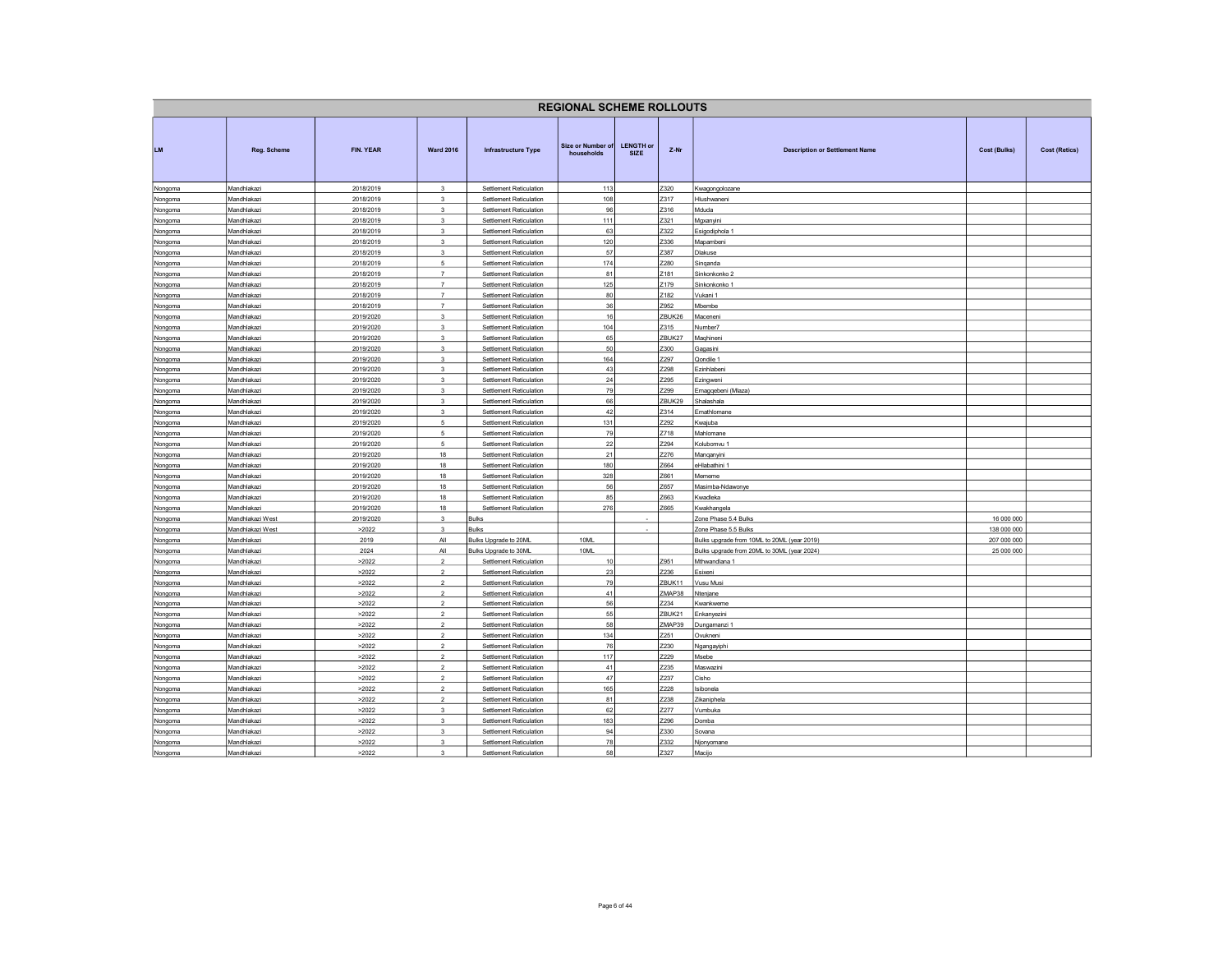|                    |                            |                |                                  |                                                    | <b>REGIONAL SCHEME ROLLOUTS</b> |                                 |                              |                                                              |                      |
|--------------------|----------------------------|----------------|----------------------------------|----------------------------------------------------|---------------------------------|---------------------------------|------------------------------|--------------------------------------------------------------|----------------------|
| <b>LM</b>          | Reg. Scheme                | FIN. YEAR      | <b>Ward 2016</b>                 | <b>Infrastructure Type</b>                         | Size or Number of<br>households | <b>LENGTH or</b><br><b>SIZE</b> | $Z-Nr$                       | <b>Description or Settlement Name</b><br><b>Cost (Bulks)</b> | <b>Cost (Retics)</b> |
| Nongoma            | Mandhlakazi                | >2022          | $\mathbf{3}$                     | Settlement Reticulation                            | 45                              |                                 | Z329                         | Vesonweni                                                    |                      |
| Nongoma            | Mandhlakazi                | >2022          | $\overline{\mathbf{3}}$          | Settlement Reticulation                            | 128                             |                                 | Z331                         | Machibini                                                    |                      |
| Nongoma            | Mandhlakazi                | >2022          | $\overline{4}$                   | Settlement Reticulation                            | 170                             |                                 | Z211                         | Khokhwaneni                                                  |                      |
| Nongoma            | Mandhlakazi                | >2022          | $\overline{4}$                   | Settlement Reticulation                            | 410                             |                                 | Z210                         | Manqeleni                                                    |                      |
| Nongoma            | Mandhlakazi                | >2022          | $\overline{4}$                   | Settlement Reticulation                            | 193                             |                                 | Z219                         | Esiphambeneni                                                |                      |
| Nongoma<br>Nongoma | Mandhlakazi<br>Mandhlakazi | >2022<br>>2022 | $\overline{4}$<br>5              | Settlement Reticulation<br>Settlement Reticulation | 126<br>137                      |                                 | Z219<br>Z247                 | Esiphambanweni<br>Mpuphusi                                   |                      |
| Nongoma            | Mandhlakazi                | >2022          | 5                                | Settlement Reticulation                            | 262                             |                                 | Z239                         | Bambelentulo                                                 |                      |
| Nongoma            | Mandhlakazi                | >2022          | 5                                | Settlement Reticulation                            | 127                             |                                 | Z248                         | Vhlebela                                                     |                      |
| Nongoma            | Mandhlakazi                | >2022          | 5                                | Settlement Reticulation                            | 164                             |                                 | Z249                         | Ophaphasi                                                    |                      |
| Nongoma            | Mandhlakazi                | >2022          | 5                                | Settlement Reticulation                            | 108                             |                                 | Z250                         | Fakude                                                       |                      |
| Nongoma            | Mandhlakazi                | >2022          | 5                                | Settlement Reticulation                            | 138                             |                                 | Z268                         | Ndimhlana                                                    |                      |
| Nongoma            | Mandhlakazi                | >2022          | $\sqrt{2}$                       | Settlement Reticulation                            | 157                             |                                 | Z269                         | Toyisa Langalesizwe                                          |                      |
| Nongoma            | Mandhlakazi                | >2022          | 5                                | Settlement Reticulation                            | 142                             |                                 | Z270                         | Esheshi                                                      |                      |
| Nongoma            | Mandhlakazi                | >2022          | 5                                | Settlement Reticulation                            | 92                              |                                 | Z271                         | Emphilweni                                                   |                      |
| Nongoma            | Mandhlakazi                | >2022          | 5                                | Settlement Reticulation                            | 190                             |                                 | Z266                         | <hethankomo< td=""><td></td></hethankomo<>                   |                      |
| Nongoma            | Mandhlakazi                | >2022          | 5                                | Settlement Reticulation                            | 71                              |                                 | Z264                         | New Town                                                     |                      |
| Nongoma            | Mandhlakazi                | >2022          | 5                                | Settlement Reticulation                            | 191                             |                                 | Z265                         | Mthincongo                                                   |                      |
| Nongoma            | Mandhlakazi                | >2022<br>>2022 | 6<br>6                           | Settlement Reticulation                            | 18<br>589                       |                                 | Z222<br>Z194/Z195/2 Esidinsi | Esigodiphola 2                                               |                      |
| Nongoma            | Mandhlakazi<br>Mandhlakazi | >2022          | 6                                | Settlement Reticulation<br>Settlement Reticulation | 234                             |                                 | Z208                         | Khenani                                                      |                      |
| Nongoma<br>Nongoma | Mandhlakazi                | >2022          | 6                                | Settlement Reticulation                            | 214                             |                                 | Z209                         | Dushwini                                                     |                      |
| Nongoma            | Mandhlakazi                | >2022          | 6                                | Settlement Reticulation                            | 63                              |                                 | Z220                         | Phumanyova                                                   |                      |
| Nongoma            | Mandhlakazi                | >2022          | $6\phantom{a}$                   | Settlement Reticulation                            | 74                              |                                 | Z221                         | Cabokwakhe                                                   |                      |
| Nongoma            | Mandhlakazi                | >2022          | 6                                | Settlement Reticulation                            | 191                             |                                 | Z172                         | Dengeni                                                      |                      |
| Nongoma            | Mandhlakazi                | >2022          | 6                                | Settlement Reticulation                            | 118                             |                                 | Z173                         | (wambongi                                                    |                      |
| Nongoma            | Mandhlakazi                | >2022          | $\overline{7}$                   | Settlement Reticulation                            | 146                             |                                 | Z204                         | Sibanyaneni                                                  |                      |
| Nongoma            | Mandhlakazi                | >2022          | $\overline{7}$                   | Settlement Reticulation                            | 57                              |                                 | Z955                         | Maganganeni                                                  |                      |
| Nongoma            | Mandhlakazi                | >2022          | $\scriptstyle{7}$                | Settlement Reticulation                            | 31                              |                                 | ZBUK23                       | Mgolokotho                                                   |                      |
| Nongoma            | Mandhlakazi                | >2022          | $\overline{7}$                   | Settlement Reticulation                            | 89                              |                                 | Z954                         | Bhidi                                                        |                      |
| Nongoma            | Mandhlakazi                | >2022          | $\overline{7}$                   | Settlement Reticulation                            | 161                             |                                 | Z956                         | Egudu                                                        |                      |
| Nongoma            | Mandhlakazi                | >2022          | $\overline{7}$                   | Settlement Reticulation                            | 41                              |                                 | Z957                         | Nzondwane                                                    |                      |
| Nongoma            | Mandhlakazi                | >2022          | $\overline{7}$                   | Settlement Reticulation                            | 207                             |                                 | Z197                         | Mpuqwini                                                     |                      |
| Nongoma            | Mandhlakazi                | >2022          | $\overline{7}$<br>$\overline{7}$ | Settlement Reticulation                            | 45<br>74                        |                                 | Z205<br>Z206                 | Chinamorgan                                                  |                      |
| Nongoma            | Mandhlakazi<br>Mandhlakazi | >2022<br>>2022 | $\mathbf{a}$                     | Settlement Reticulation<br>Settlement Reticulation | 114                             |                                 | Z186                         | Nkungwini<br>Ncemaneni                                       |                      |
| Nongoma<br>Nongoma | Mandhlakazi                | >2022          | 8                                | Settlement Reticulation                            | 301                             |                                 | Z196                         | Bhekumthetho 2                                               |                      |
| Nongoma            | Mandhlakazi                | >2022          | $\mathbf{a}$                     | Settlement Reticulation                            | 189                             |                                 | Z207                         | Nkonjeni                                                     |                      |
| Nongoma            | Mandhlakazi                | >2022          | 18                               | Settlement Reticulation                            | 141                             |                                 | Z243                         | Zibusele                                                     |                      |
| Nongoma            | Mandhlakazi                | >2022          | 18                               | Settlement Reticulation                            | 14                              |                                 | ZBUK24                       | Meyame                                                       |                      |
| Nongoma            | Mandhlakazi                | >2022          | 18                               | Settlement Reticulation                            | 98                              |                                 | Z240                         | Maduma                                                       |                      |
| Nongoma            | Mandhlakazi                | >2022          | 18                               | Settlement Reticulation                            | 36                              |                                 | Z246                         | Magomba                                                      |                      |
| Nongoma            | Mandhlakazi                | >2022          | 18                               | Settlement Reticulation                            | 27                              |                                 | ZBUK28                       | Emnzine                                                      |                      |
| Nongoma            | Mandhlakazi                | >2022          | 18                               | Settlement Reticulation                            | 66                              |                                 | Z274                         | Mzini Enzondwane                                             |                      |
| Nongoma            | Mandhlakazi                | >2022          | 18                               | Settlement Reticulation                            | 59                              |                                 | Z272                         | Nanqanyini                                                   |                      |
| Nongoma            | Mandhlakazi                | >2022          | 18                               | Settlement Reticulation                            | 38                              |                                 | Z273                         | Ezikleleni                                                   |                      |
| Nongoma            | Mandhlakazi                | >2022          | 18                               | Settlement Reticulation                            | 133                             |                                 | Z275                         | Hlabathini 1                                                 |                      |
| Nongoma            | Mandhlakazi                | >2022          | 18                               | Settlement Reticulation                            | 68<br>116                       |                                 | Z278<br>Z227                 | Umlazi                                                       |                      |
| Nongoma            | Mandhlakazi<br>Mandhlakazi | >2022<br>>2022 | 20<br>20                         | Settlement Reticulation<br>Settlement Reticulation | 75                              |                                 | Z225                         | Mangashaneni<br>Nkabane                                      |                      |
| Nongoma<br>Nongoma | Mandhlakazi                | >2022          | 20                               | Settlement Reticulation                            | 275                             |                                 | Z630                         | Vilane                                                       |                      |
| Nongoma            | Mandhlakazi                | >2022          | 20                               | Settlement Reticulation                            | 250                             |                                 | Z226                         | Ekubungazeleni                                               |                      |
| uPhongolo          | Mandhlakazi                | 2019/2020      | $\overline{1}$                   | Settlement Reticulation                            | 234                             |                                 | ZMAP31                       | Mpakama                                                      |                      |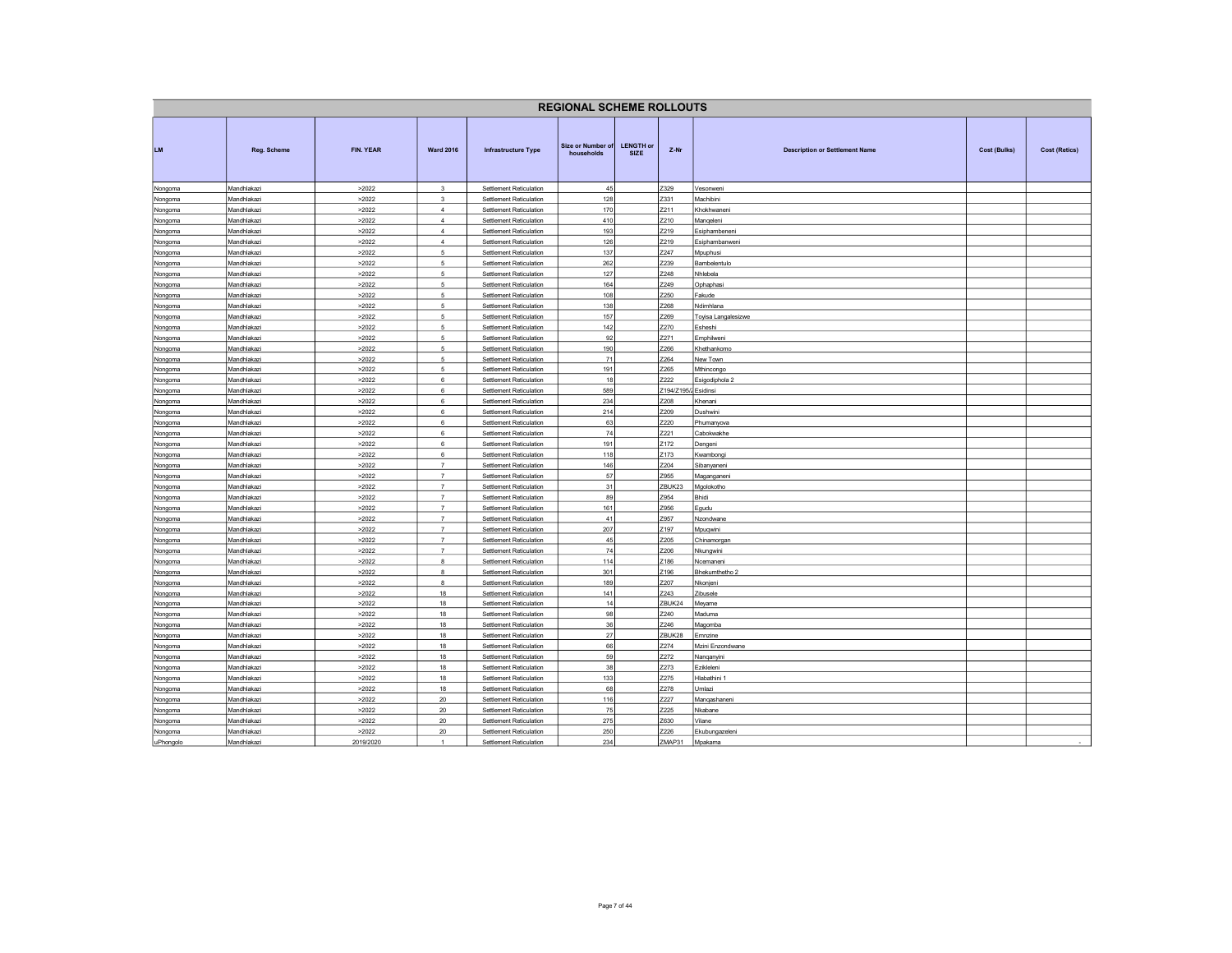| <b>LENGTH or</b><br>Size or Number of<br>FIN. YEAR<br><b>LM</b><br><b>Ward 2016</b><br>Z-Nr<br><b>Cost (Retics)</b><br><b>Reg. Scheme</b><br><b>Infrastructure Type</b><br><b>Description or Settlement Name</b><br><b>Cost (Bulks)</b><br>households<br><b>SIZE</b><br>Usuthu<br>19<br>6489651<br>In Progress<br>Storage<br>New bulks reservoir and retics within Nongoma town.<br>Nongoma<br>9<br>Holinyoka PS at Ndikandika<br>996 785<br>Usuthu<br>In Progress<br><b>Pump Station</b><br>Nongoma<br>Usuthu<br>9<br>Lindizwe PS & Res G02 at Sikhleni<br>In Progress<br><b>Pump Station</b><br>Nongoma<br>Usuthu<br>15 <sub>15</sub><br>7ML<br>WPW Upgrade PH1 & 2; Mechanical/Electrical work<br>54 600 455<br>Upgrade exist WTW<br>Nongoma<br>In progress<br>20 <sub>2</sub><br>Bulk Res G-2 at Nongoma Town<br>19 335 000<br>Usuthu<br>Storage<br>7ML<br>In progress<br>Nongoma<br>2017/18<br>13 <sub>1</sub><br>Vuna Dam Dredging<br>9 800 000<br>Usuthu<br>Source / Abstraction<br>Nongoma<br>15<br>Usuthu<br>2017/18<br>Off-storage dam (Geotech)<br>1 500 000<br>Dam Geotech<br>Nongoma<br>19<br>16 600 000<br>Usuthu<br>2017/2018<br>Bulks<br>Bulks from Nongoma town to surrounding settlements<br>Nongoma<br>9<br>141<br>32 000 000<br>Usuthu<br>2017/2018<br><b>Settlement Reticulation</b><br>Lindizwe Reservoir retics: Ndikandika, Zwelisha, Sikhkeni<br>Nongoma<br>Holinyoka Reservoir retics: Holinyoka, eBhungwe, eMkhondo, Kwasincengile, Kwadenge, Nqumbi,<br>2017/2018<br>24 680 000<br><b>Usuthu</b><br>9<br><b>Settlement Reticulation</b><br>Mahayoyo, Gomondo, Ezilonyeni, Matshempunzi<br>Nongoma<br>ZMAP25<br>2017/2018<br>$\overline{4}$<br><b>Settlement Reticulation</b><br>97<br>Mahlezane<br>1 270 000<br><b>Isuthu</b><br>Nongoma<br>Usuthu<br>2017/2018<br>9<br><b>Settlement Reticulation</b><br>377<br>Z365<br>4 070 000<br><b>Kwa'Denge</b><br>Nongoma<br>225<br>Usuthu<br>2017/2018<br>$\mathbf{Q}$<br><b>Settlement Reticulation</b><br>Z369<br>Emkhondo<br>2 550 000<br>Nongoma<br>Usuthu<br>2017/2018<br>9<br><b>Settlement Reticulation</b><br>379<br>Z370<br>Holinyoka<br>4 090 000<br>Nongoma<br>167<br>Z371<br>1970000<br>2017/2018<br>$\mathbf{Q}$<br><b>Settlement Reticulation</b><br>Ndikandika<br><b>Jsuthu</b><br>Nongoma<br>119<br>Z367<br>2017/2018<br>9<br>1 490 000<br>Usuthu<br><b>Settlement Reticulation</b><br>Kwasicengile<br>Nongoma<br>87<br>1 170 000<br>2017/2018<br>9<br><b>Settlement Reticulation</b><br>ZNew159<br>Sikheleni<br>Usuthu<br>Nongoma<br>9 <sup>°</sup><br>127<br>Z592<br>1 570 000<br>Usuthu<br>2017/2018<br>Sikhleni<br><b>Settlement Reticulation</b><br>Nongoma<br>115<br><b>Jsuthu</b><br>2017/2018<br>9<br><b>Settlement Reticulation</b><br>Z368<br>Ebhunge<br>Nongoma<br>115<br>Z591<br>2017/2018<br>9<br>Usuthu<br><b>Settlement Reticulation</b><br>Esikhaleni 1<br>Nongoma<br>514<br>Z593<br>2017/2018<br>9<br><b>Settlement Reticulation</b><br>Usuthu<br>Lindizwe<br>Nongoma<br>113<br>13<br>ZMAP27<br>1430 000<br><b>Usuthu</b><br>2017/2018<br><b>Settlement Reticulation</b><br>Nqumbi<br>Nongoma<br>220<br>2017/2018<br>13 <sub>1</sub><br><b>Settlement Reticulation</b><br>ZMAP28<br>Mahayoyo<br>2 500 000<br><b>Jsuthu</b><br>Nongoma<br>185<br>Z580<br><b>Jsuthu</b><br>2017/2018<br>13<br><b>Settlement Reticulation</b><br>Nongoma<br>Gomondo<br>Z581<br>Usuthu<br>2017/2018<br>14 <sub>1</sub><br><b>Settlement Reticulation</b><br>193<br>Ezilonyeni<br>Nongoma<br>16<br>403<br>Z606<br>4 330 000<br>Usuthu<br>2017/2018<br><b>Settlement Reticulation</b><br>Ophiyaneni<br>Nongoma<br>16<br>198<br>Usuthu<br>2017/2018<br><b>Settlement Reticulation</b><br>Z605<br>Kwasabela<br>Nongoma<br>2017/2018<br>16<br>673<br>Z696<br><b>Jsuthu</b><br><b>Settlement Reticulation</b><br>Ophalule<br>Nongoma<br>2017/2018<br>16<br><b>Settlement Reticulation</b><br>250<br>Z622<br>Usuthu<br>Nhlophenkulu<br>Nongoma<br>Z624<br>2017/2018<br>16<br>100<br><b>Jsuthu</b><br><b>Settlement Reticulation</b><br>Mcwembe<br>Nongoma<br>147<br><b>Usuthu</b><br>2017/2018<br>20<br><b>Settlement Reticulation</b><br>Z604<br>Sgodiphola 2<br>Nongoma<br>87<br>Z603<br><b>Jsuthu</b><br>2017/2018<br>20<br><b>Settlement Reticulation</b><br>Emvomveni<br>Nongoma<br>532<br>5 620 000<br><b>Usuthu</b><br>2017/2018<br>21<br><b>Settlement Reticulation</b><br>Z600<br>Ziphete<br>Nongoma<br>122<br>Z590<br>Usuthu<br>2017/2018<br>21<br><b>Settlement Reticulation</b><br>Matshempunzi<br>Nongoma<br>21<br>27<br>Z609<br><b>Usuthu</b><br>2017/2018<br><b>Settlement Reticulation</b><br>Eningeni<br>Nongoma<br>i.<br>307<br>21<br>Z610<br><b>Jsuthu</b><br>2017/2018<br><b>Settlement Reticulation</b><br>Emahashini<br>Nongoma<br>28 800 000<br>Usuthu<br>2018/2019<br>9<br>Settlement Reticulation<br>Nongoma South Retics: Lindizwe, Esikhaleni<br>Nongoma<br>2018/2019<br>13<br>Source / Abstraction<br>Vuna Dam Fish Ladder<br>2 500 000<br>Usuthu<br>Nongoma<br>350<br>Usuthu<br>2018/2019<br>$\overline{4}$<br>9653<br>Bulk gravity mains from Lindizwe PS to Bulk Res F at Emageleni & Sec. Bulks<br>57 000 000<br>Nongoma<br><b>Bulks</b><br>2018/2019<br>9,16<br><b>Settlement Reticulation</b><br>55 700 000<br>Nongoma<br>Jsuthu<br>Nongoma town surrounding retics<br>1075<br>25 000 000<br>Usuthu<br>2019/2020<br>16<br>Z606<br>Canaan<br>Settlement Reticulation<br>Nongoma<br>194<br>Z601<br>10 600 000<br>2019/2020<br>9,16<br>Delene (KwaMinya)<br>Usuthu<br>Settlement Reticulation<br>Nongoma<br>13<br>118<br>Z579<br>1 480 000<br>Usuthu<br>2020/2021<br>Ekubuseni<br>Nongoma<br>Settlement Reticulation<br>131<br>Z564<br>14<br>1 610 000<br>Jsuthu<br>2020/2021<br>Settlement Reticulation<br>Emahlombe<br>Nongoma<br>3 3 2 0 0 0 0<br>14<br>302<br>Z561<br>Usuthu<br>2020/2021<br>Settlement Reticulation<br>Nongoma<br>Esigangeni 1<br>52<br>820 000<br>Z560<br>Usuthu<br>2020/2021<br>14<br>Settlement Reticulation<br>Nongoma<br>Khalweni<br>151<br>14<br>Z554<br>Usuthu<br>2020/2021<br>Settlement Reticulation<br>$\sim$<br>Nongoma<br>Badlaneni<br>117<br>Z559<br>Usuthu<br>2020/2021<br>14<br>Settlement Reticulation<br>$\sim$<br>Nongoma<br>Newgoli<br>14<br>105<br>Z562<br>Usuthu<br>2020/2021<br>Settlement Reticulation<br>$\sim$<br>Nongoma<br>Itshodo<br>77<br>Z563<br>Nongoma<br>Usuthu<br>2020/2021<br>14<br>Settlement Reticulation<br>Kwandase<br>$\sim$<br>14<br>296<br>Z578<br>$\sim$<br>2020/2021<br>Settlement Reticulation<br>Nongoma<br>Usuthu<br>Ivuna |  |  | <b>REGIONAL SCHEME ROLLOUTS</b> |  |  |  |
|----------------------------------------------------------------------------------------------------------------------------------------------------------------------------------------------------------------------------------------------------------------------------------------------------------------------------------------------------------------------------------------------------------------------------------------------------------------------------------------------------------------------------------------------------------------------------------------------------------------------------------------------------------------------------------------------------------------------------------------------------------------------------------------------------------------------------------------------------------------------------------------------------------------------------------------------------------------------------------------------------------------------------------------------------------------------------------------------------------------------------------------------------------------------------------------------------------------------------------------------------------------------------------------------------------------------------------------------------------------------------------------------------------------------------------------------------------------------------------------------------------------------------------------------------------------------------------------------------------------------------------------------------------------------------------------------------------------------------------------------------------------------------------------------------------------------------------------------------------------------------------------------------------------------------------------------------------------------------------------------------------------------------------------------------------------------------------------------------------------------------------------------------------------------------------------------------------------------------------------------------------------------------------------------------------------------------------------------------------------------------------------------------------------------------------------------------------------------------------------------------------------------------------------------------------------------------------------------------------------------------------------------------------------------------------------------------------------------------------------------------------------------------------------------------------------------------------------------------------------------------------------------------------------------------------------------------------------------------------------------------------------------------------------------------------------------------------------------------------------------------------------------------------------------------------------------------------------------------------------------------------------------------------------------------------------------------------------------------------------------------------------------------------------------------------------------------------------------------------------------------------------------------------------------------------------------------------------------------------------------------------------------------------------------------------------------------------------------------------------------------------------------------------------------------------------------------------------------------------------------------------------------------------------------------------------------------------------------------------------------------------------------------------------------------------------------------------------------------------------------------------------------------------------------------------------------------------------------------------------------------------------------------------------------------------------------------------------------------------------------------------------------------------------------------------------------------------------------------------------------------------------------------------------------------------------------------------------------------------------------------------------------------------------------------------------------------------------------------------------------------------------------------------------------------------------------------------------------------------------------------------------------------------------------------------------------------------------------------------------------------------------------------------------------------------------------------------------------------------------------------------------------------------------------------------------------------------------------------------------------------------------------------------------------------------------------------------------------------------------------------------------------------------------------------------------------------------------------------------------------------------------------------------------------------------------------------------------------------------------------------------------------------------------------------------------------------------------------------------------------------------------------------------------------------------------------------------------------------------------------------------------------------------------------------------------------------------------------------------------------------------------------------------------------------------------------------------------------------------------------------------------------------------------------------------------------------------------------------------------------------------------------------------------------------------------------------------------------------------------------------------------------------------------------------------------------------------------------------------------------------------|--|--|---------------------------------|--|--|--|
|                                                                                                                                                                                                                                                                                                                                                                                                                                                                                                                                                                                                                                                                                                                                                                                                                                                                                                                                                                                                                                                                                                                                                                                                                                                                                                                                                                                                                                                                                                                                                                                                                                                                                                                                                                                                                                                                                                                                                                                                                                                                                                                                                                                                                                                                                                                                                                                                                                                                                                                                                                                                                                                                                                                                                                                                                                                                                                                                                                                                                                                                                                                                                                                                                                                                                                                                                                                                                                                                                                                                                                                                                                                                                                                                                                                                                                                                                                                                                                                                                                                                                                                                                                                                                                                                                                                                                                                                                                                                                                                                                                                                                                                                                                                                                                                                                                                                                                                                                                                                                                                                                                                                                                                                                                                                                                                                                                                                                                                                                                                                                                                                                                                                                                                                                                                                                                                                                                                                                                                                                                                                                                                                                                                                                                                                                                                                                                                                                                                                                                          |  |  |                                 |  |  |  |
|                                                                                                                                                                                                                                                                                                                                                                                                                                                                                                                                                                                                                                                                                                                                                                                                                                                                                                                                                                                                                                                                                                                                                                                                                                                                                                                                                                                                                                                                                                                                                                                                                                                                                                                                                                                                                                                                                                                                                                                                                                                                                                                                                                                                                                                                                                                                                                                                                                                                                                                                                                                                                                                                                                                                                                                                                                                                                                                                                                                                                                                                                                                                                                                                                                                                                                                                                                                                                                                                                                                                                                                                                                                                                                                                                                                                                                                                                                                                                                                                                                                                                                                                                                                                                                                                                                                                                                                                                                                                                                                                                                                                                                                                                                                                                                                                                                                                                                                                                                                                                                                                                                                                                                                                                                                                                                                                                                                                                                                                                                                                                                                                                                                                                                                                                                                                                                                                                                                                                                                                                                                                                                                                                                                                                                                                                                                                                                                                                                                                                                          |  |  |                                 |  |  |  |
|                                                                                                                                                                                                                                                                                                                                                                                                                                                                                                                                                                                                                                                                                                                                                                                                                                                                                                                                                                                                                                                                                                                                                                                                                                                                                                                                                                                                                                                                                                                                                                                                                                                                                                                                                                                                                                                                                                                                                                                                                                                                                                                                                                                                                                                                                                                                                                                                                                                                                                                                                                                                                                                                                                                                                                                                                                                                                                                                                                                                                                                                                                                                                                                                                                                                                                                                                                                                                                                                                                                                                                                                                                                                                                                                                                                                                                                                                                                                                                                                                                                                                                                                                                                                                                                                                                                                                                                                                                                                                                                                                                                                                                                                                                                                                                                                                                                                                                                                                                                                                                                                                                                                                                                                                                                                                                                                                                                                                                                                                                                                                                                                                                                                                                                                                                                                                                                                                                                                                                                                                                                                                                                                                                                                                                                                                                                                                                                                                                                                                                          |  |  |                                 |  |  |  |
|                                                                                                                                                                                                                                                                                                                                                                                                                                                                                                                                                                                                                                                                                                                                                                                                                                                                                                                                                                                                                                                                                                                                                                                                                                                                                                                                                                                                                                                                                                                                                                                                                                                                                                                                                                                                                                                                                                                                                                                                                                                                                                                                                                                                                                                                                                                                                                                                                                                                                                                                                                                                                                                                                                                                                                                                                                                                                                                                                                                                                                                                                                                                                                                                                                                                                                                                                                                                                                                                                                                                                                                                                                                                                                                                                                                                                                                                                                                                                                                                                                                                                                                                                                                                                                                                                                                                                                                                                                                                                                                                                                                                                                                                                                                                                                                                                                                                                                                                                                                                                                                                                                                                                                                                                                                                                                                                                                                                                                                                                                                                                                                                                                                                                                                                                                                                                                                                                                                                                                                                                                                                                                                                                                                                                                                                                                                                                                                                                                                                                                          |  |  |                                 |  |  |  |
|                                                                                                                                                                                                                                                                                                                                                                                                                                                                                                                                                                                                                                                                                                                                                                                                                                                                                                                                                                                                                                                                                                                                                                                                                                                                                                                                                                                                                                                                                                                                                                                                                                                                                                                                                                                                                                                                                                                                                                                                                                                                                                                                                                                                                                                                                                                                                                                                                                                                                                                                                                                                                                                                                                                                                                                                                                                                                                                                                                                                                                                                                                                                                                                                                                                                                                                                                                                                                                                                                                                                                                                                                                                                                                                                                                                                                                                                                                                                                                                                                                                                                                                                                                                                                                                                                                                                                                                                                                                                                                                                                                                                                                                                                                                                                                                                                                                                                                                                                                                                                                                                                                                                                                                                                                                                                                                                                                                                                                                                                                                                                                                                                                                                                                                                                                                                                                                                                                                                                                                                                                                                                                                                                                                                                                                                                                                                                                                                                                                                                                          |  |  |                                 |  |  |  |
|                                                                                                                                                                                                                                                                                                                                                                                                                                                                                                                                                                                                                                                                                                                                                                                                                                                                                                                                                                                                                                                                                                                                                                                                                                                                                                                                                                                                                                                                                                                                                                                                                                                                                                                                                                                                                                                                                                                                                                                                                                                                                                                                                                                                                                                                                                                                                                                                                                                                                                                                                                                                                                                                                                                                                                                                                                                                                                                                                                                                                                                                                                                                                                                                                                                                                                                                                                                                                                                                                                                                                                                                                                                                                                                                                                                                                                                                                                                                                                                                                                                                                                                                                                                                                                                                                                                                                                                                                                                                                                                                                                                                                                                                                                                                                                                                                                                                                                                                                                                                                                                                                                                                                                                                                                                                                                                                                                                                                                                                                                                                                                                                                                                                                                                                                                                                                                                                                                                                                                                                                                                                                                                                                                                                                                                                                                                                                                                                                                                                                                          |  |  |                                 |  |  |  |
|                                                                                                                                                                                                                                                                                                                                                                                                                                                                                                                                                                                                                                                                                                                                                                                                                                                                                                                                                                                                                                                                                                                                                                                                                                                                                                                                                                                                                                                                                                                                                                                                                                                                                                                                                                                                                                                                                                                                                                                                                                                                                                                                                                                                                                                                                                                                                                                                                                                                                                                                                                                                                                                                                                                                                                                                                                                                                                                                                                                                                                                                                                                                                                                                                                                                                                                                                                                                                                                                                                                                                                                                                                                                                                                                                                                                                                                                                                                                                                                                                                                                                                                                                                                                                                                                                                                                                                                                                                                                                                                                                                                                                                                                                                                                                                                                                                                                                                                                                                                                                                                                                                                                                                                                                                                                                                                                                                                                                                                                                                                                                                                                                                                                                                                                                                                                                                                                                                                                                                                                                                                                                                                                                                                                                                                                                                                                                                                                                                                                                                          |  |  |                                 |  |  |  |
|                                                                                                                                                                                                                                                                                                                                                                                                                                                                                                                                                                                                                                                                                                                                                                                                                                                                                                                                                                                                                                                                                                                                                                                                                                                                                                                                                                                                                                                                                                                                                                                                                                                                                                                                                                                                                                                                                                                                                                                                                                                                                                                                                                                                                                                                                                                                                                                                                                                                                                                                                                                                                                                                                                                                                                                                                                                                                                                                                                                                                                                                                                                                                                                                                                                                                                                                                                                                                                                                                                                                                                                                                                                                                                                                                                                                                                                                                                                                                                                                                                                                                                                                                                                                                                                                                                                                                                                                                                                                                                                                                                                                                                                                                                                                                                                                                                                                                                                                                                                                                                                                                                                                                                                                                                                                                                                                                                                                                                                                                                                                                                                                                                                                                                                                                                                                                                                                                                                                                                                                                                                                                                                                                                                                                                                                                                                                                                                                                                                                                                          |  |  |                                 |  |  |  |
|                                                                                                                                                                                                                                                                                                                                                                                                                                                                                                                                                                                                                                                                                                                                                                                                                                                                                                                                                                                                                                                                                                                                                                                                                                                                                                                                                                                                                                                                                                                                                                                                                                                                                                                                                                                                                                                                                                                                                                                                                                                                                                                                                                                                                                                                                                                                                                                                                                                                                                                                                                                                                                                                                                                                                                                                                                                                                                                                                                                                                                                                                                                                                                                                                                                                                                                                                                                                                                                                                                                                                                                                                                                                                                                                                                                                                                                                                                                                                                                                                                                                                                                                                                                                                                                                                                                                                                                                                                                                                                                                                                                                                                                                                                                                                                                                                                                                                                                                                                                                                                                                                                                                                                                                                                                                                                                                                                                                                                                                                                                                                                                                                                                                                                                                                                                                                                                                                                                                                                                                                                                                                                                                                                                                                                                                                                                                                                                                                                                                                                          |  |  |                                 |  |  |  |
|                                                                                                                                                                                                                                                                                                                                                                                                                                                                                                                                                                                                                                                                                                                                                                                                                                                                                                                                                                                                                                                                                                                                                                                                                                                                                                                                                                                                                                                                                                                                                                                                                                                                                                                                                                                                                                                                                                                                                                                                                                                                                                                                                                                                                                                                                                                                                                                                                                                                                                                                                                                                                                                                                                                                                                                                                                                                                                                                                                                                                                                                                                                                                                                                                                                                                                                                                                                                                                                                                                                                                                                                                                                                                                                                                                                                                                                                                                                                                                                                                                                                                                                                                                                                                                                                                                                                                                                                                                                                                                                                                                                                                                                                                                                                                                                                                                                                                                                                                                                                                                                                                                                                                                                                                                                                                                                                                                                                                                                                                                                                                                                                                                                                                                                                                                                                                                                                                                                                                                                                                                                                                                                                                                                                                                                                                                                                                                                                                                                                                                          |  |  |                                 |  |  |  |
|                                                                                                                                                                                                                                                                                                                                                                                                                                                                                                                                                                                                                                                                                                                                                                                                                                                                                                                                                                                                                                                                                                                                                                                                                                                                                                                                                                                                                                                                                                                                                                                                                                                                                                                                                                                                                                                                                                                                                                                                                                                                                                                                                                                                                                                                                                                                                                                                                                                                                                                                                                                                                                                                                                                                                                                                                                                                                                                                                                                                                                                                                                                                                                                                                                                                                                                                                                                                                                                                                                                                                                                                                                                                                                                                                                                                                                                                                                                                                                                                                                                                                                                                                                                                                                                                                                                                                                                                                                                                                                                                                                                                                                                                                                                                                                                                                                                                                                                                                                                                                                                                                                                                                                                                                                                                                                                                                                                                                                                                                                                                                                                                                                                                                                                                                                                                                                                                                                                                                                                                                                                                                                                                                                                                                                                                                                                                                                                                                                                                                                          |  |  |                                 |  |  |  |
|                                                                                                                                                                                                                                                                                                                                                                                                                                                                                                                                                                                                                                                                                                                                                                                                                                                                                                                                                                                                                                                                                                                                                                                                                                                                                                                                                                                                                                                                                                                                                                                                                                                                                                                                                                                                                                                                                                                                                                                                                                                                                                                                                                                                                                                                                                                                                                                                                                                                                                                                                                                                                                                                                                                                                                                                                                                                                                                                                                                                                                                                                                                                                                                                                                                                                                                                                                                                                                                                                                                                                                                                                                                                                                                                                                                                                                                                                                                                                                                                                                                                                                                                                                                                                                                                                                                                                                                                                                                                                                                                                                                                                                                                                                                                                                                                                                                                                                                                                                                                                                                                                                                                                                                                                                                                                                                                                                                                                                                                                                                                                                                                                                                                                                                                                                                                                                                                                                                                                                                                                                                                                                                                                                                                                                                                                                                                                                                                                                                                                                          |  |  |                                 |  |  |  |
|                                                                                                                                                                                                                                                                                                                                                                                                                                                                                                                                                                                                                                                                                                                                                                                                                                                                                                                                                                                                                                                                                                                                                                                                                                                                                                                                                                                                                                                                                                                                                                                                                                                                                                                                                                                                                                                                                                                                                                                                                                                                                                                                                                                                                                                                                                                                                                                                                                                                                                                                                                                                                                                                                                                                                                                                                                                                                                                                                                                                                                                                                                                                                                                                                                                                                                                                                                                                                                                                                                                                                                                                                                                                                                                                                                                                                                                                                                                                                                                                                                                                                                                                                                                                                                                                                                                                                                                                                                                                                                                                                                                                                                                                                                                                                                                                                                                                                                                                                                                                                                                                                                                                                                                                                                                                                                                                                                                                                                                                                                                                                                                                                                                                                                                                                                                                                                                                                                                                                                                                                                                                                                                                                                                                                                                                                                                                                                                                                                                                                                          |  |  |                                 |  |  |  |
|                                                                                                                                                                                                                                                                                                                                                                                                                                                                                                                                                                                                                                                                                                                                                                                                                                                                                                                                                                                                                                                                                                                                                                                                                                                                                                                                                                                                                                                                                                                                                                                                                                                                                                                                                                                                                                                                                                                                                                                                                                                                                                                                                                                                                                                                                                                                                                                                                                                                                                                                                                                                                                                                                                                                                                                                                                                                                                                                                                                                                                                                                                                                                                                                                                                                                                                                                                                                                                                                                                                                                                                                                                                                                                                                                                                                                                                                                                                                                                                                                                                                                                                                                                                                                                                                                                                                                                                                                                                                                                                                                                                                                                                                                                                                                                                                                                                                                                                                                                                                                                                                                                                                                                                                                                                                                                                                                                                                                                                                                                                                                                                                                                                                                                                                                                                                                                                                                                                                                                                                                                                                                                                                                                                                                                                                                                                                                                                                                                                                                                          |  |  |                                 |  |  |  |
|                                                                                                                                                                                                                                                                                                                                                                                                                                                                                                                                                                                                                                                                                                                                                                                                                                                                                                                                                                                                                                                                                                                                                                                                                                                                                                                                                                                                                                                                                                                                                                                                                                                                                                                                                                                                                                                                                                                                                                                                                                                                                                                                                                                                                                                                                                                                                                                                                                                                                                                                                                                                                                                                                                                                                                                                                                                                                                                                                                                                                                                                                                                                                                                                                                                                                                                                                                                                                                                                                                                                                                                                                                                                                                                                                                                                                                                                                                                                                                                                                                                                                                                                                                                                                                                                                                                                                                                                                                                                                                                                                                                                                                                                                                                                                                                                                                                                                                                                                                                                                                                                                                                                                                                                                                                                                                                                                                                                                                                                                                                                                                                                                                                                                                                                                                                                                                                                                                                                                                                                                                                                                                                                                                                                                                                                                                                                                                                                                                                                                                          |  |  |                                 |  |  |  |
|                                                                                                                                                                                                                                                                                                                                                                                                                                                                                                                                                                                                                                                                                                                                                                                                                                                                                                                                                                                                                                                                                                                                                                                                                                                                                                                                                                                                                                                                                                                                                                                                                                                                                                                                                                                                                                                                                                                                                                                                                                                                                                                                                                                                                                                                                                                                                                                                                                                                                                                                                                                                                                                                                                                                                                                                                                                                                                                                                                                                                                                                                                                                                                                                                                                                                                                                                                                                                                                                                                                                                                                                                                                                                                                                                                                                                                                                                                                                                                                                                                                                                                                                                                                                                                                                                                                                                                                                                                                                                                                                                                                                                                                                                                                                                                                                                                                                                                                                                                                                                                                                                                                                                                                                                                                                                                                                                                                                                                                                                                                                                                                                                                                                                                                                                                                                                                                                                                                                                                                                                                                                                                                                                                                                                                                                                                                                                                                                                                                                                                          |  |  |                                 |  |  |  |
|                                                                                                                                                                                                                                                                                                                                                                                                                                                                                                                                                                                                                                                                                                                                                                                                                                                                                                                                                                                                                                                                                                                                                                                                                                                                                                                                                                                                                                                                                                                                                                                                                                                                                                                                                                                                                                                                                                                                                                                                                                                                                                                                                                                                                                                                                                                                                                                                                                                                                                                                                                                                                                                                                                                                                                                                                                                                                                                                                                                                                                                                                                                                                                                                                                                                                                                                                                                                                                                                                                                                                                                                                                                                                                                                                                                                                                                                                                                                                                                                                                                                                                                                                                                                                                                                                                                                                                                                                                                                                                                                                                                                                                                                                                                                                                                                                                                                                                                                                                                                                                                                                                                                                                                                                                                                                                                                                                                                                                                                                                                                                                                                                                                                                                                                                                                                                                                                                                                                                                                                                                                                                                                                                                                                                                                                                                                                                                                                                                                                                                          |  |  |                                 |  |  |  |
|                                                                                                                                                                                                                                                                                                                                                                                                                                                                                                                                                                                                                                                                                                                                                                                                                                                                                                                                                                                                                                                                                                                                                                                                                                                                                                                                                                                                                                                                                                                                                                                                                                                                                                                                                                                                                                                                                                                                                                                                                                                                                                                                                                                                                                                                                                                                                                                                                                                                                                                                                                                                                                                                                                                                                                                                                                                                                                                                                                                                                                                                                                                                                                                                                                                                                                                                                                                                                                                                                                                                                                                                                                                                                                                                                                                                                                                                                                                                                                                                                                                                                                                                                                                                                                                                                                                                                                                                                                                                                                                                                                                                                                                                                                                                                                                                                                                                                                                                                                                                                                                                                                                                                                                                                                                                                                                                                                                                                                                                                                                                                                                                                                                                                                                                                                                                                                                                                                                                                                                                                                                                                                                                                                                                                                                                                                                                                                                                                                                                                                          |  |  |                                 |  |  |  |
|                                                                                                                                                                                                                                                                                                                                                                                                                                                                                                                                                                                                                                                                                                                                                                                                                                                                                                                                                                                                                                                                                                                                                                                                                                                                                                                                                                                                                                                                                                                                                                                                                                                                                                                                                                                                                                                                                                                                                                                                                                                                                                                                                                                                                                                                                                                                                                                                                                                                                                                                                                                                                                                                                                                                                                                                                                                                                                                                                                                                                                                                                                                                                                                                                                                                                                                                                                                                                                                                                                                                                                                                                                                                                                                                                                                                                                                                                                                                                                                                                                                                                                                                                                                                                                                                                                                                                                                                                                                                                                                                                                                                                                                                                                                                                                                                                                                                                                                                                                                                                                                                                                                                                                                                                                                                                                                                                                                                                                                                                                                                                                                                                                                                                                                                                                                                                                                                                                                                                                                                                                                                                                                                                                                                                                                                                                                                                                                                                                                                                                          |  |  |                                 |  |  |  |
|                                                                                                                                                                                                                                                                                                                                                                                                                                                                                                                                                                                                                                                                                                                                                                                                                                                                                                                                                                                                                                                                                                                                                                                                                                                                                                                                                                                                                                                                                                                                                                                                                                                                                                                                                                                                                                                                                                                                                                                                                                                                                                                                                                                                                                                                                                                                                                                                                                                                                                                                                                                                                                                                                                                                                                                                                                                                                                                                                                                                                                                                                                                                                                                                                                                                                                                                                                                                                                                                                                                                                                                                                                                                                                                                                                                                                                                                                                                                                                                                                                                                                                                                                                                                                                                                                                                                                                                                                                                                                                                                                                                                                                                                                                                                                                                                                                                                                                                                                                                                                                                                                                                                                                                                                                                                                                                                                                                                                                                                                                                                                                                                                                                                                                                                                                                                                                                                                                                                                                                                                                                                                                                                                                                                                                                                                                                                                                                                                                                                                                          |  |  |                                 |  |  |  |
|                                                                                                                                                                                                                                                                                                                                                                                                                                                                                                                                                                                                                                                                                                                                                                                                                                                                                                                                                                                                                                                                                                                                                                                                                                                                                                                                                                                                                                                                                                                                                                                                                                                                                                                                                                                                                                                                                                                                                                                                                                                                                                                                                                                                                                                                                                                                                                                                                                                                                                                                                                                                                                                                                                                                                                                                                                                                                                                                                                                                                                                                                                                                                                                                                                                                                                                                                                                                                                                                                                                                                                                                                                                                                                                                                                                                                                                                                                                                                                                                                                                                                                                                                                                                                                                                                                                                                                                                                                                                                                                                                                                                                                                                                                                                                                                                                                                                                                                                                                                                                                                                                                                                                                                                                                                                                                                                                                                                                                                                                                                                                                                                                                                                                                                                                                                                                                                                                                                                                                                                                                                                                                                                                                                                                                                                                                                                                                                                                                                                                                          |  |  |                                 |  |  |  |
|                                                                                                                                                                                                                                                                                                                                                                                                                                                                                                                                                                                                                                                                                                                                                                                                                                                                                                                                                                                                                                                                                                                                                                                                                                                                                                                                                                                                                                                                                                                                                                                                                                                                                                                                                                                                                                                                                                                                                                                                                                                                                                                                                                                                                                                                                                                                                                                                                                                                                                                                                                                                                                                                                                                                                                                                                                                                                                                                                                                                                                                                                                                                                                                                                                                                                                                                                                                                                                                                                                                                                                                                                                                                                                                                                                                                                                                                                                                                                                                                                                                                                                                                                                                                                                                                                                                                                                                                                                                                                                                                                                                                                                                                                                                                                                                                                                                                                                                                                                                                                                                                                                                                                                                                                                                                                                                                                                                                                                                                                                                                                                                                                                                                                                                                                                                                                                                                                                                                                                                                                                                                                                                                                                                                                                                                                                                                                                                                                                                                                                          |  |  |                                 |  |  |  |
|                                                                                                                                                                                                                                                                                                                                                                                                                                                                                                                                                                                                                                                                                                                                                                                                                                                                                                                                                                                                                                                                                                                                                                                                                                                                                                                                                                                                                                                                                                                                                                                                                                                                                                                                                                                                                                                                                                                                                                                                                                                                                                                                                                                                                                                                                                                                                                                                                                                                                                                                                                                                                                                                                                                                                                                                                                                                                                                                                                                                                                                                                                                                                                                                                                                                                                                                                                                                                                                                                                                                                                                                                                                                                                                                                                                                                                                                                                                                                                                                                                                                                                                                                                                                                                                                                                                                                                                                                                                                                                                                                                                                                                                                                                                                                                                                                                                                                                                                                                                                                                                                                                                                                                                                                                                                                                                                                                                                                                                                                                                                                                                                                                                                                                                                                                                                                                                                                                                                                                                                                                                                                                                                                                                                                                                                                                                                                                                                                                                                                                          |  |  |                                 |  |  |  |
|                                                                                                                                                                                                                                                                                                                                                                                                                                                                                                                                                                                                                                                                                                                                                                                                                                                                                                                                                                                                                                                                                                                                                                                                                                                                                                                                                                                                                                                                                                                                                                                                                                                                                                                                                                                                                                                                                                                                                                                                                                                                                                                                                                                                                                                                                                                                                                                                                                                                                                                                                                                                                                                                                                                                                                                                                                                                                                                                                                                                                                                                                                                                                                                                                                                                                                                                                                                                                                                                                                                                                                                                                                                                                                                                                                                                                                                                                                                                                                                                                                                                                                                                                                                                                                                                                                                                                                                                                                                                                                                                                                                                                                                                                                                                                                                                                                                                                                                                                                                                                                                                                                                                                                                                                                                                                                                                                                                                                                                                                                                                                                                                                                                                                                                                                                                                                                                                                                                                                                                                                                                                                                                                                                                                                                                                                                                                                                                                                                                                                                          |  |  |                                 |  |  |  |
|                                                                                                                                                                                                                                                                                                                                                                                                                                                                                                                                                                                                                                                                                                                                                                                                                                                                                                                                                                                                                                                                                                                                                                                                                                                                                                                                                                                                                                                                                                                                                                                                                                                                                                                                                                                                                                                                                                                                                                                                                                                                                                                                                                                                                                                                                                                                                                                                                                                                                                                                                                                                                                                                                                                                                                                                                                                                                                                                                                                                                                                                                                                                                                                                                                                                                                                                                                                                                                                                                                                                                                                                                                                                                                                                                                                                                                                                                                                                                                                                                                                                                                                                                                                                                                                                                                                                                                                                                                                                                                                                                                                                                                                                                                                                                                                                                                                                                                                                                                                                                                                                                                                                                                                                                                                                                                                                                                                                                                                                                                                                                                                                                                                                                                                                                                                                                                                                                                                                                                                                                                                                                                                                                                                                                                                                                                                                                                                                                                                                                                          |  |  |                                 |  |  |  |
|                                                                                                                                                                                                                                                                                                                                                                                                                                                                                                                                                                                                                                                                                                                                                                                                                                                                                                                                                                                                                                                                                                                                                                                                                                                                                                                                                                                                                                                                                                                                                                                                                                                                                                                                                                                                                                                                                                                                                                                                                                                                                                                                                                                                                                                                                                                                                                                                                                                                                                                                                                                                                                                                                                                                                                                                                                                                                                                                                                                                                                                                                                                                                                                                                                                                                                                                                                                                                                                                                                                                                                                                                                                                                                                                                                                                                                                                                                                                                                                                                                                                                                                                                                                                                                                                                                                                                                                                                                                                                                                                                                                                                                                                                                                                                                                                                                                                                                                                                                                                                                                                                                                                                                                                                                                                                                                                                                                                                                                                                                                                                                                                                                                                                                                                                                                                                                                                                                                                                                                                                                                                                                                                                                                                                                                                                                                                                                                                                                                                                                          |  |  |                                 |  |  |  |
|                                                                                                                                                                                                                                                                                                                                                                                                                                                                                                                                                                                                                                                                                                                                                                                                                                                                                                                                                                                                                                                                                                                                                                                                                                                                                                                                                                                                                                                                                                                                                                                                                                                                                                                                                                                                                                                                                                                                                                                                                                                                                                                                                                                                                                                                                                                                                                                                                                                                                                                                                                                                                                                                                                                                                                                                                                                                                                                                                                                                                                                                                                                                                                                                                                                                                                                                                                                                                                                                                                                                                                                                                                                                                                                                                                                                                                                                                                                                                                                                                                                                                                                                                                                                                                                                                                                                                                                                                                                                                                                                                                                                                                                                                                                                                                                                                                                                                                                                                                                                                                                                                                                                                                                                                                                                                                                                                                                                                                                                                                                                                                                                                                                                                                                                                                                                                                                                                                                                                                                                                                                                                                                                                                                                                                                                                                                                                                                                                                                                                                          |  |  |                                 |  |  |  |
|                                                                                                                                                                                                                                                                                                                                                                                                                                                                                                                                                                                                                                                                                                                                                                                                                                                                                                                                                                                                                                                                                                                                                                                                                                                                                                                                                                                                                                                                                                                                                                                                                                                                                                                                                                                                                                                                                                                                                                                                                                                                                                                                                                                                                                                                                                                                                                                                                                                                                                                                                                                                                                                                                                                                                                                                                                                                                                                                                                                                                                                                                                                                                                                                                                                                                                                                                                                                                                                                                                                                                                                                                                                                                                                                                                                                                                                                                                                                                                                                                                                                                                                                                                                                                                                                                                                                                                                                                                                                                                                                                                                                                                                                                                                                                                                                                                                                                                                                                                                                                                                                                                                                                                                                                                                                                                                                                                                                                                                                                                                                                                                                                                                                                                                                                                                                                                                                                                                                                                                                                                                                                                                                                                                                                                                                                                                                                                                                                                                                                                          |  |  |                                 |  |  |  |
|                                                                                                                                                                                                                                                                                                                                                                                                                                                                                                                                                                                                                                                                                                                                                                                                                                                                                                                                                                                                                                                                                                                                                                                                                                                                                                                                                                                                                                                                                                                                                                                                                                                                                                                                                                                                                                                                                                                                                                                                                                                                                                                                                                                                                                                                                                                                                                                                                                                                                                                                                                                                                                                                                                                                                                                                                                                                                                                                                                                                                                                                                                                                                                                                                                                                                                                                                                                                                                                                                                                                                                                                                                                                                                                                                                                                                                                                                                                                                                                                                                                                                                                                                                                                                                                                                                                                                                                                                                                                                                                                                                                                                                                                                                                                                                                                                                                                                                                                                                                                                                                                                                                                                                                                                                                                                                                                                                                                                                                                                                                                                                                                                                                                                                                                                                                                                                                                                                                                                                                                                                                                                                                                                                                                                                                                                                                                                                                                                                                                                                          |  |  |                                 |  |  |  |
|                                                                                                                                                                                                                                                                                                                                                                                                                                                                                                                                                                                                                                                                                                                                                                                                                                                                                                                                                                                                                                                                                                                                                                                                                                                                                                                                                                                                                                                                                                                                                                                                                                                                                                                                                                                                                                                                                                                                                                                                                                                                                                                                                                                                                                                                                                                                                                                                                                                                                                                                                                                                                                                                                                                                                                                                                                                                                                                                                                                                                                                                                                                                                                                                                                                                                                                                                                                                                                                                                                                                                                                                                                                                                                                                                                                                                                                                                                                                                                                                                                                                                                                                                                                                                                                                                                                                                                                                                                                                                                                                                                                                                                                                                                                                                                                                                                                                                                                                                                                                                                                                                                                                                                                                                                                                                                                                                                                                                                                                                                                                                                                                                                                                                                                                                                                                                                                                                                                                                                                                                                                                                                                                                                                                                                                                                                                                                                                                                                                                                                          |  |  |                                 |  |  |  |
|                                                                                                                                                                                                                                                                                                                                                                                                                                                                                                                                                                                                                                                                                                                                                                                                                                                                                                                                                                                                                                                                                                                                                                                                                                                                                                                                                                                                                                                                                                                                                                                                                                                                                                                                                                                                                                                                                                                                                                                                                                                                                                                                                                                                                                                                                                                                                                                                                                                                                                                                                                                                                                                                                                                                                                                                                                                                                                                                                                                                                                                                                                                                                                                                                                                                                                                                                                                                                                                                                                                                                                                                                                                                                                                                                                                                                                                                                                                                                                                                                                                                                                                                                                                                                                                                                                                                                                                                                                                                                                                                                                                                                                                                                                                                                                                                                                                                                                                                                                                                                                                                                                                                                                                                                                                                                                                                                                                                                                                                                                                                                                                                                                                                                                                                                                                                                                                                                                                                                                                                                                                                                                                                                                                                                                                                                                                                                                                                                                                                                                          |  |  |                                 |  |  |  |
|                                                                                                                                                                                                                                                                                                                                                                                                                                                                                                                                                                                                                                                                                                                                                                                                                                                                                                                                                                                                                                                                                                                                                                                                                                                                                                                                                                                                                                                                                                                                                                                                                                                                                                                                                                                                                                                                                                                                                                                                                                                                                                                                                                                                                                                                                                                                                                                                                                                                                                                                                                                                                                                                                                                                                                                                                                                                                                                                                                                                                                                                                                                                                                                                                                                                                                                                                                                                                                                                                                                                                                                                                                                                                                                                                                                                                                                                                                                                                                                                                                                                                                                                                                                                                                                                                                                                                                                                                                                                                                                                                                                                                                                                                                                                                                                                                                                                                                                                                                                                                                                                                                                                                                                                                                                                                                                                                                                                                                                                                                                                                                                                                                                                                                                                                                                                                                                                                                                                                                                                                                                                                                                                                                                                                                                                                                                                                                                                                                                                                                          |  |  |                                 |  |  |  |
|                                                                                                                                                                                                                                                                                                                                                                                                                                                                                                                                                                                                                                                                                                                                                                                                                                                                                                                                                                                                                                                                                                                                                                                                                                                                                                                                                                                                                                                                                                                                                                                                                                                                                                                                                                                                                                                                                                                                                                                                                                                                                                                                                                                                                                                                                                                                                                                                                                                                                                                                                                                                                                                                                                                                                                                                                                                                                                                                                                                                                                                                                                                                                                                                                                                                                                                                                                                                                                                                                                                                                                                                                                                                                                                                                                                                                                                                                                                                                                                                                                                                                                                                                                                                                                                                                                                                                                                                                                                                                                                                                                                                                                                                                                                                                                                                                                                                                                                                                                                                                                                                                                                                                                                                                                                                                                                                                                                                                                                                                                                                                                                                                                                                                                                                                                                                                                                                                                                                                                                                                                                                                                                                                                                                                                                                                                                                                                                                                                                                                                          |  |  |                                 |  |  |  |
|                                                                                                                                                                                                                                                                                                                                                                                                                                                                                                                                                                                                                                                                                                                                                                                                                                                                                                                                                                                                                                                                                                                                                                                                                                                                                                                                                                                                                                                                                                                                                                                                                                                                                                                                                                                                                                                                                                                                                                                                                                                                                                                                                                                                                                                                                                                                                                                                                                                                                                                                                                                                                                                                                                                                                                                                                                                                                                                                                                                                                                                                                                                                                                                                                                                                                                                                                                                                                                                                                                                                                                                                                                                                                                                                                                                                                                                                                                                                                                                                                                                                                                                                                                                                                                                                                                                                                                                                                                                                                                                                                                                                                                                                                                                                                                                                                                                                                                                                                                                                                                                                                                                                                                                                                                                                                                                                                                                                                                                                                                                                                                                                                                                                                                                                                                                                                                                                                                                                                                                                                                                                                                                                                                                                                                                                                                                                                                                                                                                                                                          |  |  |                                 |  |  |  |
|                                                                                                                                                                                                                                                                                                                                                                                                                                                                                                                                                                                                                                                                                                                                                                                                                                                                                                                                                                                                                                                                                                                                                                                                                                                                                                                                                                                                                                                                                                                                                                                                                                                                                                                                                                                                                                                                                                                                                                                                                                                                                                                                                                                                                                                                                                                                                                                                                                                                                                                                                                                                                                                                                                                                                                                                                                                                                                                                                                                                                                                                                                                                                                                                                                                                                                                                                                                                                                                                                                                                                                                                                                                                                                                                                                                                                                                                                                                                                                                                                                                                                                                                                                                                                                                                                                                                                                                                                                                                                                                                                                                                                                                                                                                                                                                                                                                                                                                                                                                                                                                                                                                                                                                                                                                                                                                                                                                                                                                                                                                                                                                                                                                                                                                                                                                                                                                                                                                                                                                                                                                                                                                                                                                                                                                                                                                                                                                                                                                                                                          |  |  |                                 |  |  |  |
|                                                                                                                                                                                                                                                                                                                                                                                                                                                                                                                                                                                                                                                                                                                                                                                                                                                                                                                                                                                                                                                                                                                                                                                                                                                                                                                                                                                                                                                                                                                                                                                                                                                                                                                                                                                                                                                                                                                                                                                                                                                                                                                                                                                                                                                                                                                                                                                                                                                                                                                                                                                                                                                                                                                                                                                                                                                                                                                                                                                                                                                                                                                                                                                                                                                                                                                                                                                                                                                                                                                                                                                                                                                                                                                                                                                                                                                                                                                                                                                                                                                                                                                                                                                                                                                                                                                                                                                                                                                                                                                                                                                                                                                                                                                                                                                                                                                                                                                                                                                                                                                                                                                                                                                                                                                                                                                                                                                                                                                                                                                                                                                                                                                                                                                                                                                                                                                                                                                                                                                                                                                                                                                                                                                                                                                                                                                                                                                                                                                                                                          |  |  |                                 |  |  |  |
|                                                                                                                                                                                                                                                                                                                                                                                                                                                                                                                                                                                                                                                                                                                                                                                                                                                                                                                                                                                                                                                                                                                                                                                                                                                                                                                                                                                                                                                                                                                                                                                                                                                                                                                                                                                                                                                                                                                                                                                                                                                                                                                                                                                                                                                                                                                                                                                                                                                                                                                                                                                                                                                                                                                                                                                                                                                                                                                                                                                                                                                                                                                                                                                                                                                                                                                                                                                                                                                                                                                                                                                                                                                                                                                                                                                                                                                                                                                                                                                                                                                                                                                                                                                                                                                                                                                                                                                                                                                                                                                                                                                                                                                                                                                                                                                                                                                                                                                                                                                                                                                                                                                                                                                                                                                                                                                                                                                                                                                                                                                                                                                                                                                                                                                                                                                                                                                                                                                                                                                                                                                                                                                                                                                                                                                                                                                                                                                                                                                                                                          |  |  |                                 |  |  |  |
|                                                                                                                                                                                                                                                                                                                                                                                                                                                                                                                                                                                                                                                                                                                                                                                                                                                                                                                                                                                                                                                                                                                                                                                                                                                                                                                                                                                                                                                                                                                                                                                                                                                                                                                                                                                                                                                                                                                                                                                                                                                                                                                                                                                                                                                                                                                                                                                                                                                                                                                                                                                                                                                                                                                                                                                                                                                                                                                                                                                                                                                                                                                                                                                                                                                                                                                                                                                                                                                                                                                                                                                                                                                                                                                                                                                                                                                                                                                                                                                                                                                                                                                                                                                                                                                                                                                                                                                                                                                                                                                                                                                                                                                                                                                                                                                                                                                                                                                                                                                                                                                                                                                                                                                                                                                                                                                                                                                                                                                                                                                                                                                                                                                                                                                                                                                                                                                                                                                                                                                                                                                                                                                                                                                                                                                                                                                                                                                                                                                                                                          |  |  |                                 |  |  |  |
|                                                                                                                                                                                                                                                                                                                                                                                                                                                                                                                                                                                                                                                                                                                                                                                                                                                                                                                                                                                                                                                                                                                                                                                                                                                                                                                                                                                                                                                                                                                                                                                                                                                                                                                                                                                                                                                                                                                                                                                                                                                                                                                                                                                                                                                                                                                                                                                                                                                                                                                                                                                                                                                                                                                                                                                                                                                                                                                                                                                                                                                                                                                                                                                                                                                                                                                                                                                                                                                                                                                                                                                                                                                                                                                                                                                                                                                                                                                                                                                                                                                                                                                                                                                                                                                                                                                                                                                                                                                                                                                                                                                                                                                                                                                                                                                                                                                                                                                                                                                                                                                                                                                                                                                                                                                                                                                                                                                                                                                                                                                                                                                                                                                                                                                                                                                                                                                                                                                                                                                                                                                                                                                                                                                                                                                                                                                                                                                                                                                                                                          |  |  |                                 |  |  |  |
|                                                                                                                                                                                                                                                                                                                                                                                                                                                                                                                                                                                                                                                                                                                                                                                                                                                                                                                                                                                                                                                                                                                                                                                                                                                                                                                                                                                                                                                                                                                                                                                                                                                                                                                                                                                                                                                                                                                                                                                                                                                                                                                                                                                                                                                                                                                                                                                                                                                                                                                                                                                                                                                                                                                                                                                                                                                                                                                                                                                                                                                                                                                                                                                                                                                                                                                                                                                                                                                                                                                                                                                                                                                                                                                                                                                                                                                                                                                                                                                                                                                                                                                                                                                                                                                                                                                                                                                                                                                                                                                                                                                                                                                                                                                                                                                                                                                                                                                                                                                                                                                                                                                                                                                                                                                                                                                                                                                                                                                                                                                                                                                                                                                                                                                                                                                                                                                                                                                                                                                                                                                                                                                                                                                                                                                                                                                                                                                                                                                                                                          |  |  |                                 |  |  |  |
|                                                                                                                                                                                                                                                                                                                                                                                                                                                                                                                                                                                                                                                                                                                                                                                                                                                                                                                                                                                                                                                                                                                                                                                                                                                                                                                                                                                                                                                                                                                                                                                                                                                                                                                                                                                                                                                                                                                                                                                                                                                                                                                                                                                                                                                                                                                                                                                                                                                                                                                                                                                                                                                                                                                                                                                                                                                                                                                                                                                                                                                                                                                                                                                                                                                                                                                                                                                                                                                                                                                                                                                                                                                                                                                                                                                                                                                                                                                                                                                                                                                                                                                                                                                                                                                                                                                                                                                                                                                                                                                                                                                                                                                                                                                                                                                                                                                                                                                                                                                                                                                                                                                                                                                                                                                                                                                                                                                                                                                                                                                                                                                                                                                                                                                                                                                                                                                                                                                                                                                                                                                                                                                                                                                                                                                                                                                                                                                                                                                                                                          |  |  |                                 |  |  |  |
|                                                                                                                                                                                                                                                                                                                                                                                                                                                                                                                                                                                                                                                                                                                                                                                                                                                                                                                                                                                                                                                                                                                                                                                                                                                                                                                                                                                                                                                                                                                                                                                                                                                                                                                                                                                                                                                                                                                                                                                                                                                                                                                                                                                                                                                                                                                                                                                                                                                                                                                                                                                                                                                                                                                                                                                                                                                                                                                                                                                                                                                                                                                                                                                                                                                                                                                                                                                                                                                                                                                                                                                                                                                                                                                                                                                                                                                                                                                                                                                                                                                                                                                                                                                                                                                                                                                                                                                                                                                                                                                                                                                                                                                                                                                                                                                                                                                                                                                                                                                                                                                                                                                                                                                                                                                                                                                                                                                                                                                                                                                                                                                                                                                                                                                                                                                                                                                                                                                                                                                                                                                                                                                                                                                                                                                                                                                                                                                                                                                                                                          |  |  |                                 |  |  |  |
|                                                                                                                                                                                                                                                                                                                                                                                                                                                                                                                                                                                                                                                                                                                                                                                                                                                                                                                                                                                                                                                                                                                                                                                                                                                                                                                                                                                                                                                                                                                                                                                                                                                                                                                                                                                                                                                                                                                                                                                                                                                                                                                                                                                                                                                                                                                                                                                                                                                                                                                                                                                                                                                                                                                                                                                                                                                                                                                                                                                                                                                                                                                                                                                                                                                                                                                                                                                                                                                                                                                                                                                                                                                                                                                                                                                                                                                                                                                                                                                                                                                                                                                                                                                                                                                                                                                                                                                                                                                                                                                                                                                                                                                                                                                                                                                                                                                                                                                                                                                                                                                                                                                                                                                                                                                                                                                                                                                                                                                                                                                                                                                                                                                                                                                                                                                                                                                                                                                                                                                                                                                                                                                                                                                                                                                                                                                                                                                                                                                                                                          |  |  |                                 |  |  |  |
|                                                                                                                                                                                                                                                                                                                                                                                                                                                                                                                                                                                                                                                                                                                                                                                                                                                                                                                                                                                                                                                                                                                                                                                                                                                                                                                                                                                                                                                                                                                                                                                                                                                                                                                                                                                                                                                                                                                                                                                                                                                                                                                                                                                                                                                                                                                                                                                                                                                                                                                                                                                                                                                                                                                                                                                                                                                                                                                                                                                                                                                                                                                                                                                                                                                                                                                                                                                                                                                                                                                                                                                                                                                                                                                                                                                                                                                                                                                                                                                                                                                                                                                                                                                                                                                                                                                                                                                                                                                                                                                                                                                                                                                                                                                                                                                                                                                                                                                                                                                                                                                                                                                                                                                                                                                                                                                                                                                                                                                                                                                                                                                                                                                                                                                                                                                                                                                                                                                                                                                                                                                                                                                                                                                                                                                                                                                                                                                                                                                                                                          |  |  |                                 |  |  |  |
|                                                                                                                                                                                                                                                                                                                                                                                                                                                                                                                                                                                                                                                                                                                                                                                                                                                                                                                                                                                                                                                                                                                                                                                                                                                                                                                                                                                                                                                                                                                                                                                                                                                                                                                                                                                                                                                                                                                                                                                                                                                                                                                                                                                                                                                                                                                                                                                                                                                                                                                                                                                                                                                                                                                                                                                                                                                                                                                                                                                                                                                                                                                                                                                                                                                                                                                                                                                                                                                                                                                                                                                                                                                                                                                                                                                                                                                                                                                                                                                                                                                                                                                                                                                                                                                                                                                                                                                                                                                                                                                                                                                                                                                                                                                                                                                                                                                                                                                                                                                                                                                                                                                                                                                                                                                                                                                                                                                                                                                                                                                                                                                                                                                                                                                                                                                                                                                                                                                                                                                                                                                                                                                                                                                                                                                                                                                                                                                                                                                                                                          |  |  |                                 |  |  |  |
|                                                                                                                                                                                                                                                                                                                                                                                                                                                                                                                                                                                                                                                                                                                                                                                                                                                                                                                                                                                                                                                                                                                                                                                                                                                                                                                                                                                                                                                                                                                                                                                                                                                                                                                                                                                                                                                                                                                                                                                                                                                                                                                                                                                                                                                                                                                                                                                                                                                                                                                                                                                                                                                                                                                                                                                                                                                                                                                                                                                                                                                                                                                                                                                                                                                                                                                                                                                                                                                                                                                                                                                                                                                                                                                                                                                                                                                                                                                                                                                                                                                                                                                                                                                                                                                                                                                                                                                                                                                                                                                                                                                                                                                                                                                                                                                                                                                                                                                                                                                                                                                                                                                                                                                                                                                                                                                                                                                                                                                                                                                                                                                                                                                                                                                                                                                                                                                                                                                                                                                                                                                                                                                                                                                                                                                                                                                                                                                                                                                                                                          |  |  |                                 |  |  |  |
|                                                                                                                                                                                                                                                                                                                                                                                                                                                                                                                                                                                                                                                                                                                                                                                                                                                                                                                                                                                                                                                                                                                                                                                                                                                                                                                                                                                                                                                                                                                                                                                                                                                                                                                                                                                                                                                                                                                                                                                                                                                                                                                                                                                                                                                                                                                                                                                                                                                                                                                                                                                                                                                                                                                                                                                                                                                                                                                                                                                                                                                                                                                                                                                                                                                                                                                                                                                                                                                                                                                                                                                                                                                                                                                                                                                                                                                                                                                                                                                                                                                                                                                                                                                                                                                                                                                                                                                                                                                                                                                                                                                                                                                                                                                                                                                                                                                                                                                                                                                                                                                                                                                                                                                                                                                                                                                                                                                                                                                                                                                                                                                                                                                                                                                                                                                                                                                                                                                                                                                                                                                                                                                                                                                                                                                                                                                                                                                                                                                                                                          |  |  |                                 |  |  |  |
|                                                                                                                                                                                                                                                                                                                                                                                                                                                                                                                                                                                                                                                                                                                                                                                                                                                                                                                                                                                                                                                                                                                                                                                                                                                                                                                                                                                                                                                                                                                                                                                                                                                                                                                                                                                                                                                                                                                                                                                                                                                                                                                                                                                                                                                                                                                                                                                                                                                                                                                                                                                                                                                                                                                                                                                                                                                                                                                                                                                                                                                                                                                                                                                                                                                                                                                                                                                                                                                                                                                                                                                                                                                                                                                                                                                                                                                                                                                                                                                                                                                                                                                                                                                                                                                                                                                                                                                                                                                                                                                                                                                                                                                                                                                                                                                                                                                                                                                                                                                                                                                                                                                                                                                                                                                                                                                                                                                                                                                                                                                                                                                                                                                                                                                                                                                                                                                                                                                                                                                                                                                                                                                                                                                                                                                                                                                                                                                                                                                                                                          |  |  |                                 |  |  |  |
|                                                                                                                                                                                                                                                                                                                                                                                                                                                                                                                                                                                                                                                                                                                                                                                                                                                                                                                                                                                                                                                                                                                                                                                                                                                                                                                                                                                                                                                                                                                                                                                                                                                                                                                                                                                                                                                                                                                                                                                                                                                                                                                                                                                                                                                                                                                                                                                                                                                                                                                                                                                                                                                                                                                                                                                                                                                                                                                                                                                                                                                                                                                                                                                                                                                                                                                                                                                                                                                                                                                                                                                                                                                                                                                                                                                                                                                                                                                                                                                                                                                                                                                                                                                                                                                                                                                                                                                                                                                                                                                                                                                                                                                                                                                                                                                                                                                                                                                                                                                                                                                                                                                                                                                                                                                                                                                                                                                                                                                                                                                                                                                                                                                                                                                                                                                                                                                                                                                                                                                                                                                                                                                                                                                                                                                                                                                                                                                                                                                                                                          |  |  |                                 |  |  |  |
|                                                                                                                                                                                                                                                                                                                                                                                                                                                                                                                                                                                                                                                                                                                                                                                                                                                                                                                                                                                                                                                                                                                                                                                                                                                                                                                                                                                                                                                                                                                                                                                                                                                                                                                                                                                                                                                                                                                                                                                                                                                                                                                                                                                                                                                                                                                                                                                                                                                                                                                                                                                                                                                                                                                                                                                                                                                                                                                                                                                                                                                                                                                                                                                                                                                                                                                                                                                                                                                                                                                                                                                                                                                                                                                                                                                                                                                                                                                                                                                                                                                                                                                                                                                                                                                                                                                                                                                                                                                                                                                                                                                                                                                                                                                                                                                                                                                                                                                                                                                                                                                                                                                                                                                                                                                                                                                                                                                                                                                                                                                                                                                                                                                                                                                                                                                                                                                                                                                                                                                                                                                                                                                                                                                                                                                                                                                                                                                                                                                                                                          |  |  |                                 |  |  |  |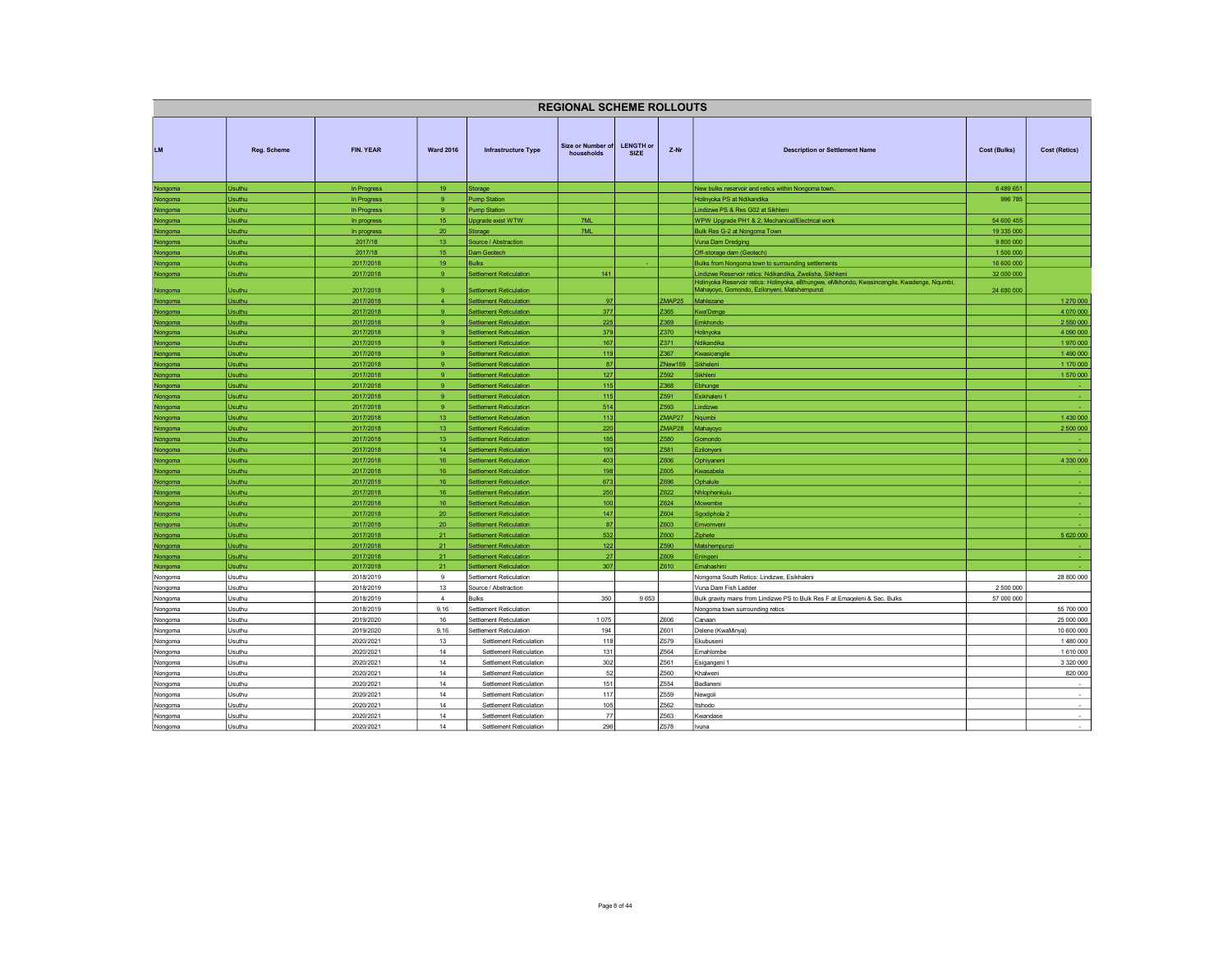|                    |                  |                |                            |                                                    | <b>REGIONAL SCHEME ROLLOUTS</b> |                                 |                   |                                                                     |              |                          |
|--------------------|------------------|----------------|----------------------------|----------------------------------------------------|---------------------------------|---------------------------------|-------------------|---------------------------------------------------------------------|--------------|--------------------------|
| LM                 | Reg. Scheme      | FIN. YEAR      | <b>Ward 2016</b>           | Infrastructure Type                                | Size or Number of<br>households | <b>LENGTH or</b><br><b>SIZE</b> | Z-Nr              | <b>Description or Settlement Name</b>                               | Cost (Bulks) | <b>Cost (Retics)</b>     |
| Nongoma            | Usuthu           | >2022          | 13                         | Storage                                            | 2ML                             |                                 |                   | Bulk Res F at Emageleni                                             | 6 173 004    |                          |
| Nongoma            | Usuthu           | >2022          | 1                          | Secondary Bulks                                    | $75\,$                          | 1 1 4 5                         |                   | Secondary bulks from Mbengo to Res H7 at Ntshangase Trust           | 538 044      |                          |
| Nongoma            | Usuthu           | >2022          | $\mathbf{1}$               | Secondary Bulks                                    | 75                              | 2527                            |                   | Secondary bulks from Mbengo to Res H7 at Ntshangase Trust           | 1 187 266    |                          |
| Nongoma            | Usuthu           | >2022          | $\mathbf{1}$               | Bulks                                              | 300                             | 5765                            |                   | Bulk gravity mains from Res D off-take to Res E off-take at Onyango | 10 720 959   |                          |
| Nongoma            | Usuthu           | >2022          | $\mathbf{1}$               | Storage                                            | 30KI                            |                                 |                   | Res H7 at Ntshangase Trust                                          | 509 520      |                          |
| Nongoma            | Usuthu           | >2022          | $\overline{4}$             | Settlement Reticulation                            | 30                              |                                 | Z362              | Emageleni 2                                                         |              | 370 000                  |
| Nongoma            | Usuthu<br>Usuthu | >2022<br>>2022 | $\overline{4}$<br>$\Delta$ | Settlement Reticulation                            | 41                              |                                 | Z362<br>Z826      | Emaqeleni 3                                                         |              | 600 000                  |
| Nongoma            | Usuthu           | >2022          | $\overline{4}$             | Settlement Reticulation<br>Settlement Reticulation | 79                              |                                 | Z826              | Emanqomfini 2<br>Emanqomfini 1                                      |              | $\sim$                   |
| Nongoma<br>Nongoma | Usuthu           | >2022          | $\overline{4}$             | Settlement Reticulation                            | 286                             |                                 | Z189              | Masundwini                                                          |              | $\overline{\phantom{a}}$ |
| Nongoma            | Usuthu           | >2022          | $\overline{4}$             | Settlement Reticulation                            | 102                             |                                 | Z215a             | Mfankomo                                                            |              | $\sim$                   |
| Nongoma            | Usuthu           | >2022          | $\overline{4}$             | Settlement Reticulation                            | 77                              |                                 | Z214              | Mhlwehlwe                                                           |              | $\sim$                   |
| Nongoma            | Usuthu           | >2022          | $\overline{4}$             | <b>Settlement Reticulation</b>                     | 245                             |                                 | Z190              | <b>Manyoni</b>                                                      |              | $\sim$                   |
| Nongoma            | Usuthu           | >2022          | $\overline{4}$             | Settlement Reticulation                            | 71                              |                                 | Z192              | Makholweni                                                          |              | $\sim$                   |
| Nongoma            | Usuthu           | >2022          | $\overline{4}$             | Settlement Reticulation                            | 92                              |                                 | Z193              | Sindaba                                                             |              | $\sim$                   |
| Nongoma            | Usuthu           | >2022          | $\overline{4}$             | Settlement Reticulation                            | 96                              |                                 | Z213              | Emakhandeni                                                         |              | $\overline{\phantom{a}}$ |
| Nongoma            | Usuthu           | >2022          | $\overline{4}$             | Settlement Reticulation                            | 38                              |                                 | Z823              | Mbonjeni                                                            |              | $\sim$                   |
| Nongoma            | Usuthu           | >2022          | $\overline{4}$             | Settlement Reticulation                            | 295                             |                                 | Z218              | Henenende                                                           |              |                          |
| Nongoma            | Usuthu           | >2022          | $\overline{4}$             | Settlement Reticulation                            | 149                             |                                 | Z217              | Edlabe                                                              |              | $\sim$                   |
| Nongoma            | Usuthu           | >2022          | $\overline{a}$             | Settlement Reticulation                            | 90                              |                                 | Z216              | Ethokoza                                                            |              | $\sim$                   |
| Nongoma            | Usuthu           | >2022          | $\overline{4}$             | Settlement Reticulation                            | 135                             |                                 | Z167              | Nkalaneni                                                           |              | $\overline{\phantom{a}}$ |
| Nongoma            | Usuthu           | >2022          | $\overline{4}$             | Settlement Reticulation                            | 59                              |                                 | Z361              | Mashenge                                                            |              |                          |
| Nongoma            | Usuthu           | >2022          | 6                          | Settlement Reticulation                            | 201                             |                                 | Z170              | Ekuvukeni                                                           |              | 2 3 10 000               |
| Nongoma            | Usuthu           | >2022          | 6                          | Settlement Reticulation                            | 80                              |                                 | Z171              | Ndololwane                                                          |              | $\sim$                   |
| Nongoma            | Usuthu           | >2022          | $\overline{7}$             | <b>Bulks</b>                                       | 200                             | 7871                            |                   | Bulk gravity mains off-take to Bulk Res E                           | 10 895 192   |                          |
| Nongoma            | Usuthu           | >2022          | 9                          | Settlement Reticulation                            | 57                              |                                 | Z364              | Gomabagagu                                                          |              |                          |
| Nongoma            | Usuthu           | >2022          | $\overline{9}$             | Settlement Reticulation                            | 59                              |                                 | Z366              | Fzinhlabeni                                                         |              | $\sim$                   |
| Nongoma            | Usuthu           | >2022          | 10                         | <b>Bulks</b>                                       | 200                             | 11 446                          |                   | Bulk gravity mains from Bulk Res F to Bulk Res J at Kwelibomvu      | 15 843 221   |                          |
| Nongoma            | Usuthu           | >2022          | 10                         | Storage                                            | 500KL                           |                                 |                   | Bulk Res J at Kwelibomvu                                            | 2 347 189    |                          |
| Nongoma            | Usuthu           | >2022          | 10                         | Settlement Reticulation                            | 16                              |                                 | Z575              | <b>Kwahelibheshu</b>                                                |              | 460 000                  |
| Nongoma            | Usuthu           | >2022          | 10                         | Settlement Reticulation                            | 72                              |                                 | ZBUK56            | Nombanjana                                                          |              | 1 0 20 0 00              |
| Nongoma            | Usuthu           | >2022          | 10                         | Settlement Reticulation                            | 26                              |                                 | ZNN <sub>26</sub> | Engongoma                                                           |              | 560 000                  |
| Nongoma            | Usuthu           | >2022          | 10                         | Settlement Reticulation                            | 213                             |                                 | Z160              | Nsawulani                                                           |              | 2 430 000                |
| Nongoma            | Usuthu           | >2022          | 10                         | Settlement Reticulation                            | 20                              |                                 | ZMAP18            | Nokhesheni                                                          |              | 500 000                  |
| Nongoma            | Usuthu           | >2022          | 10                         | Settlement Reticulation                            | 181                             |                                 | Z163              | Emakholweni 2                                                       |              | 2 110 000                |
| Nongoma            | Usuthu           | >2022          | 10<br>10                   | Settlement Reticulation                            | 126<br>26                       |                                 | Z168<br>Z572      | Magutshwa                                                           |              | 1 560 000<br>÷           |
| Nongoma            | Usuthu           | >2022          |                            | Settlement Reticulation                            | 43                              |                                 | Z574              | Qule                                                                |              |                          |
| Nongoma<br>Nongoma | Usuthu<br>Usuthu | >2022<br>>2022 | 10<br>10                   | Settlement Reticulation<br>Settlement Reticulation | 48                              |                                 | Z576              | Egedeni<br>Mangongo                                                 |              | $\sim$                   |
| Nongoma            | Usuthu           | >2022          | 10                         | Settlement Reticulation                            | 109                             |                                 | ZNN <sub>25</sub> | <wamshiki< td=""><td></td><td></td></wamshiki<>                     |              |                          |
| Nongoma            | Usuthu           | >2022          | 10                         | Settlement Reticulation                            | 31                              |                                 | <b>ZNN24</b>      | Duma                                                                |              | $\sim$                   |
| Nongoma            | Usuthu           | >2022          | 10                         | Settlement Reticulation                            | 100                             |                                 | ZMAP11            | Dindela                                                             |              | $\cdot$                  |
| Nongoma            | Usuthu           | >2022          | 10                         | Settlement Reticulation                            | 76                              |                                 | ZMAP10            | Mpondo 1                                                            |              | $\cdot$                  |
| Nongoma            | Usuthu           | >2022          | 10                         | Settlement Reticulation                            | 39                              |                                 | ZBUK58            | Mgiqwane                                                            |              | $\sim$                   |
| Nongoma            | Usuthu           | >2022          | 10                         | Settlement Reticulation                            | 42                              |                                 | ZBUK59            | Entshoweni                                                          |              | $\overline{\phantom{a}}$ |
| Nongoma            | Usuthu           | >2022          | 10                         | Settlement Reticulation                            | 166                             |                                 | Z573              | Kwelibomvu                                                          |              | $\sim$                   |
| Nongoma            | Usuthu           | >2022          | 10                         | Settlement Reticulation                            | 101                             |                                 | Z572              | Ezombode                                                            |              |                          |
| Nongoma            | Usuthu           | >2022          | 10                         | Settlement Reticulation                            | 154                             |                                 | ZBUK57            | Hobiyana                                                            |              | $\sim$                   |
| Nongoma            | Usuthu           | >2022          | 10                         | Settlement Reticulation                            | 209                             |                                 | Z161              | Klolweni                                                            |              | $\sim$                   |
| Nongoma            | Usuthu           | >2022          | 10                         | Settlement Reticulation                            | 162                             |                                 | Z569              | Kwandwandwe                                                         |              | $\overline{\phantom{a}}$ |
| Nongoma            | Usuthu           | >2022          | 10                         | Settlement Reticulation                            | 120                             |                                 | Z356              | Okhalweni 3                                                         |              | $\sim$                   |
| Nongoma            | Usuthu           | >2022          | 10                         | Settlement Reticulation                            | 103                             |                                 | Z164              | Esweni                                                              |              | $\sim$                   |
| Nongoma            | Usuthu           | >2022          | 10                         | Settlement Reticulation                            | 158                             |                                 | Z165              | Hlathi                                                              |              | $\sim$                   |
| Nongoma            | Usuthu           | >2022          | 10                         | Settlement Reticulation                            | 159                             |                                 | Z356              | Mission 1                                                           |              | $\sim$                   |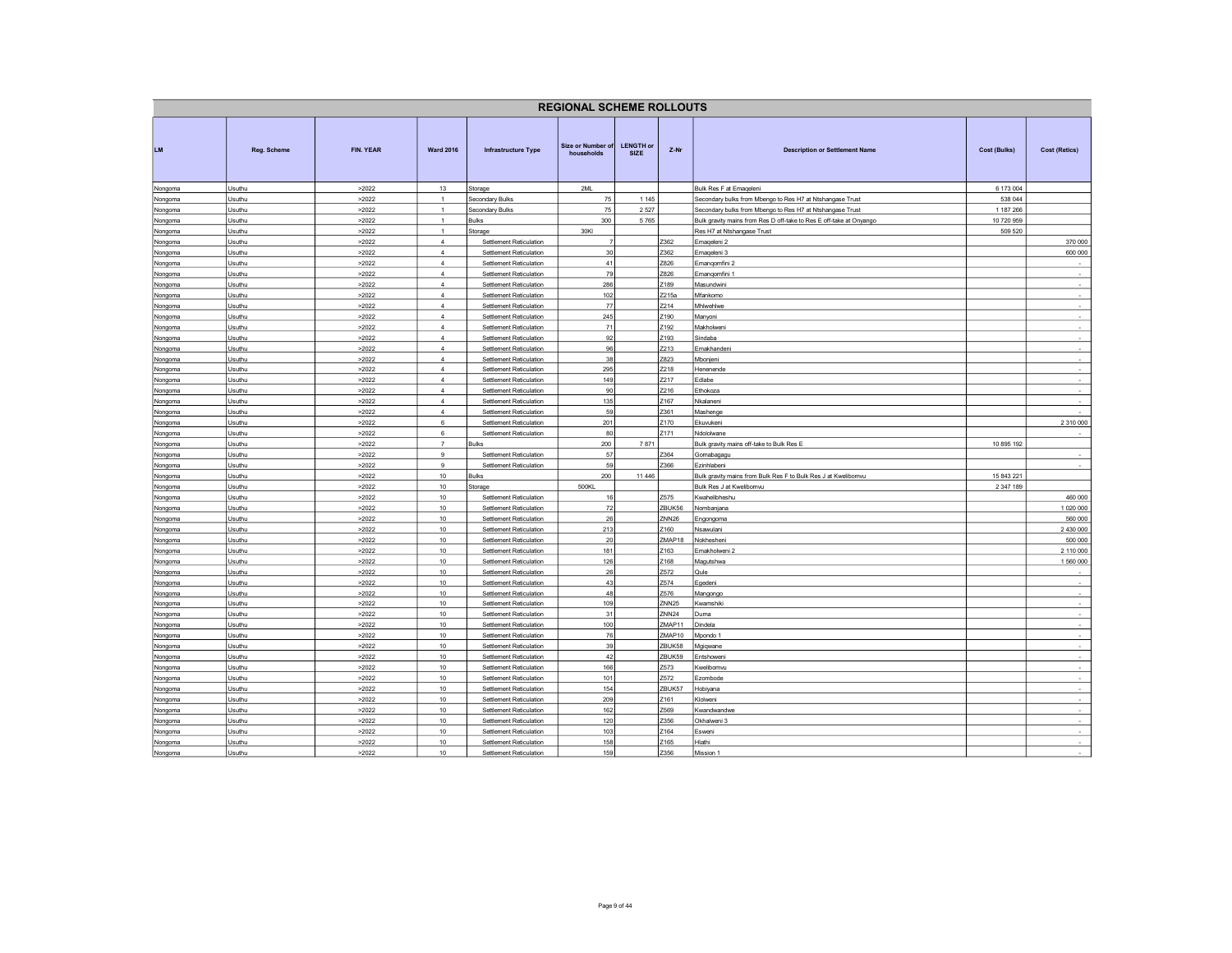|                    |                  |                |                  |                                                    | <b>REGIONAL SCHEME ROLLOUTS</b> |                                 |                        |                                                                                 |                    |                        |
|--------------------|------------------|----------------|------------------|----------------------------------------------------|---------------------------------|---------------------------------|------------------------|---------------------------------------------------------------------------------|--------------------|------------------------|
| LM                 | Reg. Scheme      | FIN. YEAR      | <b>Ward 2016</b> | <b>Infrastructure Type</b>                         | Size or Number of<br>households | <b>LENGTH or</b><br><b>SIZE</b> | Z-Nr                   | <b>Description or Settlement Name</b>                                           | Cost (Bulks)       | <b>Cost (Retics)</b>   |
| Nongoma            | Usuthu           | >2022          | 11               | <b>Bulks</b>                                       | 50                              | 1575                            |                        | Gravity pipeline to BPT at Kwavumela                                            | 634 366            |                        |
| Nongoma            | Usuthu           | >2022          | 11               | <b>Bulks</b>                                       | $50\,$                          | 2 1 4 4                         |                        | Gravity pipeline from Res D7 to Res D8 at Masokaneni                            | 863 396            |                        |
| Nongoma            | Usuthu           | >2022          | 11               | <b>BPT</b>                                         | 30KI                            |                                 |                        | BPT at Kwavumela                                                                | 509 520            |                        |
| Nongoma            | Usuthu           | >2022          | 11               | Storage                                            | 30KI                            |                                 |                        | Res D8 at Masokaneni                                                            | 509 520            |                        |
| Nongoma            | Usuthu           | >2022          | 11               | Settlement Reticulation                            | 341                             |                                 | Z147                   | Ngolotshe                                                                       |                    | 3710000                |
| Nongoma            | Usuthu           | >2022          | 11               | Settlement Reticulation                            | 65<br>128                       |                                 | ZMAP9<br>Z155a         | Doncaneni                                                                       |                    | 950 000                |
| Nongoma            | Usuthu<br>Usuthu | >2022<br>>2022 | 11<br>11         | Settlement Reticulation<br>Settlement Reticulation | 57                              |                                 | Z156                   | Eziqhumeni<br>Entwala                                                           |                    | 1 580 000<br>870 000   |
| Nongoma            |                  |                | 11               |                                                    | 86                              |                                 | Z157                   |                                                                                 |                    |                        |
| Nongoma            | Usuthu<br>Usuthu | >2022<br>>2022 | 11               | Settlement Reticulation<br>Settlement Reticulation | 76                              |                                 | ZBA1                   | Nqala<br><wavumela< td=""><td></td><td>1 160 000<br/>1 060 000</td></wavumela<> |                    | 1 160 000<br>1 060 000 |
| Nongoma<br>Nongoma | Usuthu           | >2022          | 11               | Settlement Reticulation                            | 65                              |                                 | ZNN <sub>23</sub>      | Emhemeni                                                                        |                    | 950 000                |
| Nongoma            | Usuthu           | >2022          | 11               | Settlement Reticulation                            | 42                              |                                 | Z154                   | Zampilo                                                                         |                    | 720 000                |
| Nongoma            | Usuthu           | >2022          | 11               | <b>Settlement Reticulation</b>                     | 142                             |                                 | Z158                   | Entuthukwen                                                                     |                    |                        |
| Nongoma            | Usuthu           | >2022          | 11               | Settlement Reticulation                            | 182                             |                                 | Z159                   | Elanjeni/Msasanani                                                              |                    | $\sim$                 |
| Nongoma            | Usuthu           | >2022          | 11               | Settlement Reticulation                            | 29                              |                                 | ZBA4                   | Sidakeni 2                                                                      |                    | $\sim$                 |
| Nongoma            | Usuthu           | >2022          | 11               | Settlement Reticulation                            | 57                              |                                 | ZBA5                   | Khanjaneni                                                                      |                    | $\sim$                 |
| Nongoma            | Usuthu           | >2022          | 11               | Settlement Reticulation                            | 128                             |                                 | <b>ZNN22</b>           | Ebungwini                                                                       |                    | $\sim$                 |
| Nongoma            | Usuthu           | >2022          | 11               | Settlement Reticulation                            | 188                             |                                 | Z570                   | wazungu                                                                         |                    | ÷,                     |
| Nongoma            | Usuthu           | >2022          | 11               | Settlement Reticulation                            | 51                              |                                 | Z568                   | Mbamba                                                                          |                    | $\sim$                 |
| Nongoma            | Usuthu           | >2022          | 11               | Settlement Reticulation                            | 111                             |                                 | Z567                   | Othinsangu                                                                      |                    | $\sim$                 |
| Nongoma            | Usuthu           | >2022          | 11               | Settlement Reticulation                            | 78                              |                                 | ZNN <sub>27</sub>      | Hlathidumavo                                                                    |                    | $\sim$                 |
| Nongoma            | Usuthu           | >2022          | 11               | Settlement Reticulation                            | 76                              |                                 | ZBA2                   | Singangeni                                                                      |                    | $\sim$                 |
| Nongoma            | Usuthu           | >2022          | 11               | Settlement Reticulation                            | 49                              |                                 | Z153                   | Mcibilindini                                                                    |                    |                        |
| Nongoma            | Usuthu           | >2022          | 11               | Settlement Reticulation                            | 60                              |                                 | Z151                   | Mhlabaneni                                                                      |                    | $\sim$                 |
| Nongoma            | Usuthu           | >2022          | 11               | Settlement Reticulation                            | 160                             |                                 | Z152                   | Masokaneni                                                                      |                    | $\sim$                 |
| Nongoma            | Usuthu           | >2022          | 12               | <b>Bulks</b>                                       | 90                              | 1496                            |                        | Off-take for Res D5 and D6 at Nzama                                             | 783 100            |                        |
| Nongoma            | Usuthu           | >2022          | 12               | <b>Bulks</b>                                       | 90                              | 1 1 6 4                         |                        | Off-take for Res D4 at Isizinda B                                               | 609 373            |                        |
| Nongoma            | Usuthu           | >2022          | 12               | <b>Bulks</b>                                       | 63                              | 96                              |                        | Off-take for Res D7 at Ngwabe                                                   | 41 874             |                        |
| Nongoma            | Usuthu           | >2022          | 12               | Bulks                                              | 63                              | 3506                            |                        | Gravity pipeline from Res D6 to Res D7 at Ngwabe                                | 1525 102           |                        |
| Nongoma            | Usuthu           | >2022          | 12               | <b>Bulks</b>                                       | 63                              | 4 3 7 6                         |                        | Gravity pipeline from Res D7 to Res D8 at Masokaneni                            | 1903 562           |                        |
| Nongoma            | Usuthu           | >2022          | 12               | <b>Bulks</b>                                       | 160                             | 1 2 3 4                         |                        | Gravity pipeline from Res D4 to Res D5 at Nzama                                 | 1758 199           |                        |
| Nongoma            | Usuthu           | >2022          | 12               | <b>Bulks</b>                                       | 160                             | 1 0 4 4                         |                        | Gravity pipeline from Res D4 to Res D5 at Nzama                                 | 1486859            |                        |
| Nongoma            | Usuthu           | >2022          | 12               | <b>Bulks</b>                                       | 160                             | 5648                            |                        | Gravity pipeline from Res D3 to Res D4 at Isizinda B                            | 8 044 616          |                        |
| Nongoma            | Usuthu           | >2022          | 12               | <b>Bulks</b>                                       | 150                             | 5 3 5 2                         |                        | Gravity pipeline from Res D4 to Res D5 at Nzama                                 | 5 672 019          |                        |
| Nongoma            | Usuthu           | >2022          | 12               | <b>Bulks</b>                                       | 75                              | 441                             |                        | Off-take for Res D3 at Emgodi 1                                                 | 207 246            |                        |
| Nongoma            | Usuthu           | >2022          | 12               | Storage                                            | 30KI                            |                                 |                        | Res D3 at Emgodi1                                                               | 509 520            |                        |
| Nongoma            | Usuthu           | >2022          | 12               | Storage                                            | 80KI                            |                                 |                        | Res D4 at Isizanda B                                                            | 775 214            |                        |
| Nongoma            | Usuthu           | >2022          | 12               | Storage                                            | 30KI                            |                                 |                        | Res D5 at Nzama                                                                 | 509 520            |                        |
| Nongoma            | Usuthu           | >2022          | 12               | Storage                                            | 100KI                           |                                 |                        | Res D6 at Esigoqobeni                                                           | 796 138            |                        |
| Nongoma            | Usuthu<br>Usuthu | >2022<br>>2022 | 12<br>12         | BPT                                                | 30KI<br>30KI                    |                                 |                        | <b>BPT</b> at Esigoqobeni                                                       | 509 520<br>509 520 |                        |
| Nongoma            |                  |                |                  | Storage                                            |                                 |                                 |                        | Res D7 at Ngwabe                                                                |                    |                        |
| Nongoma            | Usuthu           | >2022          | 12               | Settlement Reticulation                            | 38<br>100                       |                                 | ZMAP15                 | Dum-Dum                                                                         |                    | 680 000                |
| Nongoma            | Usuthu<br>Usuthu | >2022<br>>2022 | 12<br>12         | Settlement Reticulation<br>Settlement Reticulation | 135                             |                                 | <b>ZAM11</b><br>ZMAP16 | Nzama<br>KwaLuphonjwana                                                         |                    | 1 300 000<br>1 650 000 |
| Nongoma<br>Nongoma | Usuthu           | >2022          | 12               | Settlement Reticulation                            | 69                              |                                 | ZMAP14                 | Ndlazini                                                                        |                    | 990 000                |
| Nongoma            | Usuthu           | >2022          | 12               | Settlement Reticulation                            | 132                             |                                 | Z341                   | Isizinda B                                                                      |                    | 1 620 000              |
| Nongoma            | Usuthu           | >2022          | 12               | Settlement Reticulation                            | 11                              |                                 | Z373                   | Nhloyane                                                                        |                    | 410 000                |
| Nongoma            | Usuthu           | >2022          | 12               | Settlement Reticulation                            | 11                              |                                 | Z349                   | Isizinda A                                                                      |                    | 410 000                |
| Nongoma            | Usuthu           | >2022          | 12               | Settlement Reticulation                            | 31                              |                                 | ZAM12                  | Ezingolaneni                                                                    |                    | 610 000                |
| Nongoma            | Usuthu           | >2022          | 12               | Settlement Reticulation                            | 48                              |                                 | ZMAP13                 | Nqalu                                                                           |                    | 780 000                |
| Nongoma            | Usuthu           | >2022          | 12               | Settlement Reticulation                            | 5                               |                                 | Z346                   | wa'Ququ                                                                         |                    | 350 000                |
| Nongoma            | Usuthu           | >2022          | 12               | Settlement Reticulation                            | 61                              |                                 | ZMAP <sub>12</sub>     | Ngobuzulu                                                                       |                    | 910 000                |
| Nongoma            | Usuthu           | >2022          | 12               | Settlement Reticulation                            | 105                             |                                 | Z374                   | Ngalonde                                                                        |                    | 1 350 000              |
| Nongoma            | Usuthu           | >2022          | 12               | Settlement Reticulation                            | 68                              |                                 | Z338                   | Esigoqobeni                                                                     |                    | 980 000                |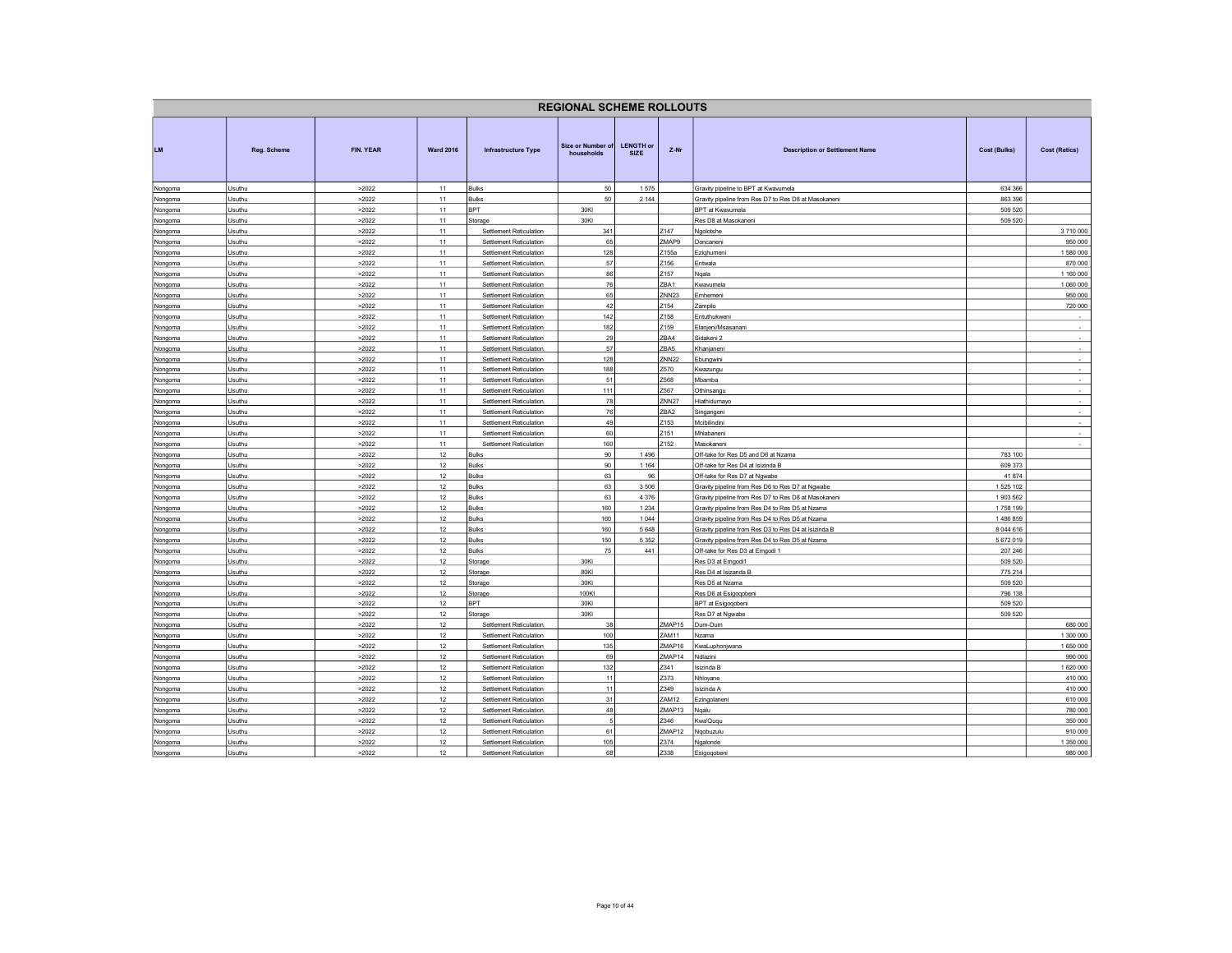|         |             |           |                  |                                    | <b>REGIONAL SCHEME ROLLOUTS</b> |                                 |        |                                                                 |               |                          |
|---------|-------------|-----------|------------------|------------------------------------|---------------------------------|---------------------------------|--------|-----------------------------------------------------------------|---------------|--------------------------|
| LM      | Reg. Scheme | FIN. YEAR | <b>Ward 2016</b> | Infrastructure Type                | Size or Number of<br>households | <b>LENGTH or</b><br><b>SIZE</b> | Z-Nr   | <b>Description or Settlement Name</b>                           | Cost (Bulks)  | <b>Cost (Retics)</b>     |
| Nongoma | Usuthu      | >2022     | 12               | Settlement Reticulation            | 81                              |                                 | Z339   | Ngwabe                                                          |               | 1 110 000                |
| Nongoma | Usuthu      | >2022     | 12               | Settlement Reticulation            | 60                              |                                 | Z340   | Esidakeni 1                                                     |               | 900 000                  |
| Nongoma | Usuthu      | >2022     | 12               | Settlement Reticulation            | 61                              |                                 | ZKAY4  | Emayeni 1                                                       |               | 910 000                  |
| Nongoma | Usuthu      | >2022     | 12               | Settlement Reticulation            | 85                              |                                 | Z342   | Emayeni 2                                                       |               | 1 150 000                |
| Nongoma | Usuthu      | >2022     | 12               | Settlement Reticulation            | 186                             |                                 | Z347   | Manhlanhla                                                      |               |                          |
| Nongoma | Usuthu      | >2022     | 12               | Settlement Reticulation            | 260                             |                                 | Z352   | Mashemhlophe                                                    |               | $\sim$                   |
| Nongoma | Usuthu      | >2022     | 12               | Settlement Reticulation            | 97                              |                                 | Z375   | Macekaneni                                                      |               | $\sim$                   |
| Nongoma | Usuthu      | >2022     | $12\,$           | Settlement Reticulation            | 63                              |                                 | Z345   | Kwelodaka                                                       |               | $\cdot$                  |
| Nongoma | Usuthu      | >2022     | 12               | Settlement Reticulation            | 186                             |                                 | Z348   | Sigubudu                                                        |               | $\overline{\phantom{a}}$ |
| Nongoma | Usuthu      | >2022     | 12               | Settlement Reticulation            | 105                             |                                 | Z355a  | Kwa'Gwaqaza                                                     |               | $\sim$                   |
| Nongoma | Usuthu      | >2022     | 12               | Settlement Reticulation            | 67                              |                                 | Z357   | Manzawayo                                                       |               | $\sim$                   |
| Nongoma | Usuthu      | >2022     | 12               | Settlement Reticulation            | 142                             |                                 | Z358   | Enkingeni                                                       |               | $\sim$                   |
| Nongoma | Usuthu      | >2022     | 13               | <b>Bulks</b>                       | 160                             | 677                             |        | Gravity mains to reservoir at Emgodi                            | 964 138       |                          |
| Nongoma | Usuthu      | >2022     | 13               | <b>Bulks</b>                       | 160                             | 3 4 2 1                         |        | Gravity mains to reservoir at Emgodi                            | 4 873 002     |                          |
| Nongoma | Usuthu      | >2022     | 13               | <b>Bulks</b>                       | 160                             | 1 3 2 1                         |        | Gravity mains to Res D1 and reservoir at Emgodi                 | 1881231       |                          |
| Nongoma | Usuthu      | >2022     | 13               | <b>Bulks</b>                       | 150                             | 3712                            |        | Gravity mains off-take to Bulk Res D at Hlambanyathi            | 3 9 3 4 4 4 6 |                          |
| Nongoma | Usuthu      | >2022     | 13               | <b>Bulks</b>                       | 160                             | 194                             |        | Off-take to Res D2 at Kwankulu                                  | 276 742       |                          |
| Nongoma | Usuthu      | >2022     | 13               | Storage                            | 500KI                           |                                 |        | Bulk Res D at Hlambanyathi                                      | 2 347 189     |                          |
| Nongoma | Usuthu      | >2022     | 13               | Storage                            | 50KI                            |                                 |        | Res D1 at Hlambanyathi                                          | 684 075       |                          |
| Nongoma | Usuthu      | >2022     | $13$             | Storage                            | 30KI                            |                                 |        | Res D2 at Kwankulu                                              | 509 520       |                          |
| Nongoma | Usuthu      | >2022     | 13               | Settlement Reticulation            | 33                              |                                 | Z360   | Engwelezane                                                     |               | 630 000                  |
| Nongoma | Usuthu      | >2022     | 13               | Settlement Reticulation            | 82                              |                                 | Z359   | Embokodweni                                                     |               | 1 120 000                |
| Nongoma | Usuthu      | >2022     | 13               | Settlement Reticulation            | 93                              |                                 | ZMAP17 | Emgodi 2                                                        |               |                          |
| Nongoma | Usuthu      | >2022     | 13               | Settlement Reticulation            | 128                             |                                 | Z350   | Kwamfemfeni                                                     |               | $\overline{\phantom{a}}$ |
| Nongoma | Usuthu      | >2022     | 13               | Settlement Reticulation            | 24                              |                                 | Z372   | ngundwane                                                       |               | $\sim$                   |
| Nongoma | Usuthu      | >2022     | 13               | Settlement Reticulation            | 83                              |                                 | Z363   | Ezimpisini (Entuthukweni)                                       |               | $\overline{\phantom{a}}$ |
| Nongoma | Usuthu      | >2022     | 13               | Settlement Reticulation            | 37                              |                                 | ZMAP23 | Eqeleni                                                         |               | $\mathbf{r}$             |
| Nongoma | Usuthu      | >2022     | 13               | Settlement Reticulation            | 99                              |                                 | Z351   | <b>Kwankulu</b>                                                 |               | $\sim$                   |
| Nongoma | Usuthu      | >2022     | 13               | Settlement Reticulation            | 101                             |                                 | Z353   | Hlambanyathi 1                                                  |               | $\sim$                   |
| Nongoma | Usuthu      | >2022     | 13               | Settlement Reticulation            | 209                             |                                 | Z354   | lgongo                                                          |               |                          |
| Nongoma | Usuthu      | >2022     | 14               | <b>Bulks</b>                       | 200                             | 10 130                          |        | Bulk gravity mains from Res E off-take to Bulk Res C at Qhudebe | 14 021 713    |                          |
| Nongoma | Usuthu      | >2022     | 14               | <b>Bulks</b>                       | 300                             | 7514                            |        | Bulk gravity mains from Ivuna to Hlambanyathi                   | 13 974 688    |                          |
| Nongoma | Usuthu      | >2022     | 14               | <b>SPT (Sec Bulks)</b>             |                                 |                                 |        | BPT at Phenyane                                                 | 84 920        |                          |
| Nongoma | Usuthu      | >2022     | 14               | Storage                            | 30KI                            |                                 |        | Sec Bulk Res at Onyango                                         | 509 520       |                          |
| Nongoma | Usuthu      | >2022     | 14               | Settlement Reticulation            | 71                              |                                 | ZJM2b  | Kwazwede                                                        |               | 1010000                  |
| Nongoma | Usuthu      | >2022     | 14               | Settlement Reticulation            | 50                              |                                 | ZJM2b  | Phenyane 2                                                      |               | 800 000                  |
| Nongoma | Usuthu      | >2022     | 14               | Settlement Reticulation            | 176                             |                                 | Z550   | Onyango                                                         |               | $\sim$                   |
| Nongoma | Usuthu      | >2022     | 14               | Settlement Reticulation            | 333                             |                                 | Z549   | Kwa'Musi                                                        |               |                          |
| Nongoma | Usuthu      | >2022     | 14               | Settlement Reticulation            | 36                              |                                 | Z549   | Kwa'Mahashi                                                     |               | $\sim$                   |
| Nongoma | Usuthu      | >2022     | 14               | Settlement Reticulation            | 21                              |                                 | Z551   | Kwa'Boy 2                                                       |               | $\overline{\phantom{a}}$ |
| Nongoma | Usuthu      | >2022     | 14               | Settlement Reticulation            | 127                             |                                 | Z551   | Dayeni                                                          |               | $\sim$                   |
| Nongoma | Usuthu      | >2022     | 14               | Settlement Reticulation            | 143                             |                                 | ZMAP2  | Mbhukudu                                                        |               |                          |
| Nongoma | Usuthu      | >2022     | 14               | Settlement Reticulation            | 185                             |                                 | Z555   | Ezimpakaneni                                                    |               | $\sim$                   |
| Nongoma | Usuthu      | >2022     | 14               | Settlement Reticulation            | 154                             |                                 | Z552   | Shisuthu                                                        |               | $\mathbf{r}$             |
| Nongoma | Usuthu      | >2022     | 14               | Settlement Reticulation            | 151                             |                                 | Z553   | Nsimbini                                                        |               | $\sim$                   |
| Nongoma | Usuthu      | >2022     | 15               | Source / Abstraction               |                                 |                                 |        | Off-storage dam (Pending)                                       | 165 000 000   |                          |
| Nongoma | Usuthu      | >2022     | 15               | Jpgrade exist WTW                  | 7ML                             |                                 |        | WTW, Extraction & PS Upgrade Stage 4(4x7ML/day upgrades)        | 40 000 000    |                          |
| Nongoma | Usuthu      | >2022     | 15               | Upgrade exist WTW                  | 7ML                             |                                 |        | WTW, Extraction & PS Upgrade Stage 3 (4x7ML/day upgrades)       | 40 000 000    |                          |
| Nongoma | Usuthu      | >2022     | 16               | Secondary Bulks                    | 75                              | 1706                            |        | Secondary bulks from Res H-S4 to Res H-S5 at Mangomhlope        | 801 192       |                          |
| Nongoma | Usuthu      | >2022     | 16               | Secondary Bulks                    | 75                              | 1 3 0 4                         |        | Secondary bulks from Res H-S4 to Res H-S5 at Mangomhlope        | 612 382       |                          |
| Nongoma | Usuthu      | >2022     | 16               | Storage                            | 30KI                            |                                 |        | Res H-S5 at Mangomhlope                                         | 509 520       |                          |
| Nongoma | Usuthu      | >2022     | 16               | Storage                            | 100KI                           |                                 |        | Res H-S4 at Emoyeni                                             | 796 138       |                          |
| Nongoma | Usuthu      | >2022     | 16               | <b>BPT-Sec Bulks</b><br><b>RPT</b> |                                 |                                 |        | BPT at Mangomhlope                                              | 84 9 20       |                          |
| Nongoma | Usuthu      | >2022     | 16               |                                    | 30KL                            |                                 |        | BPT at Emancwangeni                                             | 84 920        |                          |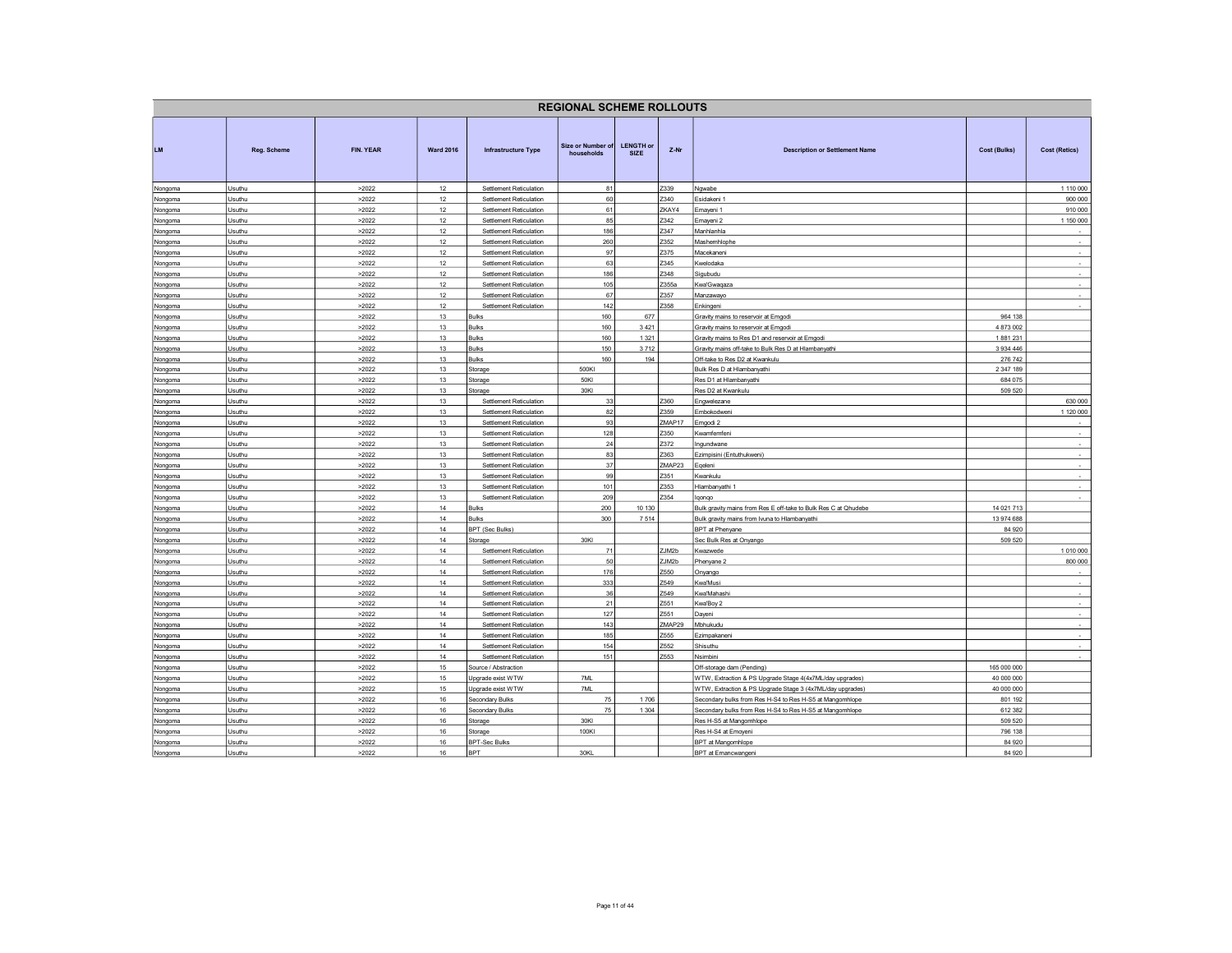|                    |                    |                |                  |                                                    | <b>REGIONAL SCHEME ROLLOUTS</b> |                                 |                |                                                                |               |                      |
|--------------------|--------------------|----------------|------------------|----------------------------------------------------|---------------------------------|---------------------------------|----------------|----------------------------------------------------------------|---------------|----------------------|
| LM                 | <b>Reg. Scheme</b> | FIN. YEAR      | <b>Ward 2016</b> | Infrastructure Type                                | Size or Number of<br>households | <b>LENGTH or</b><br><b>SIZE</b> | Z-Nr           | <b>Description or Settlement Name</b>                          | Cost (Bulks)  | <b>Cost (Retics)</b> |
| Nongoma            | Usuthu             | >2022          | 16               | Settlement Reticulation                            | 54                              |                                 | Z652           | Mshanelo 2                                                     |               | 840 000              |
| Nongoma            | Usuthu             | >2022          | 16               | Settlement Reticulation                            | 55                              |                                 | Z626           | Manzimkhulu                                                    |               | 850 000              |
| Nongoma            | Usuthu             | >2022          | 16               | Settlement Reticulation                            | 189                             |                                 | Z632           | Ngokotho                                                       |               | 2 190 000            |
| Nongoma            | Usuthu             | >2022          | 16               | Settlement Reticulation                            | 230                             |                                 | Z635           | Mthwathube                                                     |               |                      |
| Nongoma            | Usuthu             | >2022          | 16               | Settlement Reticulation                            | 45                              |                                 | Z653           | Mfanele                                                        |               | $\sim$               |
| Nongoma            | Usuthu             | >2022          | 16               | Settlement Reticulation                            | 53                              |                                 | Z628           | Duma 2                                                         |               | $\sim$               |
| Nongoma            | Usuthu             | >2022          | 17               | Secondary Bulks                                    | 90                              | 2 3 6 4                         |                | Secondary bulks from Majomela to Res H6 at Mbengo              | 1 237 600     |                      |
| Nongoma            | Usuthu             | >2022          | $17$             | Secondary Bulks                                    | $75\,$                          | 4703                            |                | Secondary bulks from Mbengo to Res H7 at Ntshangase Trust      | 2 209 141     |                      |
| Nongoma            | Usuthu             | >2022          | 17               | <b>Secondary Bulks</b>                             | 90                              | 869                             |                | Secondary bulks from Majomela to Res H6 at Mbengo              | 454 994       |                      |
| Nongoma            | Usuthu             | >2022          | 17               | Secondary Bulks                                    | 110                             | 6 1 6 6                         |                | Secondary bulks from Res H-S3 to Res H-S4 at Emoyeni           | 6073488       |                      |
| Nongoma            | Usuthu             | >2022          | 17               | Secondary Bulks                                    | 160                             | 3 2 7 6                         |                | Secondary bulks from Res H-S3 to Res H-S4 at Emoyeni           | 4 6 6 1 5 4   |                      |
| Nongoma            | Usuthu             | >2022          | 17               | Storage                                            | 300KI                           |                                 |                | Res H-S3 at Efefe                                              | 6 173 004     |                      |
| Nongoma            | Usuthu             | >2022          | 17               | <b>SPT</b>                                         | 30KL                            |                                 |                | BPT at Mbengo                                                  | 84 920        |                      |
| Nongoma            | Usuthu             | >2022          | 17               | Storage                                            | 100KI                           |                                 |                | Res H6 at Mbengo                                               | 796 138       |                      |
| Nongoma            | Usuthu             | >2022          | 17               | Settlement Reticulation                            | 25                              |                                 | ZKAY1<br>Z658  | Esiweni                                                        |               | 550 000              |
| Nongoma            | Usuthu             | >2022          | 17               | Settlement Reticulation                            | 81                              |                                 |                | Mbengo                                                         |               | 1 110 000            |
| Nongoma            | Usuthu             | >2022          | 17               | Settlement Reticulation                            | 151                             |                                 | Z644           | Maqoma                                                         |               | 1810000              |
| Nongoma            | Usuthu             | >2022          | 17               | Settlement Reticulation                            | 28                              |                                 | Z644           | Kwanomehle                                                     |               | 580 000              |
| Nongoma            | Usuthu             | >2022          | 17               | Settlement Reticulation                            | 23                              |                                 | Z646           | Kwadlovunga                                                    |               | 530 000              |
| Nongoma            | Usuthu<br>Usuthu   | >2022          | 17<br>17         | Settlement Reticulation<br>Settlement Reticulation | 94<br>31                        |                                 | Z647<br>Z648   | Makhulu                                                        |               | 1 240 000            |
| Nongoma            |                    | >2022          | 17               |                                                    | 14                              |                                 |                | Ngasela                                                        |               | 610 000              |
| Nongoma            | Usuthu             | >2022          |                  | Settlement Reticulation                            |                                 |                                 | ZKAY8          | Echibini                                                       |               | 440 000              |
| Nongoma            | Usuthu             | >2022          | 17               | Settlement Reticulation                            | 220                             |                                 | Z640           | Bhethani                                                       |               | 2 500 000            |
| Nongoma            | Usuthu             | >2022          | 17<br>17         | Settlement Reticulation                            | 37<br>147                       |                                 | ZKAY7<br>Z659  | Msasaneni                                                      |               | 670 000              |
| Nongoma            | Usuthu             | >2022          |                  | Settlement Reticulation                            |                                 |                                 |                | Thokazi                                                        |               | $\sim$               |
| Nongoma            | Usuthu             | >2022          | 17<br>17         | Settlement Reticulation                            | 20<br>160                       |                                 | ZMAP34<br>Z660 | Phoqukhalo                                                     |               | $\sim$<br>$\sim$     |
| Nongoma            | Usuthu<br>Usuthu   | >2022<br>>2022 | 17               | Settlement Reticulation<br>Settlement Reticulation | 392                             |                                 | Z645           | Mjiza<br>Maiomela                                              |               | $\sim$               |
| Nongoma            | Usuthu             | >2022          | 17               | Settlement Reticulation                            | 143                             |                                 | Z641           | Efefe                                                          |               | $\sim$               |
| Nongoma            |                    |                | 17               |                                                    |                                 |                                 |                |                                                                |               |                      |
| Nongoma            | Usuthu             | >2022          |                  | Settlement Reticulation                            | 126<br>55                       |                                 | Z642<br>ZKAY6  | Obhuqwini                                                      |               |                      |
| Nongoma            | Usuthu             | >2022          | 18<br>18         | Settlement Reticulation                            | 206                             |                                 | Z650           | Magedlana B                                                    |               | 850 000<br>2 360 000 |
| Nongoma            | Usuthu<br>Usuthu   | >2022<br>>2022 | 18               | Settlement Reticulation<br>Settlement Reticulation | 53                              |                                 | Z656           | Esiqokolwen                                                    |               |                      |
| Nongoma            |                    |                | 18               |                                                    |                                 |                                 | Z654           | Qoqoda                                                         |               |                      |
| Nongoma            | Usuthu<br>Usuthu   | >2022          | 20               | Settlement Reticulation<br>Settlement Reticulation | 259                             |                                 | <b>Z224</b>    | Mshanelo 1                                                     |               | $\sim$               |
| Nongoma            | Usuthu             | >2022<br>>2022 | 20               | Settlement Reticulation                            | 123<br>54                       |                                 | <b>Z223</b>    | Qathaqatheni<br>Ebukhalini                                     |               | $\sim$               |
| Nongoma            | Usuthu             | >2022          | $20\,$           | Settlement Reticulation                            | 93                              |                                 | Z602           |                                                                |               | $\sim$               |
| Nongoma            |                    |                | 20               | Settlement Reticulation                            | 91                              |                                 | ZMAP24         | Sigangeni                                                      |               |                      |
| Nongoma            | Usuthu<br>Usuthu   | >2022<br>>2022 | 21               | Secondary Bulks                                    | 160                             | 5 3 9 8                         |                | Tshonono<br>Secondary bulks from Res H-S2 to Res H-S3 at Efefe | 7689238       |                      |
| Nongoma<br>Nongoma | Usuthu             | >2022          | 21               | Secondary Bulks                                    | 160                             | 2742                            |                | Secondary bulks from Res H to Res H-S2 at Mayini               | 3 905 727     |                      |
| Nongoma            | Usuthu             | >2022          | 21               | Secondary Bulks                                    | 110                             | 2 1 2 7                         |                | Secondary bulks from Res H-S8 to Res H-S9 at Mphunzana         | 2 0 9 5 5 5 4 |                      |
| Nongoma            | Jsuthu             | >2022          | 21               | Secondary Bulks                                    | 110                             | 2581                            |                | Secondary bulks from Res H to Res H-S8 at Eningeni             | 2 542 277     |                      |
| Nongoma            | Usuthu             | >2022          | 21               | Secondary Bulks                                    | 110                             | 480                             |                | Secondary bulks from Res H to Res H-S8 at Eningeni             | 473 110       |                      |
| Nongoma            | Usuthu             | >2022          | 21               | Storage                                            | 30KI                            |                                 |                | Res H-S8 at Eningeni                                           | 509 520       |                      |
| Nongoma            | Usuthu             | >2022          | 21               | Storage                                            | 100KI                           |                                 |                | Res H-S9 at Mphunzana                                          | 796 138       |                      |
| Nongoma            | Usuthu             | >2022          | 21               | Storage                                            | 150KI                           |                                 |                | Res H-S2 at Mayini                                             | 1018819       |                      |
| Nongoma            | Usuthu             | >2022          | 21               | BPT                                                | 30KL                            |                                 |                | BPT at Res H                                                   | 84 920        |                      |
| Nongoma            | Usuthu             | >2022          | 21               | <b>SPT (Sec Bulks)</b>                             | 30KL                            |                                 |                | BPT at Semangadini                                             | 84 9 20       |                      |
| Nongoma            | Usuthu             | >2022          | 21               | Settlement Reticulation                            | 95                              |                                 | Z597           | Semangadini                                                    |               | 1 250 000            |
| Nongoma            | Usuthu             | >2022          | 21               | Settlement Reticulation                            | 189                             |                                 | Z598           | Mpunzana                                                       |               | 2 190 000            |
| Nongoma            | Usuthu             | >2022          | 21               | Settlement Reticulation                            | 208                             |                                 | Z614           | Mayini / Ntonga                                                |               | 2 380 000            |
| Nongoma            | Usuthu             | >2022          | 21               | Settlement Reticulation                            | 23                              |                                 | Z619           | Zetheni                                                        |               | 530 000              |
| Nongoma            | Usuthu             | >2022          | 21               | Settlement Reticulation                            | 87                              |                                 | Z615           | Hlabathini 2                                                   |               | 1 170 000            |
| Nongoma            | Usuthu             | >2022          | 21               | Settlement Reticulation                            | 46                              |                                 | Z617           | Sevuna                                                         |               | 760 000              |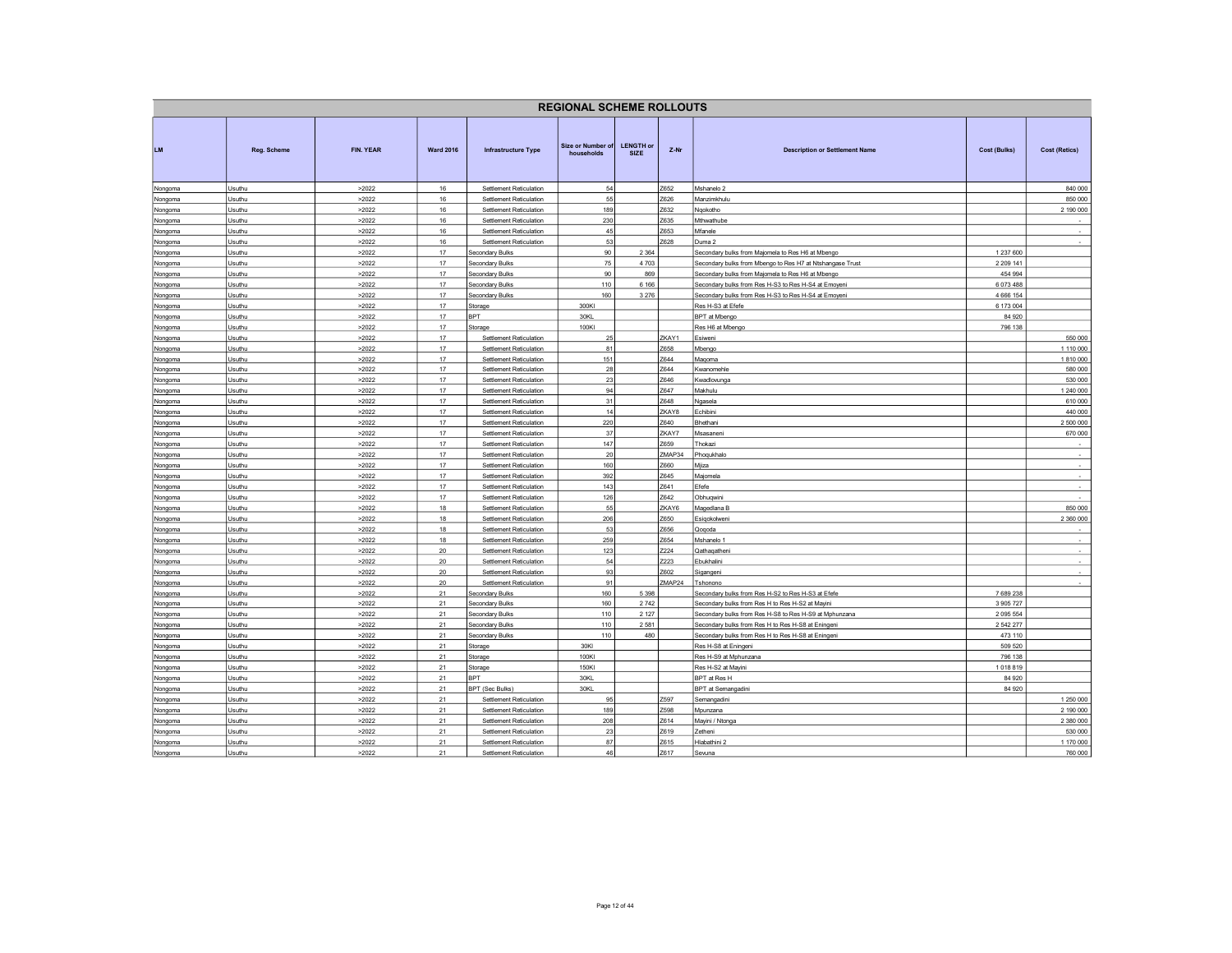| <b>REGIONAL SCHEME ROLLOUTS</b> |                      |                        |                       |                                                                  |                                 |                                                                                    |                   |                                                                                                                            |                            |                    |  |
|---------------------------------|----------------------|------------------------|-----------------------|------------------------------------------------------------------|---------------------------------|------------------------------------------------------------------------------------|-------------------|----------------------------------------------------------------------------------------------------------------------------|----------------------------|--------------------|--|
| <b>LM</b>                       | Reg. Scheme          | FIN. YEAR              | <b>Ward 2016</b>      | <b>Infrastructure Type</b>                                       | Size or Number of<br>households | <b>LENGTH or</b><br>$Z-Nr$<br><b>Description or Settlement Name</b><br><b>SIZE</b> |                   | Cost (Bulks)                                                                                                               | <b>Cost (Retics)</b>       |                    |  |
| Nongoma                         | Usuthu               | >2022                  | 21                    | Settlement Reticulation                                          | 211                             |                                                                                    | Z639              | Emoyeni                                                                                                                    |                            | 2 4 10 000         |  |
| Nongoma                         | Jsuthu               | >2022                  | 21                    | Settlement Reticulation                                          | 99                              |                                                                                    | Z643              | Mgiliji                                                                                                                    |                            | 1 290 000          |  |
| Nongoma<br>Nongoma              | Isuthu<br>Jsuthu     | >2022<br>>2022         | 21<br>21              | Settlement Reticulation<br>Settlement Reticulation               | 29<br>158                       |                                                                                    | 7638<br>Z595      | Emancwangeni<br>Kwaminya                                                                                                   |                            | 590 000            |  |
| Nongoma                         | Jsuthu               | >2022                  | 21                    | Settlement Reticulation                                          | 297                             |                                                                                    | Z607              | Mangomhlophe                                                                                                               |                            | $\sim$             |  |
| Nongoma                         | Jsuthu               | >2022                  | 21                    | Settlement Reticulation                                          | 41                              |                                                                                    | Z620              | Sefamona                                                                                                                   |                            | $\sim$             |  |
| Nongoma                         | Usuthu               | >2022                  | 21                    | Settlement Reticulation                                          | 43                              |                                                                                    | Z621              | Mgogodi                                                                                                                    |                            | $\sim$             |  |
| Nongoma                         | Usuthu               | >2022                  | 21                    | Settlement Reticulation                                          | 68                              |                                                                                    | ZMAP36            | Qanda 1                                                                                                                    |                            | $\sim$             |  |
| Nongoma<br>Nongoma              | Jsuthu<br>Jsuthu     | >2022<br>>2022         | 21<br>21              | Settlement Reticulation<br>Settlement Reticulation               | 73<br>40                        |                                                                                    | Z616<br>ZTAS20    | Mpiyampiya<br>Holoba                                                                                                       |                            | $\cdot$            |  |
| Nongoma                         | Usuthu               | >2022                  | 21                    | Settlement Reticulation                                          | 29                              |                                                                                    | 7618              | Ntambakas                                                                                                                  |                            |                    |  |
| Ulundi                          | Nkonjeni             | In progress            |                       | <b>RWSS Augmentation</b>                                         | Boreholes                       |                                                                                    |                   | Additional BH's to augment water supply to Nkonjeni & Ulundi water schemes                                                 |                            | 1 000 000          |  |
| Ulundi                          | Nkonjeni             | 2017/2018              | 13                    | <b>Settlement Reticulation</b>                                   | 35                              |                                                                                    | ZMAP96            | Mbombo                                                                                                                     |                            | 650 000            |  |
| Ulundi                          | Nkonjeni             | 2017/2018              | 13                    | <b>Settlement Reticulation</b>                                   | 63                              |                                                                                    | Z923              | Mbekuzeni                                                                                                                  |                            | 930 000            |  |
| Ulundi<br>Ulundi                | Nkonjeni<br>Nkonjeni | 2017/2018<br>2017/2018 | 13<br>13              | <b>Settlement Reticulation</b><br><b>Settlement Reticulation</b> | 25                              |                                                                                    | Z922<br>ZAM9b     | Kwankakazi<br>Tukelana <sub>2</sub>                                                                                        |                            | 550 000<br>330 000 |  |
| Ulundi                          | Nkonjeni             | 2017/2018              | 13                    | <b>Settlement Reticulation</b>                                   | 200                             |                                                                                    | ZNew115           | Kwa'Henie                                                                                                                  |                            | 2 300 000          |  |
| <b>Ulundi</b>                   | Nkonjeni             | 2017/2018              | 13                    | <b>Settlement Reticulation</b>                                   | 16                              |                                                                                    | ZAM <sub>90</sub> | Thkelana 3                                                                                                                 |                            |                    |  |
| Ulundi                          | Nkonieni             | 2017/2018              | 13                    | <b>Settlement Reticulation</b>                                   | 74                              |                                                                                    | <b>RMA7</b>       | Jordaan 656 (Zulu Rock)                                                                                                    |                            |                    |  |
| Ulundi<br>Ulundi                | Nkonjeni<br>Nkonjeni | 2018/2019<br>2018/2019 | 18<br>$20\,$          | <b>Bulks</b><br><b>Bulks</b>                                     | 200<br>75                       | 10 090<br>73                                                                       |                   | Bulk gravity pipeline from existing Res 3 to planned Res U at Ezakhiweni<br>Gravity mains from Res Z1 to Res Y at Enguqe   | 13 966 818<br>34 165       |                    |  |
| Ulundi                          | Nkonieni             | 2018/2019              | 20                    | <b>Bulks</b>                                                     | 110                             | 3 1 7 9                                                                            |                   | Gravity mains from Bulk Res U to Bulk Res X                                                                                | 3 131 469                  |                    |  |
| Ulundi                          | Nkonjeni             | 2019/2020              | 20                    | Storage                                                          | 4515kl                          |                                                                                    |                   | Bulk Res U at Ezakhiweni                                                                                                   | 6 900 259                  |                    |  |
| Ulundi                          | Nkonjeni             | 2019/2020              | $20\,$                | Pump Station                                                     |                                 |                                                                                    |                   | PS U at Ezakhiweni                                                                                                         | 461 192                    |                    |  |
| Ulundi                          | Nkonjeni             | 2019/2020              | 20                    | Storage                                                          | 1985KI                          |                                                                                    |                   | Bulk Res X at Kwavilakazi                                                                                                  | 6 173 004                  |                    |  |
| Ulundi<br>Ulundi                | Nkonjeni<br>Nkonjeni | 2021/2022<br>2021/2022 | 20<br>$20\,$          | <b>Bulks</b><br>Bulks                                            | 250<br>110                      | 763<br>1 1 6 2                                                                     |                   | Gravity mains from bulk Res X to bulk res Z<br>Bulk pipeline from Res Z to Res Z1 at Mvula                                 | 1 608 033<br>1 144 657     |                    |  |
| Ulundi                          | Nkonjeni             | 2021/2022              | 20                    | <b>Bulks</b>                                                     | 110                             | 4 8 4 7                                                                            |                   | Gravity mains from Res Z1 to Res Y at Enguge                                                                               | 4 774 992                  |                    |  |
| Ulundi                          | Nkonjeni             | 2021/2022              | 20 <sup>°</sup>       | Bulks                                                            | 110                             | 1058                                                                               |                   | Bulk gravity mains from Res X to Res Z                                                                                     | 1 042 191                  |                    |  |
| Ulundi                          | Nkonjeni             | 2021/2022              | 20                    | Storage                                                          | 97kl                            |                                                                                    |                   | Res Y at Enguge                                                                                                            | 796 138                    |                    |  |
| Ulundi<br>Ulundi                | Nkonjeni<br>Nkonjeni | 2021/2022<br>2021/2022 | $20\,$<br>$20\,$      | Storage<br>Storage                                               | 100KI<br>150KI                  |                                                                                    |                   | Res Z1 at Mvula<br>Res Z at Mthonjaneni                                                                                    | 796 138<br>1018819         |                    |  |
|                                 |                      |                        |                       |                                                                  |                                 |                                                                                    |                   | New PS Z at Mthonjaneni                                                                                                    |                            |                    |  |
| Ulundi                          | Nkonjeni             | 2021/2022<br>>2022     | 20                    | Pump Station                                                     |                                 |                                                                                    |                   | New PS                                                                                                                     | 768 653                    |                    |  |
| Ulundi<br>Ulundi                | Nkonjeni<br>Nkonjeni | >2022                  | $20\degree$<br>$20\,$ | <b>Pump Station</b><br><b>Pump Station</b>                       |                                 |                                                                                    |                   | New PS X1 near Mthonjaneni<br>New PS Z1 at Mthonjaneni                                                                     | 768 653<br>768 653         |                    |  |
| Ulundi                          | Nkonjeni             | >2022                  | 24                    | Storage                                                          | 30KI                            |                                                                                    |                   | New res at Ekatini                                                                                                         | 509 520                    |                    |  |
| Ulundi                          | Nkonjeni             | >2022                  | 13                    | Bulks                                                            | 200                             | 3962                                                                               |                   | Bulk rising main from PS M2 to Bulk Res M at Maqwata                                                                       | 5484823                    |                    |  |
| Ulundi                          | Nkonjeni             | >2022                  | 13                    | <b>Pump Station</b>                                              |                                 |                                                                                    |                   | PS M2 at Esibindini                                                                                                        | 691 788                    |                    |  |
| Ulundi<br>Ulundi                | Nkonjeni             | >2022<br>>2022         | 14<br>14              | <b>Bulks</b>                                                     | 90<br>90                        | 1679<br>55                                                                         |                   | Gravity mains off-take at Dibha to Res ZAI-1 at Ntabankulu                                                                 | 879 112<br>28 717          |                    |  |
| Ulundi                          | Nkonjeni<br>Nkonjeni | >2022                  | 14                    | <b>Bulks</b><br><b>Bulks</b>                                     | 90                              | 2750                                                                               |                   | Gravity mains off-take at Dibha to Res ZAI-1 at Ntabankulu<br>Gravity mains off-take at Dibha to Res ZAI-1 at Ntabankulu   | 1439676                    |                    |  |
| Ulundi                          | Nkonjeni             | >2022                  | 14                    | Bulks                                                            | 90                              | 3453                                                                               |                   | Gravity mains off-take at Dibha to Res ZAI-1 at Ntabankulu                                                                 | 1808 016                   |                    |  |
| Ulundi                          | Nkonjeni             | >2022                  | 14                    | <b>Bulks</b>                                                     | 200                             | 3 4 4 0                                                                            |                   | Gravity mains from Dibha to Bulk Res ZAI-2 at Kwathuthu                                                                    | 5 687 149                  |                    |  |
| Ulundi                          | Nkonjeni             | >2022                  | 14                    | <b>Bulks</b>                                                     | 90                              | 2727                                                                               |                   | Gravity mains off-take at Dibha to Res ZAI-1 at Ntabankulu                                                                 | 1 427 723                  |                    |  |
| Ulundi<br>Ulundi                | Nkonjeni<br>Nkonjeni | >2022<br>>2022         | 14<br>14              | <b>Bulks</b><br><b>Bulks</b>                                     | 80<br>80                        | 3506<br>1671                                                                       |                   | Gravity mains off-take at Dibha to Res ZAI-1 at Ntabankulu<br>Gravity mains off-take at Dibha to Res ZAI-1 at Ntabankulu   | 2 2 9 2 7 2 1<br>1 092 893 |                    |  |
| Ulundi                          | Nkonjeni             | >2022                  | 14                    | <b>Bulks</b>                                                     | 80                              | $27\,$                                                                             |                   | Gravity mains off-take at Dibha to Res ZAI-1 at Ntabankulu                                                                 | 17 809                     |                    |  |
| Ulundi                          | Nkonjeni             | >2022                  | 14                    | <b>Bulks</b>                                                     | 200                             | 1 3 2 2                                                                            |                   | Gravity mains from Dibha to Bulk Res ZAI-2 at Kwathuthu                                                                    | 2 185 095                  |                    |  |
| Ulundi                          | Nkonjeni             | >2022                  | 14                    | <b>Bulks</b>                                                     | 200                             | 392                                                                                |                   | Gravity mains from Res P700 to remaining Res zones                                                                         | 648 133                    |                    |  |
| Ulundi<br>Ulundi                | Nkonjeni<br>Nkonjeni | >2022<br>>2022         | 14<br>14              | Bulks<br><b>Bulks</b>                                            | 160<br>160                      | 836<br>897                                                                         |                   | Gravity mains from Res P700 to remaining Res zones<br>Gravity mains from Res P700 to remaining Res zones                   | 1 191 425<br>1 278 248     |                    |  |
| Ulundi                          | Nkonieni             | >2022                  | 14                    | <b>Bulks</b>                                                     | 160                             | 1475                                                                               |                   | Gravity mains from Res P700 to remaining Res zones                                                                         | 2 101 239                  |                    |  |
| Ulundi                          | Nkonjeni             | >2022                  | 14                    | <b>Bulks</b>                                                     | 75                              | 1 2 5 2                                                                            |                   | Off-take from gravity mains to Res ZAI-4 at Zilulwane                                                                      | 588 031                    |                    |  |
| Ulundi                          | Nkonjeni             | >2022                  | 14                    | <b>Bulks</b>                                                     | 75                              | 712                                                                                |                   | Off-take from gravity mains to Res ZAI-4 at Zilulwane                                                                      | 334 467                    |                    |  |
| Ulundi                          | Nkonjeni             | >2022                  | 14                    | Bulks                                                            | 110                             | 367                                                                                |                   | Off-take from gravity mains to Bulk Res ZAI-3 at Njomelwane                                                                | 361 095<br>1614869         |                    |  |
| Ulundi<br>Ulundi                | Nkonjeni<br>Nkonjeni | >2022<br>>2022         | 14<br>14              | Bulks<br><b>Bulks</b>                                            | 110<br>110                      | 1639<br>513                                                                        |                   | Off-take from gravity mains to Bulk Res ZAI-3 at Njomelwane<br>Off-take from gravity mains to Bulk Res ZAI-3 at Niomelwane |                            |                    |  |
| Ulundi                          | Nkonjeni             | >2022                  | 14                    | Bulks                                                            | 110                             | 1 3 2 0                                                                            |                   | Off-take from gravity mains to Bulk Res ZAI-3 at Njomelwane                                                                |                            |                    |  |
| Ulundi                          | Nkonjeni             | >2022                  | 14                    | Storage                                                          | 216KI                           |                                                                                    |                   | Res ZAI-3 at Niomelwane                                                                                                    |                            |                    |  |
| Ulundi                          | Nkonjeni             | >2022                  | 14                    | Storage                                                          | 30KI                            |                                                                                    |                   | Res ZAI-4 at Zilulwane                                                                                                     |                            |                    |  |
| Ulundi<br>Ulundi                | Vkonjeni<br>Nkonjeni | >2022<br>>2022         | 14<br>15              | Storage<br><b>Bulks</b>                                          | 30KI<br>160                     | 1952                                                                               |                   | Secondary Res Z2.2 at Mhlanini<br>Gravity mains from Res P700 to remaining Res zones                                       | 509 520<br>2 781 059       |                    |  |
| Ulundi                          | Nkonjeni             | >2022                  | 15                    | <b>Bulks</b>                                                     | 90                              | 794                                                                                |                   | Gravity mains from Res P700 to remaining Res zones                                                                         | 415 734                    |                    |  |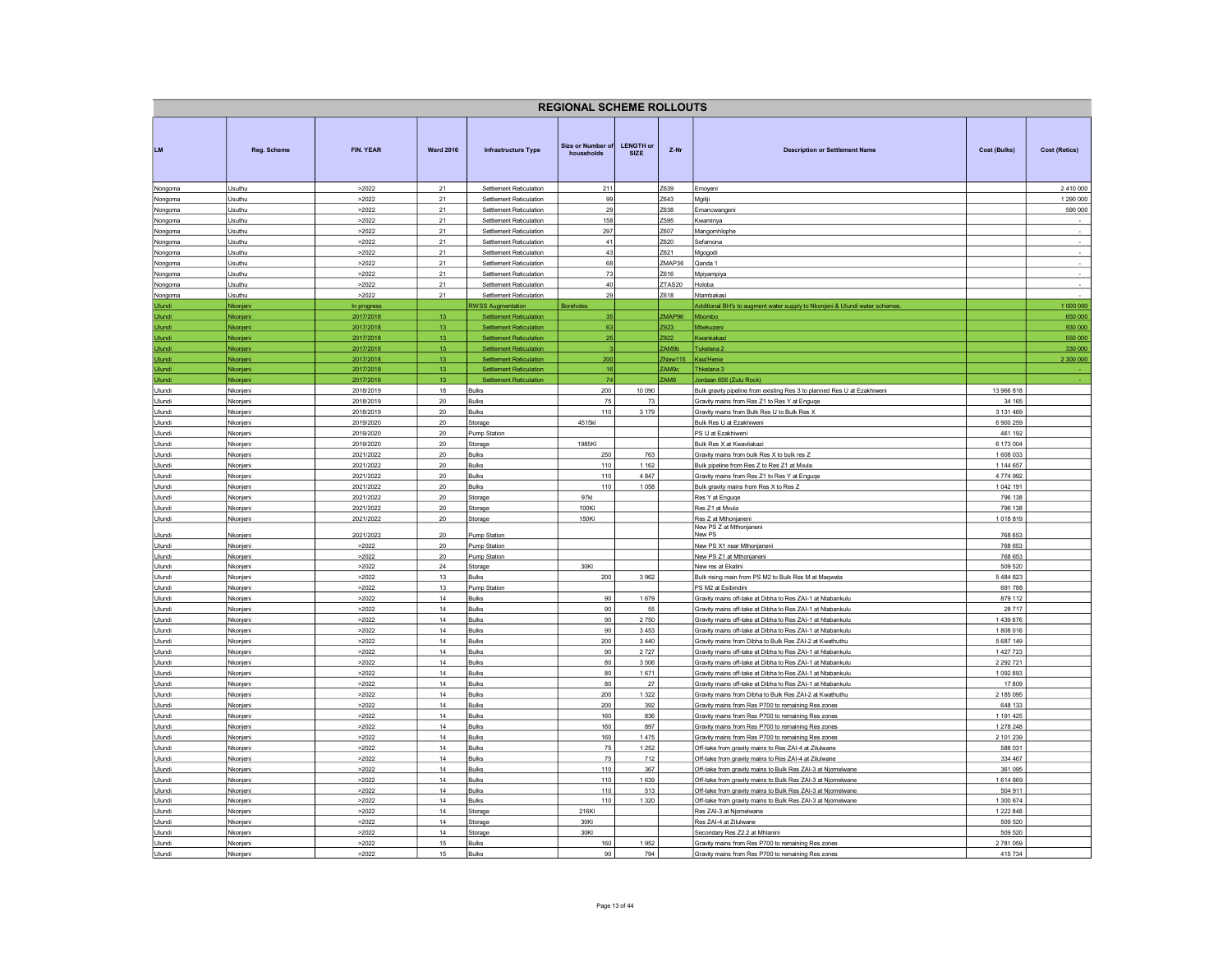| <b>REGIONAL SCHEME ROLLOUTS</b> |                      |                |                  |                                                    |                                 |                                 |                            |                                                                          |                        |                          |  |
|---------------------------------|----------------------|----------------|------------------|----------------------------------------------------|---------------------------------|---------------------------------|----------------------------|--------------------------------------------------------------------------|------------------------|--------------------------|--|
| LM.                             | Reg. Scheme          | FIN. YEAR      | <b>Ward 2016</b> | <b>Infrastructure Type</b>                         | Size or Number of<br>households | <b>LENGTH or</b><br><b>SIZE</b> | $Z-Nr$                     | <b>Description or Settlement Name</b>                                    | Cost (Bulks)           | <b>Cost (Retics)</b>     |  |
| Ulundi                          | Nkonjeni             | >2022          | 15               | Bulks                                              | 90                              | 405                             |                            | Gravity mains from Res P700 to remaining Res zones                       | 212 246                |                          |  |
| Ulundi                          | Nkonjeni             | >2022          | 15               | <b>Bulks</b>                                       | 110                             | 702                             |                            | Off-take from gravity mains to Res ZAI-5 at Mbangweni2                   | 691 995                |                          |  |
| Ulundi                          | Nkonjeni             | >2022          | 15               | Bulks                                              | 110                             | 1 3 5 5                         |                            | Off-take from gravity mains to Res ZAI-5 at Mbangweni2                   | 1 3 3 4 4 6 5          |                          |  |
| Ulundi                          | Nkonjeni             | >2022          | 15               | Storage                                            | 698KI                           |                                 |                            | Res ZAI-1 at Ntabankulu                                                  | 2 605 346              |                          |  |
| Ulundi<br>Ulundi                | Nkonjeni<br>Nkonjeni | >2022<br>>2022 | 15<br>16         | Storage<br>Bulks                                   | 264KI<br>80                     | 7632                            |                            | Res ZAI-5 at Mbanweni2<br>Gravity mains to Res P at Kweyezulu            | 1 392 688<br>4 990 292 |                          |  |
| Ulundi                          | Nkonjeni             | >2022          | 16               | Storage                                            | 47kl                            |                                 |                            | Res P at Kweyezulu                                                       | 684 075                |                          |  |
| Ulundi                          | Nkonjeni             | >2022          | 20               | Bulks                                              | 250                             | 3563                            |                            | Bulk gravity off-take at Mtonjeni to remaining reservoir zones           | 5 113 636              |                          |  |
| Ulundi                          | Nkonjeni             | >2022          | 20               | Bulks                                              | 160                             | 785                             |                            | Pumpline from existing source to Res Z at Mtonjeni                       | 854 800                |                          |  |
| Ulundi                          | Nkonjen              | >2022          | 20               | <b>Bulks</b>                                       | 160                             | 745                             |                            | Pumpline from existing source to Res Z at Mtonjeni                       | 811 698                |                          |  |
| Ulundi                          | Nkonjeni             | >2022          | 20               | Storage                                            | 30KI                            |                                 |                            | Secondary Res Z2.3 at Langakazi1                                         | 509 520                |                          |  |
| Ulundi                          | Nkonjeni             | >2022          | 20               | Storage                                            | 30KI                            |                                 |                            | Secondary Res Z2.1 near Mtonjeni                                         | 509 520                |                          |  |
| Ulundi                          | Nkonjeni             | >2022          | 20               | Storage                                            | 30KI                            |                                 |                            | Infill res at Kwagqikazi1                                                | 509 520                |                          |  |
| Ulundi                          | Nkonjen              | >2022          | 20               | Storage                                            | 30KI                            |                                 |                            | Infill res at Manekwane2                                                 | 509 520                |                          |  |
| Ulundi                          | Nkonjeni             | >2022          | 20               | Pump Station                                       |                                 |                                 |                            | Infill PS at Manekwane2                                                  | 768 653                |                          |  |
| Ulundi                          | Nkonjeni             | >2022          | 20               | Storage                                            | 50KI                            |                                 |                            | Infill res at Manekwane2                                                 | 684 075                |                          |  |
| Ulundi                          | Nkonjeni             | >2022          | 23               | Bulks                                              | 160                             | 804                             |                            | Gravity mains from Res 2 to Res N                                        | 1 145 186              |                          |  |
| Ulundi<br>Ulundi                | Nkonjeni<br>Nkonjeni | >2022<br>>2022 | 23<br>23         | Bulks<br>Bulks                                     | 250<br>160                      | 3043<br>3 2 3 7                 |                            | Gravity mains between Res M and Res 2<br>Gravity mains off-take to Res O | 6 414 260<br>4 610 129 |                          |  |
| Ulundi                          | Nkonjeni             | >2022          | 23               | <b>Bulks</b>                                       | 75                              | 582                             |                            | Gravity mains from Res 2 to Res N                                        | 273 233                |                          |  |
| Ulundi                          | Nkonjeni             | >2022          | 23               | <b>Bulks</b>                                       | 150                             | 7 185                           |                            | Gravity mains off-take to Res O                                          | 7614868                |                          |  |
| Ulundi                          | Nkonjeni             | >2022          | 23               | Bulks                                              | 80                              | 242                             |                            | Gravity mains from Res 2 to Res N                                        | 158 301                |                          |  |
| Ulundi                          | Nkonjeni             | >2022          | 23               | Bulks                                              | 80                              | 227                             |                            | Gravity mains from Res 2 to Res N                                        | 148 576                |                          |  |
| Ulundi                          | Nkonjeni             | >2022          | 23               | Pump Station                                       |                                 |                                 |                            | PS M3 at Magwatha                                                        | 691 788                |                          |  |
| Ulundi                          | Nkonjeni             | >2022          | 23               | Storage                                            | 2328kl                          |                                 |                            | Bulk Res 2 at Emahlathini                                                | 6 682 524              |                          |  |
| Ulundi                          | Nkonjen              | >2022          | 23               | Storage                                            | 53kl                            |                                 |                            | Res N at Hlungulwane                                                     | 697 662                |                          |  |
| Ulundi                          | Nkonjeni             | >2022          | 23               | Storage                                            | 490kl                           |                                 |                            | Res O at Hlonlweni                                                       | 2 347 189              |                          |  |
| Ulundi                          | Nkonjeni             | >2022          | 23               | Storage                                            | 1741kl                          |                                 |                            | Bulk Res M at Maqwatha                                                   | 5 662 466              |                          |  |
| Ulundi                          | Nkonjeni             | >2022          | 24               | Bulks                                              | 80                              | 162                             |                            | Gravity mains from Dibha to Bulk Res ZAI-2 at Kwathuthu                  | 105 779                |                          |  |
| Ulundi                          | Nkonjen              | >2022          | 24               | <b>Bulks</b>                                       | 200                             | 958                             |                            | Gravity mains from Res ZAI-2 to P700 Reservoir at Dindi                  | 1583574                |                          |  |
| Ulundi                          | Nkonjeni             | >2022          | 24               | Bulks                                              | 250<br>161KI                    | 3 4 4 8                         |                            | Gravity mains from Res ZAI-2 to P700 Reservoir at Dindi                  | 7 267 781              |                          |  |
| Ulundi<br>Ulundi                | Nkonjeni<br>Nkonjeni | >2022<br>>2022 | 24<br>4          | Storage<br>Settlement Reticulation                 | 37                              |                                 | Z478                       | Res ZAI-2 at Kwathuthu<br>Skhume                                         | 1035803                | $\sim$                   |  |
| Ulundi                          | Nkonjen              | >2022          | 9                | Settlement Reticulation                            | 10                              |                                 | ZNew79                     | Manaba                                                                   |                        | 400 000                  |  |
| Ulundi                          | Nkonjeni             | >2022          | 11               | Settlement Reticulation                            | 9                               |                                 | ZNew98                     | Kwamhlongo                                                               |                        | 390 000                  |  |
| Ulundi                          | Nkonjeni             | >2022          | 13               | Settlement Reticulation                            | 16                              |                                 | ZNew87                     | Maduna                                                                   |                        | 460 000                  |  |
| Ulundi                          | Nkonjeni             | >2022          | 13               | Settlement Reticulation                            | 750                             |                                 | Z804                       | Draaihoek                                                                |                        |                          |  |
| Ulundi                          | Nkonjen              | >2022          | 14               | Settlement Reticulation                            | 127                             |                                 | Z408                       | Nyoni                                                                    |                        | 1570000                  |  |
| Ulundi                          | Nkonjeni             | >2022          | 14               | Settlement Reticulation                            | 80                              |                                 | Z403                       | Tshiyazane                                                               |                        |                          |  |
| Ulundi                          | Nkonjeni             | >2022          | 14               | Settlement Reticulation                            | 35                              |                                 | Z404                       | Bhongisilwane                                                            |                        | $\sim$                   |  |
| Ulundi                          | Nkonjeni             | >2022          | 14               | Settlement Reticulation                            | 339                             |                                 | Z413                       | Njomelwane                                                               |                        | $\sim$                   |  |
| Ulundi                          | Nkonjen              | >2022          | 14               | Settlement Reticulation                            | 106                             |                                 | Z412                       | Zilulwane                                                                |                        | $\overline{\phantom{a}}$ |  |
| Ulundi                          | Nkonjeni             | >2022          | 14               | Settlement Reticulation                            | 203                             |                                 | Z406                       | Maghutha                                                                 |                        | $\sim$                   |  |
| Ulundi                          | Nkonjeni<br>Nkonjeni | >2022<br>>2022 | 14<br>14         | Settlement Reticulation<br>Settlement Reticulation | 76<br>94                        |                                 | Z405<br>ZTAS <sub>14</sub> | Ntilingwe<br>Mhlalini                                                    |                        | $\sim$                   |  |
| Ulundi<br>Ulundi                | Nkonjeni             | >2022          | 14               | Settlement Reticulation                            | 202                             |                                 |                            |                                                                          |                        | $\sim$<br>$\sim$         |  |
| Ulundi                          | Nkonjeni             | >2022          | 14               | Settlement Reticulation                            | 144                             |                                 | Z410                       | ZTAS15<br>Dibha                                                          |                        | $\sim$                   |  |
| Ulundi                          | Nkonjeni             | >2022          | 14               | Settlement Reticulation                            | 70                              |                                 | Ganwini<br>Z409<br>Nhluba  |                                                                          | $\sim$                 |                          |  |
| Ulundi                          | Nkonjeni             | >2022          | 14               | Settlement Reticulation                            | 201                             |                                 | Z407<br>Ezinyosini         |                                                                          | $\sim$                 |                          |  |
| Ulundi                          | Nkonjeni             | >2022          | 14               | <b>Settlement Reticulation</b>                     | 122                             |                                 | Z782<br>Sqobelo            |                                                                          | $\sim$                 |                          |  |
| Ulundi                          | Nkonjeni             | >2022          | 14               | Settlement Reticulation                            | 140                             |                                 | Z418                       | Bhekimbazo                                                               |                        | $\sim$                   |  |
| Ulundi                          | Nkonjeni             | >2022          | 15               | Settlement Reticulation                            | 12                              |                                 | ZMAP92                     | Nsingizane                                                               |                        | 420 000                  |  |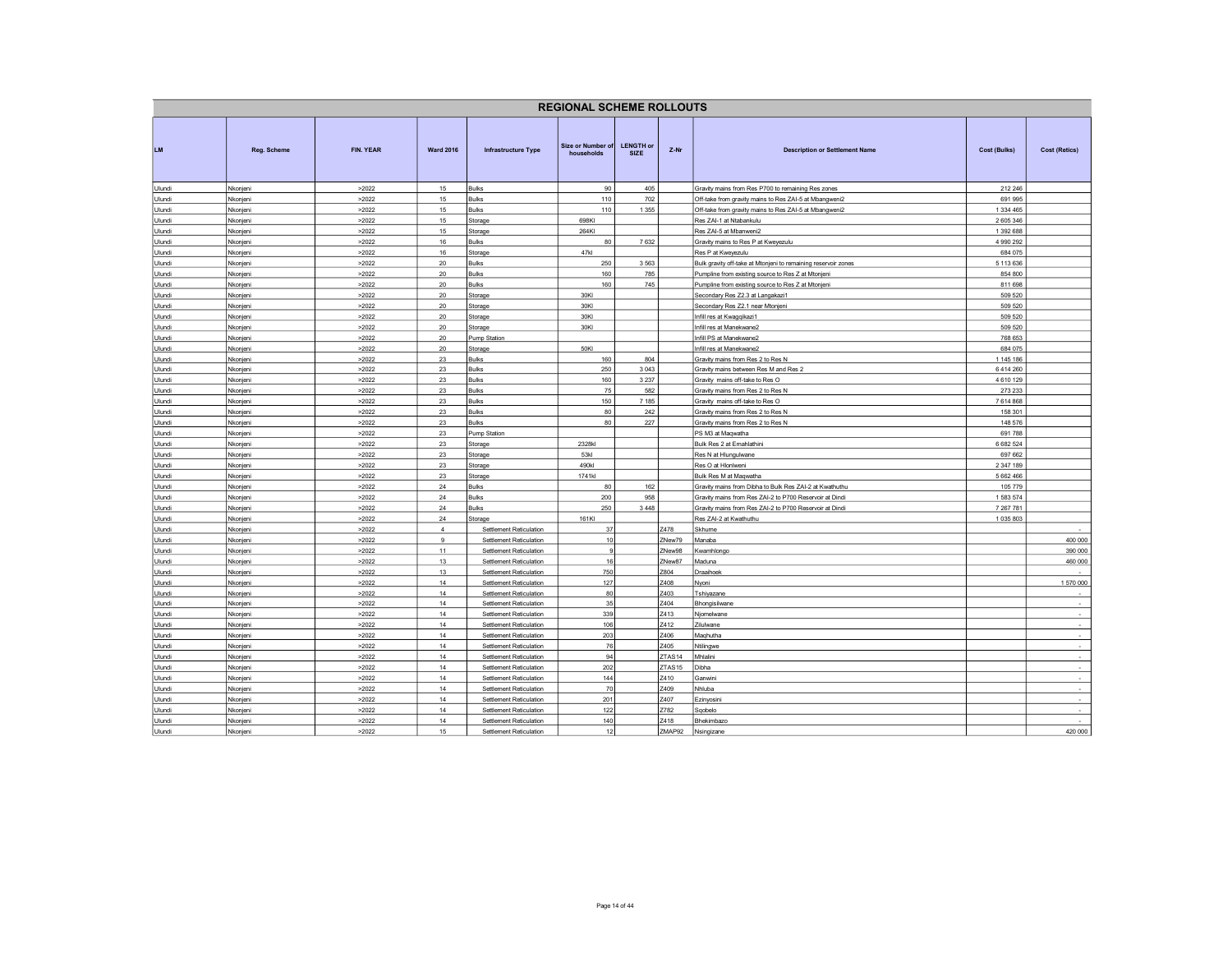| <b>REGIONAL SCHEME ROLLOUTS</b> |                      |                  |                   |                                                           |                                 |                                 |                                          |                                       |              |                                    |  |
|---------------------------------|----------------------|------------------|-------------------|-----------------------------------------------------------|---------------------------------|---------------------------------|------------------------------------------|---------------------------------------|--------------|------------------------------------|--|
| <b>LM</b>                       | Reg. Scheme          | <b>FIN. YEAR</b> | <b>Ward 2016</b>  | <b>Infrastructure Type</b>                                | Size or Number of<br>households | <b>LENGTH or</b><br><b>SIZE</b> | Z-Nr                                     | <b>Description or Settlement Name</b> | Cost (Bulks) | <b>Cost (Retics)</b>               |  |
| Ulundi                          | Nkonjeni             | >2022            | 15                | Settlement Reticulation                                   | 13                              |                                 | Z707                                     | Ntabankulu                            |              | 430 000                            |  |
| Ulundi<br>Ulundi                | Nkonjeni<br>Nkonjeni | >2022<br>>2022   | 15<br>15          | Settlement Reticulation<br>Settlement Reticulation        | 195<br>441                      |                                 | ZTAS <sub>12</sub><br>Z417               | Mbangweni                             |              |                                    |  |
| Ulundi                          | Nkonjeni             | >2022            | 15                | Settlement Reticulation                                   | 148                             |                                 | Z419                                     | Nqulwane<br>Mgababa 2                 |              | $\overline{\phantom{a}}$<br>$\sim$ |  |
| Ulundi                          | Nkonjeni             | >2022            | 15                | Settlement Reticulation                                   | 55                              |                                 | ZTAS <sub>11</sub>                       | Onteku                                |              | $\sim$                             |  |
| Ulundi                          | Nkonjeni             | >2022            | 15                | Settlement Reticulation                                   | 93                              |                                 | Z416                                     | Zenzele                               |              | $\sim$                             |  |
| Ulundi                          | Nkonjeni             | >2022            | 15                | Settlement Reticulation                                   | 203                             |                                 | Z166                                     | Ngqolothi                             |              |                                    |  |
| Ulundi<br>Ulundi                | Nkonjeni<br>Nkonjeni | >2022<br>>2022   | 16<br>16          | Settlement Reticulation<br>Settlement Reticulation        | 334<br>257                      |                                 | Z479<br>Z476                             | Emakhosini<br>Kweyezulu               |              | $\sim$<br>$\overline{\phantom{a}}$ |  |
| Ulundi                          | Nkonjeni             | >2022            | 16                | Settlement Reticulation                                   | 10                              |                                 | Z812                                     | Ndumeni                               |              | $\sim$                             |  |
| Ulundi                          | Nkonjeni             | >2022            | $16\,$            | Settlement Reticulation                                   | 12                              |                                 | ZMAP89                                   | Ncele                                 |              | $\mathcal{L}_{\mathcal{A}}$        |  |
| Ulundi                          | Nkonjeni             | >2022            | 17                | Settlement Reticulation                                   | 97                              |                                 | Z754                                     | Kwangono                              |              | $\sim$                             |  |
| Ulundi<br>Ulundi                | Nkonjeni<br>Nkonjeni | >2022<br>>2022   | 17<br>17          | Settlement Reticulation<br><b>Settlement Reticulation</b> | 37<br>167                       |                                 | Z471<br>Z472                             | Maqwatha 2<br>Cengeni                 |              |                                    |  |
| Ulundi                          | Nkonjeni             | >2022            | 17                | Settlement Reticulation                                   | 67                              |                                 | Z807                                     | Ntabamhlophe                          |              | $\sim$                             |  |
| Ulundi                          | Nkonjeni             | >2022            | 17                | Settlement Reticulation                                   | 113                             |                                 | Z471                                     | Maqwatha 1                            |              | $\overline{\phantom{a}}$           |  |
| Ulundi                          | Nkonjeni             | >2022            | 17                | Settlement Reticulation                                   | 143                             |                                 | Z469                                     | Tshilugwanenei                        |              | $\sim$                             |  |
| Ulundi                          | Nkonjeni             | >2022            | 17                | Settlement Reticulation                                   | 103                             |                                 | Z468                                     | Esibindini                            |              | $\sim$                             |  |
| Ulundi<br>Ulundi                | Nkonjeni<br>Nkonjeni | >2022<br>>2022   | 17<br>17          | Settlement Reticulation<br>Settlement Reticulation        | 132<br>256                      |                                 | Z484<br>Z964 / Z394 Qwasha               | Maduna Ezibomvu                       |              |                                    |  |
| Ulundi                          | Nkonjeni             | >2022            | 17                | Settlement Reticulation                                   | 79                              |                                 | Z482                                     | Nkaphani                              |              | $\sim$                             |  |
| Ulundi                          | Nkonjeni             | >2022            | 20                | Settlement Reticulation                                   | 95                              |                                 | Z750                                     | Isangoyana 1                          |              | $\sim$                             |  |
| Ulundi                          | Nkonjeni             | >2022            | 20                | Settlement Reticulation                                   | 326                             |                                 | Z745                                     | Kwagqikazi                            |              | $\sim$                             |  |
| Ulundi                          | Nkonjeni             | >2022            | 20                | Settlement Reticulation                                   | 33                              |                                 | Z973                                     | Manekwane 2                           |              | ÷<br>$\overline{\phantom{a}}$      |  |
| Ulundi<br>Ulundi                | Nkonjeni<br>Nkonjeni | >2022<br>>2022   | $20\,$<br>20      | Settlement Reticulation<br>Settlement Reticulation        | $110$<br>146                    |                                 | Z402<br>Z795                             | Vukuza<br>Kwa'Mvula                   |              | $\sim$                             |  |
| Ulundi                          | Nkonjeni             | >2022            | $20\,$            | Settlement Reticulation                                   | 65                              |                                 | Z400                                     | Mthonjeni                             |              |                                    |  |
| Ulundi                          | Nkonjeni             | >2022            | 20                | Settlement Reticulation                                   | 135                             |                                 | Z401                                     | Kwafolese                             |              | $\sim$                             |  |
| Ulundi                          | Nkonjeni             | >2022            | 20                | Settlement Reticulation                                   | 48                              |                                 | Z402                                     | Nzimbi                                |              | $\sim$                             |  |
| Ulundi<br>Ulundi                | Nkonjeni<br>Nkonjeni | >2022<br>>2022   | 20<br>$20\,$      | Settlement Reticulation<br>Settlement Reticulation        | 120<br>35                       |                                 | Z402<br>Z819                             | Kwavilakazi 2<br>Langakazi 1          |              |                                    |  |
| Ulundi                          | Nkonjeni             | >2022            | 21                | Settlement Reticulation                                   | 26                              |                                 | ZMAP103                                  | Newland                               |              | $\cdot$                            |  |
| Ulundi                          | Nkonjeni             | >2022            | 21                | Settlement Reticulation                                   | 23                              |                                 | <b>ZMAP104</b>                           | Mjibha                                |              |                                    |  |
| Ulundi                          | Nkonjeni             | >2022            | 23                | Settlement Reticulation                                   | 29                              |                                 | Z967                                     | Nobamba                               |              | $\sim$                             |  |
| Ulundi                          | Nkonjeni             | >2022            | 23                | Settlement Reticulation                                   | 181                             |                                 | Z966                                     | Senzangakhona                         |              | $\sim$                             |  |
| Ulundi<br>Ulundi                | Nkonjeni<br>Nkonjeni | >2022<br>>2022   | 23<br>$23\,$      | Settlement Reticulation<br>Settlement Reticulation        | 154<br>71                       |                                 | Z806<br>ZMAP101                          | Hodlweni<br>Vezunyawo 1               |              | $\overline{\phantom{a}}$           |  |
| Ulundi                          | Nkonjeni             | >2022            | 23                | Settlement Reticulation                                   | 211                             |                                 | Z483                                     | Sgodiphola 1                          |              |                                    |  |
| Ulundi                          | Nkonjeni             | >2022            | 23                | Settlement Reticulation                                   | 166                             |                                 | Z480                                     | Mgababa 3                             |              | $\sim$                             |  |
| Ulundi                          | Nkonjeni             | >2022            | 23                | Settlement Reticulation                                   | 47                              |                                 | Z796                                     | Mehlomane                             |              | $\sim$                             |  |
| Ulundi                          | Nkonjeni             | >2022            | 23                | Settlement Reticulation                                   | 109                             |                                 | Z474                                     | Hlungulwane                           |              | $\sim$                             |  |
| Ulundi<br>Ulundi                | Nkonjeni<br>Nkonjeni | >2022<br>>2022   | 23<br>23          | Settlement Reticulation<br>Settlement Reticulation        | 83<br>46                        |                                 | Z475<br>Z939                             | Mpayini<br>Denny Dalton               |              | $\sim$                             |  |
| Ulundi                          | Nkonjeni             | >2022            | 23                | Settlement Reticulation                                   | 212                             |                                 | Z470                                     | Goje                                  |              | $\sim$                             |  |
| Ulundi                          | Nkonjeni             | >2022            | 23                | Settlement Reticulation                                   | 86                              |                                 | Z805                                     | Nkiliji                               |              | $\sim$                             |  |
| Ulundi                          | Nkonjeni             | >2022            | 23                | Settlement Reticulation                                   | 200                             |                                 | Z473                                     | Emahlathini                           |              | $\sim$                             |  |
| Ulundi<br>Ulundi                | Nkonjeni<br>Nkonjeni | >2022<br>>2022   | 24<br>24          | Settlement Reticulation<br>Settlement Reticulation        | 14<br>84                        |                                 | ZNew100<br>ZTAS13                        | Eskhaleni Kwankosi                    |              | 440 000<br>1 140 000               |  |
| Ulundi                          | Nkonjeni             | >2022            | 24                | Settlement Reticulation                                   | 30                              |                                 | ZMAP109                                  | England<br>Ezisasaneni                |              |                                    |  |
| Ulundi                          | Nkonjeni             | >2022            | $\bf 24$          | Settlement Reticulation                                   | 66                              |                                 | ZMAP108                                  | Basamlilo                             |              | $\sim$                             |  |
| Ulundi                          | Nkonjeni             | >2022            | 24                | Settlement Reticulation                                   | 266                             |                                 | Z758b                                    | Ekujulukeni                           |              | $\sim$                             |  |
| Ulundi                          | Nkonjeni             | >2022            | $24\,$            | Settlement Reticulation                                   | 72                              |                                 | ZTAS <sub>18</sub>                       | Ezimfeneni                            |              | $\sim$                             |  |
| Ulundi<br>Ulundi                | Nkonjeni<br>Nkonjeni | >2022<br>>2022   | 24<br>24          | Settlement Reticulation<br>Settlement Reticulation        | 194<br>64                       |                                 | Z813<br>Z820                             | Enguqe<br>Sibanisakhe                 |              | $\overline{a}$<br>$\sim$           |  |
| Ulundi                          | Nkonjeni             | >2022            | $24\,$            | Settlement Reticulation                                   | 58                              |                                 | 7398                                     | Ekatini                               |              | $\sim$                             |  |
| Ulundi                          | Nkonjeni             | >2022            | 24                | Settlement Reticulation                                   | 97                              |                                 | Z820                                     | Hlophekhulu                           |              |                                    |  |
| Ulundi                          | Nkonjeni             | >2022            | $\bf 24$          | Settlement Reticulation                                   | 92                              |                                 | Z820                                     | Gijima                                |              | $\sim$                             |  |
| Ulundi                          | Nkonjeni             | >2022            | $24\,$            | Settlement Reticulation                                   | 136                             |                                 | ZTAS19                                   | Ezikhumbeni                           |              | $\sim$                             |  |
| Ulundi<br>Ulundi                | Nkonjen<br>Nkonjeni  | >2022<br>>2022   | 24<br>$\sqrt{24}$ | Settlement Reticulation<br>Settlement Reticulation        | 225<br>21                       |                                 | ZTAS <sub>17</sub><br>ZTAS <sub>16</sub> | Nkonjane<br>Kwathuthu                 |              | $\overline{\phantom{a}}$           |  |
| Ulundi                          | Nkonieni             | >2022            | 24                | Settlement Reticulation                                   | 249                             |                                 | Z411                                     | Dindi                                 |              |                                    |  |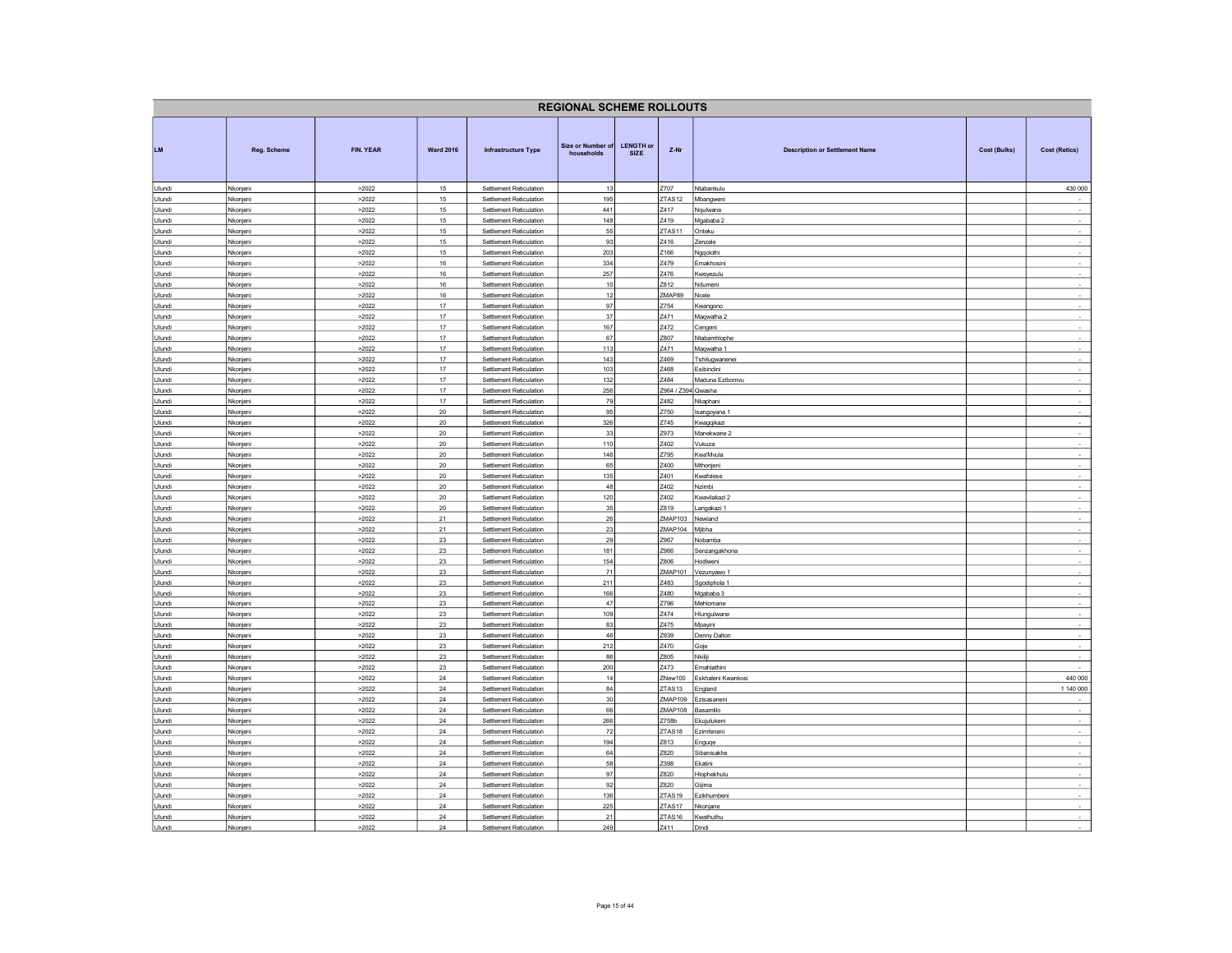| <b>REGIONAL SCHEME ROLLOUTS</b> |                                |                        |                                         |                                                                  |                                 |                                                                                  |                                 |                                                                      |                      |                                                      |  |
|---------------------------------|--------------------------------|------------------------|-----------------------------------------|------------------------------------------------------------------|---------------------------------|----------------------------------------------------------------------------------|---------------------------------|----------------------------------------------------------------------|----------------------|------------------------------------------------------|--|
| <b>LM</b>                       | Reg. Scheme                    | FIN. YEAR              | <b>Ward 2016</b>                        | <b>Infrastructure Type</b>                                       | Size or Number of<br>households | <b>LENGTH or</b><br>Z-Nr<br><b>Description or Settlement Name</b><br><b>SIZE</b> |                                 | Cost (Bulks)                                                         | <b>Cost (Retics)</b> |                                                      |  |
| Ulundi                          | <b>Jsuthu</b>                  | 2017/2018              |                                         | <b>Settlement Reticulation</b>                                   | 86                              |                                                                                  | Z443                            | Nomdidwa                                                             |                      |                                                      |  |
| Ulundi                          | <b>Jsuthu</b><br>Jsuthu        | 2017/2018              | 3<br>$\mathbf{3}$                       | <b>Settlement Reticulation</b>                                   | 88<br>95                        |                                                                                  | Z441<br><b>POMS</b>             | Mkhulwana                                                            |                      |                                                      |  |
| Ulundi<br>Ulundi                | Jsuthu                         | 2017/2018<br>2017/2018 | 3                                       | <b>Settlement Reticulation</b><br><b>Settlement Reticulation</b> | 193                             |                                                                                  | Z438                            | Ngobodo<br>Dayingubu                                                 |                      |                                                      |  |
| Ulundi                          | Usuthu                         | 2017/2018              | $\overline{\mathbf{3}}$                 | <b>Settlement Reticulation</b>                                   | 27                              |                                                                                  | Z438                            | Nhlatwini                                                            |                      |                                                      |  |
| Ulundi                          | Usuthu                         | 2017/2018              | $\overline{3}$                          | <b>Settlement Reticulation</b>                                   | 61                              |                                                                                  | Z440                            | Magayiseni                                                           |                      |                                                      |  |
| Ulundi                          | Usuthu                         | 2017/2018              | $\mathbf{3}$                            | <b>Settlement Reticulation</b>                                   | 108                             |                                                                                  | Z439                            | Dakaneni                                                             |                      |                                                      |  |
| Ulundi                          | Usuthu                         | 2017/2018              | $\mathbf{R}$                            | <b>Settlement Reticulation</b>                                   | 61                              |                                                                                  | ZNew51                          | Eziqhwagen                                                           |                      |                                                      |  |
| Ulundi<br>Ulundi                | <b>Jsuthu</b><br><b>Jsuthu</b> | 2017/2018<br>2017/2018 | $\overline{3}$<br>$\mathbf{3}$          | <b>Settlement Reticulation</b><br><b>Settlement Reticulation</b> | 159<br>64                       |                                                                                  | Z436<br>Z437                    | <b>Isihululu</b><br>Mauluze                                          |                      |                                                      |  |
| Ulundi                          | <b>Jsuthu</b>                  | 2017/2018              | 3                                       | <b>Settlement Reticulation</b>                                   | 183                             |                                                                                  | Z437                            | Nsukahlale                                                           |                      |                                                      |  |
| Ulundi                          | Jsuthu                         | 2017/2018              | $\overline{4}$                          | <b>Settlement Reticulation</b>                                   | 232                             |                                                                                  | ZMD10                           | Chibini                                                              |                      |                                                      |  |
| Ulundi                          | Usuthu                         | 2018/2019              | $\overline{4}$                          | Settlement Reticulation                                          | 298                             |                                                                                  | Z448                            | Ezembeni 1                                                           |                      |                                                      |  |
| Ulundi                          | Usuthu                         | 2018/2019              | $5\phantom{.0}$                         | Settlement Reticulation                                          | 20                              |                                                                                  | ZNew117                         | Magagodolo                                                           |                      | 500 000                                              |  |
| Ulundi                          | Usuthu                         | 2018/2019              | $\overline{5}$                          | Settlement Reticulation                                          | 82                              |                                                                                  | Z33                             | Ntambonde                                                            |                      |                                                      |  |
| Ulundi                          | Usuthu                         | 2018/2019              | $\overline{5}$                          | Settlement Reticulation                                          | 124                             |                                                                                  | Z29                             | Egqumeni                                                             |                      | $\sim$                                               |  |
| Ulundi<br>Ulundi                | Jsuthu<br>Jsuthu               | 2018/2019<br>2018/2019 | 5<br>5                                  | Settlement Reticulation<br>Settlement Reticulation               | 46<br>18                        |                                                                                  | Z30<br>Z27                      | Ndwaleni<br>Nende                                                    |                      | $\overline{\phantom{a}}$<br>$\overline{\phantom{a}}$ |  |
| Ulundi                          | Jsuthu                         | 2018/2019              | 5                                       | Settlement Reticulation                                          | 94                              |                                                                                  | Z28                             | Ezembeni 2                                                           |                      | $\overline{\phantom{a}}$                             |  |
| Ulundi                          | Jsuthu                         | 2018/2019              | 5                                       | Settlement Reticulation                                          | 33                              |                                                                                  | ZMAP113                         | KwaFini                                                              |                      | $\cdot$                                              |  |
| Ulundi                          | Jsuthu                         | 2018/2019              | 6                                       | Settlement Reticulation                                          | 169                             |                                                                                  | 732                             | Mashiyane                                                            |                      | $\sim$                                               |  |
| Ulundi                          | Jsuthu                         | 2018/2019              | 6                                       | Settlement Reticulation                                          | 103                             |                                                                                  | Z31                             | Dlabane                                                              |                      | $\sim$                                               |  |
| Ulundi                          | Usuthu                         | 2019/2020              | $\overline{4}$                          | Settlement Reticulation                                          | 613                             |                                                                                  | Z446                            | Esidakeni 2                                                          |                      | $\sim$                                               |  |
| Ulundi<br>Ulundi                | Usuthu<br>Usuthu               | 2019/2020<br>2020/2021 | $\overline{4}$<br>$\overline{2}$        | Settlement Reticulation<br>Settlement Reticulation               | 118<br>31                       |                                                                                  | Z442<br>710                     | Ngubaneni<br>Kwamasane                                               |                      | $\sim$<br>$\sim$                                     |  |
| Ulundi                          | Jsuthu                         | 2020/2021              | $\overline{2}$                          | Settlement Reticulation                                          | 81                              |                                                                                  | Z16                             | Mndaweni                                                             |                      |                                                      |  |
| Ulundi                          | Jsuthu                         | 2020/2021              | $\overline{2}$                          | Settlement Reticulation                                          | $131$                           |                                                                                  | Z14                             | Nsimbi                                                               |                      | ×,                                                   |  |
| Ulundi                          | Jsuthu                         | 2020/2021              | $\overline{\phantom{a}}$                | Settlement Reticulation                                          | 79                              |                                                                                  | Z <sub>15</sub>                 | Phethu                                                               |                      | ÷                                                    |  |
| Ulundi                          | Usuthu                         | 2020/2021              | $\sqrt{2}$                              | Settlement Reticulation                                          | 14                              |                                                                                  | <b>Z9</b>                       | Mgxotshwa                                                            |                      | $\sim$                                               |  |
| Ulundi                          | Usuthu                         | 2020/2021              | $\overline{2}$                          | Settlement Reticulation                                          | 351                             |                                                                                  | Z10                             | Brush/Nsukangihlale                                                  |                      |                                                      |  |
| Ulundi<br>Ulundi                | Usuthu<br>Usuthu               | 2021/2022<br>2021/2022 | $\overline{1}$<br>$\overline{2}$        | <b>Settlement Reticulation</b><br>Settlement Reticulation        | 33<br>61                        |                                                                                  | Z26<br>Z19                      | Obhedeni<br>Nomponjwana                                              |                      | $\sim$<br>$\sim$                                     |  |
| Ulundi                          | Usuthu                         | 2021/2022              | $\overline{2}$                          | Settlement Reticulation                                          | 52                              |                                                                                  | ZMAP116                         | Ezinxagwini                                                          |                      | $\sim$                                               |  |
| Ulundi                          | Jsuthu                         | 2021/2022              | $\mathcal{L}$                           | <b>Settlement Reticulation</b>                                   | 102                             |                                                                                  | Z25                             | Siyekela                                                             |                      |                                                      |  |
| Ulundi                          | Jsuthu                         | 2021/2022              | $\overline{2}$                          | Settlement Reticulation                                          | 54                              |                                                                                  | ZRN6                            | Ezimqaqeni                                                           |                      | $\sim$                                               |  |
| Ulundi                          | Jsuthu                         | 2021/2022              | $\overline{2}$                          | Settlement Reticulation                                          | 49                              |                                                                                  | ZRN1                            | Ezihlageni                                                           |                      | ÷,                                                   |  |
| Ulundi<br>Ulundi                | Jsuthu<br>Jsuthu               | 2021/2022<br>2021/2022 | $\overline{2}$<br>$\overline{2}$        | Settlement Reticulation<br>Settlement Reticulation               | 127<br>79                       |                                                                                  | ZMAP115<br>ZMAP114              | Nhlohlala<br>Sikhalampama                                            |                      | $\sim$                                               |  |
| Ulundi                          | Jsuthu                         | 2021/2022              | $\overline{2}$                          | Settlement Reticulation                                          | 92                              |                                                                                  | Z24                             | Edlakude                                                             |                      | $\sim$                                               |  |
| Ulundi                          | Jsuthu                         | 2021/2022              | $\overline{2}$                          | Settlement Reticulation                                          | 136                             |                                                                                  | Z17                             | Nhlonga                                                              |                      | $\sim$                                               |  |
| Ulundi                          | Usuthu                         | >2022                  | $\overline{2}$                          | Bulks                                                            | 110                             | 989                                                                              |                                 | Sec bulks to sec bulk reservoirs                                     | 973 785              |                                                      |  |
| Ulundi                          | Jsuthu                         | >2022                  | $\overline{2}$                          | Bulks                                                            | 90                              | 1509                                                                             |                                 | Sec bulks to sec bulk reservoirs                                     | 789 819              |                                                      |  |
| Ulundi                          | Jsuthu                         | >2022                  | $\mathcal{P}$<br>$\sqrt{2}$             | <b>Bulks</b><br><b>Bulks</b>                                     | 63<br>50                        | 1953<br>236                                                                      |                                 | Sec bulks to sec bulk reservoirs                                     | 849 322<br>94 978    |                                                      |  |
| Ulundi<br>Ulundi                | Jsuthu<br>Usuthu               | >2022<br>>2022         | $\sqrt{2}$                              | Bulks                                                            | 90                              | 4855                                                                             |                                 | Sec bulks to sec bulk reservoirs<br>Sec bulks to sec bulk reservoirs | 2 542 031            |                                                      |  |
| Ulundi                          | Jsuthu                         | >2022                  | $\overline{2}$                          | Bulks                                                            | 90                              | 996                                                                              |                                 | Off-take to Res13 at Nsukangihlale                                   | 521 247              |                                                      |  |
| Ulundi                          | Jsuthu                         | >2022                  | $\overline{2}$                          | Bulks                                                            | 63                              | 636                                                                              |                                 | Sec bulks to sec bulk reservoirs                                     | 276 817              |                                                      |  |
| Ulundi                          | Usuthu                         | >2022                  | $\sqrt{2}$                              | Storage                                                          | 300KI                           |                                                                                  |                                 | Res13 at Nsukangihlale                                               | 6 173 004            |                                                      |  |
| Ulundi                          | Usuthu                         | >2022                  | $\overline{2}$                          | Storage                                                          | 100KI                           |                                                                                  |                                 | Res16 at Nsimbi                                                      | 796 138              |                                                      |  |
| Ulundi                          | Usuthu                         | >2022                  | $\overline{2}$<br>$\mathcal{P}$         | Storage                                                          | 60KI                            |                                                                                  |                                 | Res17 at Nhlonga                                                     | 697 662              |                                                      |  |
| Ulundi<br>Ulundi                | Usuthu<br>Usuthu               | >2022<br>>2022         | $\mathcal{P}$                           | Storage<br>Storage                                               | 100KI<br>200KI                  |                                                                                  |                                 | Res14 at Nhiohlela<br>Res15 at Ezihlageni                            | 796 138<br>1 188 880 |                                                      |  |
| Ulundi                          | Jsuthu                         | >2022                  | $_{\rm 3}$                              | <b>Bulks</b>                                                     | 63                              | 2 0 3 6                                                                          |                                 | Off-take from mains to Res12 at Godlankomo                           | 885 532              |                                                      |  |
| Ulundi                          | Jsuthu                         | >2022                  | $\mathsf 3$                             | <b>Bulks</b>                                                     | 160                             | 6 2 6 1                                                                          |                                 | Bulk mains from Res4 to Res1 at Isihulu                              | 8918230              |                                                      |  |
| Ulundi                          | Isuthu                         | >2022                  | $\mathbf{3}$                            | <b>Bulks</b>                                                     | 160                             | 5 2 5 0                                                                          |                                 | Bulk mains from Res1 to remaining reservoirs                         | 7478258              |                                                      |  |
| Ulundi                          | Jsuthu                         | >2022                  | $\mathbf{3}$                            | Bulks                                                            | 75                              | 229                                                                              |                                 | Off-take to REs2 at Dakaneni                                         | 107 587              |                                                      |  |
| Ulundi                          | Usuthu                         | >2022                  | $_{\rm 3}$                              | <b>Pump Station</b>                                              | $28$ l/s                        |                                                                                  | PS3 at Ngobodo                  |                                                                      | 768 653              |                                                      |  |
| Ulundi<br><b>Ulundi</b>         | Jsuthu<br>Usuthu               | >2022<br>>2022         | $\overline{\mathbf{3}}$<br>$\mathbf{3}$ | Storage<br>Storage                                               | 60KI<br>200KI                   |                                                                                  | Res3 Ngobodo<br>Res2 at Dakanen |                                                                      | 697 662<br>1 188 880 |                                                      |  |
| Ulundi                          | Jsuthu                         | >2022                  | $\mathbf{3}$                            | Storage                                                          | 200KI                           |                                                                                  | Res1 at Isihulu                 |                                                                      | 1 188 880            |                                                      |  |
| Ulundi                          | Jsuthu                         | >2022                  | $\mathbf{3}$                            | Storage                                                          | 100KI                           |                                                                                  | Res12 at Godlankomo             |                                                                      | 796 138              |                                                      |  |
| Ulundi                          | Jsuthu                         | >2022                  | $\overline{4}$                          | <b>Bulks</b>                                                     | 250                             | 3535                                                                             |                                 | Bulk mains from PS1 to off-take at Res4 (Thandamali)                 | 5 073 336            |                                                      |  |
| Ulundi                          | Jsuthu                         | >2022                  | $\overline{4}$                          | <b>Bulks</b>                                                     | 50                              | 2 175                                                                            |                                 |                                                                      | 875 746              |                                                      |  |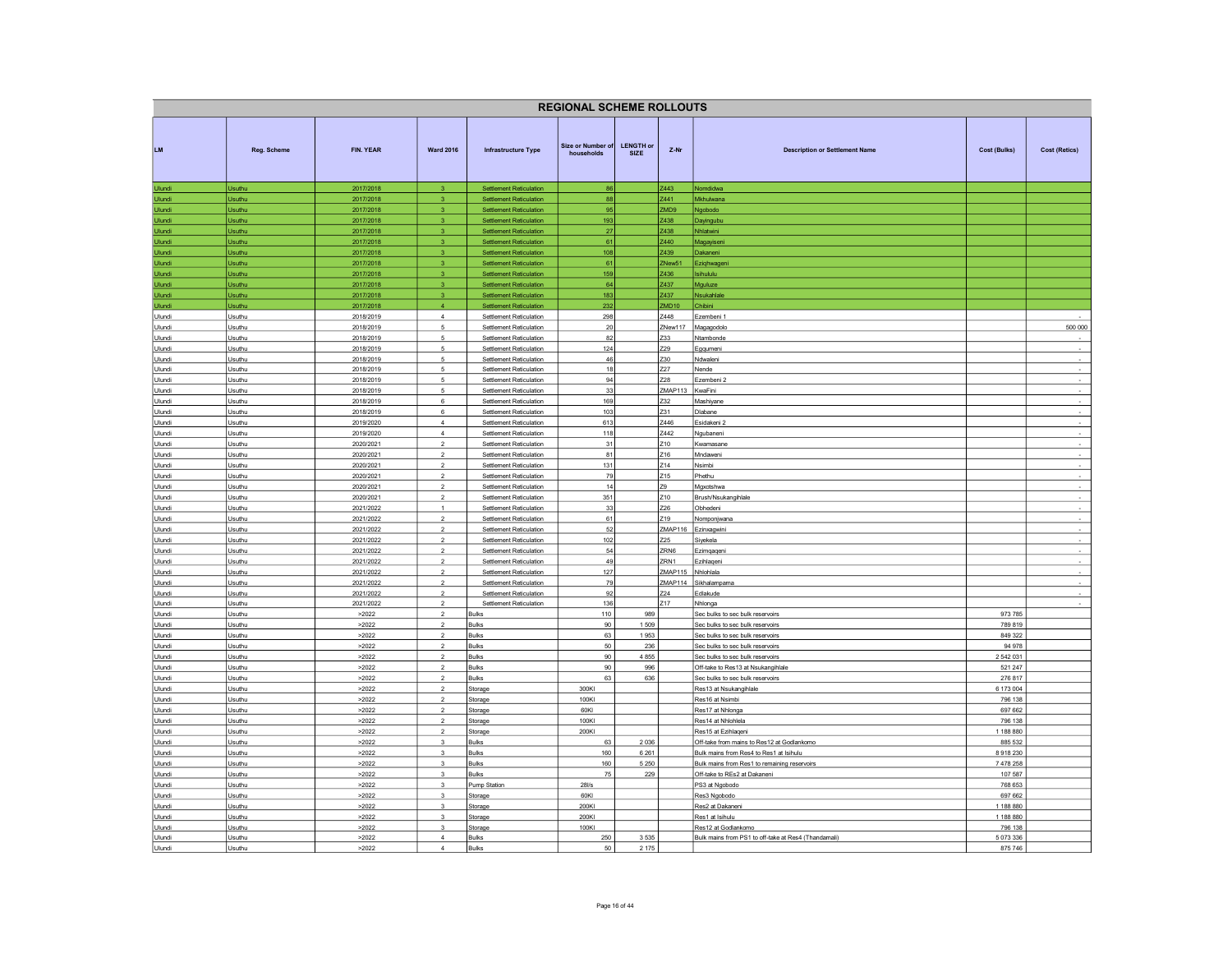|                  | <b>REGIONAL SCHEME ROLLOUTS</b> |                |                                        |                                |                                        |                                 |                                                      |                                                                                |                          |                      |  |
|------------------|---------------------------------|----------------|----------------------------------------|--------------------------------|----------------------------------------|---------------------------------|------------------------------------------------------|--------------------------------------------------------------------------------|--------------------------|----------------------|--|
| <b>LM</b>        | Reg. Scheme                     | FIN. YEAR      | <b>Ward 2016</b>                       | <b>Infrastructure Type</b>     | <b>Size or Number of</b><br>households | <b>LENGTH or</b><br><b>SIZE</b> | Z-Nr                                                 | <b>Description or Settlement Name</b>                                          | <b>Cost (Bulks)</b>      | <b>Cost (Retics)</b> |  |
| Ulundi           | Usuthu                          | >2022          | $\overline{4}$                         | <b>Bulks</b>                   | 63                                     | 197                             |                                                      |                                                                                | 85 538                   |                      |  |
| Ulundi<br>Ulundi | Jsuthu<br>Jsuthu                | >2022<br>>2022 | $\overline{4}$<br>$\overline{4}$       | <b>Bulks</b><br>Bulks          | 110<br>75                              | 2949<br>468                     |                                                      | Sec bulks to Res7<br>Sec bulks to Res7                                         | 2 904 996<br>219 775     |                      |  |
| Ulundi           | Jsuthu                          | >2022          | $\overline{4}$                         | Pump Station                   | 1.2Vs                                  |                                 |                                                      | PS4 north of Basamlilo1                                                        | 768 653                  |                      |  |
| Ulundi           | Usuthu                          | >2022          | $\overline{4}$                         | Storage                        | 200KI                                  |                                 |                                                      | Res4 at Chibini3                                                               | 1 188 880                |                      |  |
| Ulundi           | Jsuthu                          | >2022          | $\overline{4}$                         | Storage                        | 100KI                                  |                                 |                                                      | Res5 north of Basamlilo                                                        | 796 138                  |                      |  |
| Ulundi           | Usuthu                          | >2022          | $\overline{A}$                         | Storage                        | 60KI                                   |                                 |                                                      | Res6 at Ngubanen                                                               | 697 662                  |                      |  |
| Ulundi<br>Ulundi | Jsuthu<br>Jsuthu                | >2022<br>>2022 | $\overline{4}$<br>$\overline{4}$       | Storage<br>Storage             | 200KI<br>100KI                         |                                 |                                                      | Res7 at Esidakeni2<br>Res 11 at Kwantabaneni                                   | 1 188 880<br>796 138     |                      |  |
| Ulundi           | Jsuthu                          | >2022          | $\overline{4}$                         | Storage                        | 60KI                                   |                                 |                                                      | Res 8 at Mhlope                                                                | 697 662                  |                      |  |
| Ulundi           | Jsuthu                          | >2022          | 5                                      | <b>Bulks</b>                   | 300                                    | 970                             |                                                      | Bulk gravity mains from Res C to PS1 at Ndwaleni                               | 1804 161                 |                      |  |
| Ulundi           | Usuthu                          | >2022          | $\sqrt{5}$                             | <b>Bulks</b>                   | 300                                    | 14 185                          |                                                      | Bulk gravity mains from Res C to PS1 at Ndwaleni                               | 26 380 916               |                      |  |
| Ulundi           | Jsuthu                          | >2022          | $5\phantom{.0}$                        | <b>Bulks</b>                   | 250                                    | 3571                            |                                                      | Bulk mains from PS1 to off-take at Res4 (Thandamali)                           | 5 124 638                |                      |  |
| Ulundi           | Usuthu<br>Usuthu                | >2022          | 5<br>$\overline{5}$                    | <b>Bulks</b>                   | 75<br>1MI                              | 275                             |                                                      | Off-take from mains to Res 10 at Mashiyane<br>Bulk Res C at Ohudebe            | 129 388<br>2 8 2 4 4 3 9 |                      |  |
| Ulundi<br>Ulundi | Usuthu                          | >2022<br>>2022 | $\overline{5}$                         | Storage<br><b>Pump Station</b> | $62$ I/s                               |                                 |                                                      | PS1 at Ndwalen                                                                 | 768 653                  |                      |  |
| Ulundi           | Jsuthu                          | >2022          | 5                                      | Pump Station                   | $55$ I/s                               |                                 |                                                      | PS2 at Nende                                                                   | 768 653                  |                      |  |
| Ulundi           | Jsuthu                          | >2022          | 5                                      | Storage                        | 100KI                                  |                                 |                                                      | Res 10 at Mashiyane                                                            | 796 138                  |                      |  |
| Ulundi           | Jsuthu                          | >2022          | $\overline{5}$                         | Storage                        | 100KI                                  |                                 |                                                      | Res 9 at Mhlophe                                                               | 796 138                  |                      |  |
| Ulundi           | Jsuthu                          | >2022          | 6                                      | <b>Bulks</b>                   | 75                                     | 3532                            |                                                      | Bulk gravity mains off-take from PS1 to Res11 at Kwantabaneni                  | 1659 141                 |                      |  |
| Ulundi<br>Ulundi | Jsuthu<br>Jsuthu                | >2022<br>>2022 | $\overline{7}$<br>$\overline{7}$       | <b>Bulks</b><br><b>Bulks</b>   | 110<br>110                             | 1583<br>624                     |                                                      | Sec bulks feeding sec bulk reservoirs<br>Sec bulks feeding sec bulk reservoirs | 1559 133<br>615 174      |                      |  |
| Ulundi           | Usuthu                          | >2022          | $\overline{7}$                         | <b>Bulks</b>                   | 75                                     | 3458                            |                                                      | Sec bulks feeding sec bulk reservoirs                                          | 1 624 235                |                      |  |
| Ulundi           | Usuthu                          | >2022          | $\overline{7}$                         | <b>Bulks</b>                   | 63                                     | 1 0 8 8                         |                                                      | Sec bulks feeding sec bulk reservoirs                                          | 473 088                  |                      |  |
| Ulundi           | Usuthu                          | >2022          | $\overline{7}$                         | <b>Bulks</b>                   | 63                                     | 770                             |                                                      | Sec bulks feeding sec bulk reservoirs                                          | 335 049                  |                      |  |
| Ulundi           | Jsuthu                          | >2022          | $\overline{7}$                         | <b>Bulks</b>                   | 63                                     | 972                             |                                                      | Sec bulks in Esphiva                                                           | 422 743                  |                      |  |
| Ulundi<br>Ulundi | Jsuthu<br>Jsuthu                | >2022<br>>2022 | $\scriptstyle{7}$<br>$\scriptstyle{7}$ | <b>Bulks</b><br><b>Bulks</b>   | $75\,$<br>50                           | 2097<br>676                     |                                                      | Sec bulks in Bhungwane                                                         | 985 206<br>272 330       |                      |  |
| Ulundi           | Jsuthu                          | >2022          | $\overline{7}$                         | <b>Bulks</b>                   | 75                                     | 3742                            |                                                      | Sec bulks in Bhungwane<br>Off-take to res at Xasane                            | 1757944                  |                      |  |
| Ulundi           | Usuthu                          | >2022          | $\overline{7}$                         | <b>Bulks</b>                   | 75                                     | 1 2 6 0                         |                                                      | Off-take to res at Mpangeleni                                                  | 591 883                  |                      |  |
| Ulundi           | Usuthu                          | >2022          | $\overline{7}$                         | <b>Bulks</b>                   | 75                                     | 79                              |                                                      | Off-take to res at Qubeni                                                      | 37 015                   |                      |  |
| Ulundi           | Usuthu                          | >2022          | $\overline{7}$                         | <b>Bulks</b>                   | 75                                     | 1516                            |                                                      | Sec bulks feeding sec bulk reservoirs                                          | 711 998                  |                      |  |
| Ulundi           | Usuthu                          | >2022          | $\overline{7}$<br>$\overline{7}$       | <b>Bulks</b>                   | 110                                    | 853                             |                                                      | Off-take to Res at Bhokweni2                                                   | 840 431                  |                      |  |
| Ulundi<br>Ulundi | Jsuthu<br>Jsuthu                | >2022<br>>2022 | $\overline{7}$                         | <b>Bulks</b><br><b>Bulks</b>   | 110<br>$110$                           | 221<br>44                       |                                                      | Off-take to Res at Bhokweni2<br>Sec bulks feeding sec bulk reservoirs          | 218 132<br>43 3 5 2      |                      |  |
| Ulundi           | Jsuthu                          | >2022          | $\scriptstyle{7}$                      | <b>Bulks</b>                   | 160                                    | 931                             |                                                      | Sec bulks feeding sec bulk reservoirs                                          | 1 325 783                |                      |  |
| Ulundi           | Jsuthu                          | >2022          | $\scriptstyle{7}$                      | Bulks                          | 160                                    | 1537                            |                                                      | Sec bulks feeding sec bulk reservoirs                                          | 2 189 490                |                      |  |
| Ulundi           | Jsuthu                          | >2022          | $\overline{7}$                         | <b>Bulks</b>                   | 160                                    | 466                             |                                                      | Sec bulks feeding sec bulk reservoirs                                          | 664 453                  |                      |  |
| Ulundi           | <b>Jsuthu</b>                   | >2022          | $\overline{7}$                         | <b>Bulks</b>                   | 160                                    | 2072                            |                                                      | Sec bulks feeding sec bulk reservoirs                                          | 2 951 654                |                      |  |
| Ulundi<br>Ulundi | Usuthu<br>Usuthu                | >2022<br>>2022 | $\overline{7}$<br>$\overline{7}$       | Bulks<br>Bulks                 | 110<br>110                             | 1 1 3 8<br>1482                 |                                                      | Sec bulks feeding sec bulk reservoirs<br>Sec bulks feeding sec bulk reservoirs | 1 120 697<br>1459984     |                      |  |
| Ulundi           | Jsuthu                          | >2022          | $\overline{7}$                         | <b>Bulks</b>                   | 75                                     | 2504                            |                                                      | Sec bulks feeding sec bulk reservoirs                                          | 1 176 049                |                      |  |
| Ulundi           | Jsuthu                          | >2022          | $\overline{7}$                         | <b>Bulks</b>                   | 63                                     | 46                              |                                                      | Off-take to res at Thusini                                                     | 19 843                   |                      |  |
| Ulundi           | Jsuthu                          | >2022          | $\overline{7}$                         | <b>Bulks</b>                   | 110                                    | 43                              |                                                      | Off-take to res at Thusini                                                     | 42 163                   |                      |  |
| Ulundi           | Usuthu                          | >2022          | $\scriptstyle{7}$                      | <b>Bulks</b>                   | 110                                    | 40                              |                                                      | Off-take to res at Thusini                                                     | 39 868                   |                      |  |
| Ulundi           | Jsuthu                          | >2022          | $\scriptstyle{7}$                      | Storage                        | 30KI                                   |                                 |                                                      | Sec Bulk Res at Xasane1                                                        | 509 520                  |                      |  |
| Ulundi<br>Ulundi | Jsuthu<br>Jsuthu                | >2022<br>>2022 | $\overline{7}$<br>$\overline{7}$       | Storage<br>Storage             | 30KI<br>30KI                           |                                 |                                                      | Sec Bulk Res at Amaphiva<br>Sec Bulk Res at Nqabeni                            | 509 520<br>509 520       |                      |  |
| Ulundi           | Usuthu                          | >2022          | $\scriptstyle{7}$                      | Storage                        | 30KI                                   |                                 |                                                      | Sec Bulk Res at Bhokweni2                                                      | 509 520                  |                      |  |
| Ulundi           | Usuthu                          | >2022          | $\overline{7}$                         | Storage                        | 30KI                                   |                                 |                                                      | Sec Bulk Res at Mpangeleni                                                     | 509 520                  |                      |  |
| Ulundi           | Jsuthu                          | >2022          | $\overline{7}$                         | Storage                        | 30KI                                   |                                 |                                                      | Sec Bulk Res at Quben                                                          | 509 520                  |                      |  |
| Ulundi           | Jsuthu                          | >2022          | $\overline{7}$                         | Storage                        | 100KI                                  |                                 |                                                      | Bulk Res E at Thusini                                                          | 796 138                  |                      |  |
| Ulundi           | Jsuthu                          | >2022          | $\overline{7}$<br>$\overline{7}$       | Storage                        | 30KI                                   |                                 |                                                      | Sec Bulk Res at Thusini                                                        | 509 520                  |                      |  |
| Ulundi<br>Ulundi | Jsuthu<br>Isuthu                | >2022<br>>2022 | $\overline{7}$                         | Storage<br>BPT                 | 30KI<br>30KI                           |                                 |                                                      | Sec Bulk Res at Sofanweni                                                      | 509 520<br>509 520       |                      |  |
| Ulundi           | Jsuthu                          | >2022          | $\overline{7}$                         | <b>BPT</b>                     | 30KI                                   |                                 |                                                      | BPT at Xasane2<br>BPT at Bhungwane                                             |                          |                      |  |
| Ulundi           | Usuthu                          | >2022          | $\overline{7}$                         | BPT                            | 30KI                                   |                                 |                                                      | <b>BPT</b> at Sofanweni                                                        |                          |                      |  |
| Ulundi           | <b>Jsuthu</b>                   | >2022          | $\overline{7}$                         | BPT                            | 30KI                                   |                                 | 509 520<br>BPT at Sofanweni                          |                                                                                | 509 520                  |                      |  |
| <b>Ulundi</b>    | Usuthu                          | >2022          | $\overline{7}$                         | Storage                        | 30KI                                   |                                 | Sec Bulk Res at Sofanweni                            |                                                                                | 509 520                  |                      |  |
| Ulundi<br>Ulundi | Jsuthu<br>Jsuthu                | >2022          | $\overline{7}$<br>$\overline{7}$       | Storage                        | 30KI<br>30KI                           |                                 | Sec Bulk Res near Mngakwe<br>Sec Bulk Res at Esphiva |                                                                                | 509 520<br>509 520       |                      |  |
| Ulundi           | Jsuthu                          | >2022<br>>2022 | $\overline{7}$                         | Storage<br>BPT                 | 30KI                                   |                                 |                                                      | <b>BPT</b> at Esphiva                                                          | 509 520                  |                      |  |
| Ulundi           | Jsuthu                          | >2022          | $\overline{7}$                         | Storage                        | 30KI                                   |                                 |                                                      | Sec Bulk Res at Bhungwane                                                      | 509 520                  |                      |  |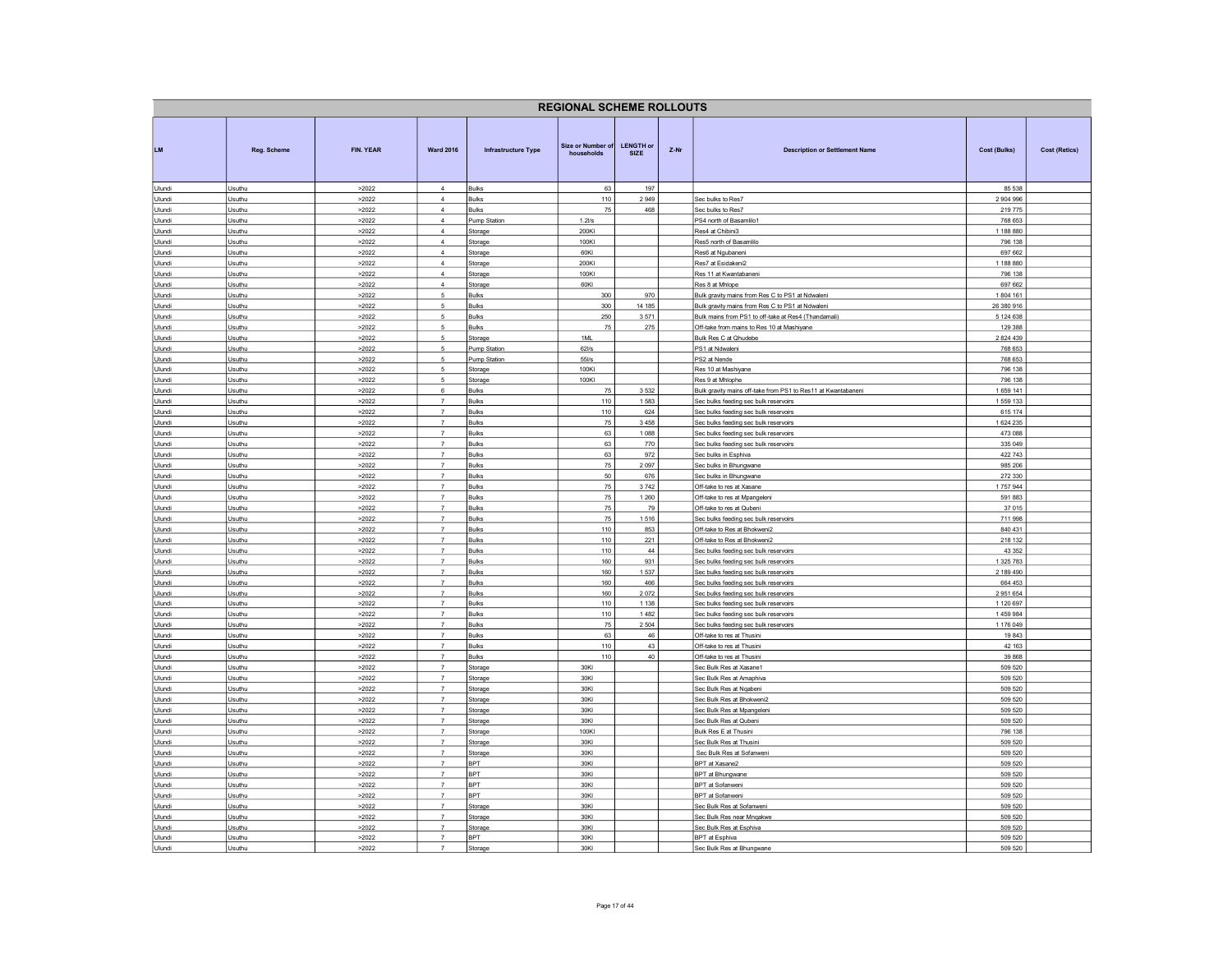|                  | <b>REGIONAL SCHEME ROLLOUTS</b> |                  |                         |                            |                                 |                                                                                    |      |                                                                                               |                      |  |  |
|------------------|---------------------------------|------------------|-------------------------|----------------------------|---------------------------------|------------------------------------------------------------------------------------|------|-----------------------------------------------------------------------------------------------|----------------------|--|--|
| <b>LM</b>        | <b>Rea. Scheme</b>              | <b>FIN. YEAR</b> | <b>Ward 2016</b>        | <b>Infrastructure Type</b> | Size or Number of<br>households | <b>LENGTH or</b><br>$Z-Nr$<br><b>Description or Settlement Name</b><br><b>SIZE</b> |      | <b>Cost (Bulks)</b>                                                                           | Cost (Retics)        |  |  |
| Ulundi           | Usuthu                          | >2022            | $\mathbf{a}$            | <b>Bulks</b>               | 110                             | 1462                                                                               |      | Sec bulks feeding sec bulk reservoirs                                                         | 1439800              |  |  |
| Ulundi           | Usuthu                          | >2022            | 8                       | <b>Bulks</b>               | 75                              | 981                                                                                |      | Off-take to res at Chibini1                                                                   | 461 047              |  |  |
| Ulundi<br>Ulundi | Usuthu<br>Usuthu                | >2022<br>>2022   | 8<br>8                  | <b>Bulks</b><br>Bulks      | 110<br>110                      | 576<br>6491                                                                        |      | Sec bulks feeding sec bulk reservoirs<br>Sec bulks feeding sec bulk reservoirs                | 566 917<br>6 394 366 |  |  |
| Ulundi           | Usuthu                          | >2022            | $\overline{\mathbf{8}}$ | Bulks                      | 63                              | 2675                                                                               |      | Sec bulks feeding sec bulk reservoirs                                                         | 1 163 506            |  |  |
| Ulundi           | Usuthu                          | >2022            | $\bf8$                  | Bulks                      | 75                              | 595                                                                                |      | Off-take to res at Chibini2                                                                   | 279 492              |  |  |
| Ulundi           | Usuthu                          | >2022            | $\mathbf{a}$            | <b>Bulks</b>               | 75                              | 592                                                                                |      | Off-take to res at Chibini2                                                                   | 278 331              |  |  |
| Ulundi           | Usuthu                          | >2022            | $\mathbf{R}$            | Bulks                      | 110                             | 510                                                                                |      | Off-take to Res at Nogulwane                                                                  | 502 538              |  |  |
| Ulundi           | Usuthu                          | >2022            | 8                       | <b>Bulks</b>               | 110                             | 1541                                                                               |      | Off-take to Res at Nogulwane                                                                  | 1518341              |  |  |
| Ulundi           | Usuthu                          | >2022            | $\mathbf{a}$            | Storage                    | 30KI                            |                                                                                    |      | Sec res at Mganimbobo                                                                         | 509 520              |  |  |
| Ulundi           | Usuthu                          | >2022            | 8<br>8                  | Storage                    | 30KI<br>30KI                    |                                                                                    |      | Sec res at Nogulwane                                                                          | 509 520<br>509 520   |  |  |
| Ulundi           | Usuthu                          | >2022            | 8                       | Storage                    |                                 |                                                                                    |      | Sec res at Chibini2<br>Sec res at Chibini1                                                    | 509 520              |  |  |
| Ulundi<br>Ulundi | Usuthu<br>Usuthu                | >2022<br>>2022   | 12                      | Storage<br>Bulks           | 30KI<br>160                     | 827                                                                                |      | Gravity pipeline from Res D5 to Res D9                                                        | 1 177 343            |  |  |
| Ulundi           | Usuthu                          | >2022            | 14                      | <b>Bulks</b>               | 75                              | 1890                                                                               |      | Sec bulks feeding sec bulk reservoirs                                                         | 887 945              |  |  |
| Ulundi           | Usuthu                          | >2022            | 14                      | <b>Bulks</b>               | 75                              | 235                                                                                |      | Sec bulks feeding sec bulk reservoirs                                                         | 110 447              |  |  |
| Ulundi           | Usuthu                          | >2022            | 14                      | <b>Bulks</b>               | 75                              | 606                                                                                |      | Sec bulks feeding sec bulk reservoirs                                                         | 284 886              |  |  |
| Ulundi           | Usuthu                          | >2022            | 14                      | Bulks                      | 63                              | 1455                                                                               |      | Sec bulks feeding sec bulk reservoirs                                                         | 632 678              |  |  |
| Ulundi           | Usuthu                          | >2022            | 14                      | <b>Bulks</b>               | 63                              | 775                                                                                |      | Sec bulks feeding sec bulk reservoirs                                                         | 337 066              |  |  |
| Ulundi           | Usuthu                          | >2022            | 14                      | <b>Bulks</b>               | 63                              | 51                                                                                 |      | Off-take to res at Wela1                                                                      | 22 200               |  |  |
| Ulundi           | Usuthu                          | >2022            | 14                      | Bulks                      | 63                              | 2852                                                                               |      | Sec bulks feeding sec bulk reservoirs                                                         | 1 240 753            |  |  |
| Ulundi<br>Ulundi | Usuthu<br>Usuthu                | >2022<br>>2022   | 14<br>14                | Bulks<br>Bulks             | 75<br>75                        | 454<br>770                                                                         |      | Off-take to Res at Mabululwane<br>Off-take to Res at Mabululwane                              | 213 382<br>361728    |  |  |
| Ulundi           | Usuthu                          | >2022            | 14                      | Bulks                      | 110                             | 800                                                                                |      | Proposed supplimentary pipeline from existing borehole at Mbanda1                             | 787 791              |  |  |
| Ulundi           | Usuthu                          | >2022            | 14                      | <b>Bulks</b>               | 110                             | 1513                                                                               |      | Proposed supplimentary pipeline from existing borehole at Mbanda1                             | 1 490 162            |  |  |
| Ulundi           | Usuthu                          | >2022            | 14                      | <b>Bulks</b>               | 110                             | 315                                                                                |      | Proposed supplimentary pipeline from existing borehole at Mbanda1                             | 310 155              |  |  |
| Ulundi           | Usuthu                          | >2022            | 14                      | Bulks                      | $75\,$                          | 172                                                                                |      | Sec bulks feeding sec bulk reservoirs                                                         | 80 970               |  |  |
| Ulundi           | Usuthu                          | >2022            | 14                      | Bulks                      | 50                              | 628                                                                                |      | Sec bulks at Bhodludaka                                                                       | 252 822              |  |  |
| Ulundi           | Usuthu                          | >2022            | 14                      | Storage                    | 30KI                            |                                                                                    |      | Sec res at Wela1                                                                              | 509 520              |  |  |
| Ulundi           | Usuthu                          | >2022            | 14                      | BPT                        | 30KI                            |                                                                                    |      | <b>BPT</b> at Bhodludaka                                                                      | 509 520              |  |  |
| Ulundi<br>Ulundi | Usuthu<br>Usuthu                | >2022<br>>2022   | 14<br>14                | Storage<br>Storage         | 30KI<br>30KI                    |                                                                                    |      | Sec res at Mbanda1<br>Sec res at Njojwanana                                                   | 509 520<br>509 520   |  |  |
| Ulundi           | Usuthu                          | >2022            | 14                      | Storage                    | 30KI                            |                                                                                    |      | Sec res at Mabululwane                                                                        | 509 520              |  |  |
| Ulundi           | Usuthu                          | >2022            | 15                      | Bulks                      | 160                             | 495                                                                                |      | Gravity pipeline from Res D5 to Res D9                                                        | 704 567              |  |  |
| Ulundi           | Usuthu                          | >2022            | 15                      | <b>Bulks</b>               | 160                             | 1 0 2 0                                                                            |      | Gravity pipeline from Res D5 to Res D9                                                        | 1453337              |  |  |
| Ulundi           | Usuthu                          | >2022            | 15                      | Bulks                      | 160                             | 829                                                                                |      | Gravity pipeline from Res D5 to Res D9                                                        | 1 180 181            |  |  |
| Ulundi           | Usuthu                          | >2022            | 15                      | <b>Bulks</b>               | 160                             | 1 0 0 7                                                                            |      | Gravity pipeline from Res D5 to Res D9                                                        | 1 434 252            |  |  |
| Ulundi           | Usuthu                          | >2022            | 15                      | <b>Bulks</b>               | 150                             | 4 6 6 2                                                                            |      | Gravity pipeline from Res D5 to Res D9                                                        | 4 941 020            |  |  |
| Ulundi           | Usuthu                          | >2022            | 15                      | Bulks                      | 75                              | 2551                                                                               |      | Off-take to BPT at Mvalo                                                                      | 1 198 339            |  |  |
| Ulundi           | Usuthu                          | >2022            | 15                      | <b>Bulks</b>               | 75                              | 179                                                                                |      | Pipeline from Res D10 to Res D11 Khulwane                                                     | 84 084               |  |  |
| Ulundi<br>Ulundi | Usuthu<br>Usuthu                | >2022<br>>2022   | 15<br>15                | <b>Bulks</b>               | 75<br>75                        | 894<br>1 2 9 1                                                                     |      | Pipeline from Res D10 to Res D11 Khulwane                                                     | 420 198<br>606 519   |  |  |
| Ulundi           | Usuthu                          | >2022            | 15                      | Bulks<br><b>Bulks</b>      | 75                              | 278                                                                                |      | Pipeline from Res D10 to Res D11 Khulwane<br>Gravity pipeline from Res D10 to Res D12 at Lomo | 130 605              |  |  |
| Ulundi           | Usuthu                          | >2022            | 15                      | Bulks                      | 75                              | 2 2 8 3                                                                            |      | Gravity pipeline from Res D10 to Res D12 at Lomo                                              | 1072 564             |  |  |
| Ulundi           | Usuthu                          | >2022            | 15                      | Bulks                      | 75                              | 677                                                                                |      | Gravity pipeline from Res D10 to Res D12 at Lomo                                              | 317935               |  |  |
| Ulundi           | Usuthu                          | >2022            | 15                      | Bulks                      | 75                              | 435                                                                                |      | Pipeline from Res D10 to Res D11 at Khulwane                                                  | 204 479              |  |  |
| Ulundi           | Usuthu                          | >2022            | 15                      | <b>Bulks</b>               | 75                              | 91                                                                                 |      | Bulk gravity pipeline from Res D9 to Res D10                                                  | 42 5 92              |  |  |
| Ulundi           | Usuthu                          | >2022            | 15                      | <b>Bulks</b>               | 75                              | 1056                                                                               |      | Pipeline from Res D10 to Res D11 at Khulwane                                                  | 496 233              |  |  |
| Ulundi           | Usuthu                          | >2022            | 15                      | <b>Bulks</b>               | 110                             | 2431                                                                               |      | Bulk gravity pipeline from Res D9 to Res D10 at Lomo                                          | 2 3 9 4 6 2 2        |  |  |
| Ulundi           | Usuthu                          | >2022            | 15<br>15                | <b>Bulks</b><br><b>BPT</b> | 75<br>30KI                      | 50                                                                                 |      | Off-take to Res D10 at Lomo<br><b>BPT</b> at Mvalo                                            | 23 4 25              |  |  |
| Ulundi           | Usuthu<br>Usuthu                | >2022<br>>2022   | 15                      | <b>RPT</b>                 | 30KI                            |                                                                                    |      | BPT at Nduvu                                                                                  | 509 520<br>509 520   |  |  |
| Ulundi<br>Ulundi | Usuthu                          | >2022            | 15                      | Storage                    | 100KI                           |                                                                                    |      | Res D9.1 at Nduvu                                                                             | 796 138              |  |  |
| Ulundi           | Usuthu                          | >2022            | 15                      | Storage                    | 100KI                           |                                                                                    |      | Res D9.2 at Nduvu                                                                             | 796 138              |  |  |
| Ulundi           | Usuthu                          | >2022            | 15                      | Storage                    | 100KI                           |                                                                                    |      | Res D9.3 at Nduvu                                                                             | 796 138              |  |  |
| Ulundi           | Usuthu                          | >2022            | 15                      | Storage                    | 30KI                            |                                                                                    |      | Res D10 at Lomo                                                                               | 509 520              |  |  |
| Ulundi           | Usuthu                          | >2022            | 15                      | Storage                    | 30KI                            | Res D11 at Khulwane                                                                |      | 509 520                                                                                       |                      |  |  |
| Ulundi           | Usuthu                          | >2022            | 15                      | Storage                    | 30KI                            | Res D12 at Lomo                                                                    |      | 509 520                                                                                       |                      |  |  |
| Ulundi           | Usuthu                          | >2022            | 15                      | BPT                        | 30KI                            | BPT at Lomo                                                                        |      | 509 520                                                                                       |                      |  |  |
| Ulundi           | Usuthu                          | >2022            | 15                      | <b>BPT</b><br>RPT          | 30KI<br>30KI                    |                                                                                    |      | <b>BPT</b> at Ntabavezulu                                                                     | 509 520              |  |  |
| Ulundi<br>Ulundi | Usuthu<br>Usuthu                | >2022<br>>2022   | 15<br>3                 | Settlement Reticulation    | 327                             |                                                                                    | ZRN4 | BPT at Ntabayezulu<br>Godlankomo                                                              | 509 520              |  |  |
| Ulundi           | Jsuthu                          | >2022            | 5                       | Settlement Reticulation    | 81                              |                                                                                    | 783  | Kwameke                                                                                       |                      |  |  |
|                  |                                 |                  |                         |                            |                                 |                                                                                    |      |                                                                                               |                      |  |  |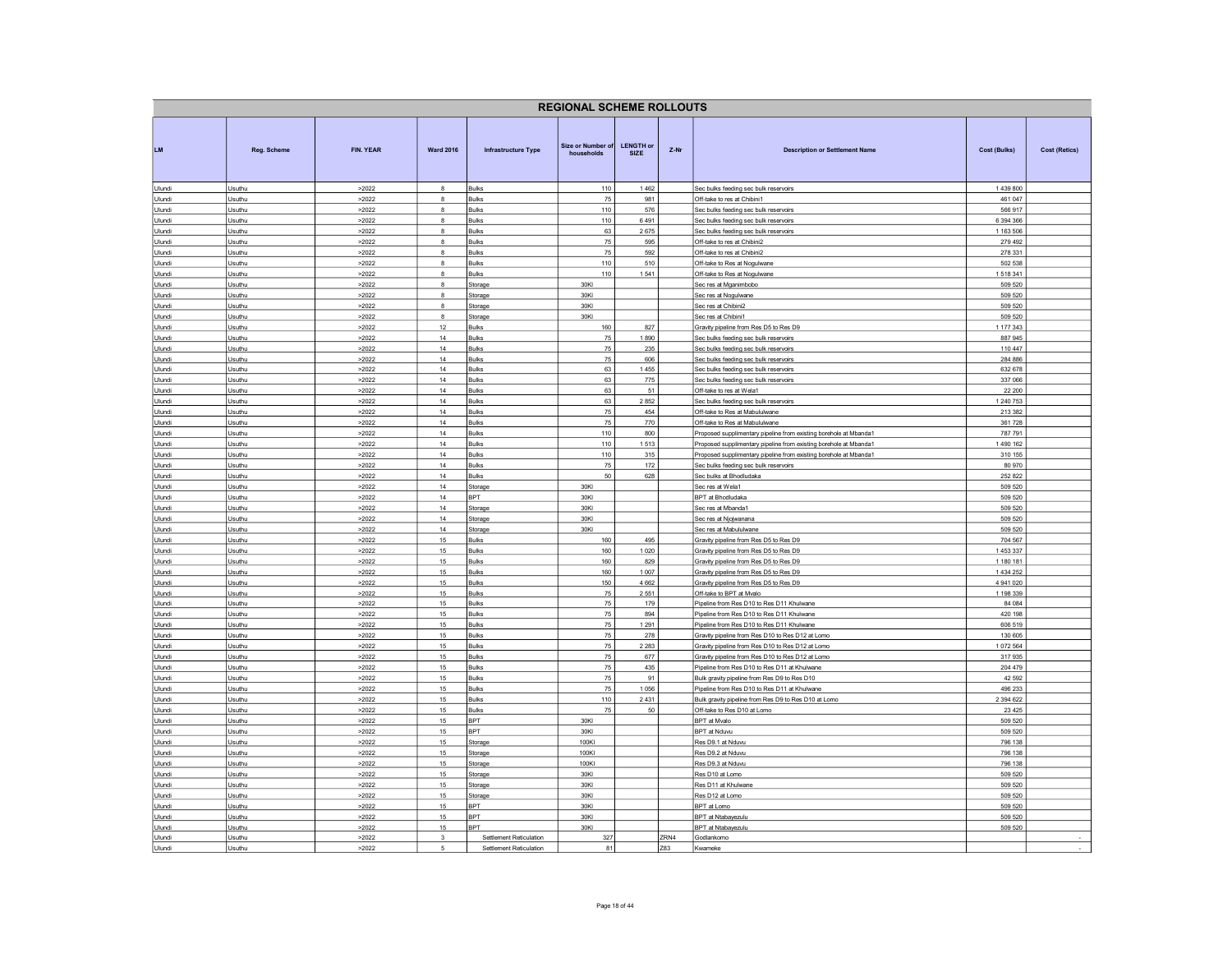| <b>REGIONAL SCHEME ROLLOUTS</b> |                          |                                                            |                                     |                                                           |                                        |                                 |                  |                                              |                     |                          |
|---------------------------------|--------------------------|------------------------------------------------------------|-------------------------------------|-----------------------------------------------------------|----------------------------------------|---------------------------------|------------------|----------------------------------------------|---------------------|--------------------------|
| <b>LM</b>                       | Reg. Scheme              | <b>FIN. YEAR</b>                                           | <b>Ward 2016</b>                    | <b>Infrastructure Type</b>                                | <b>Size or Number of</b><br>households | <b>LENGTH or</b><br><b>SIZE</b> | Z-Nr             | <b>Description or Settlement Name</b>        | <b>Cost (Bulks)</b> | <b>Cost (Retics)</b>     |
| Ulundi                          | Usuthu                   | >2022                                                      | 5                                   | <b>Settlement Reticulation</b>                            | 53                                     |                                 | Z89<br>746       | Phangole                                     |                     |                          |
| Ulundi<br>Ulundi                | Usuthu<br>Usuthu         | >2022<br>>2022                                             | $5\phantom{.0}$<br>$\sqrt{5}$       | Settlement Reticulation<br>Settlement Reticulation        | 145<br>63                              |                                 | Z44              | Qhudebe<br>Kwadayeni                         |                     |                          |
| Ulundi                          | Usuthu                   | >2022                                                      | $5\phantom{.0}$                     | Settlement Reticulation                                   | 40                                     |                                 | Z43              | Kwasaku                                      |                     | $\overline{\phantom{a}}$ |
| Ulundi                          | Usuthu                   | >2022                                                      | $\overline{5}$                      | Settlement Reticulation                                   | 66                                     |                                 | Z45              | Odizima                                      |                     |                          |
| Ulundi                          | Usuthu                   | >2022                                                      | $\sqrt{5}$                          | Settlement Reticulation                                   | 109                                    |                                 | 742              | Okhalweni 1                                  |                     | $\sim$                   |
| Ulundi                          | Usuthu                   | >2022                                                      | $\sqrt{5}$                          | Settlement Reticulation                                   | 168                                    |                                 | 741              | Kwampanza                                    |                     |                          |
| Ulundi<br>Ulundi                | Usuthu<br>Usuthu         | >2022<br>>2022                                             | $\sqrt{5}$<br>5                     | Settlement Reticulation<br>Settlement Reticulation        | 133<br>3                               |                                 | Z40<br>ZMAP112   | Esibomvu<br>Okhwathe                         |                     |                          |
| Ulundi                          | Usuthu                   | >2022                                                      | $\overline{5}$                      | Settlement Reticulation                                   | 175                                    |                                 | Z47              | Ezimfabeni                                   |                     | $\sim$                   |
| Ulundi                          | Usuthu                   | >2022                                                      | 5                                   | Settlement Reticulation                                   | 139                                    |                                 | Z48              | Nsabekkuluma 1                               |                     | $\sim$                   |
| Ulundi                          | Usuthu                   | >2022                                                      | 5                                   | Settlement Reticulation                                   | 81                                     |                                 | Z49              | Emfenyane                                    |                     | $\overline{\phantom{a}}$ |
| Ulundi                          | Usuthu                   | >2022                                                      | 5                                   | Settlement Reticulation                                   | 301                                    |                                 | ZHR6             | Esembeni                                     |                     | $\sim$                   |
| Ulundi<br>Ulundi                | Usuthu<br>Usuthu         | >2022<br>>2022                                             | $\,$ 5 $\,$<br>6                    | Settlement Reticulation<br>Settlement Reticulation        | 112<br>69                              |                                 | Z82<br>Z38       | Sikhumbeni<br>Emabeka                        |                     | $\sim$<br>$\sim$         |
| Ulundi                          | Usuthu                   | >2022                                                      | $6\overline{6}$                     | Settlement Reticulation                                   | 32                                     |                                 | Z39              | Qwasha (Nongoma)                             |                     | $\overline{a}$           |
| Ulundi                          | Usuthu                   | >2022                                                      | 6                                   | <b>Settlement Reticulation</b>                            | 181                                    |                                 | ZHR7             | Nzukasi                                      |                     | $\sim$                   |
| Ulundi                          | Usuthu                   | >2022                                                      | 6                                   | Settlement Reticulation                                   | 96                                     |                                 | ZHR5             | Shkulile                                     |                     | $\sim$                   |
| Ulundi                          | Usuthu                   | >2022                                                      | $\overline{7}$                      | Settlement Reticulation                                   | 80                                     |                                 | Z675             | Mpangelen                                    |                     | ÷                        |
| Ulundi<br>Ulundi                | Usuthu<br>Usuthu         | >2022<br>>2022                                             | $\overline{7}$<br>$\scriptstyle{7}$ | Settlement Reticulation<br>Settlement Reticulation        | 53<br>199                              |                                 | Z676<br>Z671     | Thusini<br>Xasane                            |                     | $\sim$<br>$\sim$         |
| Ulundi                          | Usuthu                   | >2022                                                      | $\overline{7}$                      | <b>Settlement Reticulation</b>                            | 125                                    |                                 | Z672             | Bhungwane                                    |                     | $\sim$                   |
| Ulundi                          | Usuthu                   | >2022                                                      | $\scriptstyle{7}$                   | Settlement Reticulation                                   | 139                                    |                                 | Z679             | Esphiva                                      |                     | $\sim$                   |
| Ulundi                          | Usuthu                   | >2022                                                      | $\overline{7}$                      | Settlement Reticulation                                   | 231                                    |                                 | Z666             | Enqunyanen                                   |                     | $\cdot$                  |
| Ulundi                          | Usuthu                   | >2022                                                      | $\overline{7}$                      | Settlement Reticulation                                   | 98                                     |                                 | Z670             | Ngabeni                                      |                     | $\sim$                   |
| Ulundi                          | Usuthu                   | >2022                                                      | $\overline{7}$<br>$\overline{7}$    | Settlement Reticulation                                   | 252                                    |                                 | Z80a             | Kwamame                                      |                     |                          |
| Ulundi<br>Ulundi                | Usuthu<br>Usuthu         | >2022<br>>2022                                             | $\overline{7}$                      | Settlement Reticulation<br>Settlement Reticulation        | 28<br>218                              |                                 | ZMAP93<br>Z680   | Qubeni<br>Xolo                               |                     | ÷                        |
| Ulundi                          | Usuthu                   | >2022                                                      | $\overline{7}$                      | Settlement Reticulation                                   | 238                                    |                                 | Z674             | Bhokweni                                     |                     | $\sim$                   |
| Ulundi                          | Usuthu                   | >2022                                                      | 8                                   | Settlement Reticulation                                   | 10                                     |                                 | ZNew78           | Qubenz                                       |                     | 400 000                  |
| Ulundi                          | Usuthu                   | >2022                                                      | 8                                   | <b>Settlement Reticulation</b>                            | 51                                     |                                 | Z691             | Gezizandla                                   |                     |                          |
| Ulundi<br>Ulundi                | Usuthu<br>Usuthu         | >2022                                                      | $^{\rm 8}$<br>$\bf8$                | Settlement Reticulation<br>Settlement Reticulation        | 103<br>118                             |                                 | Z692<br>Z685     | Ewela 2                                      |                     | $\sim$                   |
| Ulundi                          | Usuthu                   | >2022<br>>2022                                             | $\mathbf{R}$                        | <b>Settlement Reticulation</b>                            | 103                                    |                                 | Z684             | Mganimbobo<br>Mnqakwe                        |                     | $\sim$                   |
| Ulundi                          | Usuthu                   | >2022                                                      | 8                                   | Settlement Reticulation                                   | 91                                     |                                 | Z683             | <b>Isiphethu</b>                             |                     |                          |
| Ulundi                          | Usuthu                   | >2022                                                      | 8                                   | Settlement Reticulation                                   | 33                                     |                                 | Z681             | Isiguqa 1                                    |                     | $\sim$                   |
| Ulundi                          | Usuthu                   | >2022                                                      | 8                                   | Settlement Reticulation                                   | 46                                     |                                 | Z682a            | Chibini 2                                    |                     |                          |
| Ulundi                          | Usuthu                   | >2022                                                      | 8                                   | Settlement Reticulation                                   | 90                                     |                                 | Z682b            | Chibini 1                                    |                     | $\sim$                   |
| Ulundi<br>Ulundi                | Usuthu<br>Usuthu         | >2022<br>>2022                                             | $\overline{\mathbf{8}}$<br>14       | Settlement Reticulation<br>Settlement Reticulation        | $121$<br>20                            |                                 | Z88<br>Z705      | Donsamahoho<br>Mshayazafe                    |                     | 500 000                  |
| Ulundi                          | Usuthu                   | >2022                                                      | $14\,$                              | Settlement Reticulation                                   | 29                                     |                                 | ZNew102          | Kwamswane                                    |                     | 590 000                  |
| Ulundi                          | Usuthu                   | >2022                                                      | 14                                  | Settlement Reticulation                                   | 39                                     |                                 | Z706             | Mbanda                                       |                     | 690 000                  |
| Ulundi                          | Usuthu                   | >2022                                                      | 14                                  | Settlement Reticulation                                   | 33                                     |                                 | ZTAS6            | Ewela 1                                      |                     |                          |
| Ulundi                          | Usuthu                   | >2022                                                      | 14                                  | Settlement Reticulation                                   | 73                                     |                                 | Z701             | Mabululwane                                  |                     |                          |
| Ulundi<br>Ulundi                | Usuthu<br>Usuthu         | >2022<br>>2022                                             | 14<br>14                            | Settlement Reticulation<br>Settlement Reticulation        | 108<br>50                              |                                 | Z693<br>Z695     | Njojo<br>Bhodludaka                          |                     | $\overline{\phantom{a}}$ |
| Ulundi                          | Usuthu                   | >2022                                                      | 14                                  | Settlement Reticulation                                   | 68                                     |                                 | 7694             | Glula                                        |                     |                          |
| Ulundi                          | Usuthu                   | >2022                                                      | 15                                  | Settlement Reticulation                                   | 22                                     |                                 | <b>ZMAP110</b>   | Mgubameni                                    |                     | 520 000                  |
| Ulundi                          | Usuthu                   | >2022                                                      | 15                                  | Settlement Reticulation                                   | 128                                    |                                 | Z698             | Pholela                                      |                     | 1 580 000                |
| Ulundi                          | Usuthu                   | >2022                                                      | 15                                  | Settlement Reticulation                                   | 65                                     |                                 | Z687             | Thembalihle                                  |                     | 950 000                  |
| Ulundi                          | Usuthu                   | >2022                                                      | 15<br>15                            | Settlement Reticulation                                   | 218                                    |                                 | Z688<br>7689     | Makhalathini                                 |                     | 2 480 000                |
| Ulundi<br>Ulundi                | Usuthu<br>Usuthu         | >2022<br>>2022                                             | 15                                  | Settlement Reticulation<br><b>Settlement Reticulation</b> | 29<br>70                               |                                 |                  | Obinda<br>Z710 / Z711 Okhukhu Phansikwentaba |                     | 590 000                  |
| Ulundi                          | Usuthu                   | >2022                                                      | 15                                  | Settlement Reticulation                                   | 303                                    |                                 | Z710             | Okhukhu                                      |                     |                          |
| Ulundi                          | Usuthu                   | >2022                                                      | 15                                  | Settlement Reticulation                                   | 254                                    |                                 | Z699             | Okhukhu Esikolen                             |                     |                          |
| Ulundi                          | Usuthu                   | >2022                                                      | 15                                  | Settlement Reticulation                                   | 207                                    |                                 | Z686             | Makhukwane                                   |                     |                          |
| Ulundi                          | Usuthu                   | >2022                                                      | 15                                  | Settlement Reticulation                                   | 186                                    |                                 | Z696/Z697/2 Lomo |                                              |                     |                          |
| uPhongolo<br>uPhongolo          | Coronation<br>Coronation | Pending Master Plan Outcome<br>Pending Master Plan Outcome | $\mathbf{1}$<br>$\overline{1}$      | Settlement Reticulation<br>Settlement Reticulation        | 32<br>30                               |                                 | ZNew41<br>ZNew42 | Kwamshikashika<br>Kwaphatha                  |                     | TBA<br>TBA               |
| uPhongolo                       | Coronation               | Pending Master Plan Outcome                                | $\overline{1}$                      | Settlement Reticulation                                   | 41                                     |                                 | ZNew37           | Kwaslevu                                     |                     | TBA                      |
| uPhongolo                       | Coronation               | Pending Master Plan Outcome                                | $\overline{1}$                      | Settlement Reticulation                                   | 37                                     |                                 | ZNew38           | Mthaniva                                     |                     | TBA                      |
| uPhongolo                       | Coronation               | Pending Master Plan Outcome                                | $\overline{1}$                      | Settlement Reticulation                                   | 25                                     |                                 | ZNew39           | Emthunzini                                   |                     | TBA                      |
| uPhongolo                       | Coronation               | Pending Master Plan Outcome                                |                                     | Settlement Reticulation                                   | 101                                    |                                 | ZTAS51           | Manzamhlophe                                 |                     | TBA                      |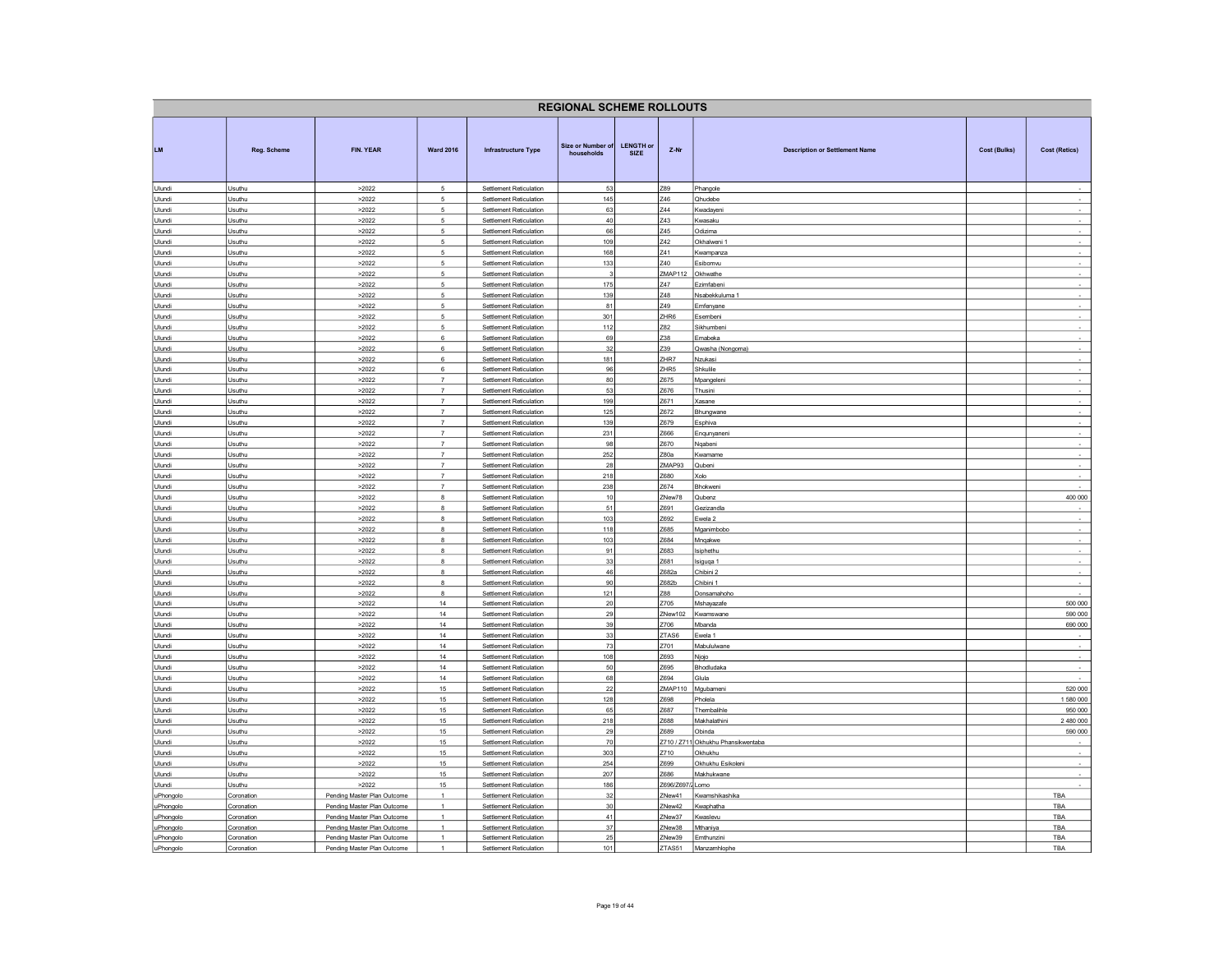| <b>REGIONAL SCHEME ROLLOUTS</b> |             |                             |                  |                            |                                           |             |                |                                       |                     |                      |  |  |
|---------------------------------|-------------|-----------------------------|------------------|----------------------------|-------------------------------------------|-------------|----------------|---------------------------------------|---------------------|----------------------|--|--|
| <b>LM</b>                       | Reg. Scheme | FIN. YEAR                   | <b>Ward 2016</b> | <b>Infrastructure Type</b> | Size or Number of LENGTH or<br>households | <b>SIZE</b> | Z-Nr           | <b>Description or Settlement Name</b> | <b>Cost (Bulks)</b> | <b>Cost (Retics)</b> |  |  |
| uPhongolo                       | Coronation  | Pending Master Plan Outcome |                  | Settlement Reticulation    | 1111                                      |             | ZHR3           | Dwarsrand                             |                     | TBA                  |  |  |
| uPhongolo                       | Coronation  | Pending Master Plan Outcome |                  | Settlement Reticulation    |                                           |             | ZTAS58 Sithole |                                       |                     | <b>TBA</b>           |  |  |
| uPhongolo                       | Coronation  | Pending Master Plan Outcome |                  | Settlement Reticulation    |                                           |             | ZBUK62b Ongane |                                       |                     | TBA                  |  |  |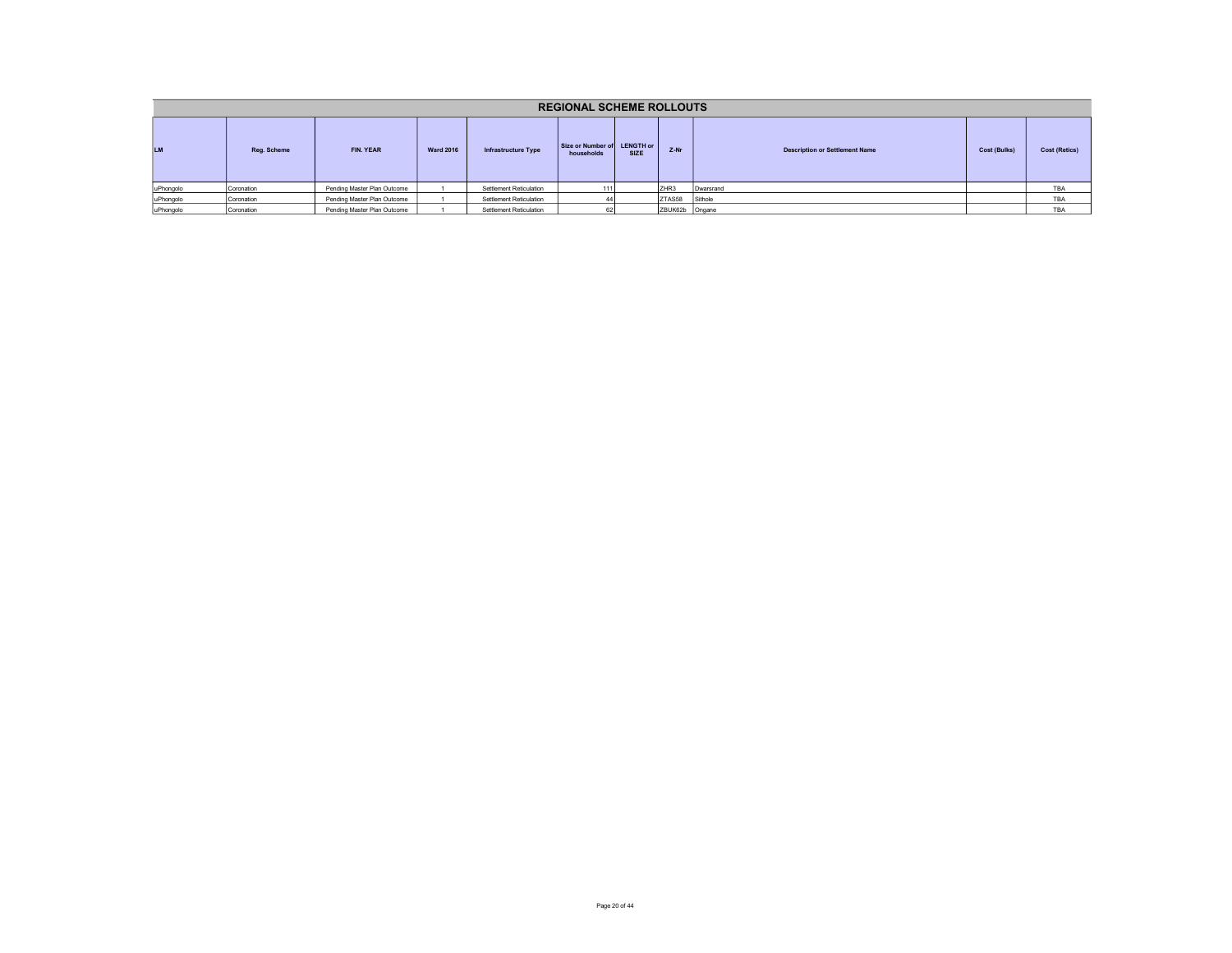| <b>REGIONAL SCHEME ROLLOUTS</b> |                      |                        |                                  |                                                                  |                                 |                                 |                                                 |                                                                                            |               |                      |
|---------------------------------|----------------------|------------------------|----------------------------------|------------------------------------------------------------------|---------------------------------|---------------------------------|-------------------------------------------------|--------------------------------------------------------------------------------------------|---------------|----------------------|
| <b>LM</b>                       | Reg. Scheme          | FIN. YEAR              | <b>Ward 2016</b>                 | <b>Infrastructure Type</b>                                       | Size or Number of<br>households | <b>LENGTH or</b><br><b>SIZE</b> | $Z-Nr$<br><b>Description or Settlement Name</b> |                                                                                            | Cost (Bulks)  | <b>Cost (Retics)</b> |
| uPhongolo                       | Sim Central          | In progress            | $\mathbf{3}$                     | <b>Bulks</b>                                                     |                                 |                                 |                                                 | Regional bulk pipeline from Luphiso reservoir to new regional bulk reservoir at Ombimbini1 | 12 000 000    |                      |
| uPhongolo                       | <b>Sim East</b>      | 2017/2018              | 9                                | <b>Settlement Reticulation</b>                                   | 73                              |                                 | ZMAP50                                          | Nsinjana                                                                                   |               |                      |
| uPhongolo                       | Sim East             | 2017/2018              | $\mathbf{Q}$                     | <b>Settlement Reticulation</b>                                   | 49                              |                                 | Z544                                            | Qwaqwa                                                                                     |               |                      |
| uPhongolo                       | Sim East             | 2017/2018              | 9                                | <b>Settlement Reticulation</b>                                   | $112$                           |                                 | Z540                                            | Tshilibi                                                                                   |               |                      |
| uPhongolo                       | Sim East             | 2017/2018              | $\mathbf{Q}$                     | <b>Settlement Reticulation</b>                                   | 182                             |                                 | Z542                                            | Ozweni                                                                                     |               |                      |
| <b>JPhongolo</b>                | Sim East             | 2017/2018              | 9                                | <b>Settlement Reticulation</b>                                   | 361                             |                                 | Z522a                                           | Emphafeni                                                                                  |               |                      |
| uPhongolo                       | Sim East             | 2017/2018              | 9 <sup>°</sup>                   | <b>Settlement Reticulation</b>                                   | 432                             |                                 | Z543                                            | Muyane                                                                                     |               |                      |
| uPhongolo                       | Sim East             | 2017/2018              | $\mathbf{Q}$                     | <b>Settlement Reticulation</b>                                   | 31                              |                                 | Z522b                                           | Masonsonso                                                                                 |               |                      |
| uPhongolo                       | Sim East             | 2017/2018              | 9 <sup>°</sup><br>9              | <b>Settlement Reticulation</b>                                   | 236                             |                                 | Z520<br>Z874b                                   | Msuzwane                                                                                   |               |                      |
| <b>JPhongolo</b>                | Sim East<br>Sim East | 2017/2018<br>2017/2018 | 10 <sub>1</sub>                  | <b>Settlement Reticulation</b><br><b>Settlement Reticulation</b> | 634<br>231                      |                                 | Z756                                            | Sphandhule<br>Mboloba                                                                      |               |                      |
| <b>JPhongolo</b><br>uPhongolo   | Sim East             | 2017/2018              | 10 <sup>°</sup>                  | <b>Settlement Reticulation</b>                                   | 396                             |                                 | Z517                                            | Mhushulu                                                                                   |               |                      |
| uPhongolo                       | Sim East             | 2017/2018              | 10                               | <b>Settlement Reticulation</b>                                   | 94                              |                                 | ZMAP5                                           | Ngedle                                                                                     |               |                      |
| uPhongolo                       | Sim East             | 2017/2018              | 11                               | <b>Settlement Reticulation</b>                                   | 322                             |                                 | Z546                                            | Mgomane                                                                                    |               |                      |
| uPhongolo                       | Sim East             | 2017/2018              | 11                               | <b>Settlement Reticulation</b>                                   | 1035                            |                                 | ZJM1                                            | Esigungwini                                                                                |               |                      |
| uPhongolo                       | Sim East             | 2017/2018              | 13                               | <b>Settlement Reticulation</b>                                   | 432                             |                                 | Z518a                                           | Magengeni                                                                                  |               |                      |
| uPhongolo                       | Sim East             | 2017/2018              | 13                               | <b>Settlement Reticulation</b>                                   | 58                              |                                 | Z515                                            | Kwa'Nkomfe                                                                                 |               |                      |
| uPhongolo                       | Sim East             | 2017/2018              | 13                               | <b>Settlement Reticulation</b>                                   | 59                              |                                 | Z518b                                           | Mbekakanye                                                                                 |               |                      |
| uPhongolo                       | Sim East             | 2017/2018              | 15                               | Settlement Reticulation                                          | 208                             |                                 | Z874a                                           | Dekville                                                                                   |               |                      |
| uPhongolo                       | Sim East             | 2018/2019              | $_{9}$                           | <b>Bulks</b>                                                     |                                 | 3 5 3 0                         |                                                 | Upgrade pipeline from Reservoir P1 to new reservoir at Mhushulu                            | 1595023       |                      |
| uPhongolo                       | Sim East             | 2018/2019              | 13                               | <b>Bulks</b>                                                     |                                 | 7733                            |                                                 | Upgrade existing pipeline from Reservoir P1 to new reservoir at Kwa Nkomfe                 | 3 4 9 4 0 7 7 |                      |
| uPhongolo                       | Sim East             | 2018/2019              | 13                               | Storage                                                          | 0.6ML                           |                                 |                                                 | New reservoir for retics                                                                   | 2 5 2 0 4 2 6 |                      |
| <b>JPhongolo</b>                | Sim East             | 2019/2020              | 8                                | <b>Bulks</b>                                                     |                                 | 5 4 7 0                         |                                                 | Upgrade rising main from Reservoir P1 to new reservoir at Elangeni                         | 2471538       |                      |
| uPhongolo                       | Sim East             | 2019/2020              | 8                                | Storage                                                          | 1.25ML                          |                                 |                                                 | New reservoir for retics                                                                   | 3 142 040     |                      |
| uPhongolo                       | Sim East             | 2019/2020              | 13                               | Bulks                                                            |                                 | 3 4 8 8                         |                                                 | Upgrade pipeline from new reservoir at Elangeni to new reservoir at Dumakungweni           | 1576034       |                      |
| uPhongolo                       | Sim East             | 2019/2020              | 13                               | Storage                                                          | 0.75ML                          |                                 |                                                 | New reservoir for retics                                                                   | 2 732 726     |                      |
| uPhongolo                       | Sim East             | 2019/2020              | $\overline{7}$                   | Storage                                                          | 0.8ML                           |                                 |                                                 | New reservoir for retics                                                                   | 2742916       |                      |
| uPhongolo                       | Sim East             | 2020/2021              | 13                               | Settlement Reticulation                                          | 120                             |                                 | Z508                                            | Nhlidliza                                                                                  |               |                      |
| uPhongolo                       | Sim East             | 2020/2021              | 13                               | Settlement Reticulation                                          | 78                              |                                 | Z512                                            | Dumagkunweni 2                                                                             |               | $\sim$               |
| uPhongolo                       | Sim East<br>Sim East | 2020/2021              | 13<br>13                         | Settlement Reticulation<br>Settlement Reticulation               | 242                             |                                 | Z513<br>Z514                                    | Dumagkunweni 1                                                                             |               | $\sim$               |
| uPhongolo                       | Sim East             | 2020/2021<br>2020/2021 | 15                               | Settlement Reticulation                                          | 140<br>103                      |                                 | Z509                                            | Dumagkunweni 3<br>Elangeni                                                                 |               |                      |
| uPhongolo<br>uPhongolo          | Sim East             | 2020/2021              | 15                               | Settlement Reticulation                                          | 57                              |                                 | Z548                                            | Okhahlamba                                                                                 |               | $\sim$               |
| uPhongolo                       | Sim East             | 2020/2021              | 15                               | Settlement Reticulation                                          | 286                             |                                 | ZMC <sub>14</sub>                               | Endabeni                                                                                   |               | $\sim$               |
| uPhongolo                       | Sim East             | 2020/2021              | 15                               | Settlement Reticulation                                          | 176                             |                                 | Z510                                            | Ezinketheni 2                                                                              |               |                      |
| uPhongolo                       | Sim East             | 2020/2021              | 15                               | Settlement Reticulation                                          | 155                             |                                 | Z536                                            | Hhohho                                                                                     |               | $\cdot$              |
| uPhongolo                       | Sim East             | 2020/2021              | 15                               | Settlement Reticulation                                          | 68                              |                                 | Z538                                            | Ezibomvu 3                                                                                 |               | $\sim$               |
| uPhongolo                       | Sim East             | 2020/2021              | 15                               | Settlement Reticulation                                          | 91                              |                                 | Z539                                            | Embangweni 2                                                                               |               | $\sim$               |
| uPhongolo                       | Sim East             | 2020/2021              | 15                               | Settlement Reticulation                                          | 76                              |                                 | Z534                                            | Engwabi                                                                                    |               |                      |
| uPhongolo                       | Sim East             | 2021/2022              | 8                                | Bulks                                                            |                                 | 2 0 9 7                         |                                                 | Upgrade rising main from new reservoir at Elangeni to new reservoir at Magombe             | 947 332       |                      |
| uPhongolo                       | Sim East             | 2021/2022              | 8                                | <b>Bulks</b>                                                     |                                 | 9 6 4 6                         |                                                 | Upgrade pipeline from new reservoir at Mahlombe to new reservoir at Phondwane              | 4 358 296     |                      |
| uPhongolo                       | Sim East             | 2021/2022              | $\mathbf{a}$                     | Storage                                                          | 0.2ML                           |                                 |                                                 | New reservoir for retics                                                                   | 1 188 880     |                      |
| uPhongolo                       | Sim East             | 2021/2022              | 13                               | Storage                                                          | 0.55ML                          |                                 |                                                 | New reservoir for retics                                                                   | 2 4 3 2 1 0 9 |                      |
| <b>JPhongolo</b>                | Sim East             | >2022                  | $\overline{4}$                   | Settlement Reticulation                                          | 49                              |                                 | ZMAP46                                          | Kwanximfi                                                                                  |               | $\sim$               |
| uPhongolo                       | Sim East             | >2022                  | $\overline{4}$                   | Settlement Reticulation                                          | 111                             |                                 | Z505                                            | Manzana                                                                                    |               | $\sim$               |
| uPhongolo                       | Sim East             | >2022                  | $\overline{4}$                   | Settlement Reticulation                                          | 244                             |                                 | ZMAP47                                          | Masombe                                                                                    |               | $\sim$               |
| uPhongolo                       | Sim East             | >2022                  | $\overline{7}$                   | Settlement Reticulation                                          | 149                             |                                 | 2503                                            | Sidakeni 1                                                                                 |               |                      |
| uPhongolo                       | Sim East             | >2022                  | $\overline{7}$<br>$\overline{7}$ | Settlement Reticulation                                          | 159                             |                                 | ZMAP49<br>Z504                                  | Lubisi North                                                                               |               | $\sim$               |
| uPhongolo                       | Sim East<br>Sim East | >2022                  | $\overline{7}$                   | Settlement Reticulation<br>Settlement Reticulation               | 138<br>249                      |                                 | ZMAP48                                          | ubisi South<br>Thandukukhama                                                               |               | $\sim$<br>$\sim$     |
| uPhongolo                       | Sim East             | >2022                  | 8                                | Settlement Reticulation                                          | 421                             |                                 | Z507                                            | Mvelazitha                                                                                 |               | $\sim$               |
| uPhongolo<br><b>Phongolo</b>    | Sim East             | >2022<br>>2022         | $\mathbf{a}$                     | Settlement Reticulation                                          | 90                              |                                 | Z524                                            | Mafela                                                                                     |               |                      |
| uPhongolo                       | Sim East             | >2022                  | $\mathbf{a}$                     | Settlement Reticulation                                          | 221                             | 2502<br>Phondwane               |                                                 |                                                                                            | $\sim$        |                      |
| uPhongolo                       | Sim East             | >2022                  | 8                                | Settlement Reticulation                                          | 152                             |                                 | Z755                                            | Mzinsangu                                                                                  |               | $\sim$               |
| uPhongolo                       | Sim East             | >2022                  | 8                                | Settlement Reticulation                                          | 311                             |                                 | Z506                                            | Bhembe                                                                                     |               |                      |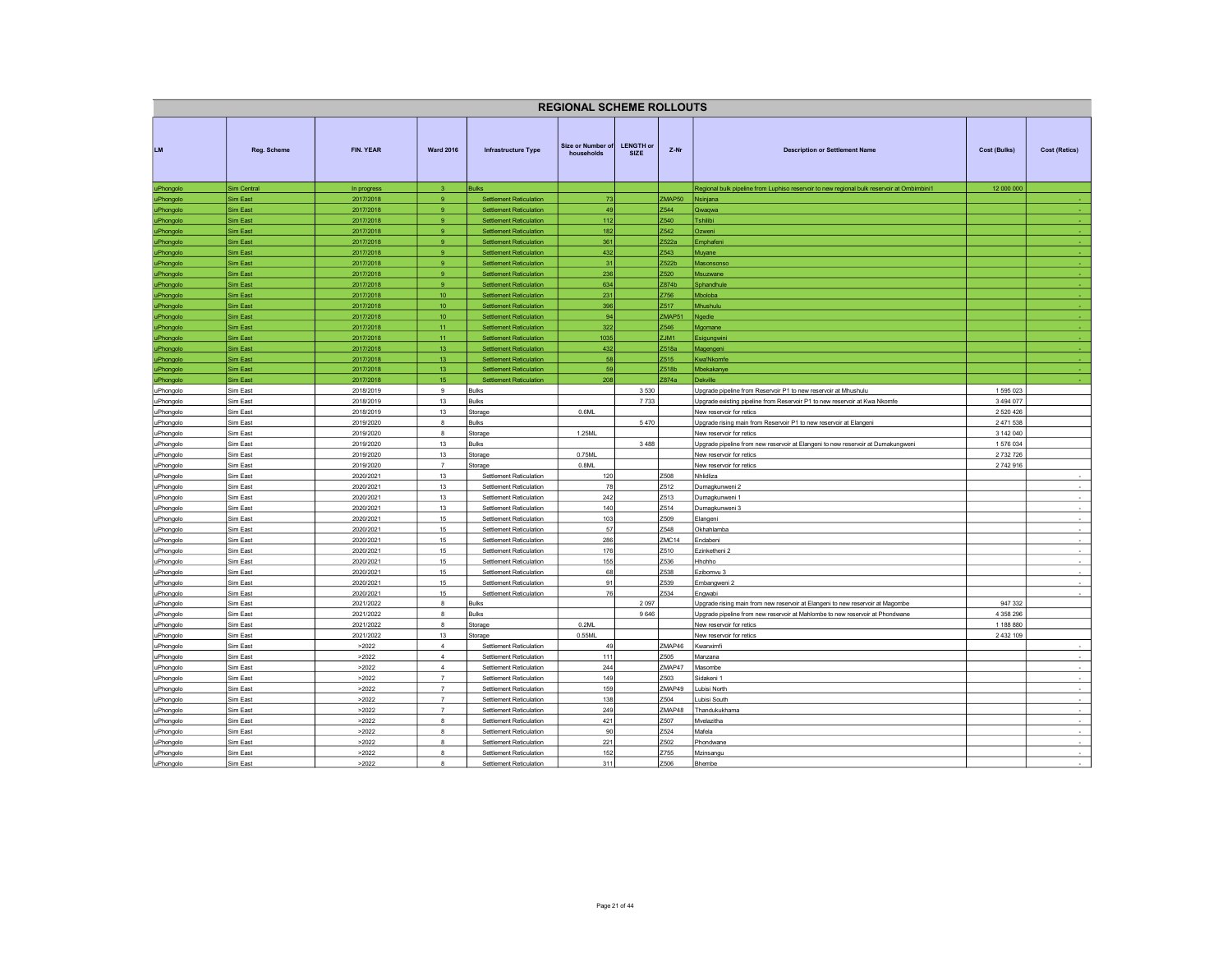| <b>REGIONAL SCHEME ROLLOUTS</b> |                            |                        |                         |                                |                                 |                                 |        |                                                                                                                              |                     |                      |  |  |
|---------------------------------|----------------------------|------------------------|-------------------------|--------------------------------|---------------------------------|---------------------------------|--------|------------------------------------------------------------------------------------------------------------------------------|---------------------|----------------------|--|--|
| <b>LM</b>                       | Reg. Scheme                | FIN. YEAR              | <b>Ward 2016</b>        | Infrastructure Type            | Size or Number of<br>households | <b>LENGTH or</b><br><b>SIZE</b> | $Z-Nr$ | <b>Description or Settlement Name</b>                                                                                        | <b>Cost (Bulks)</b> | <b>Cost (Retics)</b> |  |  |
| uPhongolo                       | Sim Central                | 2017/2018              | $\overline{3}$          | <b>Settlement Reticulation</b> | 168                             |                                 | Z533   | Sibiyangenkomo                                                                                                               |                     | <b>TBA</b>           |  |  |
| uPhongolo                       | Sim Central                | 2017/2018              | $\overline{3}$          | <b>Settlement Reticulation</b> | 104                             |                                 | Z773   | Ntabayezulu                                                                                                                  |                     | <b>TBA</b>           |  |  |
| uPhongolo                       | Sim Central                | 2017/2018              | 3.                      | <b>Settlement Reticulation</b> | 146                             |                                 | Z528   | Enkwambase                                                                                                                   |                     | <b>TBA</b>           |  |  |
| uPhongolo                       | Sim Central                | 2017/2018              | $\mathbf{3}$            | <b>Settlement Reticulation</b> | 67                              |                                 | Z772   | Khiphunyawo                                                                                                                  |                     | <b>TBA</b>           |  |  |
| uPhongolo                       | Sim Central                | 2017/2018              | $\overline{3}$          | <b>Settlement Reticulation</b> | 49                              |                                 | Z531   | Emncithini                                                                                                                   |                     | TBA                  |  |  |
| uPhongolo                       | Sim Central                | 2017/2018              | 3                       | <b>Settlement Reticulation</b> | 74                              |                                 | Z530   | Luphiso                                                                                                                      |                     | <b>TBA</b>           |  |  |
| uPhongolo                       | Sim Central                | 2017/2018              | $\mathbf{3}$            | <b>Settlement Reticulation</b> | 127                             |                                 | Z529   | <b>Ezitandini</b>                                                                                                            |                     | <b>TBA</b>           |  |  |
| uPhongolo                       | Sim Central                | 2018/2019              | $\mathbf{3}$            | <b>Bulks</b>                   | 160                             | 7706                            |        | Regional bulk pipelines from Ombimbini to BPT at Bongaspoort                                                                 | 10 976 197          |                      |  |  |
| uPhongolo                       | Sim Central                | 2019/2020              | 3                       | Storage                        | 2.29ml                          |                                 |        | New bulk regional reservoir at Ombimbini                                                                                     | 6 682 524           |                      |  |  |
| uPhongolo                       | Sim Central                | 2019/2020              | $\,$ 5 $\,$             | Storage                        | 640kl                           |                                 |        | Proposed Clear-water reservoir at Belgrade                                                                                   | 2 554 394           |                      |  |  |
| uPhongolo                       | Sim Central                | 2021/2022              | $5\overline{5}$         | Storage                        | 640kl                           | 1427                            |        | Proposed Raw water reservoir at Belgrade                                                                                     | 2 5 5 4 3 9 4       |                      |  |  |
| uPhongolo                       | Sim Central                | 2021/2022              | 6<br>6                  | Bulks                          | 110                             |                                 |        | Regional bulk pipelines from Ombimbini to BPT at Bongaspoort                                                                 | 1 405 844           |                      |  |  |
| uPhongolo                       | Sim Central                | 2021/2022              | 6                       | <b>Bulks</b>                   | 110                             | 169                             |        | Regional bulk pipelines from Ombimbini to BPT at Bongaspoort                                                                 | 6993<br>166 525     |                      |  |  |
| uPhongolo                       | Sim Central<br>Sim Central | 2021/2022<br>2021/2022 | 6                       | <b>Bulks</b><br>Bulks          | 110<br>110                      | 37                              |        | Regional bulk pipelines from Ombimbini to BPT at Bongaspoort<br>Regional bulk pipelines from Ombimbini to BPT at Bongaspoort | 35 976              |                      |  |  |
| uPhongolo<br>uPhongolo          | Sim Central                | 2021/2022              | 6                       | <b>Bulks</b>                   | 90                              | 4 8 6 4                         |        | Regional bulk pipeline from Bongaspoort to Klipwal                                                                           | 2 546 763           |                      |  |  |
| uPhongolo                       | Sim Central                | >2022                  | $6\phantom{a}$          | <b>Bulks</b>                   | 110                             | 5 8 20                          |        | Regional bulk pipeline from Bongaspoort to Emabomvu                                                                          | 5 733 140           |                      |  |  |
| uPhongolo                       | Sim Central                | >2022                  | 6                       | <b>Bulks</b>                   | 110                             | 25                              |        | Regional bulk pipeline from Bongaspoort to Emabomvu                                                                          | 24 8 14             |                      |  |  |
| uPhongolo                       | Sim Central                | >2022                  | 6                       | <b>Bulks</b>                   | 110                             | 5                               |        | Regional bulk pipeline from Bongaspoort to Emabomvu                                                                          | 5 1 5 8             |                      |  |  |
| uPhongolo                       | Sim Central                | >2022                  | $\,6\,$                 | Storage                        | 160kl                           |                                 |        | New regional bulk reservoir at Klipwal                                                                                       | 1035803             |                      |  |  |
| uPhongolo                       | Sim Central                | >2022                  | 6                       | Storage                        | <b>180kl</b>                    |                                 |        | New regional bulk reservoir at Emabomvu                                                                                      | 1 103 960           |                      |  |  |
| uPhongolo                       | Sim Central                | >2022                  | 6                       | <b>BPT</b>                     |                                 |                                 |        | <b>BPT</b> at Bongaspoort                                                                                                    | 84 920              |                      |  |  |
| uPhongolo                       | Sim Central                | >2022                  | $\overline{\mathbf{3}}$ | Settlement Reticulation        | 125                             |                                 | Z421   | Dungamanzi 2                                                                                                                 |                     |                      |  |  |
| uPhongolo                       | Sim Central                | >2022                  | $\overline{\mathbf{3}}$ | Settlement Reticulation        | 153                             |                                 | Z423   | Gesi                                                                                                                         |                     |                      |  |  |
| uPhongolo                       | Sim Central                | >2022                  | $\overline{\mathbf{3}}$ | Settlement Reticulation        | 143                             |                                 | Z427   | Mdiyane                                                                                                                      |                     |                      |  |  |
| uPhongolo                       | Sim Central                | >2022                  | $\overline{\mathbf{3}}$ | Settlement Reticulation        | 196                             |                                 | Z428   | Ncithini                                                                                                                     |                     |                      |  |  |
| uPhongolo                       | Sim Central                | >2022                  | $\overline{\mathbf{3}}$ | Settlement Reticulation        | 130                             |                                 | Z426   | Ombimbini 1                                                                                                                  |                     |                      |  |  |
| uPhongolo                       | Sim Central                | >2022                  | $\mathbf 3$             | Settlement Reticulation        | 147                             |                                 | Z759   | Vimbemshini                                                                                                                  |                     |                      |  |  |
| uPhongolo                       | Sim Central                | >2022                  | 6                       | Settlement Reticulation        | 106                             |                                 | ZBUK63 | Dlomodlomo                                                                                                                   |                     |                      |  |  |
| uPhongolo                       | Sim Central                | >2022                  | 6                       | Settlement Reticulation        | 52                              |                                 | Z381   | Mgwadlu                                                                                                                      |                     |                      |  |  |
| uPhongolo                       | Sim Central                | >2022                  | 6                       | Settlement Reticulation        | 32                              |                                 | Z380   | Kortnek                                                                                                                      |                     |                      |  |  |
| uPhongolo                       | Sim Central                | >2022                  | 6                       | Settlement Reticulation        | 58                              |                                 | Z376   | Emabomvu                                                                                                                     |                     |                      |  |  |
| uPhongolo                       | Sim Central                | >2022                  | 6                       | Settlement Reticulation        | 92                              |                                 | Z379   | Maqanda                                                                                                                      |                     |                      |  |  |
| uPhongolo                       | Sim Central                | >2022                  | 6                       | Settlement Reticulation        | 63                              |                                 | Z377   | Ezibayeni 3                                                                                                                  |                     |                      |  |  |
| uPhongolo                       | Sim Central                | >2022                  | 6                       | Settlement Reticulation        | 42                              |                                 | ZTAS57 | Thusazane                                                                                                                    |                     |                      |  |  |
| uPhongolo                       | Sim Central                | >2022                  | 6                       | Settlement Reticulation        | 71                              |                                 | Z527   | Mfaluvalo                                                                                                                    |                     |                      |  |  |
| uPhongolo                       | Sim Central                | >2022                  | 6                       | Settlement Reticulation        | 130                             |                                 | Z378   | Nkosentsha                                                                                                                   |                     |                      |  |  |
| uPhongolo                       | Sim Central                | >2022                  | 6                       | Settlement Reticulation        | 89                              |                                 | Z762   | Ezinketheni 1                                                                                                                |                     |                      |  |  |
| uPhongolo                       | Sim Central                | >2022                  | 6                       | Settlement Reticulation        | 60                              |                                 | Z761   | Bongaspoort                                                                                                                  |                     |                      |  |  |
| uPhongolo                       | Sim Central                | >2022                  | 6                       | Settlement Reticulation        | 100                             |                                 | Z722   | Kwambhucu                                                                                                                    |                     |                      |  |  |
| uPhongolo                       | Sim Central                | >2022                  | 6                       | Settlement Reticulation        | 182                             |                                 | Z424   | Ntabakavishi                                                                                                                 |                     |                      |  |  |
| uPhongolo                       | Sim Central                | >2022                  | 6                       | Settlement Reticulation        | 198                             |                                 | Z429   | Altona                                                                                                                       |                     |                      |  |  |
| uPhongolo                       | Sim Central                | >2022                  | 6                       | Settlement Reticulation        | 182                             |                                 | Z526   | Manzabomvu 1                                                                                                                 |                     |                      |  |  |
| uPhongolo                       | Sim Central                | >2022                  | 6                       | Settlement Reticulation        | 108                             |                                 | Z753   | Newstand                                                                                                                     |                     |                      |  |  |
| uPhongolo                       | Sim Central                | >2022                  | 6                       | Settlement Reticulation        | 53                              |                                 | Z760   | Magiqweni                                                                                                                    |                     |                      |  |  |
| uPhongolo                       | Sim Central                | >2022                  | 6                       | Settlement Reticulation        | 65                              |                                 | Z767   | Mfenyane                                                                                                                     |                     |                      |  |  |
| uPhongolo                       | Sim Central                | >2022                  | 6                       | Settlement Reticulation        | 180                             |                                 | 2768   | <lipwal< td=""><td></td><td></td></lipwal<>                                                                                  |                     |                      |  |  |
| uPhongolo                       | Sim Central                | >2022                  | $\mathbf{g}$            | Settlement Reticulation        | 47                              |                                 | Z769   | Mafindose                                                                                                                    |                     |                      |  |  |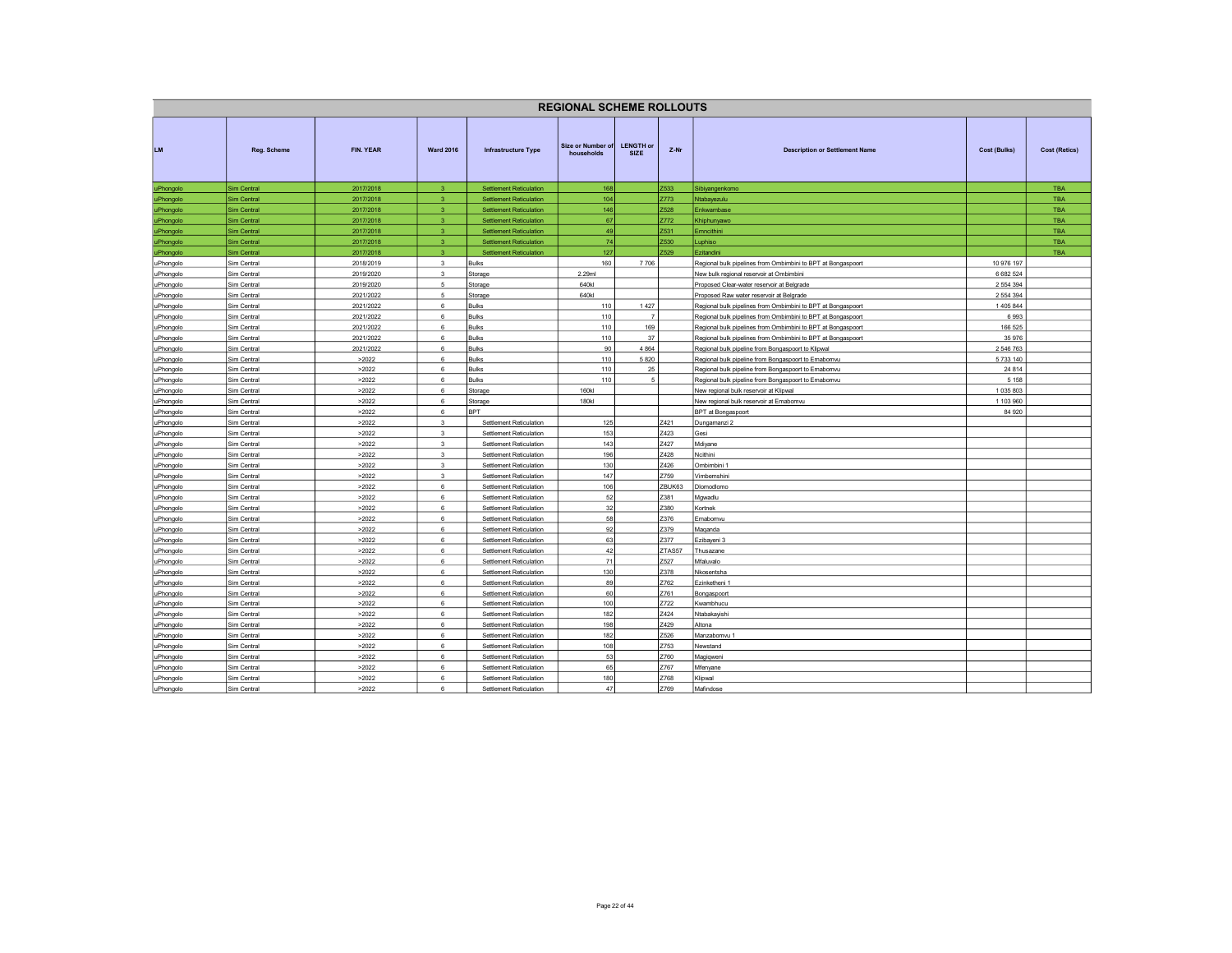| <b>INTERMEDIATE STAND-ALONE SCHEMES</b> |                    |                   |                              |                                                                                                                                                                                                                                                                                                                                                           |                                                                                                                                                                                                                                                                                                                                                             |                                                                                                                                                                                                                                                                                                                                                                                                                                                                                                                                |                                         |                                                                                                                                                                                                                                                                                                 |  |  |
|-----------------------------------------|--------------------|-------------------|------------------------------|-----------------------------------------------------------------------------------------------------------------------------------------------------------------------------------------------------------------------------------------------------------------------------------------------------------------------------------------------------------|-------------------------------------------------------------------------------------------------------------------------------------------------------------------------------------------------------------------------------------------------------------------------------------------------------------------------------------------------------------|--------------------------------------------------------------------------------------------------------------------------------------------------------------------------------------------------------------------------------------------------------------------------------------------------------------------------------------------------------------------------------------------------------------------------------------------------------------------------------------------------------------------------------|-----------------------------------------|-------------------------------------------------------------------------------------------------------------------------------------------------------------------------------------------------------------------------------------------------------------------------------------------------|--|--|
| Implementation Year                     | Local Municipality | Regional Scheme   | Stand-alone Scheme<br>Name   | <b>Ward 2011</b>                                                                                                                                                                                                                                                                                                                                          | $2 - Nr$                                                                                                                                                                                                                                                                                                                                                    | Settlement Name                                                                                                                                                                                                                                                                                                                                                                                                                                                                                                                | Cost                                    | Households Served                                                                                                                                                                                                                                                                               |  |  |
| 2017/18                                 | Ulundi             | Usuthu            | Esphiva Phase 1,2&3          | $\overline{7}$<br>$\boldsymbol{7}$<br>$\boldsymbol{7}$<br>$\overline{7}$<br>$\overline{7}$<br>$\overline{7}$<br>$\boldsymbol{7}$<br>$\boldsymbol{7}$<br>$\boldsymbol{7}$<br>$\boldsymbol{7}$<br>$\overline{7}$<br>$\overline{\mathcal{I}}$<br>$\boldsymbol{7}$<br>$\boldsymbol{7}$<br>$\overline{\mathcal{I}}$<br>$\boldsymbol{7}$<br>$\overline{7}$<br>8 | Z679<br>Z673<br>Z80a<br>Z80b<br>Z672<br>Z668<br>Z671<br>Z670<br>Z674<br>Z675<br>Z676<br>Z678<br>ZMAP93<br>Z669<br>Z680<br>Z666<br>Z667<br>Z682b                                                                                                                                                                                                             | Esphiva<br>Bhokweni 1<br>Kwamane 1<br>kwamane 2<br>Bhungwane<br>Xasane 1<br>Xasane 2<br>Nqabeni<br>Bhokweni 2<br>Mpangeleni<br>Thusini<br>Sofanweni<br>Qubeni<br>Nqabeni<br>Xolo<br>Amaphiva<br>Pelepele<br>Chibini 1                                                                                                                                                                                                                                                                                                          | R8.5m<br>(Phase3 under<br>construction) | 106<br>16<br>118<br>45<br>104<br>38<br>18<br>45<br>172<br>55<br>37<br>97<br>24<br>39<br>159<br>164<br>29<br>63                                                                                                                                                                                  |  |  |
| 2017/18                                 | Ulundi             | Usuthu            | Godlankomo                   | $\mathsf 3$                                                                                                                                                                                                                                                                                                                                               | ZRN4                                                                                                                                                                                                                                                                                                                                                        | Godlankomo                                                                                                                                                                                                                                                                                                                                                                                                                                                                                                                     | R11m<br>(Under<br>Construction)         | 260                                                                                                                                                                                                                                                                                             |  |  |
| 2017/2018                               | Ulundi             | Usuthu            | Ceza                         | 2,3,4,5,6                                                                                                                                                                                                                                                                                                                                                 | Z10<br>Z14<br>Z <sub>15</sub><br>Z16<br>Z17<br>Z19<br>Z24<br>Z25<br>Z26<br>Z27<br>Z28<br>Z29<br>Z30<br>Z31<br>Z <sub>32</sub><br>Z33<br>Z436<br>Z437<br>Z438<br>Z439<br>Z440<br>Z441<br>Z442<br>Z443<br>Z444<br>Z445<br>Z446<br>Z447<br>Z448<br>Z449<br>Z828<br>79<br>ZMAP113<br>ZMAP114<br>ZMAP115<br>ZMAP116<br>ZMD10<br>ZMD9<br>ZRN <sub>1</sub><br>ZRN6 | Brush/Nsukangihlale<br>Nsimbi<br>Phethu<br>Mndaweni<br>Nhlonga<br>Nomponjwana<br>Edlakude<br>Siyekela<br>Obhedeni<br>Nende<br>Ezembeni<br>Egqumeni<br>Ndwaleni<br>Dlabane<br>Mashiyane<br>Ntambonde<br>Isihulu<br>Bhoholo<br>Nhlatwini<br>Dakaneni<br>Magayiseni<br>Mkhulwana<br>Ngubaneni<br>Nomdidwa<br>Thandamali<br>Mlamlankuzi<br>Esidakeni 2<br>Basamlilo 1<br>Nende<br>Kwantabaneni<br>Kwantabe<br>Mgxotshwa<br>Mhlophe<br>Sikhalampama<br>Nhlohlela<br>Ezinxagwini<br>Chibini 3<br>Ngobodo<br>Ezihlaqeni<br>Ezimqaqeni | R45m (Under<br>construction)            | 314<br>108<br>53<br>63<br>114<br>48<br>69<br>82<br>32<br>13<br>$\overline{77}$<br>96<br>40<br>90<br>131<br>61<br>112<br>184<br>263<br>31<br>41<br>75<br>97<br>81<br>36<br>56<br>355<br>178<br>79<br>132<br>21<br>11<br>$\overline{31}$<br>58<br>108<br>66<br>106<br>68<br>36<br>$\overline{35}$ |  |  |
| 2017/2018                               | Ulundi / Nongoma   | Nkonjeni / Usuthu | Esikhumbeni<br>(Phase 1 & 2) | Ulundi Ward 5<br>& 6, Nongoma<br>Ward 14                                                                                                                                                                                                                                                                                                                  | Z550<br>Z549<br>Z553<br>Z551<br>Z552<br>ZMAP29<br>Z555<br>Z46<br>Z89<br>Z45<br>Z83<br>Z82<br>Z44<br>Z43<br>Z <sub>42</sub><br>Z40<br>Z <sub>41</sub><br>Z47<br>Z48<br>ZHR <sub>6</sub><br>Z49<br>ZHR <sub>5</sub><br>Z39<br>ZHR7<br>Z38<br>Z80a<br>Z80b<br>ZMAP112                                                                                          | Onyango<br>Kwa Musi<br>Nsimbini<br>Dayeni<br>Shisuthu<br>Mbhukudu<br>Ezimpakaneni<br>Qhudebe<br>Phangole<br>Odizima<br>Kwameke<br>Sikhumbeni<br>Kwadayeni<br>Kwasaku<br>Okhalweni 1<br>Esibomvu<br>Kwampanza<br>Ezimfabeni<br>Nsabekhuluma 1<br>Mbabazi<br>Emfenyane<br>Shkulile<br>Qwasha (Nongoma)<br>Nzukasi<br>Emabeka<br>Kwamane 1<br>kwamane 2<br>Okhwathe                                                                                                                                                               | R41m (Under<br>construction)            | 128<br>294<br>119<br>137<br>114<br>103<br>134<br>113<br>45<br>$\overline{46}$<br>64<br>78<br>45<br>$\overline{29}$<br>80<br>108<br>129<br>138<br>112<br>221<br>63<br>81<br>$\frac{29}{152}$<br>56<br>118<br>45<br>$\overline{5}$                                                                |  |  |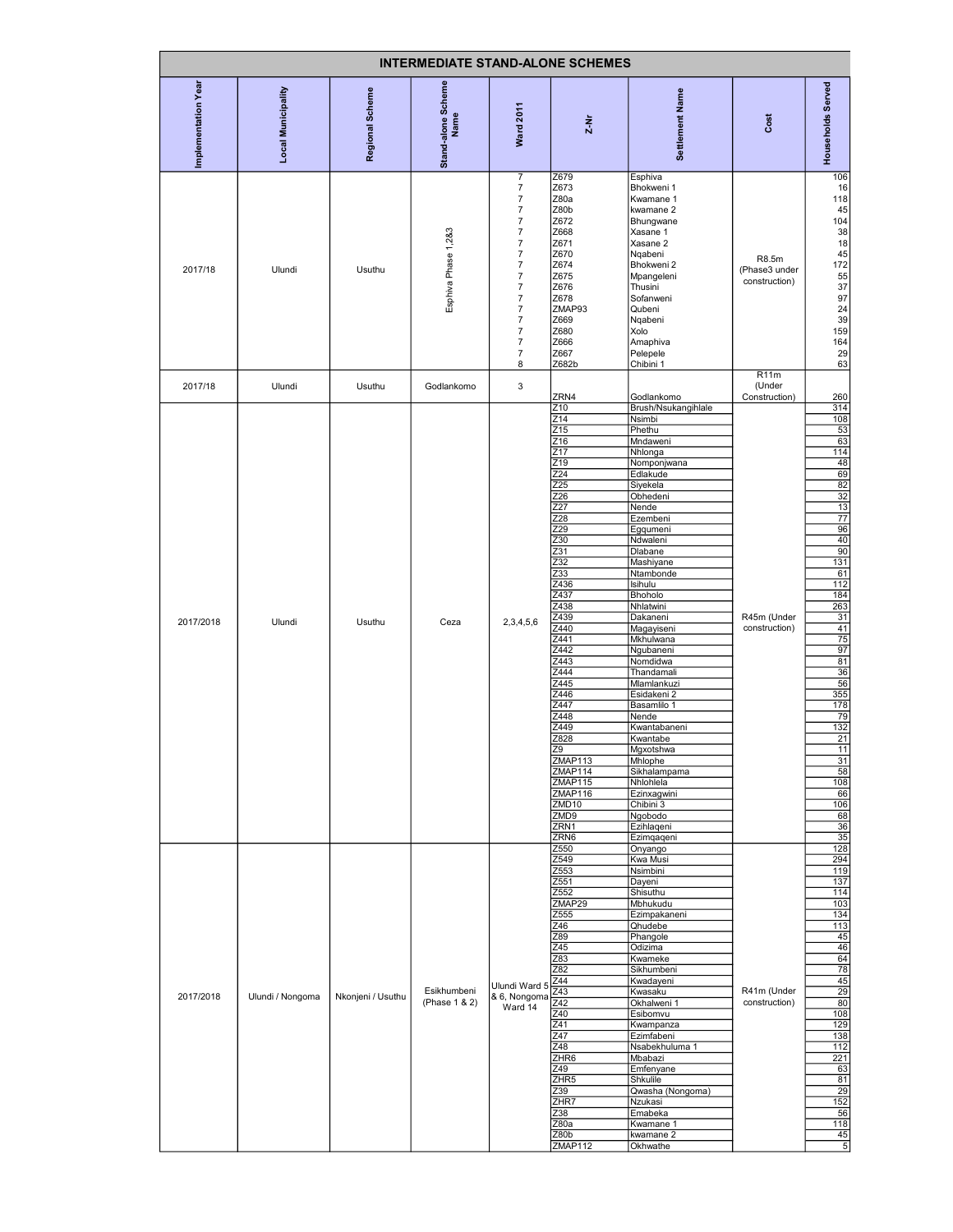| <b>RUDIMENTARY ROLLOUTS</b> |                                        |                          |                                  |                  |                                                                               |                                                                      |            |                                                                                                                                                                                                                                      |  |  |  |  |
|-----------------------------|----------------------------------------|--------------------------|----------------------------------|------------------|-------------------------------------------------------------------------------|----------------------------------------------------------------------|------------|--------------------------------------------------------------------------------------------------------------------------------------------------------------------------------------------------------------------------------------|--|--|--|--|
| imentary<br>ntation Y       | Municipality                           | ၜ<br>ъ<br>Ñ              | 2016<br>Ward                     | $2-Nr$           | z                                                                             | Cost Estimate<br>(BH or Spring<br>Protection for<br>Protege 30 HH pe | Households | i<br>Bo                                                                                                                                                                                                                              |  |  |  |  |
| In progress                 | Abaqulusi (KZ263)                      | Coronation               | $\overline{1}$                   | ZPM11            | Ezakhiweni                                                                    |                                                                      | 26         |                                                                                                                                                                                                                                      |  |  |  |  |
| In progress<br>In progress  | Abaqulusi (KZ263)<br>Abaqulusi (KZ263) | Coronation<br>Coronation | $\overline{1}$<br>$\overline{2}$ | ZPM17<br>ZBUK60  | Enhlangweni<br>Kwafakazi                                                      |                                                                      | 73         | Drilling completed, testing in progress. Equip 2 handpumps and 1 submersible. 2 BH's to be<br>tested.<br>46 2 new Drought Relief BH's to be tested                                                                                   |  |  |  |  |
| In progress                 | Abaqulusi (KZ263)                      | Coronation               | $\mathfrak{p}$                   | ZBUK61           | Endinsi                                                                       |                                                                      |            | 33 Existing handpump. New BH to be tested and equipped                                                                                                                                                                               |  |  |  |  |
| In progress                 | Abaqulusi (KZ263)                      | Coronation               | 3                                | ZPM6             | Mkhuze 2                                                                      |                                                                      |            | Existing BH to be equipped with submersible and equipped for production. New Drought relief<br>37 BH to be equipped. 20% of HH not covered.                                                                                          |  |  |  |  |
| In progress                 | Abaqulusi (KZ263)                      | Coronation               | $\overline{7}$                   | ZHC <sub>5</sub> | Boomlaer                                                                      |                                                                      |            | 26   EGN BH 170 to be equipped with HP and resampled; EGN BH 218 to be tested. 2 BH's dry.                                                                                                                                           |  |  |  |  |
| In progress                 | Abaqulusi (KZ263)                      | Coronation               | $\overline{7}$                   | ZPM12            | Rietvlei                                                                      |                                                                      |            | 5 BH's equipped with HP - 3 BH's to test pump (No progress since 2013) and 2 BH's to be<br>71 treated in 7 years                                                                                                                     |  |  |  |  |
| In progress                 | Abaqulusi (KZ263)                      | Khambi                   | 5                                | ZMAP75a          | <b>New</b>                                                                    |                                                                      |            | Drougth relief BH, not equipped. EGN BH 125 equipped with HP. Another BH to be tested.<br>28 Some HH not served                                                                                                                      |  |  |  |  |
| In progress                 | Abaqulusi (KZ263)                      | Khambi                   | 5                                | ZMAP75b          | Boschoek (Mgobhozi)                                                           |                                                                      |            | Drougth relief BH, not equipped. EGN BH 125 equipped with HP. Another BH to be tested.<br>38 Some HH not served                                                                                                                      |  |  |  |  |
| In progress                 | Abaqulusi (KZ263)                      | Khambi                   | 5                                | Z929             | Mount Gwibi                                                                   |                                                                      |            | 24 BH equipped - to test pump.                                                                                                                                                                                                       |  |  |  |  |
| In progress<br>In progress  | eDumbe (KZ261)<br>eDumbe (KZ261)       | Coronation<br>Coronation | $\overline{7}$<br>$\overline{7}$ | Z786<br>ZPM35    | Helpmekaar<br>Bagulusini 5                                                    |                                                                      | 18         | EGN BH55 to equip for production with submersible. EGN BH56 dry. 2 BH to be equipped with<br>97 submersible and 1 BH to be equipped with HP. 1 dry BH and 3 unprotected springs                                                      |  |  |  |  |
|                             |                                        |                          |                                  |                  |                                                                               |                                                                      |            |                                                                                                                                                                                                                                      |  |  |  |  |
| In progress<br>In progress  | eDumbe (KZ261)<br>eDumbe (KZ261)       | Coronation<br>Coronation | $\overline{7}$<br>$\overline{7}$ | ZTAS53<br>ZTAS55 | Palmietfontein (Rondspring 137, Gezahlala)<br>Palmietfontein (Kwambilimbhaga) |                                                                      |            | 9 EGN BH 71 to be equipped for production with submersible.<br>EGN BH 58 to be equipped with submersible. EGN BH 54 equipped with HP. ZDM740<br>65 equipped pump unknown. TAS691 equipped but runs dry in winter. Some HH not served |  |  |  |  |
| In progress                 | eDumbe (KZ261)                         | Coronation               | $\overline{7}$                   | ZTAS56           | Palmietfontein (Rondspring 137, Kwambhedleni)                                 |                                                                      | 27         | TAS693 Spring is seasonal and needs protection. BH is equipped but not working. Most HH<br>not served                                                                                                                                |  |  |  |  |
| In progress                 | eDumbe (KZ261)                         | Hlahlindlela             |                                  | ZMAP4            | New                                                                           |                                                                      |            | 30 Drought relief BH - To be equipped                                                                                                                                                                                                |  |  |  |  |
| In progress                 | eDumbe (KZ261)                         | Sim West                 | $\overline{1}$                   | ZNN4             | Ekhombela                                                                     |                                                                      |            | 77 Equipping of BH                                                                                                                                                                                                                   |  |  |  |  |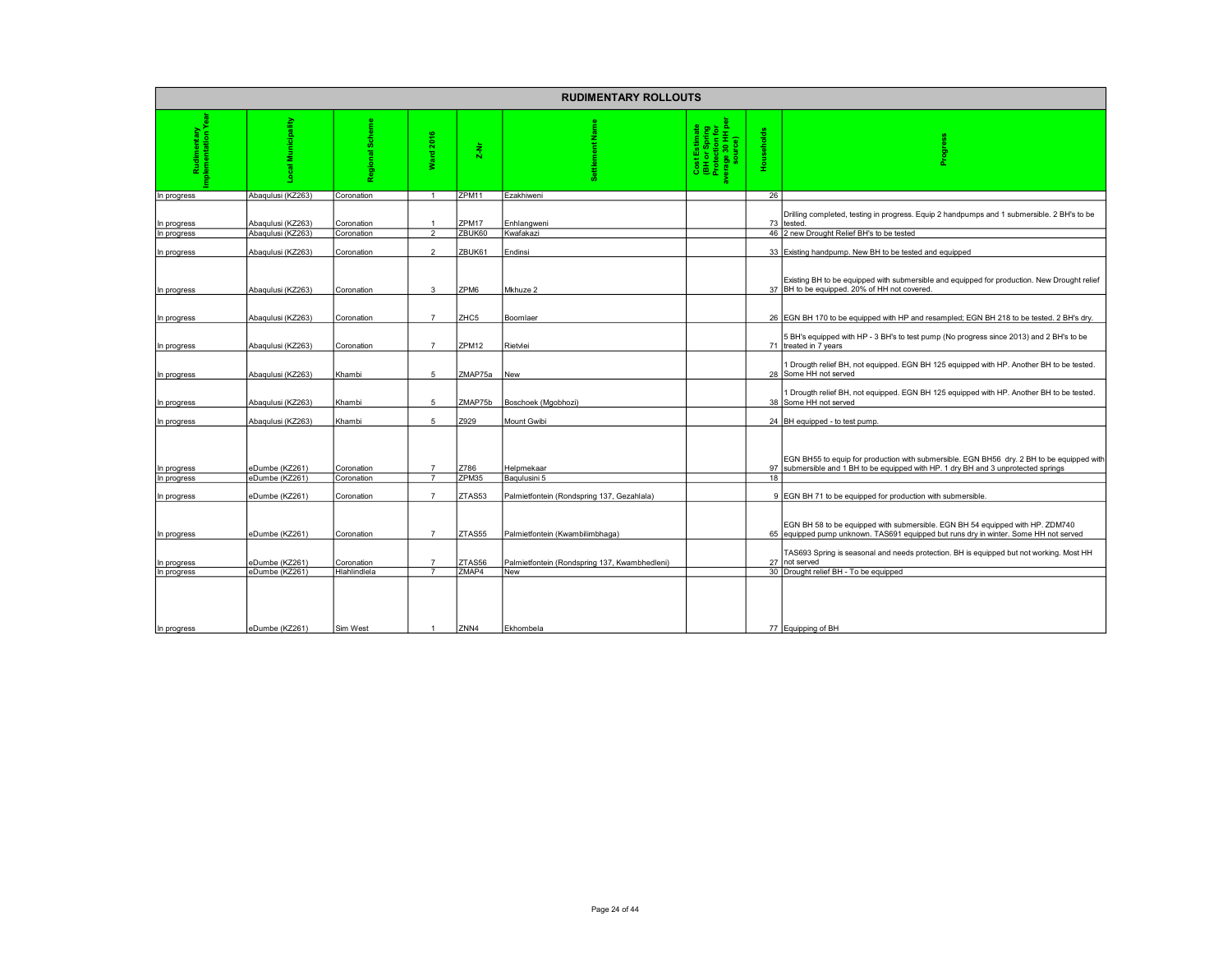|                                |                                    |                            |                                  |                | <b>RUDIMENTARY ROLLOUTS</b> |                                                                                 |            |                                                                                                                                                                                                                                                                    |
|--------------------------------|------------------------------------|----------------------------|----------------------------------|----------------|-----------------------------|---------------------------------------------------------------------------------|------------|--------------------------------------------------------------------------------------------------------------------------------------------------------------------------------------------------------------------------------------------------------------------|
| udimentary<br>mentation Y<br>α |                                    |                            | ard 2016<br>÷                    | $2-Nr$         |                             | Cost Estimate<br>(BH or Spring<br>Protection for<br>/erage 30 HH per<br>source) | Households |                                                                                                                                                                                                                                                                    |
| In progress                    | Nongoma (KZ265)                    | Mandhlakazi                |                                  | Z290           | Zidwadweni                  |                                                                                 |            | 86 4 BH's. 1 BH is not working. 2 BH's rejected, poor WQ. 1 BH to be equipped.                                                                                                                                                                                     |
| In progress                    | Nongoma (KZ265)                    | Mandhlakazi                | $\mathfrak{p}$                   | ZMAP37         | Kati                        |                                                                                 |            | 37 4 BH's, 3 equipped with HP. KZDM61 BH Re-test and Re-sample & analyse for nitrates                                                                                                                                                                              |
| In progress<br>In progress     | Nongoma (KZ265)<br>Nongoma (KZ265) | Mandhlakazi<br>Mandhlakazi | $\mathfrak{p}$<br>$\mathfrak{p}$ | Z204<br>ZBUK11 | Sibanyaneni<br>Vusu Musi    |                                                                                 |            | B204A equipped, pump unknown, BH not working. BUK111 equipped with HP, BH not<br>123 working. BH's KZDM461 and KZDM462 to be tested and equipped.<br>51 KZDM463 BH to be tested and equipped.                                                                      |
| In progress                    | Nongoma (KZ265)                    | Mandhlakazi                | 3                                | ZBUK25         | Magendene                   |                                                                                 |            | 17 2 BH's to be drilled and tested. 1 BH capped.                                                                                                                                                                                                                   |
| In progress                    | Nongoma (KZ265)                    | Mandhlakazi                | 5                                | Z247           | Mpuphusi                    |                                                                                 |            | ZDM307 BH reject, awaiting WQ results. ZDM308 BH sited, to be drilled and tested. ZDM 309<br>rejected. ZDM307 BH sited, to be drilled and tested. BA272 sample to be taken. No progress<br>117 since 2009, KZDM393 no data                                         |
| In progress                    | Nongoma (KZ265)                    | Mandhlakazi                | 5                                | Z239           | Banbelentulo                |                                                                                 |            | BUK210 Equipped, pump unknown. Equip ZDM304 with Afridev to 50m. BUK211 only water<br>228 source, needs urgunt replacement. KZDM465 to be equipped. 20% of HH not served                                                                                           |
| In progress                    | Nongoma (KZ265)                    | Mandhlakazi                | 5                                | Z292           | Kwajuba                     |                                                                                 |            | BMA088 to be equipped with HP. BUK276, BUK278 and BUK277 equipped. ZDM321 and<br>120 KZDM100 rejected                                                                                                                                                              |
| In progress                    | Nongoma (KZ265)<br>Nongoma (KZ265) | Mandhlakazi<br>Mandhlakazi | 6                                | Z172<br>Z222   | Dengeni<br>Esigodiphola 2   |                                                                                 |            | 4 BH's dry. BA246 to be drilled, tested and equipped with HP. BA248 to be treated with HTH<br>176 and equipped. BA249 equipped<br>17 Both BH's equipped. KZDM to be treated                                                                                        |
| In progress<br>In progress     | Nongoma (KZ265)                    | Mandhlakazi                | 6<br>$\overline{7}$              | Z954           | Bhidi                       |                                                                                 |            | 73 BUK113 equipped, not working. KZDM464 to be equipped for production                                                                                                                                                                                             |
| In progress                    | Nongoma (KZ265)                    | Usuthu                     | 9<br>$\overline{9}$              | Z365           | Kwa-Denge                   |                                                                                 | 299        | KAY31 equipped, not working. KZDM388 and KZDM389 to be equipped with HP. 2 BH's not<br>equipped<br>95 KZDM390 dry - replacement required                                                                                                                           |
| In progress<br>In progress     | Nongoma (KZ265)<br>Nongoma (KZ265) | Usuthu<br>Usuthu           | $\mathsf{Q}$                     | Z367<br>Z368   | Kwasicengile<br>Ebhunge     |                                                                                 | 103        | KZDM143 equipped with HP. KZDM394 to be equipped                                                                                                                                                                                                                   |
| In progress                    | Nongoma (KZ265)                    | Usuthu                     | 9                                | Z369           | Emkhondo                    |                                                                                 |            | 200 KZDM140 not drilled, vandalised and abandoned. 2 BH's to be equipped                                                                                                                                                                                           |
| In progress                    | Nongoma (KZ265)                    | Usuthu                     | 9<br>9                           | Z370<br>Z371   | Holinyoka<br>Ndikandika     |                                                                                 |            | KZDM395 to be equipped for production with HP. KZDM 411 to be equipped with HP. No ID<br>287 BH needs desktop study, siting and drilling.<br>141 KZDM412 to be equipped with HP                                                                                    |
| In progress<br>In progress     | Nongoma (KZ265)<br>Nongoma (KZ265) | Usuthu<br>Usuthu           | 9                                | ZMAP28         | Mahayoyo                    |                                                                                 |            | KZDM450 to be equipped with Mono T7 to 42m. 2 BH's with poor WQ. RO unit for KZDM404<br>capable of providing 3000l/h using solar system, motorised pump = 110m. RO unit for<br>181 KZDM413 capable of providing 3000l/h using solar system, motorised pump = 100m. |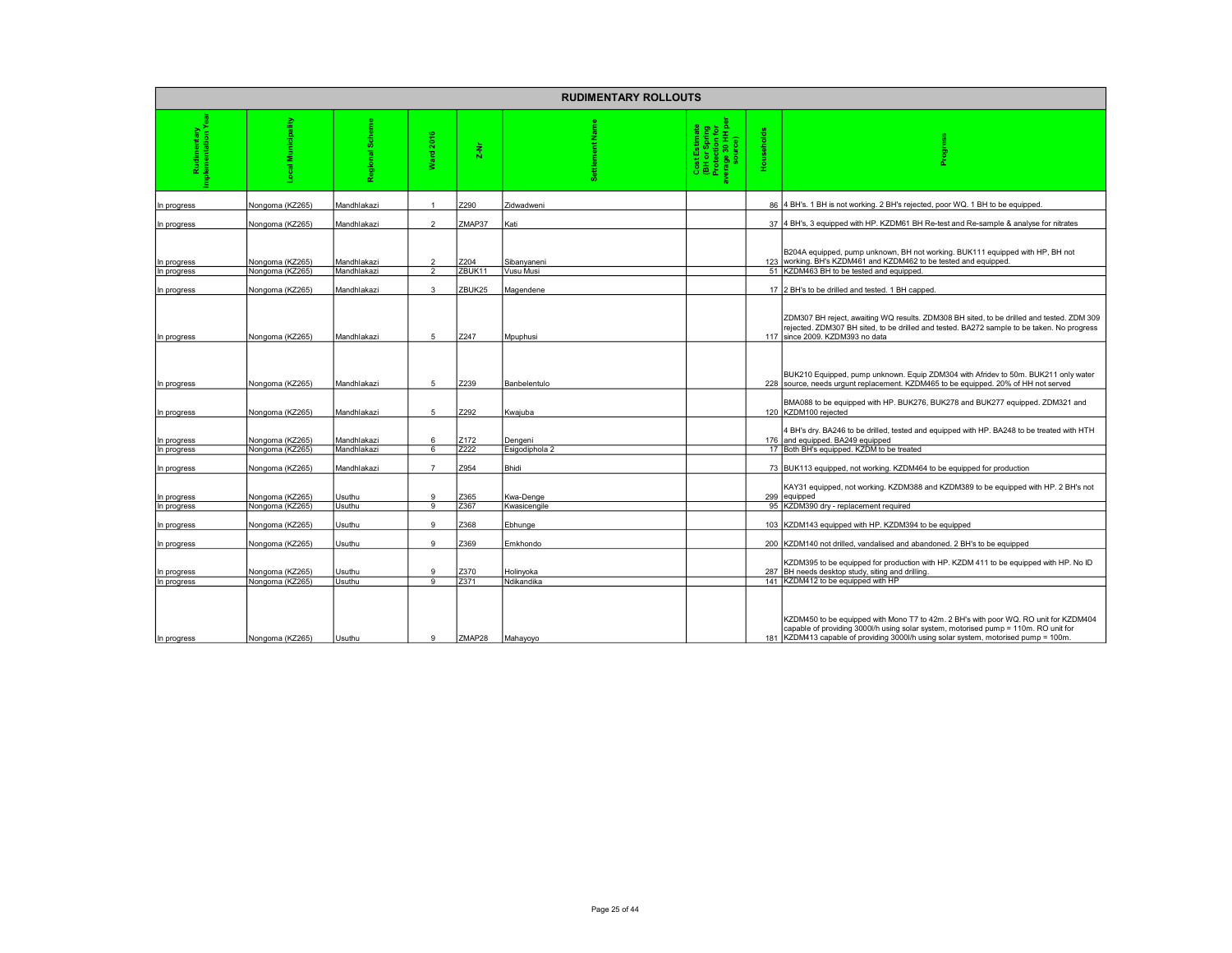|             |                 |             |                       |         | <b>RUDIMENTARY ROLLOUTS</b>           |                                                                    |            |                                                                                                                                                                                                                          |
|-------------|-----------------|-------------|-----------------------|---------|---------------------------------------|--------------------------------------------------------------------|------------|--------------------------------------------------------------------------------------------------------------------------------------------------------------------------------------------------------------------------|
|             | Municipality    | 3<br>ၜ<br>ō | 2016<br>erg<br>G<br>₹ | $2-Nr$  |                                       | Cost Estimate<br>(BH or Spring<br>Protection for<br>Prage 30 HH pe | Households |                                                                                                                                                                                                                          |
| In progress | Nongoma (KZ265) | Usuthu      | 11                    | Z152    | Masokaneni                            |                                                                    |            | B152C to be equipped for production - Drill another 30m and set pump inlet at 90m. B152A<br>111 not working. KZDM256; KZDM257 and KZDM292 to be equipped                                                                 |
| In progress | Nongoma (KZ265) | Usuthu      | 11                    | ZMAP9   | Doncaneni                             |                                                                    | 50         | ZDM002 sited and abandoned. B147D equipped with HP. KZDM172 and KZDM174 requires<br>access roads, good site with potential good yield. KZDM183 to be equipped with HP. 2 BH's<br>not working.                            |
| In progress | Nongoma (KZ265) | Usuthu      | 12                    | Z342    | Emayeni                               |                                                                    | 72         | KZDM454 dry - replacement site required. ZDM572 dry - not working. ZDM576 not equipped.                                                                                                                                  |
| In progress | Nongoma (KZ265) | Usuthu      | 12                    | ZMAP14  | Ndlazini                              |                                                                    |            | 58 ZDM072 equipped with HP. KZDM455 dry - replacement site required                                                                                                                                                      |
| In progress | Nongoma (KZ265) | Usuthu      | 13                    | Z579    | Ekubuseni                             |                                                                    |            | 102 ZDM126 not working. ZDM533 equipped - pumpp unknown; WQ retested.                                                                                                                                                    |
| In progress | Nongoma (KZ265) | Usuthu      | 13                    | ZMAP27  | Naumbi                                |                                                                    |            | ZDM534 equipped - pump unknown; WQ retested. KZDM449 to be drilled. KZDM451 tested -<br>85 not equipped. TAS407 and ZDM535 not equipped.                                                                                 |
| In progress | Nongoma (KZ265) | Usuthu      | 14                    | Z550    | Onyango                               |                                                                    |            | ZDM085 and ZDM086 needs retesting. ZDM085 and KZDM387 to be equipped for production.<br>128 3 BH's not equipped.                                                                                                         |
| In progress | Nongoma (KZ265) | Usuthu      | 14                    | Z561    | Esigangeni 1 - Rising main & borehole |                                                                    | 217        | JM215 and JM216 working. JM217 broken for 3 years. 1 BH and 1 spring not equipped.                                                                                                                                       |
| In progress | Ulundi (KZ266)  | Nkonjeni    | 13                    | ZHC3    | Witpoort                              |                                                                    |            | 12 KZDM401 BH equipped. 75% of HH not served                                                                                                                                                                             |
| In progress | Ulundi (KZ266)  | Nkonjeni    | 14                    | Z782    | Sqobelo                               |                                                                    |            | TAS317 and TAS320 equipped with HP. TAS577 capped. BMA185 equipped. KZDM220<br>96 equipped for production puposes. TAS319 unchanged                                                                                      |
| In progress | Ulundi (KZ266)  | Nkonjeni    | 24                    | ZTAS18  | Ezimfeneni                            |                                                                    |            | 66 2 Springs with low yield. KZDM168 to be equipped with HP. 2 BH's not equipped                                                                                                                                         |
| In progress | Ulundi (KZ266)  | Nkonjeni    | 24                    | ZMAP108 | Basamlilo 2                           |                                                                    |            | 60 Unknown BH equipped with HP - broken. KZDM400 to be equipped with India Mac 2 to 90m                                                                                                                                  |
| In progress | Ulundi (KZ266)  | Nkonjeni    | 24                    | ZMAP109 | Ezisasameni                           |                                                                    |            | 32 KZDM399 to be equipped with India Mac 2 to 80m. BH with no ID                                                                                                                                                         |
| In progress | Ulundi (KZ266)  | Usuthu      | $\overline{7}$        | Z667    | Pelepele                              |                                                                    | 29         | TAS220 rejected - poor WQ. TAS219 equipped with HP - reject due to poor WQ. TAS218<br>equip for low/medium production pusposes. KZDM165 artesian BH.                                                                     |
| In progress | Ulundi (KZ266)  | Usuthu      | $\overline{7}$        | Z673    | Bhokweni 1 - extension                |                                                                    | 16         | KZDM396 dry - replacement site required                                                                                                                                                                                  |
| In progress | Ulundi (KZ266)  | Usuthu      | $\overline{7}$        | Z675    | Mpangeleni                            |                                                                    | 55         | TAS237 equipped with HP. KZDM225 not to be equipped - poor WQ. KZDM397 to be<br>equipped with India Mac 2                                                                                                                |
| In progress | Ulundi (KZ266)  | Usuthu      |                       | Z680    | Xolo                                  |                                                                    |            | KZDM228 to be equipped with HP. KZDM to be equipped with India Mac 2 to 60m. KZDM227<br>to be equipped for low level production purposes. TAS234 - broken base; pump loose.<br>159 TAS235 equipped. BMA214 not equipped. |
| In progress | Ulundi (KZ266)  | Usuthu      | $\overline{7}$        | ZMAP93  | Qubeni                                |                                                                    |            | 24 KZDM459 to be tested. BMA215 dry. TAS236 equipped                                                                                                                                                                     |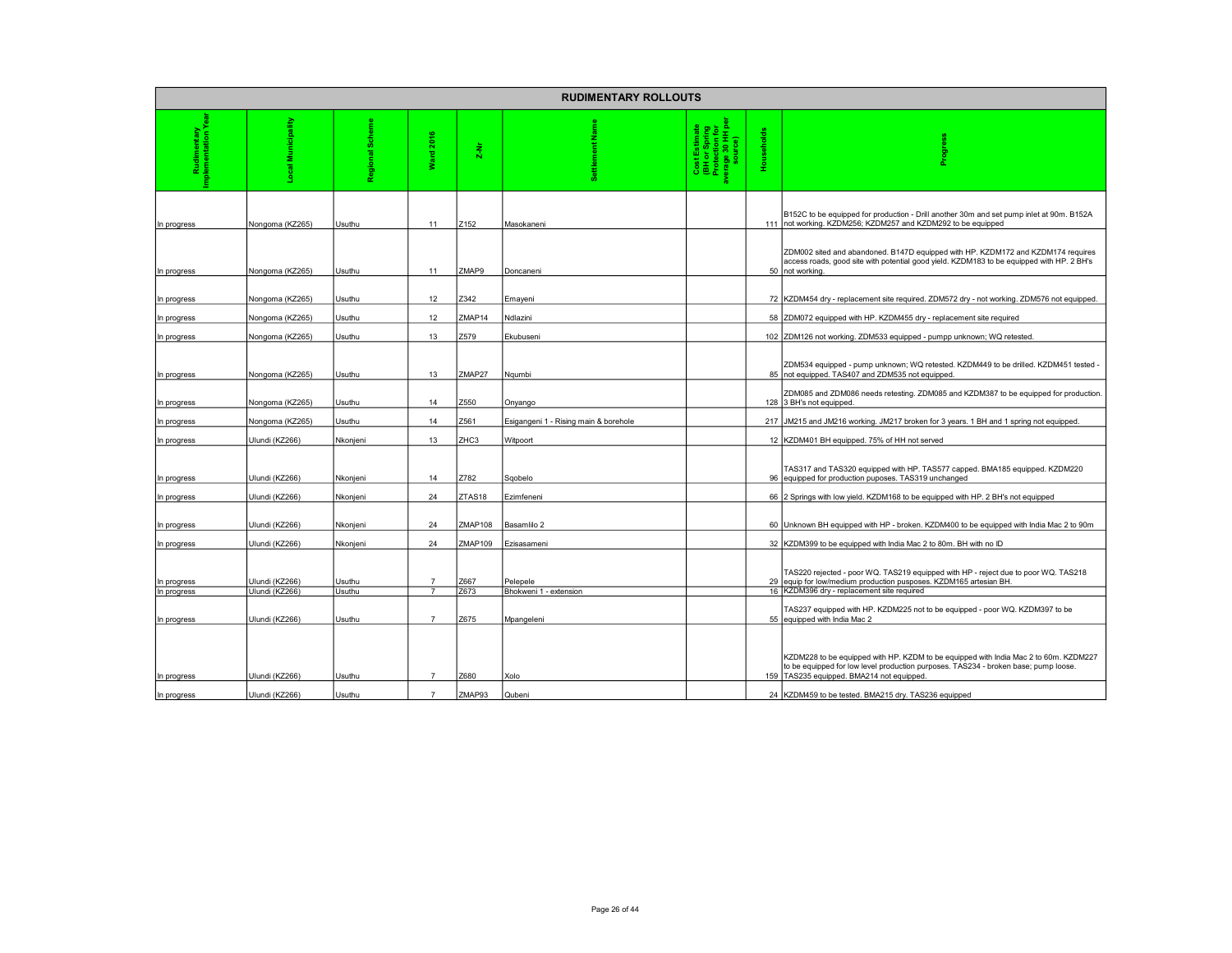|                            |                                    |             |                                  |                | <b>RUDIMENTARY ROLLOUTS</b>   |                                                                                 |            |                                                                                                                                                                                          |
|----------------------------|------------------------------------|-------------|----------------------------------|----------------|-------------------------------|---------------------------------------------------------------------------------|------------|------------------------------------------------------------------------------------------------------------------------------------------------------------------------------------------|
|                            | cipality                           | 8           | ٠<br>à<br>gue<br>ž               | $2-Nr$         |                               | Cost Estimate<br>(BH or Spring<br>Protection for<br>verage 30 HH per<br>source) | Households | 읇                                                                                                                                                                                        |
| In progress                | Ulundi (KZ266)                     | Usuthu      | 8                                | Z682b          | Chibini 1                     |                                                                                 |            | TAS232 not working. ZDM599 equipped - pump unknown. BMA228 equip turbidity and bact<br>63 only. ZDM060 not equipped                                                                      |
| In progress                | Ulundi (KZ266)                     | Usuthu      | 14                               | Z705           | Kwanodwengu                   |                                                                                 |            | 18 2 BH's not equipped                                                                                                                                                                   |
| In progress                | Ulundi (KZ266)                     | Usuthu      | 14                               | Z706           | Mbanda 2                      |                                                                                 |            | 34 KZDM417 drilled - dry. TAS264 needs protection. 35% HH not served                                                                                                                     |
| In progress                | UPhongolo (KZ262)                  | Coronation  |                                  | Z902           | Kwabanakile                   |                                                                                 |            | ZDM703 equipped with HP - to test pump and site new BH. 5 unprotected springs. MC144<br>112 equipped - 3x5000lt plastic tanks. MC145 not equipped - 2x5000lt tanks. 50% of HH not served |
| In progress                | JPhongolo (KZ262)                  | Sim Central | 6                                | Z767           | Mfenyane                      |                                                                                 |            | 3 Drought relief project BH's. EGN BH 213 to be equipped with submersible. NN39 is<br>65 protected, BUK496 is protected - Reservoir has tap.                                             |
| In progress                | JPhongolo (KZ262)                  | Sim Central | 6                                | Z769           | Mafindose                     |                                                                                 |            | EGN BH 193 to be equipped with submersible. VM64 not working. Klipwal 7 requiring<br>49 maintenance                                                                                      |
| In progress                | JPhongolo (KZ262)                  | Usuthu      | $\overline{1}$                   | ZHC25          | Ntshangase Trust (Meriba 619) |                                                                                 |            | 83 ZDM208 dry. Drought relief project EGN BH 319 to be equipped. 80% HH not served.                                                                                                      |
| In progress                | UPhongolo (KZ262)                  | Usuthu      | $\overline{1}$                   | ZMAP32         | KwaMqanga                     |                                                                                 |            | 38 Drought relief BH - To be equipped. 20% HH not served                                                                                                                                 |
| In progress                | UPhongolo (KZ262)                  | Usuthu      |                                  | ZMAP33         | Mpalaza (Ntshangase Trust)    |                                                                                 |            | 24 HC446 dry. EGN BH 204 to be equipped with submersible. 20% HH not servied                                                                                                             |
| In progress                | Nongoma (KZ265)                    | Usuthu      | 11                               | Z151           | Mhlabaneni                    |                                                                                 | 51         | KZDM213 equipped with HP to 60m. KZDM214 to be equipped with HP to 60m                                                                                                                   |
| In progress                | Nongoma (KZ265)                    | Mandhlakazi | 20                               | Z226           | Ekubungazeleni                |                                                                                 |            | 201 BUK207 equipped - pump unknown; needs chem test. KZDM434 to be equipped.                                                                                                             |
| In progress                | Nongoma (KZ265)                    | Mandhlakazi | 20                               | Z227           | Mangushaneni                  |                                                                                 |            | KZDM83 water level too deep - reject. KZDM468 waiting for contractor to be appointed. 3 BH's<br>108 not working.                                                                         |
| In progress                | Nongoma (KZ265)                    | Usuthu      | $\mathbf{A}$                     | Z215b          | Zwelisha (Mfankomo)           |                                                                                 |            | ZDM579 to be equipped with HP. 2 Spings not equipped - verify and protect; if no water:<br>169 Desktop, site and drill.                                                                  |
|                            |                                    | Usuthu      |                                  |                | Mahlezane                     |                                                                                 |            |                                                                                                                                                                                          |
| In progress<br>In progress | Nongoma (KZ265)<br>Nongoma (KZ265) | Usuthu      | $\overline{a}$<br>$\overline{9}$ | ZMAP25<br>Z592 | Sikhleni                      |                                                                                 | 17<br>109  | KZDM179 monitor water quality - alternative source for production purposes required<br>KZDM13 to be equipped. KZDM15 not drilled.                                                        |
| In progress                | Nongoma (KZ265)                    | Usuthu      | 10                               | ZBUK56         | Mcwabeyana                    |                                                                                 | 53         | ZDM512 Poor WQ - Reject. ZDM 577 - drill, pump, test WQ                                                                                                                                  |
| In progress                | Nongoma (KZ265)                    | Usuthu      | 13                               | Z360           | Engwelezane                   |                                                                                 |            | KZDM210 spring protected. KAY2 protection being installed. KAY1 spring far from village and<br>33 weak.                                                                                  |
| In progress                | Nongoma (KZ265)                    | Usuthu      | 17                               | Z640           | Bhethani                      |                                                                                 |            | KZDM04 equipped with HP. KZDM05 to be equipped for production purposes. 2 Springs not<br>179 equipped.                                                                                   |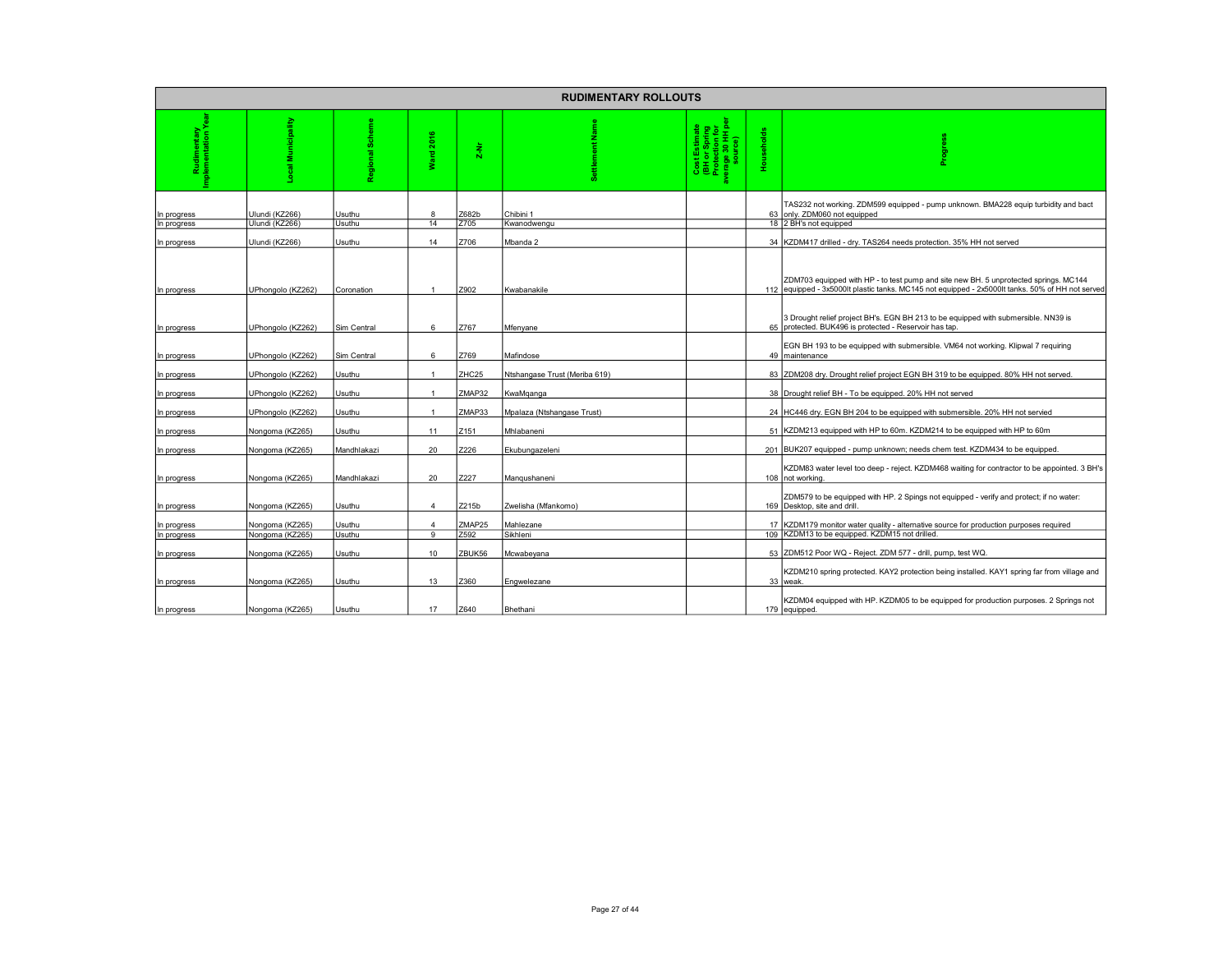|                            |                                  |                      |                  |                | <b>RUDIMENTARY ROLLOUTS</b> |                                                                               |            |                                                                                                                                                                                                                                   |
|----------------------------|----------------------------------|----------------------|------------------|----------------|-----------------------------|-------------------------------------------------------------------------------|------------|-----------------------------------------------------------------------------------------------------------------------------------------------------------------------------------------------------------------------------------|
|                            | Į                                | 3<br>ಕ               | 2016<br>gue<br>₹ | $\frac{1}{2}$  | z                           | Cost Estimate<br>(BH or Spring<br>Protection for<br>Prage 30 HH pe<br>source) | Households | ogre;                                                                                                                                                                                                                             |
| In progress                | Ulundi (KZ266)                   | Nkonjeni             | 14               | ZMAP91         | Themalihle                  |                                                                               |            | KZDM146 to be treated and equipped with HP. KZDM200 RO recommended - National<br>23 drilling. KZDM201 not drilled.                                                                                                                |
| In progress                | Ulundi (KZ266)                   | Usuthu               | 5                | Z47            | Ezimfabeni                  |                                                                               | 138 HP     | KZDM62 dry. KZDM562b not to be drilled - further investigation required. 2 BH's equipped with                                                                                                                                     |
| In progress                | Ulundi (KZ266)                   | Nkonjeni             | 14               | Z407           | Ezinyoshini                 |                                                                               |            | TAS25 equipped with diesel pump. KZDM419 to be equipped with India Mac 2 to 60m.<br>KZDM420 to be equipped for production purposes with India Mac 2 to 60m. TAS578 dry in<br>117 winter.                                          |
| In progress                | Ulundi (KZ266)                   | Nkonjeni             | 14               | Z408           | Nyoni                       |                                                                               |            | KZDM421 to be equipped with India Mac 2 to 90m. 2 BH's to be equipped for low and medium<br>production purposes. ZDM536 to be equipped for production purposes. TAS315 equipped.<br>79 ZDM536 not equipped.                       |
| In progress<br>In progress | Ulundi (KZ266)<br>Ulundi (KZ266) | Nkonjeni<br>Nkonjeni | 14<br>14         | Z410<br>Z412   | Ganwini<br>Zilulwane        |                                                                               | 92<br>43   | KZDM219 Nitrates too high - reject. KZDM456 dry - replacement site required. KZDM436 and<br>KZDM437 to be equipped with India Mac 2 to 80m. TAS298 pump needs servicing.<br>KZDM199 to be equipped with HP                        |
| In progress                | Ulundi (KZ266)                   | Nkonjeni             | 15               | Z709           | Ntabayezulu                 |                                                                               | 41         | KZDM273 dry. KZDM275 and KZDM274 to be equipped for production purposes. ZDM535<br>retest and re-equip                                                                                                                            |
| In progress                | Ulundi (KZ266)                   | Nkonjeni             | 20               | Z813           | Enguge                      |                                                                               | 98         | KZDM260 dry. MD20 dries up in winter. ZDM226 site for playpump?                                                                                                                                                                   |
| In progress                | Ulundi (KZ266)                   | Nkonjeni             | 21               | ZMAP106        | Jems                        |                                                                               |            | 13 KZDM79 motorised pump, possible collapse - contrator to use other means to drill                                                                                                                                               |
| In progress                | Ulundi (KZ266)                   | Usuthu               | $\overline{2}$   | Z10            | Brush/Nsukangihlale         |                                                                               | 314        | KZDM01 and KZDM03 equipped - pump unknown.KZDM362 protection recommended. KZDM<br>150 alternative source required. KZDM263 can be protected as alternative source. RN25<br>impossible to protect. RN20 and RN23 needs protection. |
| In progress                | Ulundi (KZ266)                   | Usuthu               | $\overline{2}$   | Z <sub>9</sub> | Mgxotshwa                   |                                                                               | 11         | KZDM360 to be protected. RN37 needs protection - not equipped                                                                                                                                                                     |
| In progress                | Ulundi (KZ266)                   | Usuthu               | 3                | ZRN4           | Godlankomo                  |                                                                               |            | XZDM248 to be protected and equipped for production purposes. RN173 spring not equipped.<br>260 RN175 equipped.                                                                                                                   |
| In progress                | Ulundi (KZ266)                   | Usuthu               | $\Delta$         | Z442           | Ngubaneni                   |                                                                               | 97         | KZDM160 to be equipped with HP and treated. KZDM64 spring to be protected.                                                                                                                                                        |
| In progress                | Ulundi (KZ266)                   | Usuthu               | 4                | ZMAP113        | Mhlophe                     |                                                                               |            | 31 KZDM236 to be equipped with HP. RN91 and KZDM212 to be protected.                                                                                                                                                              |
| In progress                | Ulundi (KZ266)                   | Usuthu               | 5                | Z28            | Ezembeni                    |                                                                               |            | 77 RN96 to be protected. RN6 equipped with HP - to be fenced off. KZDM238 to be equipped                                                                                                                                          |
| In progress                | Ulundi (KZ266)                   | Usuthu               | 15               | Z686           | Khulwane                    |                                                                               |            | BMA119 and BMA127 equipped - poor WQ, reject. TAS206 equipped with HP. KZDM398 to be<br>172 equipped with India Mac 2. TAS208 capped.                                                                                             |
| In progress                | Ulundi (KZ266)                   | Usuthu               | 15               | Z708           | Lomo/Mhluwanini             |                                                                               |            | 31 KZDM276 failed WQ. KZDM277 to be equipped with HP. KZDM278 to be equipped.                                                                                                                                                     |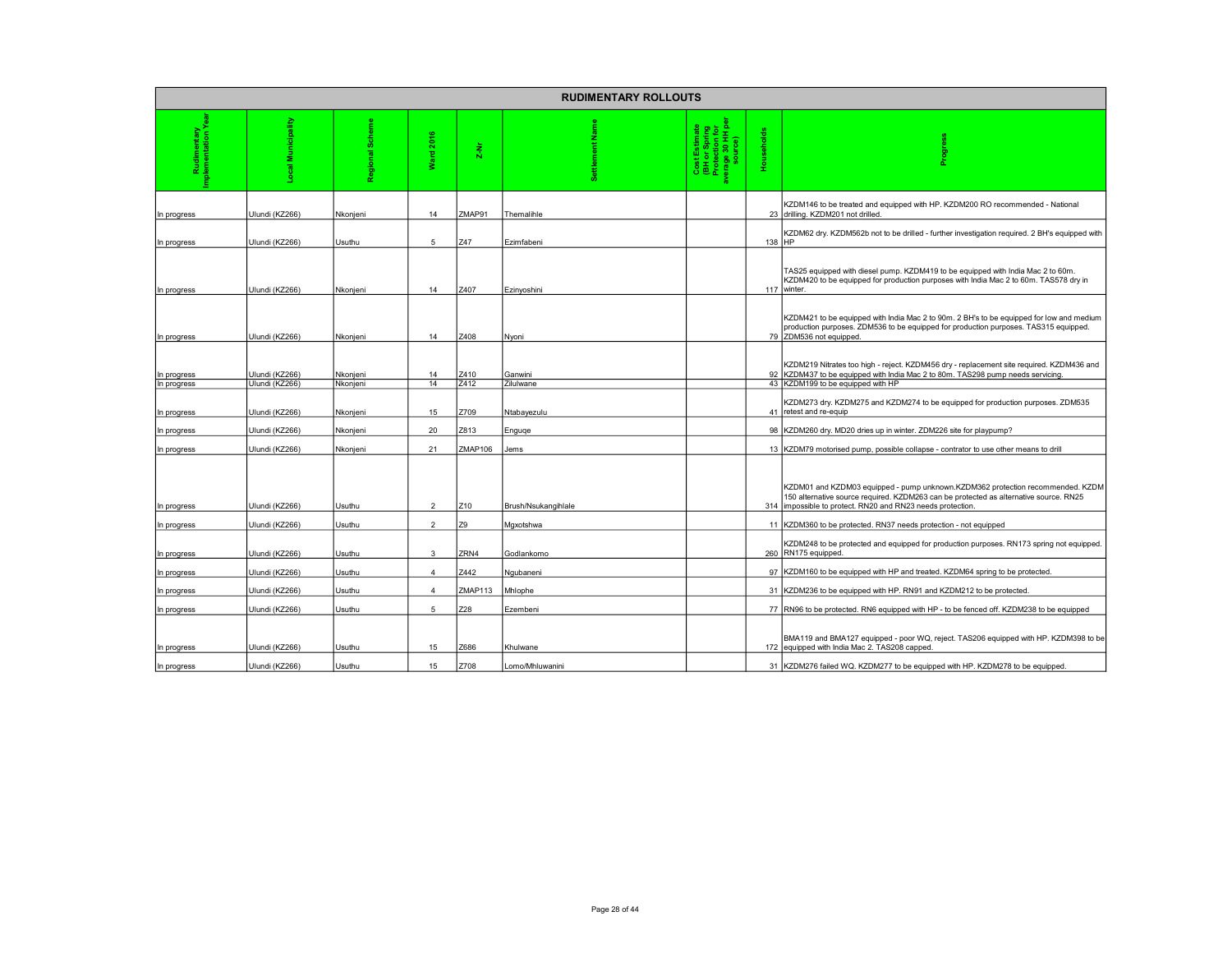|           |                   |              |                                         |                    | <b>RUDIMENTARY ROLLOUTS</b> |                                                                                |                       |                                                              |
|-----------|-------------------|--------------|-----------------------------------------|--------------------|-----------------------------|--------------------------------------------------------------------------------|-----------------------|--------------------------------------------------------------|
|           | pality            |              | <b>SO</b><br>$\mathbf{a}$<br>g.e.<br>₹. | z<br>Ń             |                             | Cost Estimate<br>(BH or Spring<br>Protection for<br>/erage 30 HH pe<br>source) | eholds<br><b>Hous</b> | န္မ                                                          |
| 2017/2018 | Abaqulusi (KZ263) | Hlahlindlela | 14                                      | Z126               | Qweqwe                      | 300 000                                                                        |                       | 1 237 Refurbishment & equipping of production BH             |
| 2017/2018 | Abaqulusi (KZ263) | Hlahlindlela | 14                                      | Z128               | Sofaya                      | 300 000                                                                        | 201                   | Refurbishment & equipping of production BH                   |
| 2017/2018 | Abaqulusi (KZ263) | Hlahlindlela | 15                                      | Z137               | Ezidulini                   | 300 000                                                                        | 718                   | Refurbishment & equipping of production BH                   |
| 2017/2018 | Abaqulusi (KZ263) | Hlahlindlela | 21                                      |                    | Enkwalini                   | 300 000                                                                        |                       | Refurbishment & equipping of production BH                   |
| 2017/2018 | Abaqulusi (KZ263) | Khambi       | 3                                       | Z896               | Kwamakweshe                 | 300 000                                                                        |                       | 261 Refurbishment & equipping of production BH               |
| 2017/2018 | Abagulusi (KZ263) | Khambi       | $\Delta$                                | Z897a              | Bethel (Mission)            | 300 000                                                                        | 69                    | Refurbishment & equipping of production BH                   |
| 2017/2018 | Abaqulusi (KZ263) | Khambi       | $\overline{4}$                          | Z897b              | Bethel (Salema)             | 300 000                                                                        | 150                   | Refurbishment & equipping of production BH                   |
| 2017/2018 | Abaqulusi (KZ263) | Khambi       | 5                                       |                    | Eziyambe                    | 300 000                                                                        |                       | Refurbishment & equipping of production BH                   |
| 2017/2018 | Abaqulusi (KZ263) | Khambi       | 5                                       |                    | Ezinkukhwini                | 300 000                                                                        |                       | Refurbishment & equipping of production BH                   |
| 2017/2018 | Abaqulusi (KZ263) | Khambi       | 6                                       | Z892               | Kwakwavlei (Kwabhokhi)      | 300 000                                                                        |                       | 300 Refurbishment & equipping of production BH               |
| 2017/2018 | Abagulusi (KZ263) | Khambi       | 6                                       | Z894               | Kwandeni (East Mine)        | 300 000                                                                        | 238                   | Refurbishment & equipping of production BH                   |
| 2017/2018 | eDumbe (KZ261)    | Sim West     | $\mathfrak{p}$                          | Z942               | Mqwanya                     | 300 000                                                                        | 378                   | Equipping of BH's                                            |
| 2017/2018 | eDumbe (KZ261)    | Sim West     | 5                                       | Z793               | Ezibomvu                    | 300 000                                                                        |                       | 439 Equipping of BH's                                        |
| 2017/2018 | eDumbe (KZ261)    | Sim West     | $\overline{7}$                          | Z432               | Obivane                     | 300 000                                                                        |                       | 1135 Equipping of BH's                                       |
| 2017/2018 | Nongoma (KZ265)   | Mandhlakazi  | 3                                       | Z317               | Hlushwaneni                 | 900 000                                                                        |                       | 89 BH equipped with Mono T7 HP. 40% HH still to be served    |
| 2017/2018 | Nongoma (KZ265)   | Mandhlakazi  | 3                                       | Z333               | Esgelwini                   | 300 000                                                                        | 5                     |                                                              |
| 2017/2018 | Nongoma (KZ265)   | Usuthu       | 9                                       | Z600               | Ziphethe                    | 900 000                                                                        | 83                    |                                                              |
| 2017/2018 | Nongoma (KZ265)   | Usuthu       | 9                                       | Z601               | Delene (KwaMinya)           | 2 100 000                                                                      | 194                   |                                                              |
| 2017/2018 | Nongoma (KZ265)   | Usuthu       | 10                                      | ZBUK57             | Hobivana                    | 600 000                                                                        | 41                    |                                                              |
| 2017/2018 | Nongoma (KZ265)   | Usuthu       | 10                                      | ZNN <sub>26</sub>  | Engongoma                   | 300 000                                                                        | 26                    |                                                              |
| 2017/2018 | Nongoma (KZ265)   | Usuthu       | 11                                      | Z155b              | Ezighumeni 2                | 300 000                                                                        | 21                    |                                                              |
| 2017/2018 | Nongoma (KZ265)   | Usuthu       | 11                                      | Z156               | Entwala                     | 1 200 000                                                                      | 99                    |                                                              |
| 2017/2018 | Nongoma (KZ265)   | Usuthu       | 11                                      | Z <sub>157</sub>   | Ngala                       | 900 000                                                                        | 67                    |                                                              |
| 2017/2018 | Nongoma (KZ265)   | Usuthu       | 11                                      | Z572               | Ezomboda                    | 300 000                                                                        | 27                    |                                                              |
| 2017/2018 | Nongoma (KZ265)   | Usuthu       | 11                                      | ZBA1               | Kwavumela                   | 900 000                                                                        | 62                    |                                                              |
| 2017/2018 | Nongoma (KZ265)   | Usuthu       | 11                                      | ZNN <sub>23</sub>  | Emhemeni                    | 600 000                                                                        | 49                    |                                                              |
| 2017/2018 | Ulundi (KZ266)    | Nkonjeni     | 13                                      | Z927               | Kwabombo                    | 300 000                                                                        | $\mathbf{3}$          |                                                              |
| 2017/2018 | Ulundi (KZ266)    | Nkonjeni     | 13                                      | ZAM9a              | Tukelana 1                  | 300 000                                                                        |                       | 12 Spring dammed up - 2 HH's are using spring; not equipped. |
| 2017/2018 | Ulundi (KZ266)    | Nkonieni     | 13                                      | ZAM <sub>5</sub>   | Ensileni                    | 300 000                                                                        | 10                    |                                                              |
| 2017/2018 | Ulundi (KZ266)    | Nkonjeni     | 15                                      | Z707               | Ntabankulu                  | 300 000                                                                        | 27                    |                                                              |
| 2017/2018 | Ulundi (KZ266)    | Nkonieni     | 24                                      | Z818               | Kwanguge                    | 900 000                                                                        | 82                    |                                                              |
| 2017/2018 | Ulundi (KZ266)    | Nkonjeni     | 24                                      | ZTAS <sub>19</sub> | Ezikhumbeni                 | 1 200 000                                                                      | 96                    |                                                              |
| 2017/2018 | Ulundi (KZ266)    | Usuthu       | 5                                       | Z43                | Kwasaku                     | 300 000                                                                        | 29                    |                                                              |
| 2017/2018 | Ulundi (KZ266)    | Usuthu       | 5                                       | Z44                | Kwadaveni                   | 600 000                                                                        | 45                    |                                                              |
| 2017/2018 | Ulundi (KZ266)    | Usuthu       | $\overline{5}$                          | 745                | Odizima                     | 600,000                                                                        | 46                    |                                                              |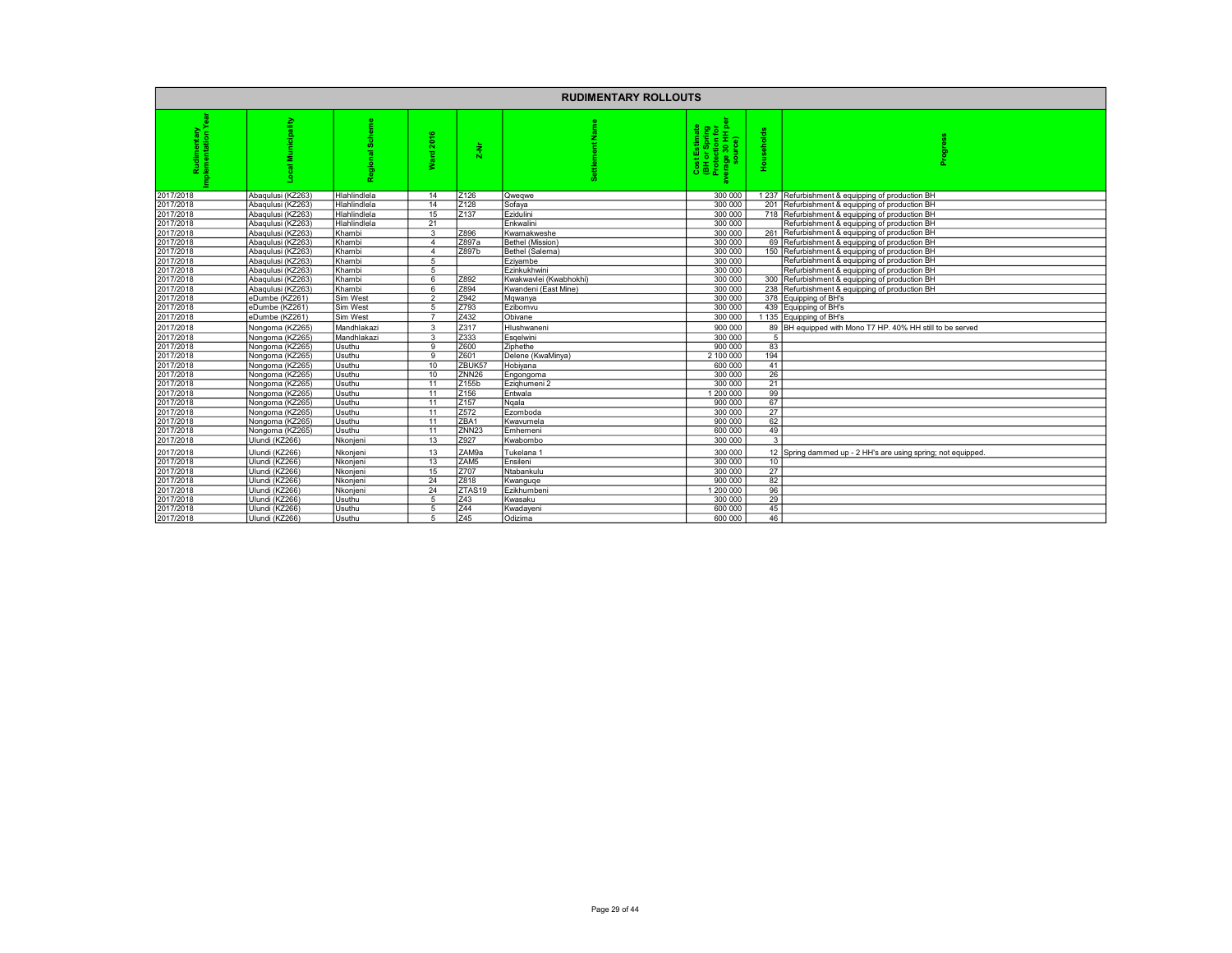|                        |                        |                            |                  |                   | <b>RUDIMENTARY ROLLOUTS</b>                 |                                                                                 |                       |         |
|------------------------|------------------------|----------------------------|------------------|-------------------|---------------------------------------------|---------------------------------------------------------------------------------|-----------------------|---------|
|                        | nicipality<br>€        | $\overline{a}$<br>읆        | ۴<br>ន<br>펕<br>z | $\frac{1}{2}$     |                                             | Cost Estimate<br>(BH or Spring<br>Protection for<br>Protege 30 HH pe<br>source) | 흐<br>둠<br><b>Hous</b> | Progres |
| 2018/2019              | AbaQulusi              | Coronation                 | 5                | ZNew25            | Malangweni                                  | 980 000                                                                         | 68                    |         |
| 2018/2019              | AbaQulusi              | Hlahlindlela               | 8                | ZMAP122           | Vryheid Dump Site                           | 250 000                                                                         | 95                    |         |
| 2018/2019              | AbaQulusi              | Hlahlindlela               | 13               | ZMAP123           | <b>Ema'300</b>                              | 3 080 000                                                                       | 278                   |         |
| 2018/2019              | AbaQulusi              | Hlahlindlela               | 13               | ZNew96            | Banga                                       | 570 000                                                                         | 27                    |         |
| 2018/2019<br>2018/2019 | AbaQulusi<br>eDumbe    | Hlahlindlela<br>Sim West   | 13<br>3          | ZNew109<br>ZNew3  | Hluma<br>Urban Fringe - Informal Settlement | 830 000<br>4 040 000                                                            | 53<br>374             |         |
| 2018/2019              | Nongoma                | Mandhlakazi                | 6                | Z222              | Esigodiphola 2                              | 480 000                                                                         | 18                    |         |
| 2018/2019              | Nongoma                | Usuthu                     | 9                | Z365              | Kwa'Denge                                   | 4 0 7 0 0 0 0                                                                   | 377                   |         |
| 2018/2019              | Nongoma                | Usuthu                     | 9                | Z369              | Emkhondo                                    | 2 550 000                                                                       | 225                   |         |
| 2018/2019              | Nongoma                | Usuthu                     | 9                | Z370              | Holinyoka                                   | 4 090 000                                                                       | 379                   |         |
| 2018/2019              | Nongoma                | Usuthu                     | 9                | Z371              | Ndikandika                                  | 1970000                                                                         | 167                   |         |
| 2018/2019              | Nongoma                | Usuthu                     | 11               | ZNN <sub>23</sub> | Emhemeni                                    | 950 000                                                                         | 65                    |         |
| 2018/2019              | Nongoma                | Usuthu                     | 13               | Z360              | Engwelezane                                 | 630 000                                                                         | 33                    |         |
| 2018/2019              | Nongoma                | Usuthu                     | 17               | Z644              | Magoma                                      | 1810000                                                                         | 151                   |         |
| 2018/2019              | Nongoma                | Usuthu                     | 17               | Z644              | Kwanomehle                                  | 580 000                                                                         | 28                    |         |
| 2018/2019              | Nongoma                | Usuthu                     | 21               | Z615              | Hlabathini 2                                | 1 170 000                                                                       | 87                    |         |
| 2018/2019              | Ulundi                 | Nkonjeni                   | 9                | ZNew79            | Manaba                                      | 400 000                                                                         | 10                    |         |
| 2019/2020              | AbaQulusi              | Coronation                 |                  | ZNew45            | Madanyini                                   | 530 000                                                                         | 23                    |         |
| 2019/2020              | AbaQulusi              | Coronation                 | 6                | ZPM11<br>Z901     | Ezakhiweni 1                                | 550 000<br>1 330 000                                                            | 25                    |         |
| 2019/2020<br>2019/2020 | AbaQulusi<br>AbaQulusi | Coronation<br>Hlahlindlela | 8                | ZNew128           | Nkongolwane 1<br>Kwa'Ngethe                 | 740 000                                                                         | 103<br>44             |         |
| 2019/2020              | AbaQulusi              | Hlahlindlela               | 8                | ZNew153           | Kwatwo                                      | 590 000                                                                         | 29                    |         |
| 2019/2020              | AbaQulusi              | Hlahlindlela               | 12               | ZNew180           | Kandaspunt                                  | 1730 000                                                                        | 143                   |         |
| 2019/2020              | AbaQulusi              | Hlahlindlela               | 13               | ZNew93            | Eskame                                      | 1010000                                                                         | 71                    |         |
| 2019/2020              | AbaQulusi              | Khambi                     | $\overline{4}$   | ZMAP55            | Weltevreden 2                               | 780 000                                                                         | 48                    |         |
| 2019/2020              | AbaQulusi              | Khambi                     | 5                | ZNew82            | Kwa'John 2                                  | 500 000                                                                         | 20                    |         |
| 2019/2020              | Nongoma                | Usuthu                     | q                | Z367              | Kwasicengile                                | 1490 000                                                                        | 119                   |         |
| 2019/2020              | Nongoma                | Usuthu                     | 9                | ZNew159           | Sikheleni                                   | 1 170 000                                                                       | 87                    |         |
| 2019/2020              | Nongoma                | Usuthu                     | 9                | Z592              | Sikhleni                                    | 1570000                                                                         | 127                   |         |
| 2019/2020              | Nongoma                | Usuthu                     | 11               | Z154              | Zampilo                                     | 720 000                                                                         | 42                    |         |
| 2019/2020              | Nongoma                | Usuthu                     | 12               | Z338              | Esigoqobeni                                 | 980 000                                                                         | 68                    |         |
| 2019/2020              | Nongoma                | Usuthu                     | 13               | Z359              | Embokodweni                                 | 1 120 000                                                                       | 82                    |         |
| 2019/2020              | Nongoma                | Usuthu                     | 14               | Z564              | Emahlombe                                   | 1610000                                                                         | 131                   |         |
| 2019/2020<br>2019/2020 | Nongoma                | Usuthu                     | 16<br>16         | Z606<br>Z626      | Ophiyaneni                                  | 4 330 000<br>850 000                                                            | 403<br>55             |         |
| 2019/2020              | Nongoma<br>Nongoma     | Usuthu<br>Usuthu           | 17               | Z646              | Manzimkhulu<br>Kwadlovunga                  | 530 000                                                                         | 23                    |         |
| 2019/2020              | Nongoma                | Usuthu                     | 17               | Z647              | Makhulu                                     | 1 240 000                                                                       | 94                    |         |
| 2019/2020              | Nongoma                | Usuthu                     | 17               | Z648              | Ngasela                                     | 610 000                                                                         | 31                    |         |
| 2019/2020              | Nongoma                | Usuthu                     | 17               | ZKAY8             | Echibini                                    | 440 000                                                                         | 14                    |         |
| 2019/2020              | Nongoma                | Usuthu                     | 21               | Z617              | Sevuna                                      | 760 000                                                                         | 46                    |         |
| 2019/2020              | Nongoma                | Usuthu                     | 21               | Z600              | Ziphete                                     | 5 620 000                                                                       | 532                   |         |
| 2019/2020              | Nongoma                | Usuthu                     | 21               | Z639              | Emoyeni                                     | 2410000                                                                         | 211                   |         |
| 2019/2020              | uPhongolo              | Sim Central                | 6                | ZBUK63            | Dlomodlomo                                  | 1 360 000                                                                       | 106                   |         |
| 2019/2020              | uPhongolo              | Usuthu                     |                  | ZNew118           | Eskhaleni                                   | 660 000                                                                         | 36                    |         |
| 2020/2021              | AbaQulusi              | Coronation                 |                  | ZPM15             | Retseb                                      | 550 000                                                                         | 25                    |         |
| 2020/2021              | AbaQulusi              | Coronation                 |                  | ZMC6              | Thembalihle (Welverdiend)                   | 690 000                                                                         | 39                    |         |
| 2020/2021              | AbaQulusi              | Coronation                 | $\mathfrak{p}$   | ZNew46            | Emarondweni                                 | 420 000                                                                         | 12                    |         |
| 2020/2021              | AbaQulusi              | Coronation                 | $\mathfrak{p}$   | ZNew48            | Empumazi                                    | 450 000                                                                         | 15                    |         |
| 2020/2021              | AbaQulusi              | Coronation                 |                  | ZHC5              | Boomlaer                                    | 680 000                                                                         | 38                    |         |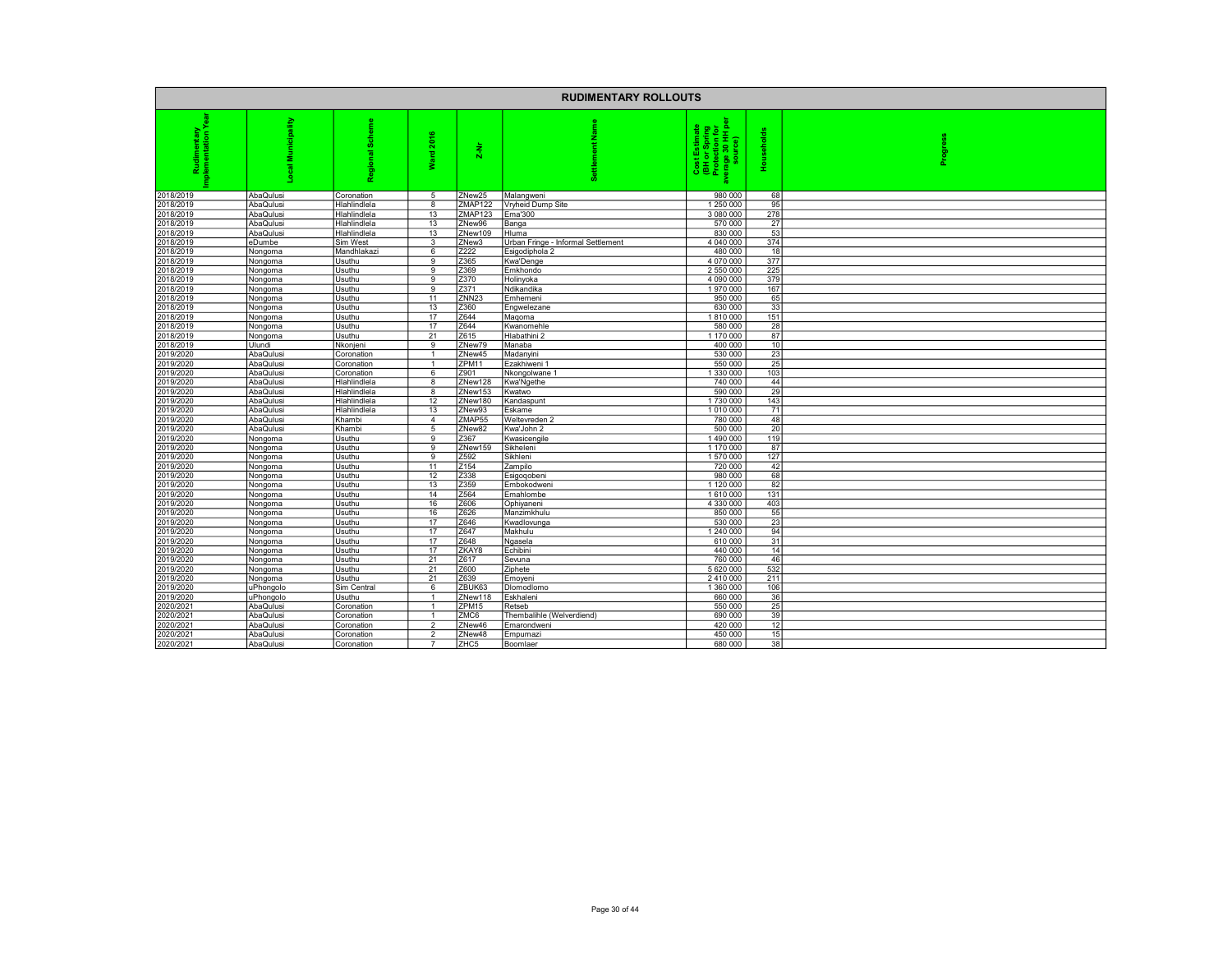| <b>RUDIMENTARY ROLLOUTS</b> |                        |                            |                     |                   |                     |                                                                                |                |         |
|-----------------------------|------------------------|----------------------------|---------------------|-------------------|---------------------|--------------------------------------------------------------------------------|----------------|---------|
| ē                           | 着<br>€                 |                            | 2016<br>gue<br>š    | $\frac{1}{2}$     | Name<br>Ē           | Cost Estimate<br>(BH or Spring<br>Protection for<br>verage 30 HH pe<br>source) | eholds<br>Hous | Progres |
| 2020/2021                   | AbaQulusi              | Hlahlindlela               | $\overline{7}$      | ZNew91            | Kwabozuzu           | 480 000                                                                        | 18             |         |
| 2020/2021                   | AbaQulusi              | Hlahlindlela               | 12                  | ZNew169           | <b>Tintas Drift</b> | 830 000                                                                        | 53             |         |
| 2020/2021                   | AbaQulusi              | Hlahlindlela               | 13                  | ZNew76            | Mpofini             | 890 000                                                                        | 59             |         |
| 2020/2021                   | AbaQulusi              | Khambi                     | $\overline{2}$      | ZNew18            | Kwazondo            | 510 000                                                                        | 21             |         |
| 2020/2021<br>2020/2021      | AbaQulusi<br>AbaQulusi | Khambi<br>Khambi           | 3<br>3              | ZMAP127<br>ZNew29 | Bhukubhu<br>Mabova  | 630 000<br>620 000                                                             | 33<br>32       |         |
| 2020/2021                   | AbaQulusi              | Khambi                     | $\overline{4}$      | ZNew58            | Enkaleni            | 830 000                                                                        | 53             |         |
| 2020/2021                   | AbaQulusi              | Khambi                     | $\overline{4}$      | ZNew66            | Kwa'Paul            | 360 000                                                                        | -6             |         |
| 2020/2021                   | AbaQulusi              | Khambi                     | $\overline{4}$      | ZNew67            | Thabankulu          | 610 000                                                                        | 31             |         |
| 2020/2021                   | eDumbe                 | Hlahlindlela               | 7                   | ZNew14            | Mazezeni            | 590 000                                                                        | 29             |         |
| 2020/2021                   | eDumbe                 | Hlahlindlela               |                     | ZNew6             | Mlindaziko          | 550 000                                                                        | 25             |         |
| 2020/2021                   | Nongoma                | Mandhlakazi                | 2                   | ZBUK21            | Enkanyezini         | 850 000                                                                        | 55             |         |
| 2020/2021                   | Nongoma                | Mandhlakazi                | 5                   | Z292              | Kwajuba             | 1610000                                                                        | 131            |         |
| 2020/2021                   | Nongoma                | Usuthu                     | $\overline{4}$      | ZMAP25            | Mahlezane           | 1 270 000                                                                      | 97             |         |
| 2020/2021                   | Nongoma                | Usuthu                     | $\overline{4}$      | Z362              | Emageleni 3         | 600 000                                                                        | 30             |         |
| 2020/2021                   | Nongoma                | Usuthu                     | 10                  | Z168              | Magutshwa           | 1560000                                                                        | 126            |         |
| 2020/2021                   | Nongoma                | Usuthu                     | 13                  | Z579              | Ekubuseni           | 1480000                                                                        | 118            |         |
| 2020/2021                   | Nongoma                | Usuthu                     | 13                  | ZMAP27            | Ngumbi              | 1430 000                                                                       | 113            |         |
| 2020/2021                   | Nongoma                | Usuthu                     | 13                  | ZMAP28            | Mahayoyo            | 2 500 000                                                                      | 220            |         |
| 2020/2021                   | Nongoma                | Usuthu                     | 14                  | Z561              | Esigangeni 1        | 3 3 2 0 0 0 0                                                                  | 302            |         |
| 2020/2021<br>2020/2021      | Nongoma                | Usuthu<br>Usuthu           | 17<br>21            | Z640<br>Z643      | Bhethani<br>Mgiliji | 2 500 000<br>1 290 000                                                         | 220<br>99      |         |
| 2020/2021                   | Nongoma<br>Nongoma     | Usuthu                     | 21                  | Z638              | Emancwangeni        | 590 000                                                                        | 29             |         |
| 2020/2021                   | Ulundi                 | Usuthu                     | 5                   | ZNew117           | Magagodolo          | 500 000                                                                        | 20             |         |
| 2021/2022                   | AbaQulusi              | Coronation                 | 6                   | ZNew103           | Uitzicht            | 750 000                                                                        | 45             |         |
| 2021/2022                   | AbaQulusi              | Coronation                 | 6                   | ZNew104           | Enkwaleni           | 490 000                                                                        | 19             |         |
| 2021/2022                   | AbaQulusi              | Hlahlindlela               |                     | ZNew95            | Voorkeur            | 900 000                                                                        | 60             |         |
| 2021/2022                   | AbaQulusi              | Hlahlindlela               | $\overline{7}$      | ZNew108           | Shoba 2             | 2790000                                                                        | 249            |         |
| 2021/2022                   | AbaQulusi              | Hlahlindlela               | 12                  | ZNew168           | Mabunya             | 420 000                                                                        | 12             |         |
| 2021/2022                   | AbaQulusi              | Hlahlindlela               | 12                  | ZNew177           | Brakfontein 2       | 420 000                                                                        | 12             |         |
| 2021/2022                   | AbaQulusi              | Khambi                     | $\overline{4}$      | ZNew57            | Hlongane            | 610 000                                                                        | 31             |         |
| 2021/2022                   | AbaQulusi              | Nkonjeni                   | $\overline{4}$      | ZNew52            | Boschoek            | 490 000                                                                        | 19             |         |
| 2021/2022                   | AbaQulusi              | Nkonjeni                   | $\overline{4}$      | ZMAP59            | Masigane            | 840 000                                                                        | 54             |         |
| 2021/2022                   | eDumbe                 | Hlahlindlela               | $\overline{7}$      | ZNew150           | Mqwabe              | 590 000                                                                        | 29             |         |
| 2021/2022                   | Nongoma                | Mandhlakazi                | $\overline{1}$      | Z313              | Mngamunde           | 550 000                                                                        | 25             |         |
| 2021/2022                   | Nongoma                | Mandhlakazi                | $\overline{2}$      | ZMAP39            | Dungamanzi 1        | 880 000                                                                        | 58             |         |
| 2021/2022<br>2021/2022      | Nongoma                | Mandhlakazi                | 5<br>$\overline{7}$ | Z247<br>Z954      | Mpuphusi            | 1670000                                                                        | 137            |         |
| 2021/2022                   | Nongoma                | Mandhlakazi<br>Mandhlakazi | 18                  | Z240              | Bhidi<br>Maduma     | 1 190 000<br>1 280 000                                                         | 89<br>98       |         |
| 2021/2022                   | Nongoma<br>Nongoma     | Mandhlakazi                | 20                  | Z227              | Mangashaneni        | 1460000                                                                        | 116            |         |
| 2021/2022                   | Nongoma                | Mandhlakazi                | 20                  | Z225              | Nkabane             | 1050000                                                                        | 75             |         |
| 2021/2022                   | Nongoma                | Usuthu                     | 12                  | Z339              | Ngwabe              | 1110 000                                                                       | 81             |         |
| 2021/2022                   | Nongoma                | Usuthu                     | 12                  | Z340              | Esidakeni           | 900 000                                                                        | 60             |         |
| 2021/2022                   | Nongoma                | Usuthu                     | 12                  | ZKAY4             | Emayeni 1           | 910 000                                                                        | 61             |         |
| 2021/2022                   | Nongoma                | Usuthu                     | 12                  | Z342              | Emayeni 2           | 1 150 000                                                                      | 85             |         |
| 2021/2022                   | Nongoma                | Usuthu                     | 14                  | Z560              | Khalweni            | 820 000                                                                        | 52             |         |
| 2021/2022                   | Nongoma                | Usuthu                     | 16                  | Z632              | Ngokotho            | 2 190 000                                                                      | 189            |         |
| 2021/2022                   | Nongoma                | Usuthu                     | 17                  | ZKAY7             | Msasaneni           | 670 000                                                                        | 37             |         |
| 2021/2022                   | Nongoma                | Usuthu                     | 18                  | Z650              | Esigokolweni        | 2 360 000                                                                      | 206            |         |
| 2021/2022                   | Ulundi                 | Nkonjeni                   | 14                  | Z408              | Nyoni               | 1570000                                                                        | 127            |         |
| 2021/2022                   | Ulundi                 | Nkonjeni                   | 21                  | ZMAP106           | Jems                | 450 000                                                                        | 15             |         |
| 2021/2022                   | Ulundi                 | Usuthu                     | 5                   | ZMAP111           | Hluthy              | 700 000                                                                        | 40             |         |
| 2021/2022                   | uPhongolo              | Coronation                 | -1                  | ZNew37            | Kwaslevu            | 710 000                                                                        | 41             |         |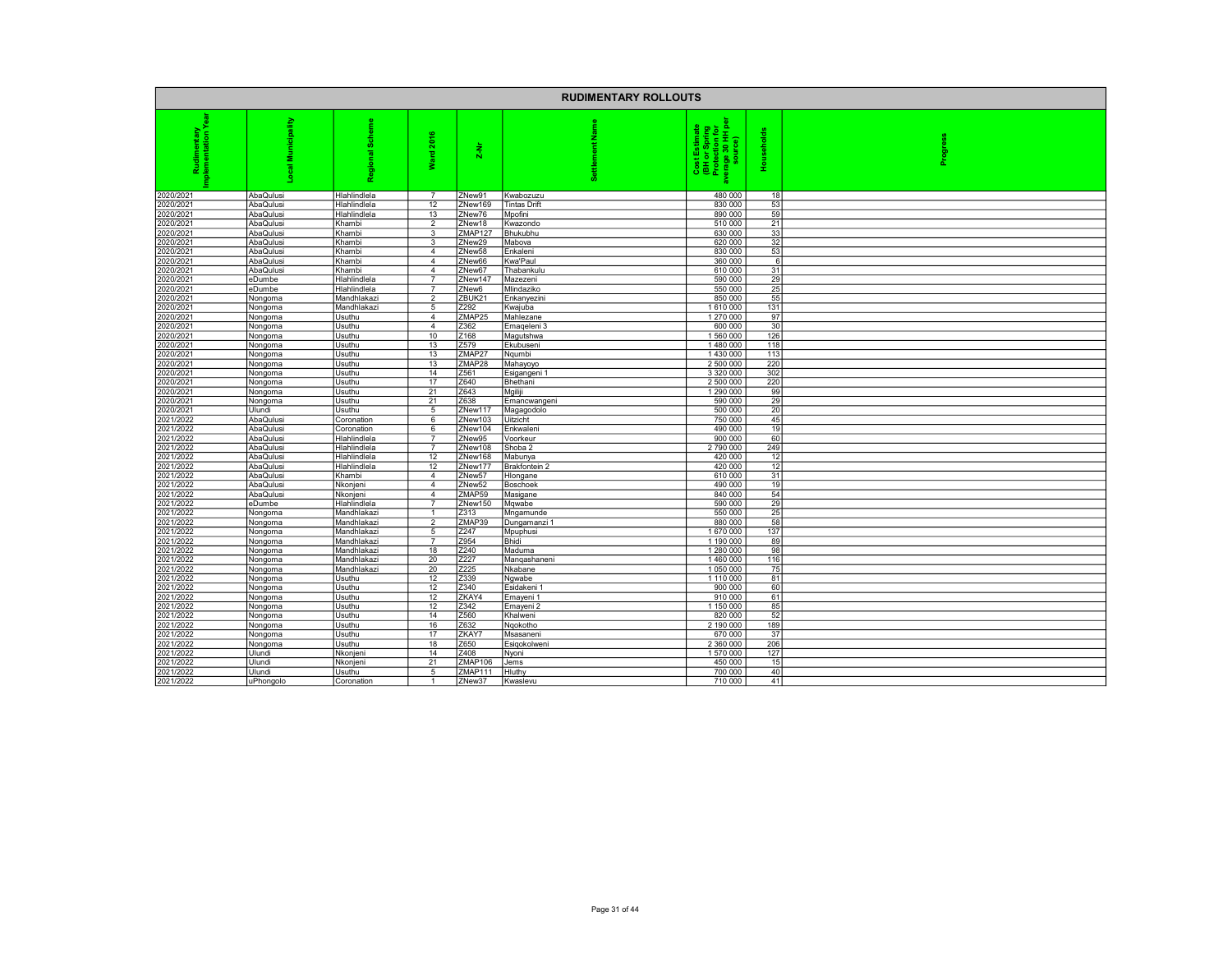|                |                        |                              |                                  |                    | <b>RUDIMENTARY ROLLOUTS</b>       |                                                                                       |                |         |
|----------------|------------------------|------------------------------|----------------------------------|--------------------|-----------------------------------|---------------------------------------------------------------------------------------|----------------|---------|
|                | ipality                | 8<br>ᇛ<br>ъ                  | ٠<br>å,<br>gue<br>≳              | $\frac{1}{2}$      |                                   | Cost Estimate<br>(BH or Spring<br>Protection for<br>Protection for<br>verage 30 HH pe | 둥<br>Hous      | Progres |
| >2022          | AbaQulusi              | Coronation                   | $\overline{1}$                   | ZNew50             | Kwantebe                          | 870 000                                                                               | 57             |         |
| >2022          | AbaQulusi              | Coronation                   |                                  | Z902               | Gushede                           | 790 000                                                                               | 49             |         |
| >2022          | AbaQulusi              | Coronation                   |                                  | ZNew63             | Kwanogalaja                       | 320 000                                                                               | $\overline{2}$ |         |
| >2022<br>>2022 | AbaQulusi<br>AbaQulusi | Coronation<br>Coronation     | $\overline{2}$<br>$\overline{2}$ | ZNew20<br>ZNew21   | Kwanmnunse<br>Makhwela            | 850 000<br>1 040 000                                                                  | 55<br>74       |         |
| >2022          | AbaQulusi              | Coronation                   | $\mathfrak{p}$                   | ZNew22             | Kwabudula                         | 580 000                                                                               | 28             |         |
| >2022          | AbaQulusi              | Coronation                   | $\overline{2}$                   | ZNew40             | Kwasithole                        | 1 040 000                                                                             | 74             |         |
| >2022          | AbaQulusi              | Coronation                   | $\mathcal{P}$                    | ZNew49             | Kwamsezane                        | 900 000                                                                               | 60             |         |
| >2022          | AbaQulusi              | Coronation                   | 3                                | ZNew32             | Mfabantu                          | 520 000                                                                               | 22             |         |
| >2022          | AbaQulusi              | Coronation                   | 5                                | ZNew86             | Triangle store                    | 2870000                                                                               | 257            |         |
| >2022<br>>2022 | AbaQulusi<br>AbaQulusi | Coronation                   | 6                                | ZNew33             | Mciyo                             | 660 000<br>460 000                                                                    | 36<br>16       |         |
| >2022          | AbaQulusi              | Coronation<br>Coronation     | 6<br>6                           | ZNew34<br>ZNew97   | Gobeni<br>Kwa'Boy 3               | 800 000                                                                               | 50             |         |
| >2022          | AbaQulusi              | Hlahlindlela                 | 7                                | ZNew89             | Bozuzu                            | 530 000                                                                               | 23             |         |
| >2022          | AbaQulusi              | Hlahlindlela                 | $\overline{7}$                   | ZNew90             | Ntendeka 2                        | 1 140 000                                                                             | 84             |         |
| >2022          | AbaQulusi              | Hlahlindlela                 | $\overline{7}$                   | ZNew94             | Zungweni                          | 810 000                                                                               | 51             |         |
| >2022          | AbaQulusi              | Hlahlindlela                 |                                  | ZNew107            | Shoba 1                           | 1 330 000                                                                             | 103            |         |
| >2022          | AbaQulusi              | Hlahlindlela                 |                                  | ZNew111            | Emakwateni                        | 940 000                                                                               | 64             |         |
| >2022          | AbaQulusi              | Hlahlindlela                 |                                  | ZNew112            | Geluk 1                           | 390 000                                                                               | $\overline{9}$ |         |
| >2022          | AbaQulusi              | Hlahlindlela                 | 8                                | ZNew113            | Kwalancast                        | 480 000                                                                               | 18             |         |
| >2022<br>>2022 | AbaQulusi<br>AbaQulusi | Hlahlindlela<br>Hlahlindlela | 8                                | ZNew126<br>ZNew127 | Magot<br>Kwa'Beshu                | 680 000<br>670 000                                                                    | 38<br>37       |         |
| >2022          | AbaQulusi              | Hlahlindlela                 | 8                                | ZNew129            | Kwa'Bevu                          | 490 000                                                                               | 19             |         |
| >2022          | AbaQulusi              | Hlahlindlela                 | 8                                | ZNew130            | Hellberg farms                    | 950 000                                                                               | 65             |         |
| >2022          | AbaQulusi              | Hlahlindlela                 | 9                                | ZNew119            | Stillwater                        | 1 130 000                                                                             | 83             |         |
| >2022          | AbaQulusi              | Hlahlindlela                 | 9                                | ZNew125            | Kwa'Savells                       | 530 000                                                                               | 23             |         |
| >2022          | AbaQulusi              | Hlahlindlela                 | q                                | ZNew154            | Kwa'Matiela                       | 510 000                                                                               | 21             |         |
| >2022          | AbaQulusi              | Hlahlindlela                 | 12                               | ZNew160            | Enyanyeni                         | 510 000                                                                               | 21             |         |
| >2022          | AbaQulusi              | Hlahlindlela                 | 12<br>12                         | ZNew161            | Emooi                             | 1040000                                                                               | 74<br>30       |         |
| >2022<br>>2022 | AbaQulusi<br>AbaQulusi | Hlahlindlela<br>Hlahlindlela | 12                               | ZNew162<br>ZNew163 | Vamba<br>Brakfontein              | 600 000<br>520 000                                                                    | 22             |         |
| >2022          | AbaQulusi              | Hlahlindlela                 | 12                               | ZNew164            | Langverwacht                      | 660 000                                                                               | 36             |         |
| >2022          | AbaQulusi              | Hlahlindlela                 | 12                               | ZNew165            | Mawelawela                        | 580 000                                                                               | 28             |         |
| >2022          | AbaQulusi              | Hlahlindlela                 | 12                               | ZNew166            | Jimane                            | 990 000                                                                               | 69             |         |
| >2022          | AbaQulusi              | Hlahlindlela                 | 12                               | ZNew167            | Nsengeni                          | 470 000                                                                               | 17             |         |
| >2022          | AbaQulusi              | Hlahlindlela                 | 12                               | ZNew170            | KwaMshomoloza                     | 580 000                                                                               | 28             |         |
| >2022          | AbaQulusi              | Hlahlindlela                 | 12                               | ZNew171            | Grootfontein                      | 660 000                                                                               | 36             |         |
| >2022<br>>2022 | AbaQulusi<br>AbaQulusi | Hlahlindlela<br>Hlahlindlela | 12<br>12                         | ZNew172<br>ZNew173 | Middelpunt<br>Geluk 3             | 380 000<br>410 000                                                                    | 8<br>11        |         |
| >2022          | AbaQulusi              | Hlahlindlela                 | 12                               | ZNew175            | Aardappel                         | 540 000                                                                               | 24             |         |
| >2022          | AbaQulusi              | Hlahlindlela                 | 12                               | ZNew176            | Dubbelrecht                       | 440 000                                                                               | 14             |         |
| >2022          | AbaQulusi              | Hlahlindlela                 | 12                               | ZNew178            | Fairplay                          | 470 000                                                                               | 17             |         |
| >2022          | AbaQulusi              | Hlahlindlela                 | 12                               | ZNew179            | Mdlenevini                        | 620 000                                                                               | 32             |         |
| >2022          | AbaQulusi              | Hlahlindlela                 | 13                               | ZNew74             | Golden Valley                     | 870 000                                                                               | 57             |         |
| >2022          | AbaQulusi              | Hlahlindlela                 | 13                               | ZNew75             | Beafort                           | 890 000                                                                               | 59             |         |
| >2022          | AbaQulusi              | Hlahlindlela                 | 13                               | ZNew77             | Klipfontein                       | 570 000                                                                               | 27             |         |
| >2022<br>>2022 | AbaQulusi<br>AbaQulusi | Hlahlindlela<br>Hlahlindlela | 13<br>13                         | ZNew92<br>ZNew110  | Kwabanga 2                        | 780 000<br>960 000                                                                    | 48<br>66       |         |
| >2022          | AbaQulusi              | Hlahlindlela                 | 22                               | ZNew106            | Kwabanga 1<br>Eensgevonden plotte | 1 130 000                                                                             | 83             |         |
| >2022          | AbaQulusi              | Hlahlindlela                 | 22                               | ZNew120            | Scheepersnek                      | 640 000                                                                               | 34             |         |
| >2022          | AbaQulusi              | Hlahlindlela                 | 22                               | ZNew121            | Zaaifontein                       | 510 000                                                                               | 21             |         |
| >2022          | AbaQulusi              | Hlahlindlela                 | 22                               | ZNew122            | Fearmdale                         | 980 000                                                                               | 68             |         |
| >2022          | AbaQulusi              | Hlahlindlela                 | 22                               | ZNew123            | Kwa'Lubeck                        | 490 000                                                                               | 19             |         |
| >2022          | AbaQulusi              | Hlahlindlela                 | 22                               | ZNew124            | Betel                             | 490 000                                                                               | 19             |         |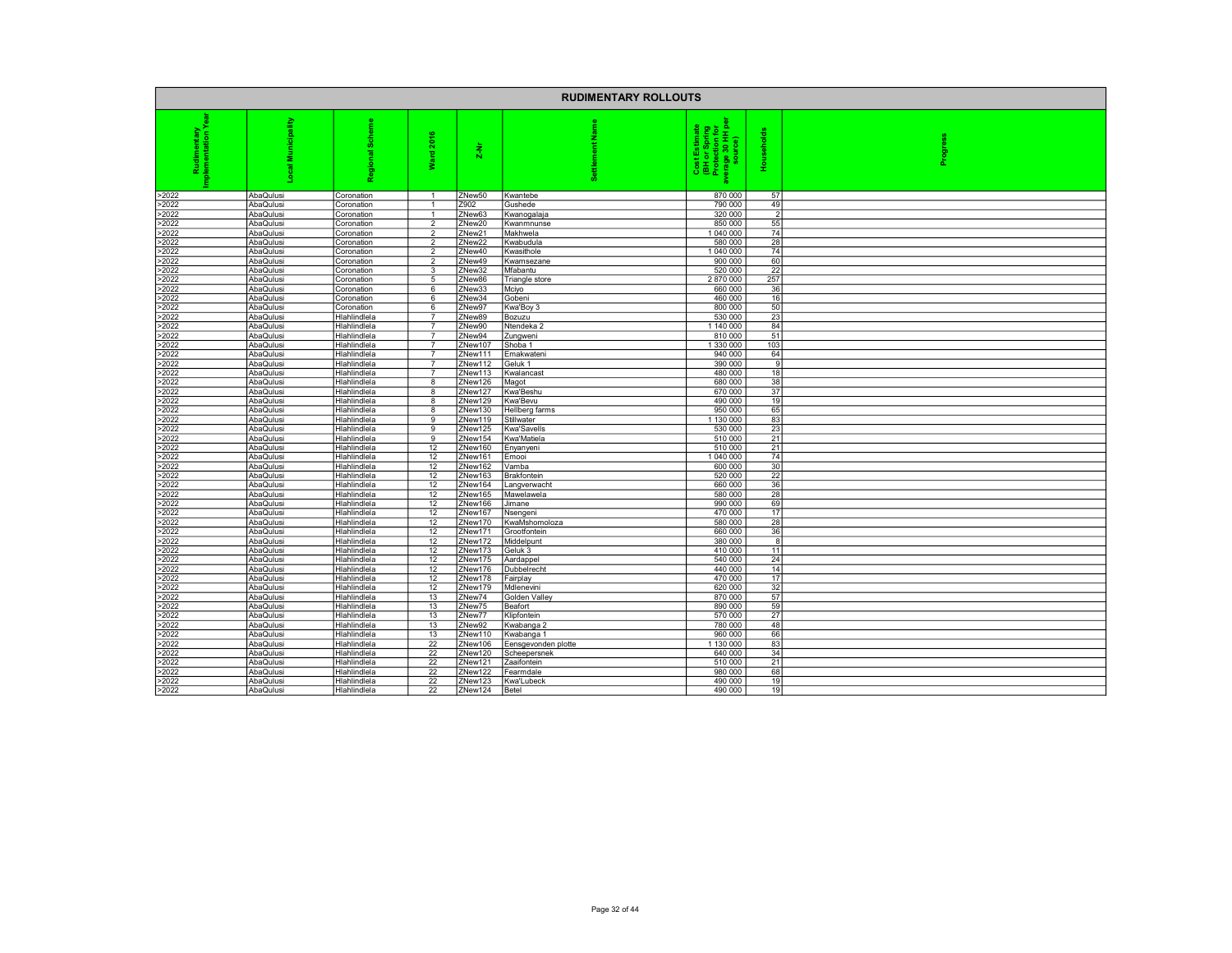|                |                        |                  |                                  |                   | <b>RUDIMENTARY ROLLOUTS</b>                   |                                                                                |                |  |
|----------------|------------------------|------------------|----------------------------------|-------------------|-----------------------------------------------|--------------------------------------------------------------------------------|----------------|--|
|                | pality                 | శ్ర<br>흗<br>ō    | ٠<br>ard 20<br>s.                | $2-Nr$            | z                                             | Cost Estimate<br>(BH or Spring<br>Protection for<br>Prage 30 HH per<br>source) | Households     |  |
| >2022          | AbaQulusi              | Khambi           | $\overline{2}$                   | ZMC13             | Ntabazelanga                                  | 660 000                                                                        | 36             |  |
| >2022          | AbaQulusi              | Khambi           | $\overline{2}$                   | ZNew11            | Thuthukani                                    | 450 000                                                                        | 15             |  |
| >2022          | AbaQulusi              | Khambi           | $\overline{2}$                   | ZNew12            | Mphitiphtini                                  | 1640000                                                                        | 134            |  |
| >2022          | AbaQulusi              | Khambi           | $\mathfrak{p}$                   | ZNew13            | Ongcwezeni                                    | 1 370 000                                                                      | 107            |  |
| >2022          | AbaQulusi              | Khambi           | $\overline{2}$                   | ZMAP62            | Ketango                                       | 440 000                                                                        | 14             |  |
| >2022          | AbaQulusi              | Khambi           | $\overline{2}$                   | ZNew14            | Ngongomane                                    | 2 140 000                                                                      | 184            |  |
| >2022          | AbaQulusi              | Khambi           | $\mathfrak{p}$<br>$\mathcal{P}$  | ZNew15            | Diomodiomo                                    | 520 000                                                                        | 22             |  |
| >2022          | AbaQulusi              | Khambi           |                                  | ZNew16            | Kwakopie                                      | 420 000                                                                        | 12             |  |
| >2022<br>>2022 | AbaQulusi<br>AbaQulusi | Khambi<br>Khambi | $\overline{2}$<br>$\mathfrak{p}$ | ZNew17<br>ZNew19  | Ndulo                                         | 390 000<br>590 000                                                             | 9<br>29        |  |
| >2022          | AbaQulusi              | Khambi           | 3                                | ZNew28            | Kwathemba<br>Mthumeni                         | 380 000                                                                        | 8              |  |
| >2022          | AbaQulusi              | Khambi           | 3                                | ZNew30            | Kewulane                                      | 1070000                                                                        | 77             |  |
| >2022          | AbaQulusi              | Khambi           | 3                                | ZNew31            | Ndulinde                                      | 520 000                                                                        | 22             |  |
| >2022          | AbaQulusi              | Khambi           | 3                                | ZNew181           | Hlanganani CPA                                | 370 000                                                                        | $\overline{7}$ |  |
| >2022          | AbaQulusi              | Khambi           | $\overline{4}$                   | ZNew53            | Kwamahashi                                    | 590 000                                                                        | 29             |  |
| >2022          | AbaQulusi              | Khambi           | $\overline{4}$                   | ZMAP126           | Mangoe                                        | 1 250 000                                                                      | 95             |  |
| >2022          | AbaQulusi              | Khambi           | $\overline{4}$                   | ZNew54            | KwaDevan                                      | 740 000                                                                        | 44             |  |
| >2022          | AbaQulusi              | Khambi           | $\overline{4}$                   | ZNew55            | Kwa'Ngada                                     | 900 000                                                                        | 60             |  |
| >2022          | AbaQulusi              | Khambi           | $\overline{4}$                   | ZNew59            | Siyaphambile                                  | 650 000                                                                        | 35             |  |
| >2022          | AbaQulusi              | Khambi           | $\overline{4}$                   | ZNew60            | Dagane                                        | 660 000                                                                        | 36             |  |
| >2022          | AbaQulusi              | Khambi           | 4                                | ZNew61            | Leeunek 1                                     | 510 000                                                                        | 21             |  |
| >2022          | AbaQulusi              | Khambi           | $\overline{4}$                   | ZNN <sub>21</sub> | eMkhweleni                                    | 800 000                                                                        | 50             |  |
| >2022          | AbaQulusi              | Khambi           | $\overline{4}$                   | ZNew62            | Engothweni                                    | 980 000                                                                        | 68             |  |
| >2022          | AbaQulusi              | Khambi           | $\overline{4}$                   | ZNew64            | Emgageni                                      | 1900000                                                                        | 160            |  |
| >2022          | AbaQulusi              | Khambi           | $\overline{4}$                   | ZNew65            | Kwaschoeman                                   | 490 000                                                                        | 19             |  |
| >2022          | AbaQulusi              | Khambi           | $\overline{4}$                   | ZNew68            | Elim                                          | 460 000                                                                        | 16             |  |
| >2022          | AbaQulusi              | Khambi           | $\overline{4}$                   | ZNew69            | Entabeni 1                                    | 410 000                                                                        | 11             |  |
| >2022          | AbaQulusi              | Khambi           | $\overline{4}$                   | ZNew70            | Berlin                                        | 380 000                                                                        | 8              |  |
| >2022          | AbaQulusi              | Khambi           | $\overline{4}$                   | ZNew71            | Lenjane 1                                     | 800 000                                                                        | 50             |  |
| >2022          | AbaQulusi              | Khambi           | 5                                | ZMAP75            | Mbogozi                                       | 1680000                                                                        | 138            |  |
| >2022          | AbaQulusi              | Khambi           | 5                                | ZNew81            | Ekamvu                                        | 560 000                                                                        | 26             |  |
| >2022          | AbaQulusi              | Khambi           | 5                                | ZNew84            | Ma'Romenie                                    | 1860000                                                                        | 156            |  |
| >2022          | AbaQulusi              | Khambi           | 5                                | ZNew85            | Ishoba                                        | 450 000                                                                        | 15             |  |
| >2022          | AbaQulusi              | Khambi           | 5                                | ZNew131           | Lenjane 2                                     | 730 000                                                                        | 43             |  |
| >2022          | AbaQulusi              | Khambi           | 13                               | ZNew72            | Ishoba                                        | 1 310 000                                                                      | 101            |  |
| >2022          | AbaQulusi              | Khambi           | 13                               | ZNew73            | eeunek <sub>2</sub>                           | 420 000                                                                        | 12             |  |
| >2022          | eDumbe                 | Coronation       | $\overline{7}$                   | ZTAS56            | Palmietfontein (Rondspring 137, Kwambhedleni) | 550 000                                                                        | 25             |  |
| >2022          | eDumbe                 | Coronation       |                                  | ZNew145           | Mutshekazi                                    | 1580000                                                                        | 128            |  |
| >2022          | eDumbe                 | Coronation       | $\overline{7}$                   | ZNew146           | Makhwabe                                      | 370 000                                                                        | $\overline{7}$ |  |
| >2022          | eDumbe                 | Coronation       |                                  | ZNew149           | Gweje                                         | 1 170 000                                                                      | 87             |  |
| >2022          | eDumbe                 | Coronation       | $\overline{7}$                   | ZNew156           | Doornkloof                                    | 550 000                                                                        | 25             |  |
| >2022          | eDumbe                 | Hlahlindlela     |                                  | ZNew132           | Khambula mission                              | 890 000                                                                        | 59             |  |
| >2022          | eDumbe                 | Hlahlindlela     |                                  | ZNew133           | Bivane                                        | 1 300 000                                                                      | 100            |  |
| >2022          | eDumbe                 | Hlahlindlela     | -1                               | ZNew4             | Bivanyana                                     | 710 000                                                                        | 41             |  |
| >2022          | eDumbe                 | Hlahlindlela     |                                  | ZNew148           | Zungwini                                      | 490 000                                                                        | 19             |  |
| >2022          | eDumbe                 | Hlahlindlela     | $\overline{7}$                   | ZMAP4             | Mthashana                                     | 750 000                                                                        | 45             |  |
| >2022          | eDumbe                 | Hlahlindlela     |                                  | ZNew152           | Sefamanzi                                     | 790 000                                                                        | 49             |  |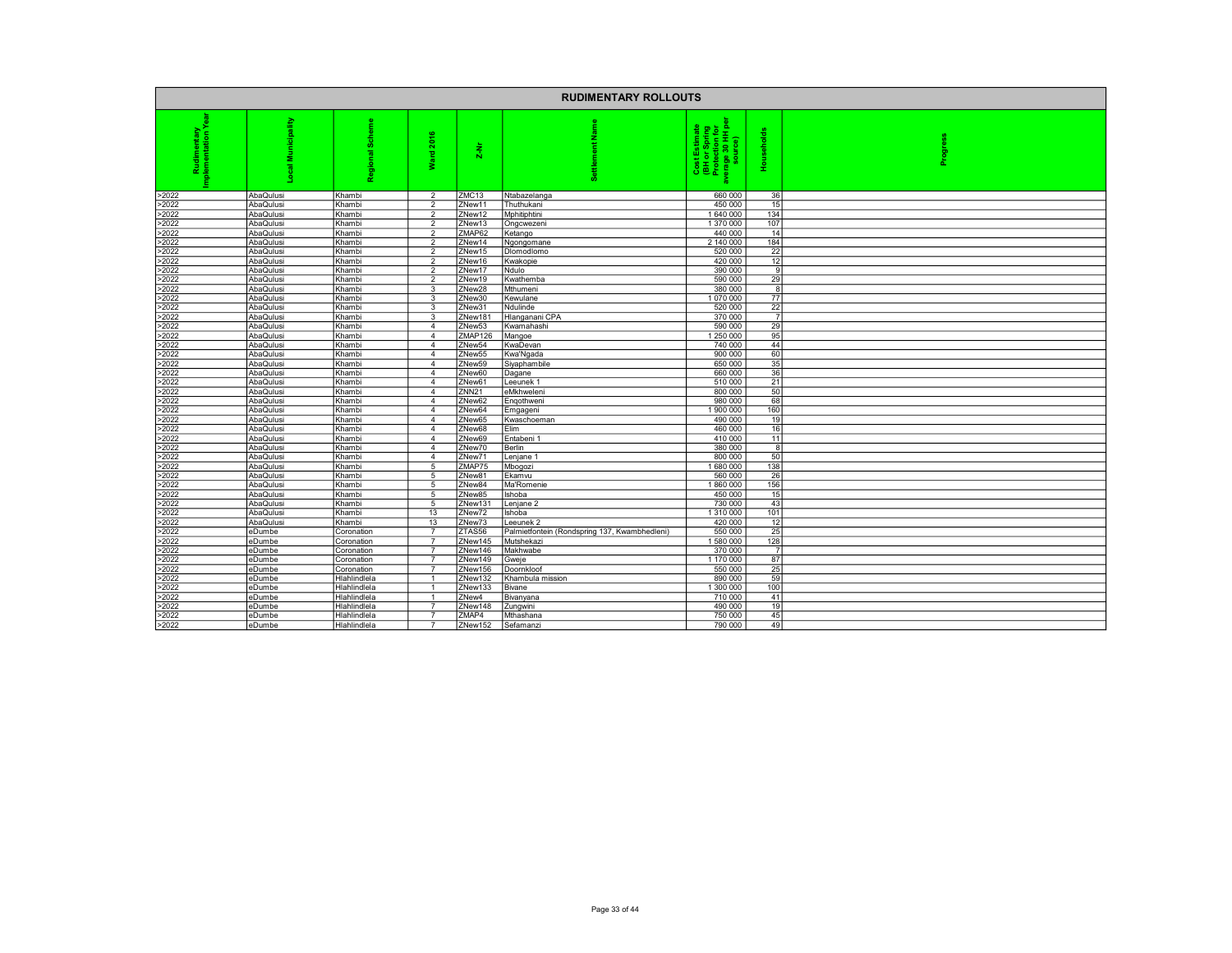|                |                    |                            |                                  |                   | <b>RUDIMENTARY ROLLOUTS</b> |                                                                                |                  |        |
|----------------|--------------------|----------------------------|----------------------------------|-------------------|-----------------------------|--------------------------------------------------------------------------------|------------------|--------|
|                | cipality<br>Ξ      | ة<br>8<br>힡<br>음           | ٠<br>å<br><b>Pue</b><br>ż        | $\frac{1}{2}$     | z<br>ã                      | Cost Estimate<br>(BH or Spring<br>Protection for<br>verage 30 HH pe<br>source) | <b>olds</b><br>훈 | Progre |
| >2022          | eDumbe             | Sim West                   |                                  | ZNew134           | Kwalembe                    | 900 000                                                                        | 60               |        |
| >2022          | eDumbe             | Sim West                   |                                  | ZNew <sub>2</sub> | Lukhakhay                   | 1 290 000                                                                      | 99               |        |
| >2022<br>>2022 | eDumbe             | Sim West                   | $\overline{1}$                   | ZNew135           | Eloyi                       | 790 000<br>850 000                                                             | 49<br>55         |        |
| >2022          | eDumbe<br>eDumbe   | Sim West<br>Sim West       |                                  | ZMAP1<br>ZNew136  | Rooipoort<br>Mkhupane       | 540 000                                                                        | 24               |        |
| >2022          | eDumbe             | Sim West                   |                                  | ZMAP120           | Schikhoek (Land Reform)     | 870 000                                                                        | $\overline{57}$  |        |
| >2022          | eDumbe             | Sim West                   | $\overline{1}$                   | ZMAP71            | Bella Vista                 | 830 000                                                                        | 53               |        |
| >2022          | eDumbe             | Sim West                   |                                  | ZNew137           | Ntshakwe                    | 550 000                                                                        | 25               |        |
| >2022          | eDumbe             | Sim West                   |                                  | ZNew138           | Mhlamone                    | 1710000                                                                        | 141              |        |
| >2022          | eDumbe             | Sim West                   |                                  | ZNew139           | Bhinika                     | 1 100 000                                                                      | 80               |        |
| >2022          | eDumbe             | Sim West                   | $\overline{1}$                   | ZNew140           | Biknyon                     | 850 000                                                                        | 55               |        |
| >2022          | eDumbe             | Sim West                   |                                  | ZNew9             | Esitikini                   | 560 000                                                                        | 26               |        |
| >2022          | eDumbe             | Sim West                   |                                  | ZNew141           | Koto                        | 1 350 000                                                                      | 105              |        |
| >2022<br>>2022 | eDumbe<br>eDumbe   | Sim West<br>Sim West       | $\overline{1}$                   | ZNew142<br>ZNew10 | Loti<br>Knoopaan            | 660 000<br>1680000                                                             | 36<br>138        |        |
| >2022          | eDumbe             | Sim West                   |                                  | ZNew143           | Brecher                     | 730 000                                                                        | 43               |        |
| >2022          | eDumbe             | Sim West                   |                                  | ZMAP121           | Tholwethu (Land Reform)     | 1070000                                                                        | 77               |        |
| >2022          | eDumbe             | Sim West                   |                                  | ZNew144           | Titane                      | 690 000                                                                        | 39               |        |
| >2022          | eDumbe             | Sim West                   |                                  | ZNew155           | Ematafuleni                 | 530 000                                                                        | 23               |        |
| >2022          | eDumbe             | Sim West                   | $\overline{7}$                   | ZMAP6             | Koudbad / Welverdiend       | 670 000                                                                        | 37               |        |
| >2022          | eDumbe             | Sim West                   | $\overline{7}$                   | ZNew151           | Ndabezitha                  | 460 000                                                                        | 16               |        |
| >2022          | eDumbe             | Sim West                   | $\overline{7}$                   | ZNew <sub>5</sub> | Nzenze                      | 550 000                                                                        | 25               |        |
| >2022          | eDumbe             | Sim West                   | 8                                | ZNew8             | Nhlungwane                  | 1450000                                                                        | 115              |        |
| >2022          | Nongoma            | Mandhlakazi                |                                  | Z290              | Zidwadweni                  | 1 2 2 0 0 0 0                                                                  | 92               |        |
| >2022<br>>2022 | Nongoma            | Mandhlakazi                |                                  | Z304<br>ZMAP20    | Ntweni 1                    | 1 050 000                                                                      | 75<br>21         |        |
| >2022          | Nongoma            | Mandhlakazi<br>Mandhlakazi | $\overline{2}$                   | Z951              | Mhlanjeni<br>Mthwandlana 1  | 510 000<br>400 000                                                             | 10               |        |
| >2022          | Nongoma<br>Nongoma | Mandhlakazi                | $\overline{2}$                   | Z236              | Esixeni                     | 530 000                                                                        | 23               |        |
| >2022          | Nongoma            | Mandhlakazi                | $\mathfrak{p}$                   | ZBUK11            | Vusu Musi                   | 1090000                                                                        | 79               |        |
| >2022          | Nongoma            | Mandhlakazi                | $\overline{2}$                   | ZMAP38            | Ntenjane                    | 710 000                                                                        | 41               |        |
| >2022          | Nongoma            | Mandhlakazi                | $\overline{2}$                   | Z234              | Kwankweme                   | 860 000                                                                        | 56               |        |
| >2022          | Nongoma            | Mandhlakazi                | 3                                | ZMAP22            | Mkhuze 1                    | 320 000                                                                        | $\overline{2}$   |        |
| >2022          | Nongoma            | Mandhlakazi                | 3                                | Z333              | Esqelwini                   | 340 000                                                                        | $\overline{4}$   |        |
| >2022          | Nongoma            | Mandhlakazi                | 3                                | ZBUK25            | Magendene                   | 550 000                                                                        | 25               |        |
| >2022          | Nongoma            | Mandhlakazi                | $\overline{7}$                   | Z204              | Sibanyaneni                 | 1760000                                                                        | 146              |        |
| >2022          | Nongoma            | Mandhlakazi                | $\overline{7}$<br>$\overline{7}$ | Z181              | Sinkonkonko 2               | 1110 000                                                                       | 81               |        |
| >2022<br>>2022 | Nongoma            | Mandhlakazi<br>Mandhlakazi |                                  | Z955<br>ZBUK23    | Maganganeni<br>Mgolokotho   | 870 000<br>610 000                                                             | 57<br>31         |        |
| >2022          | Nongoma<br>Nongoma | Mandhlakazi                | 18                               | Z243              | Zibusele                    | 1710000                                                                        | 141              |        |
| >2022          | Nongoma            | Mandhlakazi                | 18                               | ZBUK24            | Meyame                      | 440 000                                                                        | 14               |        |
| >2022          | Nongoma            | Usuthu                     | $\overline{4}$                   | Z362              | Emageleni 2                 | 370 000                                                                        | $\overline{7}$   |        |
| >2022          | Nongoma            | Usuthu                     | 6                                | Z170              | Ekuvukeni                   | 2 310 000                                                                      | 201              |        |
| >2022          | Nongoma            | Usuthu                     | 10                               | Z575              | Kwahelibheshu               | 460 000                                                                        | 16               |        |
| >2022          | Nongoma            | Usuthu                     | 10                               | ZBUK56            | Nombanjana                  | 1020000                                                                        | 72               |        |
| >2022          | Nongoma            | Usuthu                     | 10                               | ZNN <sub>26</sub> | Engongoma                   | 560 000                                                                        | 26               |        |
| >2022          | Nongoma            | Usuthu                     | 10                               | Z160              | Nsawulani                   | 2 430 000                                                                      | 213              |        |
| >2022<br>>2022 | Nongoma            | Usuthu                     | 10<br>10                         | ZMAP18<br>Z163    | Nokhesheni                  | 500 000<br>2 110 000                                                           | 20<br>181        |        |
| >2022          | Nongoma<br>Nongoma | Usuthu<br>Usuthu           | 11                               | Z147              | Emakholweni 2<br>Ngolotshe  | 3710000                                                                        | 341              |        |
| >2022          | Nongoma            | Usuthu                     | 11                               | ZMAP9             | Doncaneni                   | 950 000                                                                        | 65               |        |
| >2022          | Nongoma            | Usuthu                     | 11                               | Z155a             | Ezighumeni                  | 1580000                                                                        | 128              |        |
| >2022          | Nongoma            | Usuthu                     | 11                               | Z156              | Entwala                     | 870 000                                                                        | 57               |        |
| >2022          | Nongoma            | Usuthu                     | 11                               | Z157              | Nqala                       | 1 160 000                                                                      | 86               |        |
| >2022          | Nongoma            | Usuthu                     | 11                               | ZBA1              | Kwavumela                   | 1 060 000                                                                      | 76               |        |
| >2022          | Nongoma            | Usuthu                     | 12                               | ZMAP15            | Dum-Dum                     | 680 000                                                                        | 38               |        |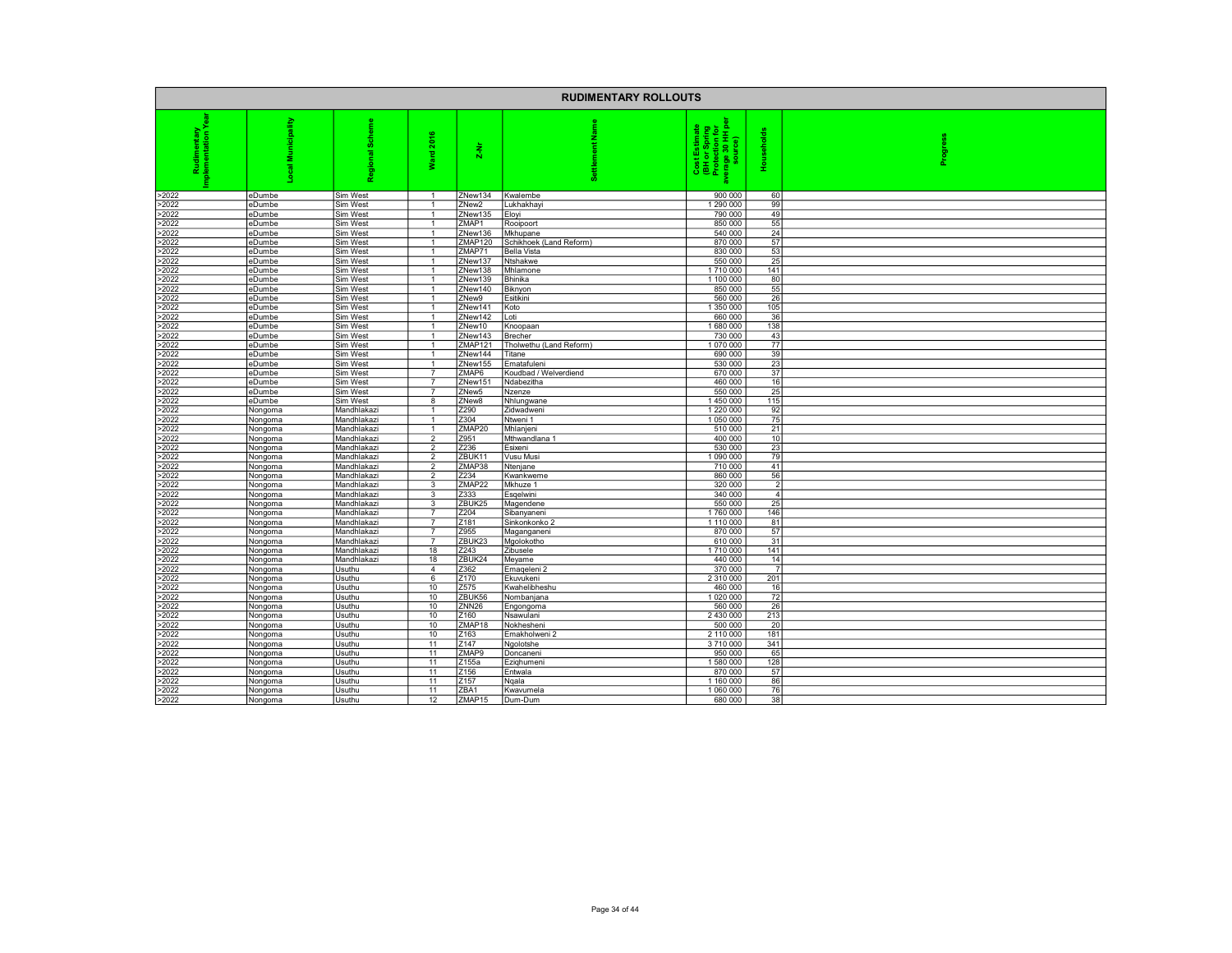|                | <b>RUDIMENTARY ROLLOUTS</b> |                          |                      |                    |                               |                                                                                |                       |        |  |
|----------------|-----------------------------|--------------------------|----------------------|--------------------|-------------------------------|--------------------------------------------------------------------------------|-----------------------|--------|--|
|                | 음<br>š<br>ल                 | 8<br>恵<br>Region         | 2016<br>꾛<br>₹       | $\frac{1}{2}$      | nent                          | Cost Estimate<br>(BH or Spring<br>Protection for<br>verage 30 HH pe<br>source) | 듳<br>훈                | ie.fo. |  |
| >2022          | Nongoma                     | Usuthu                   | 12                   | ZAM11              | Nzama                         | 1 300 000                                                                      | 100                   |        |  |
| >2022          | Nongoma                     | Usuthu                   | 12                   | ZMAP16             | KwaLuphonjwana                | 1650000                                                                        | 135                   |        |  |
| >2022<br>>2022 | Nongoma                     | Usuthu<br>Usuthu         | 12<br>12             | ZMAP14<br>Z341     | Ndlazini<br>lsizinda B        | 990 000<br>1620000                                                             | 69<br>132             |        |  |
| >2022          | Nongoma<br>Nongoma          | Usuthu                   | 12                   | Z373               | Nhloyane                      | 410 000                                                                        | 11                    |        |  |
| >2022          | Nongoma                     | Usuthu                   | 12                   | Z349               | Isizinda A                    | 410 000                                                                        | 11                    |        |  |
| >2022          | Nongoma                     | Usuthu                   | 12                   | ZAM12              | Ezingolaneni                  | 610 000                                                                        | 31                    |        |  |
| >2022          | Nongoma                     | Usuthu                   | 12                   | ZMAP13             | Ngalu                         | 780 000                                                                        | 48                    |        |  |
| >2022<br>>2022 | Nongoma<br>Nongoma          | Usuthu<br>Usuthu         | 12<br>12             | Z346<br>ZMAP12     | Kwa'Ququ<br>Ngobuzulu         | 350 000<br>910 000                                                             | $5\phantom{.0}$<br>61 |        |  |
| >2022          | Nongoma                     | Usuthu                   | 12                   | Z374               | Ngalonde                      | 1 350 000                                                                      | 105                   |        |  |
| >2022          | Nongoma                     | Usuthu                   | 14                   | ZJM2b              | Kwazwede                      | 1010000                                                                        | 71                    |        |  |
| >2022          | Nongoma                     | Usuthu                   | 14                   | ZJM2b              | Phenyane <sub>2</sub>         | 800 000                                                                        | 50                    |        |  |
| >2022<br>>2022 | Nongoma                     | Usuthu<br>Usuthu         | 16<br>17             | Z652<br>ZKAY1      | Mshanelo 2<br>Esiweni         | 840 000<br>550 000                                                             | 54<br>25              |        |  |
| >2022          | Nongoma<br>Nongoma          | Usuthu                   | 17                   | Z658               | Mbengo                        | 1110000                                                                        | 81                    |        |  |
| >2022          | Nongoma                     | Usuthu                   | 18                   | ZKAY6              | Magedlana B                   | 850 000                                                                        | 55                    |        |  |
| >2022          | Nongoma                     | Usuthu                   | 21                   | Z <sub>597</sub>   | Semangadini                   | 1 250 000                                                                      | 95                    |        |  |
| >2022          | Nongoma                     | Usuthu                   | $\overline{21}$      | Z598               | Mpunzana                      | 2 190 000                                                                      | 189                   |        |  |
| >2022          | Nongoma                     | Usuthu                   | 21<br>21             | Z614<br>Z619       | Mayini / Ntonga               | 2 380 000<br>530 000                                                           | 208<br>23             |        |  |
| >2022<br>>2022 | Nongoma<br>Ulundi           | Usuthu<br>Nkonjeni       | 11                   | ZNew98             | Zetheni<br>Kwamhlongo         | 390 000                                                                        | 9                     |        |  |
| >2022          | Ulundi                      | Nkonjeni                 | 13                   | ZTAS10             | Mandeva                       | 490 000                                                                        | 19                    |        |  |
| >2022          | Ulundi                      | Nkonjeni                 | 13                   | ZAM5               | Ensileni                      | 400 000                                                                        | 10                    |        |  |
| >2022          | Ulundi                      | Nkonjeni                 | 13                   | ZMAP96             | Mbombo                        | 650 000                                                                        | 35                    |        |  |
| >2022<br>>2022 | Ulundi<br>Ulundi            | Nkonjeni                 | 13<br>13             | Z923<br>Z922       | Mbekuzen<br>Kwankakazi        | 930 000<br>550 000                                                             | 63<br>25              |        |  |
| >2022          | Ulundi                      | Nkonjeni<br>Nkonjeni     | 13                   | ZAM9b              | Tukelana 2                    | 330 000                                                                        | 3 <sup>1</sup>        |        |  |
| >2022          | Ulundi                      | Nkonjeni                 | 13                   | ZAM9a              | Thkelana 1                    | 580 000                                                                        | 28                    |        |  |
| >2022          | Ulundi                      | Nkonjeni                 | 13                   | ZHC3               | Witpoort                      | 480 000                                                                        | 18                    |        |  |
| >2022          | Ulundi                      | Nkonjeni                 | 13                   | ZNew87             | Maduna                        | 460 000                                                                        | 16                    |        |  |
| >2022<br>>2022 | Ulundi                      | Nkonjeni                 | 13<br>13             | ZNew114<br>ZNew115 | Nhlazatshe                    | 550 000<br>2 300 000                                                           | 25<br>200             |        |  |
| >2022          | Ulundi<br>Ulundi            | Nkonjeni<br>Nkonjeni     | 13                   | Z927               | Kwa'Henie<br>Kwabombo         | 330 000                                                                        | 3                     |        |  |
| >2022          | Ulundi                      | Nkonjeni                 | 13                   | ZMAP95             | Mzingathi                     | 550 000                                                                        | 25                    |        |  |
| >2022          | Ulundi                      | Nkonjeni                 | 15                   | ZMAP92             | Nsingizane                    | 420 000                                                                        | 12                    |        |  |
| >2022          | Ulundi                      | Nkonjeni                 | 15                   | Z707               | Ntabankulu                    | 430 000                                                                        | 13                    |        |  |
| >2022<br>>2022 | Ulundi<br>Ulundi            | Nkonjeni<br>Nkonjeni     | 16<br>16             | ZNew23<br>ZNew24   | Qanuatho<br>Nyashana          | 400 000<br>350 000                                                             | 10<br>5               |        |  |
| >2022          | Ulundi                      | Nkonjeni                 | 16                   | ZNew80             | Mandevu 1                     | 340 000                                                                        | 4 <sup>1</sup>        |        |  |
| >2022          | Ulundi                      | Nkonjeni                 | 21                   | ZNew101            | Dorsfontein                   | 350 000                                                                        | 5 <sub>5</sub>        |        |  |
| >2022          | Ulundi                      | Nkonjeni                 | 21                   | ZMAP102            | Kwamadumela                   | 540 000                                                                        | 24                    |        |  |
| >2022          | Ulundi                      | Nkonjeni                 | 24<br>24             | ZNew99             | Isandlwana                    | 380 000                                                                        | 8                     |        |  |
| >2022<br>>2022 | Ulundi<br><b>Ulundi</b>     | Nkonjeni<br>Nkonjeni     | 24                   | ZNew100<br>ZTAS13  | Eskhaleni Kwankosi<br>England | 440 000<br>1 140 000                                                           | 14<br>84              |        |  |
| >2022          | Ulundi                      | Usuthu                   | 8                    | ZNew78             | Qubenz                        | 400 000                                                                        | 10                    |        |  |
| >2022          | Ulundi                      | Usuthu                   | 14                   | Z705               | Mshayazafe                    | 500 000                                                                        | 20                    |        |  |
| >2022          | Ulundi                      | Usuthu                   | 14                   | ZNew102            | Kwamswane                     | 590 000                                                                        | 29                    |        |  |
| >2022<br>>2022 | Ulundi<br>Ulundi            | Usuthu<br>Usuthu         | 14<br>15             | Z706<br>ZMAP110    | Mbanda<br>Mgubameni           | 690 000<br>520 000                                                             | 39<br>22              |        |  |
| >2022          | Ulundi                      | Usuthu                   | 15                   | Z698               | Pholela                       | 1580000                                                                        | 128                   |        |  |
| >2022          | Ulundi                      | Usuthu                   | 15                   | Z687               | Thembalihle                   | 950 000                                                                        | 65                    |        |  |
| >2022          | Ulundi                      | Usuthu                   | 15                   | Z688               | Makhalathini                  | 2 480 000                                                                      | 218                   |        |  |
| >2022          | Ulundi                      | Usuthu                   | 15<br>$\mathbf{1}$   | Z689               | Obinda                        | 590 000                                                                        | 29<br>32              |        |  |
| >2022<br>>2022 | uPhongolo<br>uPhongolo      | Coronation<br>Coronation | $\overline{1}$       | ZNew41<br>ZNew42   | Kwamshikashika<br>Kwaphatha   | 620 000<br>600 000                                                             | 30                    |        |  |
| >2022          | uPhongolo                   | Mkhuze                   | $\overline{1}$       | ZJD <sub>2</sub>   | Esidakeni 3                   | 1000000                                                                        | 70                    |        |  |
| >2022          | uPhongolo                   | Mkhuze                   | -1                   | ZNew36             | Emganwini                     | 600 000                                                                        | 30                    |        |  |
| >2022          | uPhongolo                   | Mkhuze                   | $\overline{1}$       | ZMAP52             | Hhinihhini                    | 490 000                                                                        | 19                    |        |  |
| >2022<br>>2022 | uPhongolo                   | Mkhuze<br>Mkhuze         |                      | ZNew43<br>ZNew44   | Morreson                      | 1 190 000<br>1420 000                                                          | 89<br>112             |        |  |
| >2022          | uPhongolo<br>uPhongolo      | Mkhuze                   | 14                   | ZNew157            | Emkhayeni<br>Ngulwane         | 600 000                                                                        | 30                    |        |  |
| >2022          | uPhongolo                   | Usuthu                   |                      | ZNew35             | Embangeni                     | 770 000                                                                        | 47                    |        |  |
| >2022          | uPhongolo                   | Usuthu                   | $\overline{1}$       | ZHC25              | Mpalaza                       | 1 180 000                                                                      | 88                    |        |  |
| >2022          | uPhongolo                   | Usuthu                   | $\blacktriangleleft$ | ZMAP32             | Kwampondo                     | 920 000                                                                        | 62                    |        |  |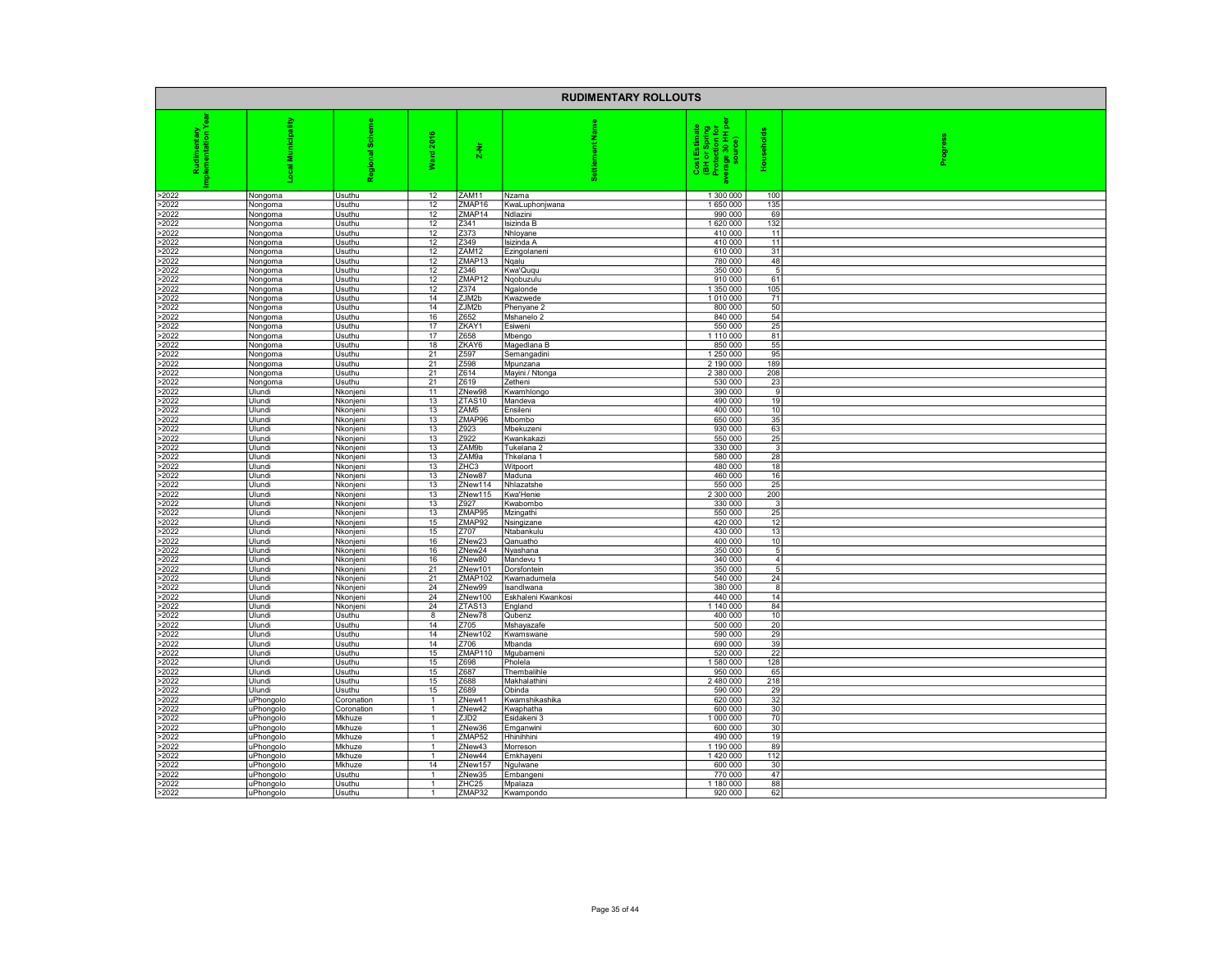| <b>NEW RURAL SANITATION ROLLOUTS</b> |                                       |                         |                              |                             |                |                        |  |  |  |  |
|--------------------------------------|---------------------------------------|-------------------------|------------------------------|-----------------------------|----------------|------------------------|--|--|--|--|
| <b>Local Municipality</b>            | Implementation Year<br>New Sanitation | Ward                    | $\frac{1}{2}$                | Settlement Name             | Households     | Cost                   |  |  |  |  |
| AbaQulusi                            | In Progress                           | 5                       | ZPM10                        | Kwamadovjan                 | 158            | 1 580 000              |  |  |  |  |
| AbaQulusi                            | In Progress                           | 5                       | ZNew25                       | Malangweni                  | 68             | 680 000                |  |  |  |  |
| AbaQulusi                            | In Progress                           | 6                       | Z899                         | Kwamciyo                    | 113            | 1 130 000              |  |  |  |  |
| AbaQulusi                            | In Progress                           | 6                       | ZPM8                         | Kwavilakazi 1               | 216            | 2 160 000              |  |  |  |  |
| AbaQulusi                            | In Progress                           | 6                       | Z901                         | Nkongolwane 1               | 103            | 1 030 000              |  |  |  |  |
| AbaQulusi<br>AbaQulusi               | In Progress<br>In Progress            | 7<br>8                  | ZPM <sub>12</sub><br>ZNew127 | Rietvlei<br>Kwa'Beshu       | 115<br>37      | 1 150 000<br>370 000   |  |  |  |  |
| AbaQulusi                            | In Progress                           | 14                      | Z136                         | Nhloshana                   | 88             | 880 000                |  |  |  |  |
| AbaQulusi                            | In Progress                           | 14                      | Z135                         | Khuthuza                    | 74             | 740 000                |  |  |  |  |
| AbaQulusi                            | In Progress                           | 17                      | Z117                         | Nceceni                     | 521            | 5 210 000              |  |  |  |  |
| AbaQulusi                            | In Progress                           | 17                      | Z138                         | Madresi D2                  | 281            | 2 810 000              |  |  |  |  |
| AbaQulusi                            | In Progress                           | 17                      | Z114                         | Mawombe                     | 32             | 320 000                |  |  |  |  |
| AbaQulusi                            | In Progress                           | 17                      | Z113                         | Mvuzini                     | 401            | 4 010 000              |  |  |  |  |
| AbaQulusi<br>AbaQulusi               | In Progress<br>In Progress            | 17<br>17                | Z118<br>Z115                 | Phembukthula<br>Kwamachanca | 583<br>353     | 5 830 000<br>3 530 000 |  |  |  |  |
| AbaQulusi                            | In Progress                           | 20                      | Z141                         | Ezingadini                  | 105            | 1 050 000              |  |  |  |  |
| AbaQulusi                            | In Progress                           | 21                      | Z137                         | Ezidulini                   | 740            | 7 400 000              |  |  |  |  |
| AbaQulusi                            | In Progress                           | 21                      | Z145                         | Enhlahleni / Mhlongofarm    | 265            | 2 650 000              |  |  |  |  |
| AbaQulusi                            | 2017/2018                             | 3                       | Z894                         | Kwandeni (East mine)        | 325            | 3 250 000              |  |  |  |  |
| AbaQulusi                            | 2017/2018                             | 3                       | Z892                         | Kwabhokhi                   | 381            | 3 810 000              |  |  |  |  |
| AbaQulusi                            | 2018/2019                             | 1                       | ZNew50                       | Kwantebe                    | 57             | 570 000                |  |  |  |  |
| AbaQulusi                            | 2018/2019                             | 3                       | ZNew26                       | Shawelwo                    | 72             | 720 000                |  |  |  |  |
| AbaQulusi<br>AbaQulusi               | 2018/2019<br>2018/2019                | 3<br>3                  | ZNew27<br>ZNew28             | Hlanewana<br>Mthumeni       | 45<br>8        | 450 000<br>80 000      |  |  |  |  |
| AbaQulusi                            | 2018/2019                             | 3                       | ZNew30                       | Kewulane                    | 77             | 770 000                |  |  |  |  |
| AbaQulusi                            | 2018/2019                             | 3                       | ZNew31                       | Ndulinde                    | 22             | 220 000                |  |  |  |  |
| AbaQulusi                            | 2018/2019                             | 3                       | ZNew32                       | Mfabantu                    | 22             | 220 000                |  |  |  |  |
| AbaQulusi                            | 2018/2019                             | 3                       | ZNew181                      | Hlanganani CPA              | $\overline{7}$ | 70 000                 |  |  |  |  |
| AbaQulusi                            | 2018/2019                             | 6                       | ZNew33                       | Mciyo                       | 36             | 360 000                |  |  |  |  |
| AbaQulusi                            | 2018/2019                             | 6                       | ZNew34                       | Gobeni                      | 16             | 160 000                |  |  |  |  |
| AbaQulusi                            | 2018/2019                             | 6                       | ZNew97                       | Kwa'Boy 3                   | 50             | 500 000                |  |  |  |  |
| AbaQulusi<br>AbaQulusi               | 2018/2019<br>2018/2019                | 6<br>6                  | ZNew103<br>ZNew104           | Uitzicht<br>Enkwaleni       | 45<br>19       | 450 000<br>190 000     |  |  |  |  |
| AbaQulusi                            | 2018/2019                             | 13                      | Z895                         | Mooiplaas                   | 109            | 1 090 000              |  |  |  |  |
| AbaQulusi                            | 2019/2020                             | 5                       | ZNew83                       | Shikila                     | 256            | 2 560 000              |  |  |  |  |
| AbaQulusi                            | 2019/2020                             | 5                       | ZNew86                       | Triangle store              | 257            | 2 570 000              |  |  |  |  |
| AbaQulusi                            | 2019/2020                             | $\overline{7}$          | ZNew107                      | Shoba 1                     | 103            | 1 030 000              |  |  |  |  |
| AbaQulusi                            | 2019/2020                             | 7                       | ZNew108                      | Shoba 2                     | 249            | 2 490 000              |  |  |  |  |
| AbaQulusi                            | 2019/2020                             | 15                      | Z119                         | Esigodini                   | 230            | 2 300 000              |  |  |  |  |
| AbaQulusi                            | 2019/2020                             | 17                      | Z941                         | Emadwaleni 1                | 121            | 1 210 000              |  |  |  |  |
| AbaQulusi<br>AbaQulusi               | 2020/2021<br>2020/2021                | 1<br>2                  | ZNew45<br>ZNew13             | Madanyini<br>Ongcwezeni     | 23<br>107      | 230 000<br>1 070 000   |  |  |  |  |
| AbaQulusi                            | 2020/2021                             | $\overline{\mathbf{c}}$ | ZNew14                       | Ngongomane                  | 184            | 1840 000               |  |  |  |  |
| AbaQulusi                            | 2020/2021                             | $\overline{\mathbf{c}}$ | ZNew15                       | Dlomodlomo                  | 22             | 220 000                |  |  |  |  |
| AbaQulusi                            | 2020/2021                             | 2                       | ZNew16                       | Kwakopie                    | 12             | 120 000                |  |  |  |  |
| AbaQulusi                            | 2020/2021                             | $\overline{2}$          | ZMAP65                       | Mkuze                       | 17             | 170 000                |  |  |  |  |
| AbaQulusi                            | 2020/2021                             | $\overline{2}$          | ZNew17                       | Ndulo                       | 9              | 90 000                 |  |  |  |  |
| AbaQuiusi                            | 2020/2021                             |                         | ∠New18                       | Kwazondo                    | 21             | 210 000                |  |  |  |  |
| AbaQulusi<br>AbaQulusi               | 2020/2021<br>2020/2021                | 2<br>2                  | ZNew19                       | Kwathemba<br>Kwanmnunse     | 29<br>55       | 290 000<br>550 000     |  |  |  |  |
| AbaQulusi                            | 2020/2021                             | 2                       | ZNew20<br>ZNew <sub>21</sub> | Makhwela                    | 74             | 740 000                |  |  |  |  |
| AbaQulusi                            | 2020/2021                             | $\overline{\mathbf{c}}$ | ZNew22                       | Kwabudula                   | 28             | 280 000                |  |  |  |  |
| AbaQulusi                            | 2020/2021                             | 2                       | ZNew40                       | Kwasithole                  | 74             | 740 000                |  |  |  |  |
| AbaQulusi                            | 2020/2021                             | $\overline{2}$          | ZNew46                       | Emarondweni                 | 12             | 120 000                |  |  |  |  |
| AbaQulusi                            | 2020/2021                             | 2                       | ZNew47                       | Kwamadamu                   | 90             | 900 000                |  |  |  |  |
| AbaQulusi                            | 2020/2021                             | $\overline{\mathbf{c}}$ | ZNew48                       | Empumazi                    | 15             | 150 000                |  |  |  |  |
| AbaQulusi                            | 2020/2021                             | 2                       | ZNew49                       | Kwamsezane                  | 60             | 600 000                |  |  |  |  |
| AbaQulusi<br>AbaQulusi               | 2020/2021                             | 3                       | ZNew <sub>29</sub>           | Mabova                      | 32             | 320 000<br>150 000     |  |  |  |  |
| AbaQulusi                            | 2021/2022<br>2021/2022                | 2<br>$\overline{2}$     | ZNew11<br>ZNew12             | Thuthukani<br>Mphitiphtini  | 15<br>134      | 1 340 000              |  |  |  |  |
| AbaQulusi                            | 2021/2022                             | 4                       | ZNew52                       | <b>Boschoek</b>             | 19             | 190 000                |  |  |  |  |
| AbaQulusi                            | 2021/2022                             | 4                       | ZNew53                       | Kwamahashi                  | 29             | 290 000                |  |  |  |  |
| AbaQulusi                            | 2021/2022                             | 4                       | ZNew54                       | KwaDevan                    | 44             | 440 000                |  |  |  |  |
| AbaQulusi                            | 2021/2022                             | $\overline{4}$          | ZNew55                       | Kwa'Ngada                   | 60             | 600 000                |  |  |  |  |
| AbaQulusi                            | 2021/2022                             | 4                       | ZNew56                       | Emagigwe                    | 24             | 240 000                |  |  |  |  |
| AbaQulusi                            | 2021/2022                             | 4                       | ZNew57                       | Hlongane                    | 31             | 310 000                |  |  |  |  |
| AbaQulusi                            | 2021/2022                             | 4                       | ZNew58                       | Enkaleni                    | 53             | 530 000                |  |  |  |  |
| AbaQulusi<br>AbaQulusi               | 2021/2022<br>2021/2022                | 4<br>4                  | ZNew59<br>ZNew64             | Siyaphambile<br>Emgageni    | 35<br>160      | 350 000<br>1 600 000   |  |  |  |  |
| AbaQulusi                            | 2021/2022                             | 4                       | ZNew65                       | Kwaschoeman                 | 19             | 190 000                |  |  |  |  |
| AbaQulusi                            | 2021/2022                             | 4                       | ZNew66                       | Kwa'Paul                    | 6              | 60 000                 |  |  |  |  |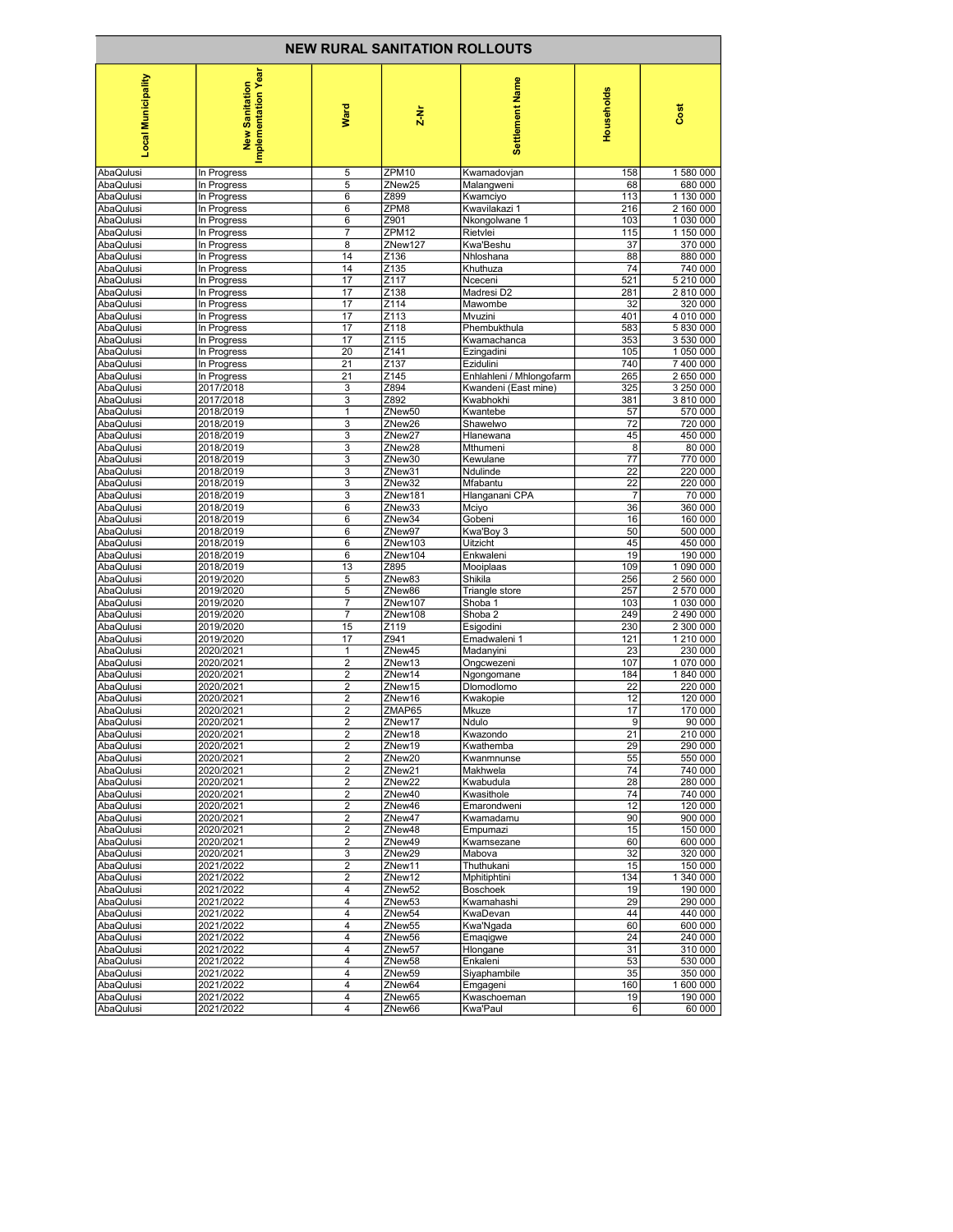| <b>NEW RURAL SANITATION ROLLOUTS</b> |                                       |                |                    |                            |                       |                    |
|--------------------------------------|---------------------------------------|----------------|--------------------|----------------------------|-----------------------|--------------------|
| Local Municipality                   | Implementation Year<br>New Sanitation | Ward           | $\frac{1}{2}$      | Settlement Name            | Households            | Cost               |
| AbaQulusi                            | >2022                                 | 4              | ZNew60             | Dagane                     | 36                    | 360 000            |
| AbaQulusi                            | >2022                                 | $\overline{4}$ | ZNew61             | Leeunek 1                  | 21                    | 210 000            |
| AbaQulusi                            | >2022                                 | 4              | ZNew62             | Engothweni                 | 68                    | 680 000            |
| AbaQulusi                            | >2022                                 | 4              | ZNew67             | Thabankulu                 | 31                    | 310 000            |
| AbaQulusi                            | >2022                                 | 4              | ZNew68             | Elim                       | 16                    | 160 000            |
| AbaQulusi                            | >2022                                 | 4              | ZNew69             | Entabeni 1                 | 11                    | 110 000            |
| AbaQulusi                            | >2022                                 | 4              | ZNew70             | Berlin                     | 8                     | 80 000             |
| AbaQulusi<br>AbaQulusi               | >2022<br>>2022                        | 4<br>5         | ZNew71<br>ZNew81   | Lenjane 1<br>Ekamvu        | 50<br>26              | 500 000<br>260 000 |
| AbaQulusi                            | >2022                                 | 5              | ZNew82             | Kwa'John 2                 | 20                    | 200 000            |
| AbaQulusi                            | >2022                                 | 5              | ZNew84             | Ma'Romenie                 | 156                   | 1 560 000          |
| AbaQulusi                            | >2022                                 | 5              | ZNew85             | Ishoba                     | 15                    | 150 000            |
| AbaQulusi                            | >2022                                 | 5              | ZNew116            | Kwa'Mdaga                  | 108                   | 1 080 000          |
| AbaQulusi                            | >2022                                 | 5              | ZNew131            | Lenjane 2                  | 43                    | 430 000            |
| AbaQulusi                            | >2022                                 | 7              | ZNew88             | Mtenteka                   | 44                    | 440 000            |
| AbaQulusi                            | >2022                                 | 7              | ZNew89             | Bozuzu                     | 23                    | 230 000            |
| AbaQulusi                            | >2022                                 | 7              | ZNew90             | Ntendeka 2                 | 84                    | 840 000            |
| AbaQulusi                            | >2022                                 | 7              | ZNew91             | Kwabozuzu                  | 18                    | 180 000            |
| AbaQulusi                            | >2022                                 | 7              | ZNew94             | Zungweni                   | 51                    | 510 000            |
| AbaQulusi<br>AbaQulusi               | >2022<br>>2022                        | 7<br>7         | ZNew95<br>ZNew105  | Voorkeur<br>Entabeni 2     | 60<br>59              | 600 000<br>590 000 |
| AbaQulusi                            | >2022                                 | 7              | ZNew111            | Emakwateni                 | 64                    | 640 000            |
| AbaQulusi                            | >2022                                 | 7              | ZNew112            | Geluk 1                    | 9                     | 90 000             |
| AbaQulusi                            | >2022                                 | 7              | ZNew113            | Kwalancast                 | 18                    | 180 000            |
| AbaQulusi                            | >2022                                 | 8              | ZNew126            | Magot                      | 38                    | 380 000            |
| AbaQulusi                            | >2022                                 | 8              | ZNew128            | Kwa'Ngethe                 | 44                    | 440 000            |
| AbaQulusi                            | >2022                                 | 8              | ZNew129            | Kwa'Bevu                   | 19                    | 190 000            |
| AbaQulusi                            | >2022                                 | 8              | ZNew130            | Hellberg farms             | 65                    | 650 000            |
| AbaQulusi                            | >2022                                 | 8              | ZNew153            | Kwatwo                     | 29                    | 290 000            |
| AbaQulusi                            | >2022                                 | 8              | ZMAP122            | Vryheid Dump Site          | 95                    | 950 000            |
| AbaQulusi<br>AbaQulusi               | >2022<br>>2022                        | 9<br>9         | ZNew119<br>ZNew125 | Stillwater<br>Kwa'Savells  | 83<br>23              | 830 000<br>230 000 |
| AbaQulusi                            | >2022                                 | 9              | ZNew154            | Kwa'Matiela                | 21                    | 210 000            |
| AbaQulusi                            | >2022                                 | 12             | ZNew160            | Enyanyeni                  | 21                    | 210 000            |
| AbaQulusi                            | >2022                                 | 12             | ZNew161            | Emooi                      | 74                    | 740 000            |
| AbaQulusi                            | >2022                                 | 12             | ZNew162            | Vamba                      | 30                    | 300 000            |
| AbaQulusi                            | >2022                                 | 12             | ZNew163            | <b>Brakfontein</b>         | $\overline{22}$       | 220 000            |
| AbaQulusi                            | >2022                                 | 12             | ZNew164            | Langverwacht               | 36                    | 360 000            |
| AbaQulusi                            | >2022                                 | 12             | ZNew166            | Jimane                     | 69                    | 690 000            |
| AbaQulusi                            | >2022                                 | 12             | ZNew168            | Mabunya                    | 12                    | 120 000            |
| AbaQulusi                            | >2022                                 | 12             | ZNew169            | <b>Tintas Drift</b>        | 53                    | 530 000            |
| AbaQulusi<br>AbaQulusi               | >2022<br>>2022                        | 12<br>12       | ZNew171<br>ZNew172 | Grootfontein<br>Middelpunt | 36<br>8               | 360 000<br>80 000  |
| AbaQulusi                            | >2022                                 | 12             | ZNew173            | Geluk 3                    | 11                    | 110 000            |
| AbaQulusi                            | >2022                                 | 12             | ZNew174            | Driefontein                | 33                    | 330 000            |
| AbaQulusi                            | >2022                                 | 12             | ZNew176            | Dubbelrecht                | 14                    | 140 000            |
| AbaQulusi                            | >2022                                 | 12             | ZNew177            | <b>Brakfontein 2</b>       | 12                    | 120 000            |
| AbaQuiusi                            | 22022                                 | 12             | ZNew180            | Kandaspunt                 | 143                   | 1430000            |
| AbaQulusi                            | >2022                                 | 13             | ZNew72             | Ishoba                     | 101                   | 1 010 000          |
| AbaQulusi                            | >2022                                 | 13             | ZNew73             | Leeunek 2                  | 12                    | 120 000            |
| AbaQulusi                            | >2022                                 | 13             | ZNew74             | <b>Golden Valley</b>       | 57                    | 570 000            |
| AbaQulusi                            | >2022                                 | 13             | ZNew75             | Beafort                    | 59                    | 590 000            |
| AbaQulusi                            | >2022                                 | 13<br>13       | ZNew76<br>ZNew77   | Mpofini                    | 59<br>$\overline{27}$ | 590 000            |
| AbaQulusi<br>AbaQulusi               | >2022<br>>2022                        | 13             | ZNew92             | Klipfontein<br>Kwabanga 2  | 48                    | 270 000<br>480 000 |
| AbaQulusi                            | >2022                                 | 13             | ZNew93             | Eskame                     | 71                    | 710 000            |
| AbaQulusi                            | >2022                                 | 13             | ZMAP123            | Ema'300                    | 278                   | 2 780 000          |
| AbaQulusi                            | >2022                                 | 13             | ZNew96             | Banga                      | 27                    | 270 000            |
| AbaQulusi                            | >2022                                 | 13             | ZNew109            | Hluma                      | 53                    | 530 000            |
| AbaQulusi                            | >2022                                 | 13             | ZNew110            | Kwabanga 1                 | 66                    | 660 000            |
| AbaQulusi                            | >2022                                 | 22             | ZNew106            | Eensgevonden plotte        | 83                    | 830 000            |
| AbaQulusi                            | >2022                                 | 22             | ZNew120            | Scheepersnek               | 34                    | 340 000            |
| AbaQulusi                            | >2022                                 | 22             | ZNew121            | Zaaifontein                | 21                    | 210 000            |
| AbaQulusi                            | >2022                                 | 22             | ZNew122            | Fearmdale                  | 68                    | 680 000<br>190 000 |
| AbaQulusi<br>AbaQulusi               | >2022<br>>2022                        | 22<br>22       | ZNew123<br>ZNew124 | Kwa'Lubeck<br>Betel        | 19<br>19              | 190 000            |
|                                      |                                       |                |                    |                            |                       |                    |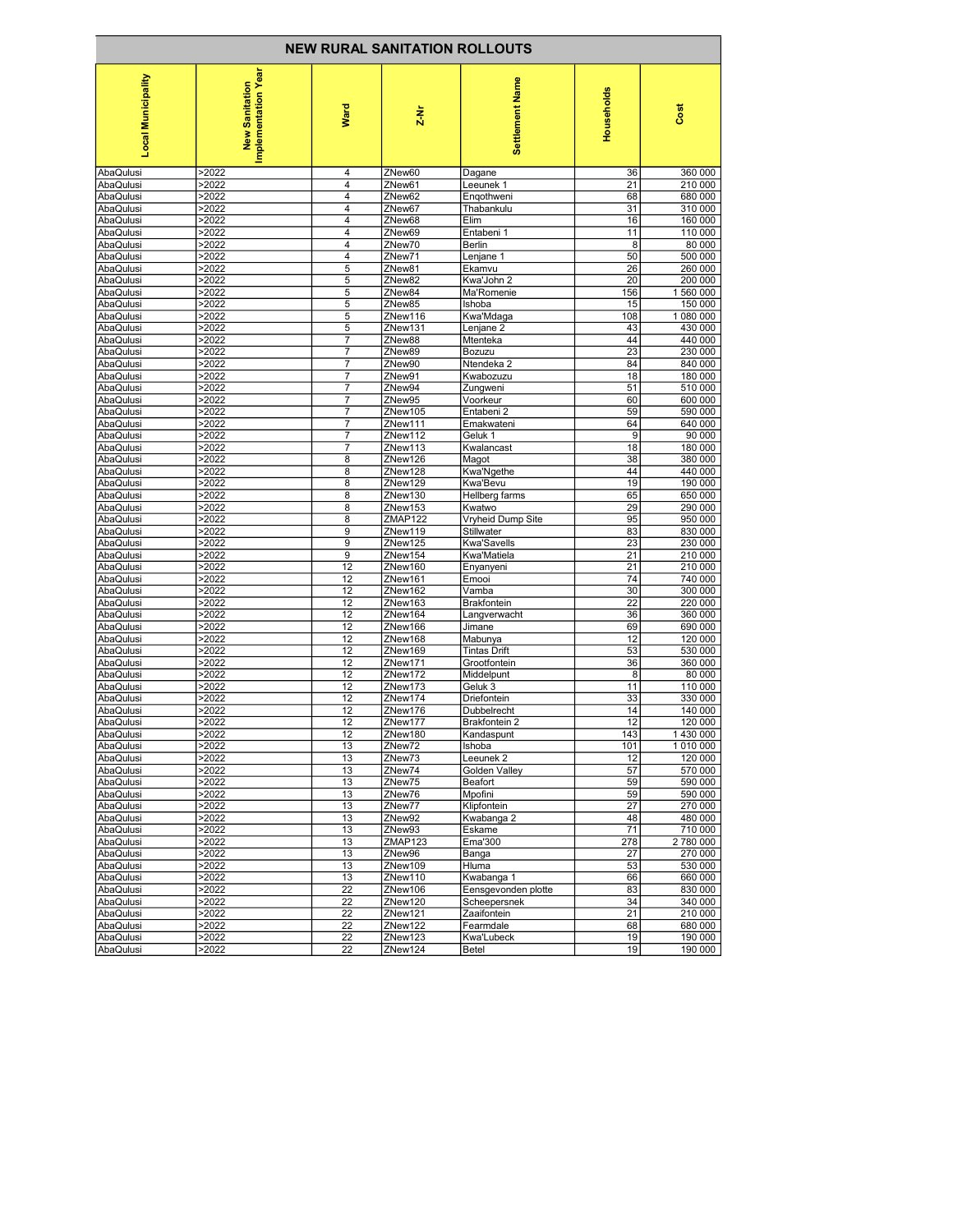| <b>NEW RURAL SANITATION ROLLOUTS</b> |                                       |                         |                   |                         |                 |            |
|--------------------------------------|---------------------------------------|-------------------------|-------------------|-------------------------|-----------------|------------|
| Local Municipality                   | Implementation Year<br>New Sanitation | Ward                    | $\frac{1}{2}$     | Settlement Name         | Households      | Cost       |
| leDumbe                              | In Progress                           | 1                       | ZNew135           | Eloyi                   | 49              | 490 000    |
| eDumbe                               | In Progress                           | 1                       | ZMAP1             | Rooipoort               | 55              | 550 000    |
| eDumbe                               | In Progress                           | 1                       | ZMAP70            | Jabula                  | 68              | 680 000    |
| eDumbe                               | In Progress                           | 1                       | ZNew141           | Koto                    | 105             | 1 050 000  |
| eDumbe                               | In Progress                           | 2                       | Z788              | Mangosuthu              | 1884            | 18 840 000 |
| eDumbe                               | In Progress                           | 5                       | Z94               | Tholakela               | 970             | 9700000    |
| eDumbe                               | In Progress                           | 6                       | Z <sub>111</sub>  | Lujojwana               | 89              | 890 000    |
| leDumbe                              | In Progress                           | $\overline{7}$          | ZNew <sub>5</sub> | Nzenze                  | 25              | 250 000    |
| leDumbe                              | 2018/2019                             |                         | ZNew132           | Khambula mission        | 59              | 590 000    |
| eDumbe                               | 2018/2019                             | 1                       | ZNew133           | Bivane                  | 100             | 1 000 000  |
| eDumbe                               | 2018/2019                             | 1                       | ZNew155           | Ematafuleni             | 23              | 230 000    |
| eDumbe                               | 2018/2019                             | $\overline{7}$          | ZNew151           | Ndabezitha              | 16              | 160 000    |
| eDumbe                               | 2019/2020                             | 7                       | ZNew146           | Makhwabe                | $\overline{7}$  | 70 000     |
| leDumbe                              | 2019/2020                             | $\overline{7}$          | ZNew147           | Mazezeni                | 29              | 290 000    |
| leDumbe                              | 2019/2020                             | $\overline{7}$          | ZNew148           | Zungwini                | 19              | 190 000    |
| leDumbe                              | 2019/2020                             | 7                       | ZNew149           | Gweje                   | 87              | 870 000    |
| eDumbe                               | 2019/2020                             | 7                       | ZNew150           | Mqwabe                  | 29              | 290 000    |
| eDumbe                               | 2019/2020                             | 7                       | ZNew152           | Sefamanzi               | 49              | 490 000    |
| eDumbe                               | 2020/2021                             |                         | ZNew134           | Kwalembe                | 60              | 600 000    |
| eDumbe                               | 2020/2021                             | 1                       | <b>ZMAP120</b>    | Schikhoek (Land Reform) | 57              | 570 000    |
| leDumbe                              | 2020/2021                             | 1                       | ZNew143           | <b>Brecher</b>          | 43              | 430 000    |
| eDumbe                               | 2020/2021                             | 1                       | ZMAP121           | Tholwethu (Land Reform) | 77              | 770 000    |
| leDumbe                              | 2020/2021                             | 1                       | ZNew144           | Titane                  | 39              | 390 000    |
| leDumbe                              | 2020/2021                             | 7                       | ZNew145           | Mutshekazi              | 128             | 1 280 000  |
| leDumbe                              | 2020/2021                             | $\overline{\mathbf{z}}$ | ZNew156           | Doornkloof              | $\overline{25}$ | 250 000    |
| eDumbe                               | 2021/2022                             | 1                       | ZNew137           | <b>Ntshakwe</b>         | 25              | 250 000    |
| eDumbe                               | 2021/2022                             | 1                       | ZNew138           | Mhlamone                | 141             | 1410 000   |
| leDumbe                              | 2021/2022                             | 1                       | ZNew139           | <b>Bhinika</b>          | 80              | 800 000    |
| eDumbe                               | 2021/2022                             | 1                       | ZNew140           | Biknyon                 | 55              | 550 000    |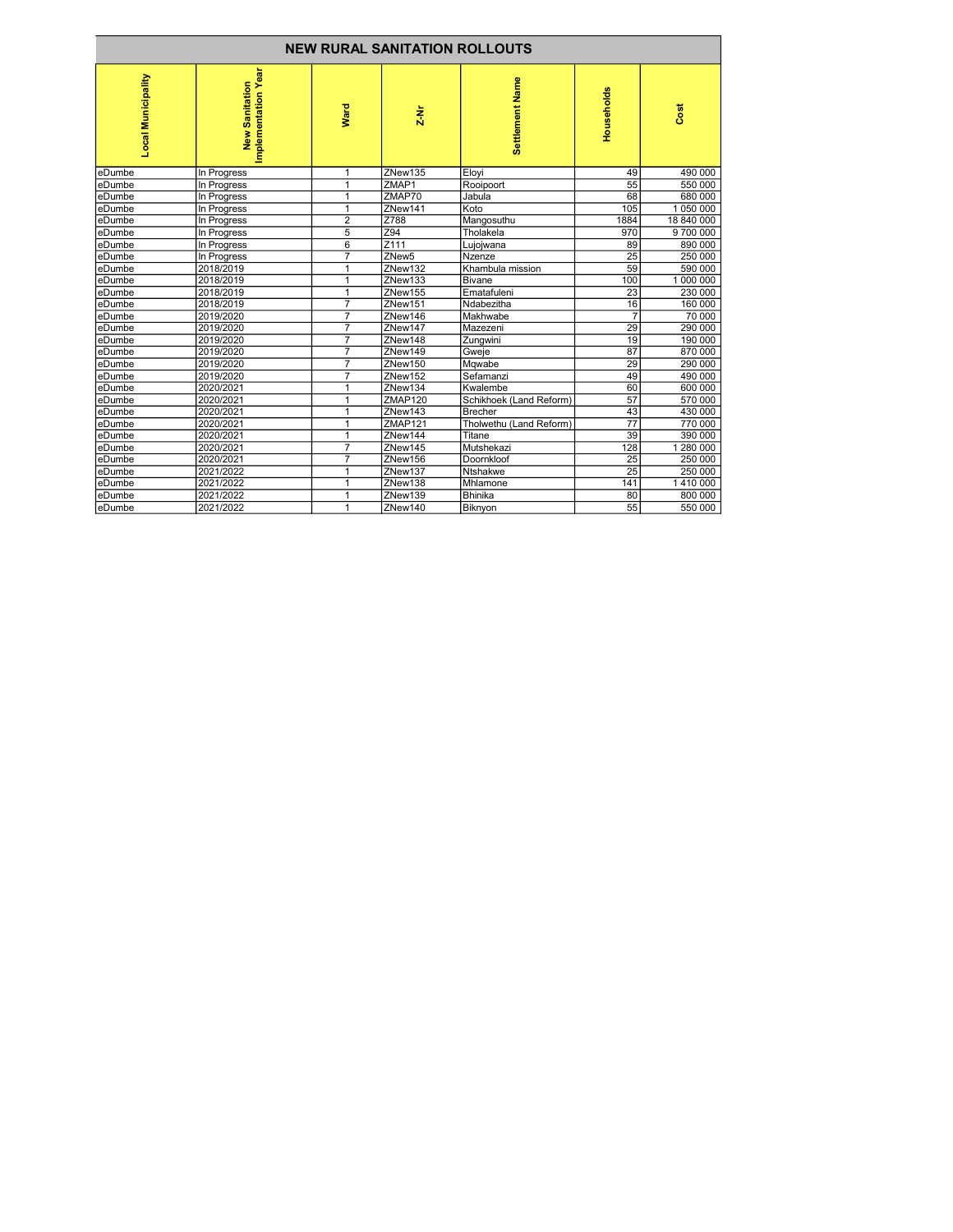| <b>NEW RURAL SANITATION ROLLOUTS</b> |                                       |                     |                            |                            |                |                      |
|--------------------------------------|---------------------------------------|---------------------|----------------------------|----------------------------|----------------|----------------------|
| <b>Local Municipality</b>            | Implementation Year<br>New Sanitation | Ward                | $\frac{1}{2}$              | Settlement Name            | Households     | Cost                 |
| Nongoma                              | 2017/2018                             | 3                   | ZMAP22                     | Mkhuze 1                   | $\overline{2}$ | 20 000               |
| Nongoma                              | 2017/2018                             | 3                   | Z334                       | Esikuthwaneni              | 88             | 880 000              |
| Nongoma                              | 2017/2018                             | 3                   | Z323                       | Okhalweni 2                | 56             | 560 000              |
| Nongoma                              | 2017/2018                             | 3                   | Z333                       | Esgelwini                  | 4              | 40 000               |
| Nongoma                              | 2017/2018                             | 3                   | Z328                       | Kolubomvu 2                | 33             | 330 000              |
| Nongoma                              | 2017/2018                             | 3                   | Z320                       | Kwagongolozane             | 113            | 1 130 000            |
| Nongoma                              | 2017/2018                             | 3                   | Z327                       | Macijo                     | 58             | 580 000              |
| Nongoma                              | 2017/2018                             | $\overline{5}$      | Z266                       | Khethankomo                | 190            | 1 900 000            |
| Nongoma                              | 2017/2018                             | 5<br>$\overline{5}$ | Z264                       | New Town                   | 71<br>191      | 710 000<br>1 910 000 |
| Nongoma<br>Nongoma                   | 2017/2018<br>2017/2018                | $\overline{5}$      | Z265<br>Z280               | Mthincongo<br>Singanda     | 174            | 1740 000             |
| Nongoma                              | 2017/2019                             | 10                  | ZNew                       | Shumeka                    | 200            | 2 000 000            |
| Nongoma                              | 2017/2019                             | 10                  | ZNew                       | Mpondo                     | 200            | 2 000 000            |
| Nongoma                              | 2017/2019                             | 10                  | ZNew                       | Dindela                    | 200            | 2 000 000            |
| Nongoma                              | 2017/2019                             | 10                  | ZNew                       | Ngongomane                 | 200            | 2 000 000            |
| Nongoma                              | 2017/2019                             | 10                  | ZNew                       | Mshiki                     | 200            | 2 000 000            |
| Nongoma                              | 2017/2018                             | 21                  | Z597                       | Semangadini                | 95             | 950 000              |
| Nongoma                              | 2017/2018                             | 21                  | Z598                       | Mpunzana                   | 189            | 1890 000             |
| Nongoma<br>Nongoma                   | 2017/2018<br>2017/2018                | 21<br>21            | Z609<br>ZMAP36             | Eningeni<br>Qanda 1        | 27<br>68       | 270 000<br>680 000   |
| Nongoma                              | 2017/2018                             | 21                  | Z617                       | Sevuna                     | 46             | 460 000              |
| Nongoma                              | 2017/2018                             | 21                  | Z610                       | Emahashini                 | 307            | 3 070 000            |
| Nongoma                              | 2017/2018                             | 21                  | ZTAS20                     | Holoba                     | 40             | 400 000              |
| Nongoma                              | 2017/2018                             | 21                  | Z607                       | Mangomhlophe               | 297            | 2 970 000            |
| Nongoma                              | 2017/2018                             | $\overline{21}$     | Z620                       | Sefamona                   | 41             | 410 000              |
| Nongoma                              | 2017/2018                             | 21                  | Z621                       | Mgogodi                    | 43             | 430 000              |
| Nongoma                              | 2017/2018                             | 21                  | Z638                       | Emancwangeni               | 29             | 290 000              |
| Nongoma                              | 2017/2018                             | 21                  | Z639                       | Emoyeni                    | 211            | 2 110 000            |
| Nongoma                              | 2017/2018                             | 21                  | Z619                       | Zetheni                    | 23             | 230 000              |
| Nongoma<br>Nongoma                   | 2017/2018<br>2018/2019                | 21<br>3             | Z618<br>ZBUK25             | Ntambakasi<br>Magendene    | 29<br>25       | 290 000<br>250 000   |
| Nongoma                              | 2018/2019                             | 3                   | Z330                       | Sovana                     | 94             | 940 000              |
| Nongoma                              | 2018/2019                             | $\overline{3}$      | Z329                       | Vesonweni                  | 45             | 450 000              |
| Nongoma                              | 2018/2019                             | 3                   | Z331                       | Machibini                  | 128            | 1 280 000            |
| Nongoma                              | 2018/2019                             | 3                   | Z332                       | Njonyomane                 | 78             | 780 000              |
| Nongoma                              | 2018/2019                             | 3                   | Z336                       | Mapambeni                  | 120            | 1 200 000            |
| Nongoma                              | 2018/2019                             | 3                   | Z387                       | <b>Dlakuse</b>             | 57             | 570 000              |
| Nongoma                              | 2018/2019                             | 4                   | Z215a                      | Mfankomo                   | 102            | 1 020 000            |
| Nongoma                              | 2018/2019                             | 4                   | Z214                       | Mhlwehlwe                  | 77             | 770 000              |
| Nongoma                              | 2018/2019                             | 4<br>$\overline{4}$ | Z190<br>Z192               | Manyoni<br>Makholweni      | 245<br>71      | 2 450 000<br>710 000 |
| Nongoma<br>Nongoma                   | 2018/2019<br>2018/2019                | 4                   | Z193                       | Sindaba                    | 92             | 920 000              |
| Nongoma                              | 2018/2019                             | 4                   | Z213                       | Emakhandeni                | 96             | 960 000              |
| Nongoma                              | 2018/2019                             | 5                   | Z247                       | Mpuphusi                   | 137            | 1 370 000            |
| Nongoma                              | 2018/2019                             | 5                   | Z269                       | Toyisa Langalesizwe        | 157            | 1 570 000            |
| Nongoma                              | 2018/2019                             | 5                   | Z270                       | Esheshi                    | 142            | 1 420 000            |
| Nongoma                              | 2018/2019                             | 6                   | Z170                       | Ekuvukeni                  | 201            | 2 010 000            |
| Nongoma                              | 2018/2019                             | 6                   | Z171                       | Ndololwane                 | 80             | 800 000              |
| Nongoma                              | 2018/2019                             | 9                   | ZNew159                    | Sikheleni                  | 87             | 870 000              |
| Nongoma                              | 2018/2019                             | 9<br>10             | Z592<br>ZMAP18             | Sikhleni<br>Nokhesheni     | 127<br>20      | 1 270 000            |
| Nongoma<br>Nongoma                   | 2018/2019<br>2018/2019                | 10                  | Z569                       | Kwandwandwe                | 162            | 200 000<br>1 620 000 |
| Nongoma                              | 2018/2019                             | 10                  | Z164                       | Esweni                     | 103            | 1 030 000            |
| Nongoma                              | 2018/2019                             | 10                  | Z <sub>165</sub>           | Hlathi                     | 158            | 1 580 000            |
| Nongoma                              | 2018/2019                             | 10                  | Z168                       | Magutshwa                  | 126            | 1 260 000            |
| Nongoma                              | 2018/2019                             | 11                  | Z570                       | Kwazungu                   | 188            | 1880 000             |
| Nongoma                              | 2018/2019                             | 11                  | ZNN23                      | Emhemeni                   | 65             | 650 000              |
| Nongoma                              | 2018/2019                             | 11                  | Z567                       | Othinsangu                 | 111            | 1 110 000            |
| Nongoma                              | 2018/2019                             | 11                  | ZNN <sub>27</sub>          | Hlathidumayo               | 78             | 780 000              |
| Nongoma                              | 2018/2019                             | 12<br>12            | Z375<br>ZMAP <sub>16</sub> | Macekaneni                 | 97             | 970 000              |
| Nongoma<br>Nongoma                   | 2018/2019<br>2018/2019                | 12                  | ZMAP14                     | KwaLuphonjwana<br>Ndlazini | 135<br>69      | 1 350 000<br>690 000 |
| Nongoma                              | 2018/2019                             | 12                  | Z373                       | Nhloyane                   | 11             | 110 000              |
| Nongoma                              | 2018/2019                             | 12                  | Z349                       | Isizinda A                 | 11             | 110 000              |
| Nongoma                              | 2018/2019                             | 12                  | ZAM12                      | Ezingolaneni               | 31             | 310 000              |
| Nongoma                              | 2018/2019                             | 12                  | ZMAP13                     | Nqalu                      | 48             | 480 000              |
| Nongoma                              | 2019/2020                             | $\mathbf{1}$        | Z290                       | Zidwadweni                 | 92             | 920 000              |
| Nongoma                              | 2019/2020                             | $\overline{1}$      | Z <sub>291</sub>           | Gega                       | 52             | 520 000              |
| Nongoma                              | 2019/2020                             | $\mathbf{1}$        | Z304                       | Ntweni 1                   | 75             | 750 000              |
| Nongoma                              | 2019/2020                             | 1                   | Z313                       | Mngamunde                  | 25             | 250 000              |
| Nongoma<br>Nongoma                   | 2019/2020<br>2019/2020                | 3<br>3              | Z303<br>ZBUK29             | Mthonjaneni<br>Shalashala  | 105<br>66      | 1 050 000<br>660 000 |
| Nongoma                              | 2019/2020                             | 3                   | Z317                       | Hlushwaneni                | 108            | 1 080 000            |
| Nongoma                              | 2019/2020                             | 3                   | Z316                       | Mduda                      | 96             | 960 000              |
| Nongoma                              | 2019/2020                             | 3                   | Z314                       | Emathlomane                | 42             | 420 000              |
| Nongoma                              | 2019/2020                             | 3                   | Z321                       | Mgxanyini                  | 111            | 1 110 000            |
| Nongoma                              | 2019/2020                             | $\overline{3}$      | Z322                       | Esigodiphola 1             | 63             | 630 000              |
| Nongoma                              | 2019/2020                             | 4                   | Z362                       | Emageleni 2                | 7              | 70 000               |
| Nongoma                              | 2019/2020                             | 4                   | Z362                       | Emageleni 3                | 30             | 300 000              |
| Nongoma                              | 2019/2020                             | 4                   | Z361                       | Mashenge                   | 59             | 590 000              |
| Nongoma                              | 2019/2020                             | 5                   | Z718                       | Mahlomane                  | 79             | 790 000              |
| Nongoma                              | 2019/2020                             | 5                   | Z292                       | Kwajuba                    | 131            | 1 310 000            |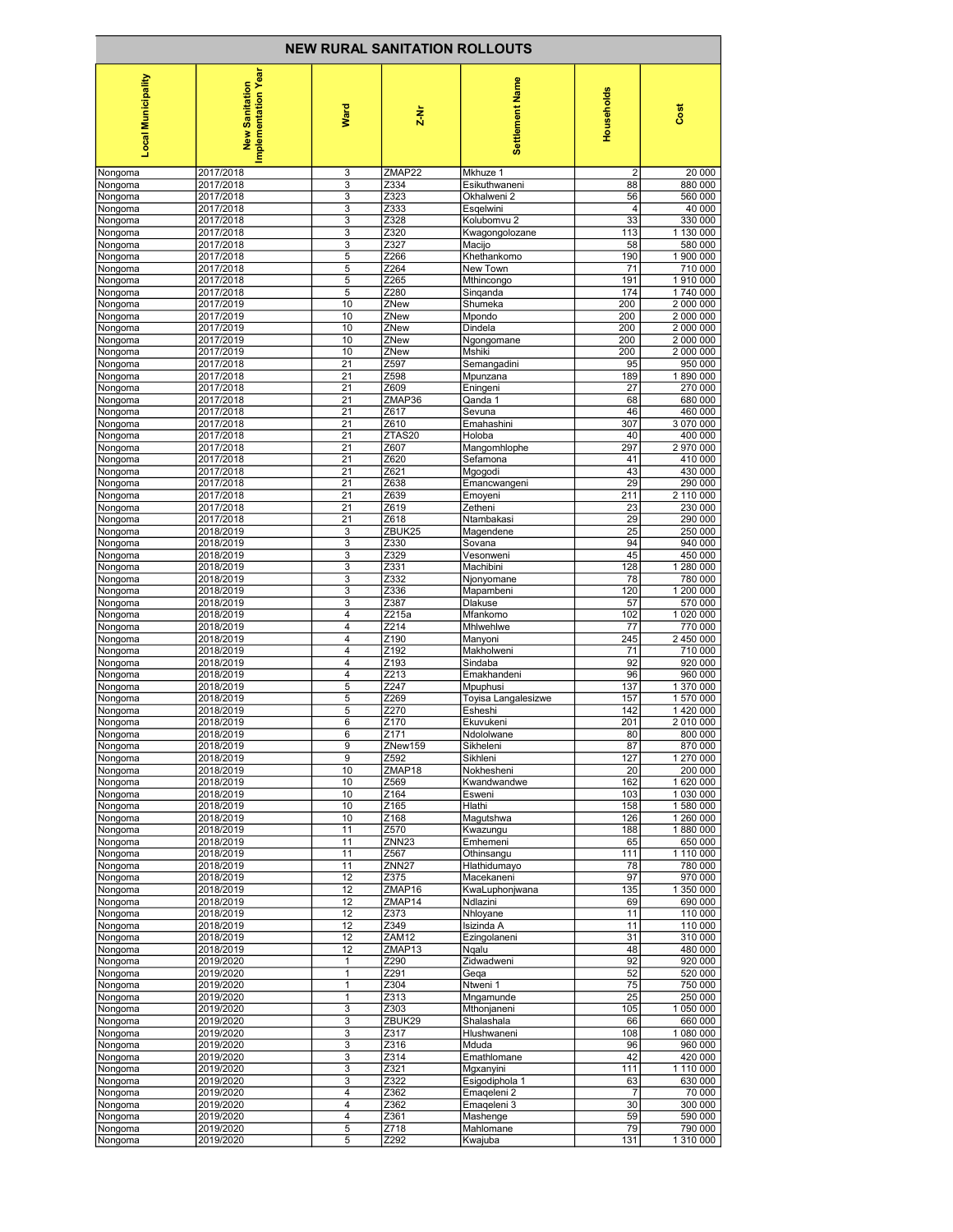| <b>NEW RURAL SANITATION ROLLOUTS</b> |                                       |                 |                  |                    |                 |           |
|--------------------------------------|---------------------------------------|-----------------|------------------|--------------------|-----------------|-----------|
| <b>Local Municipality</b>            | Implementation Year<br>New Sanitation | Ward            | $2-Nr$           | Settlement Name    | Households      | Cost      |
| Nongoma                              | 2019/2020                             | 5               | Z294             | Kolubomvu 1        | $\overline{22}$ | 220 000   |
| Nongoma                              | 2019/2020                             | $\overline{11}$ | Z <sub>157</sub> | Ngala              | 86              | 860 000   |
| Nongoma                              | 2019/2020                             | 11              | Z154             | Zampilo            | 42              | 420 000   |
| Nongoma                              | 2019/2020                             | 11              | Z <sub>153</sub> | Mcibilindini       | 49              | 490 000   |
| Nongoma                              | 2019/2020                             | 11              | Z151             | Mhlabaneni         | 60              | 600 000   |
| Nongoma                              | 2019/2020                             | $\overline{11}$ | ZBA1             | <b>Kwavumela</b>   | 76              | 760 000   |
| Nongoma                              | 2019/2020                             | 11              | Z <sub>152</sub> | <b>IMasokaneni</b> | 160             | 1 600 000 |
| Nongoma                              | 2019/2020                             | 12              | Z374             | Ngalonde           | 105             | 1 050 000 |
| Nongoma                              | 2019/2020                             | 13              | Z359             | Embokodweni        | 82              | 820 000   |
| Nongoma                              | 2019/2020                             | 13              | Z360             | Engwelezane        | 33              | 330 000   |
| Nongoma                              | 2019/2020                             | 14              | Z554             | Badlaneni          | 151             | 1 510 000 |
| Nongoma                              | 2019/2020                             | 14              | Z559             | Newgoli            | 117             | 1 170 000 |
| Nongoma                              | 2019/2020                             | 14              | Z560             | İKhalweni          | 52              | 520 000   |
| Nongoma                              | 2019/2020                             | 17              | Z642             | Obhuqwini          | 126             | 1 260 000 |
| Nongoma                              | 2019/2020                             | $\overline{17}$ | Z644             | Magoma             | 151             | 1 510 000 |
| Nongoma                              | 2019/2020                             | 17              | Z644             | Kwanomehle         | 28              | 280 000   |
| Nongoma                              | 2019/2020                             | $\overline{21}$ | Z643             | Mgiliji            | 99              | 990 000   |
| Nongoma                              | 2020/2021                             | $6\phantom{1}6$ | Z194/Z195/Z187   | Esidinsi           | 589             | 5 890 000 |
| Nongoma                              | 2020/2021                             | 16              | Z696             | Ophalule           | 673             | 6730000   |
| Nongoma                              | 2020/2021                             | 16              | Z624             | Mcwembe            | 100             | 1 000 000 |
| Nongoma                              | 2020/2021                             | $\overline{17}$ | ZKAY8            | Echibini           | 14              | 140 000   |
| Nongoma                              | 2020/2021                             | $\overline{17}$ | Z645             | Majomela           | 392             | 3 920 000 |
| Nongoma                              | 2020/2021                             | 17              | Z641             | Efefe              | 143             | 1 430 000 |
| Nongoma                              | >2022                                 | 11              | Z147             | Ngolotshe          | 341             | 3 410 000 |
| Nongoma                              | >2022                                 | $\overline{11}$ | ZMAP9            | Doncaneni          | 65              | 650 000   |
| Nongoma                              | >2022                                 | 11              | Z155a            | Ezighumeni         | 128             | 1 280 000 |
| Nongoma                              | >2022                                 | 11              | Z156             | Entwala            | 57              | 570 000   |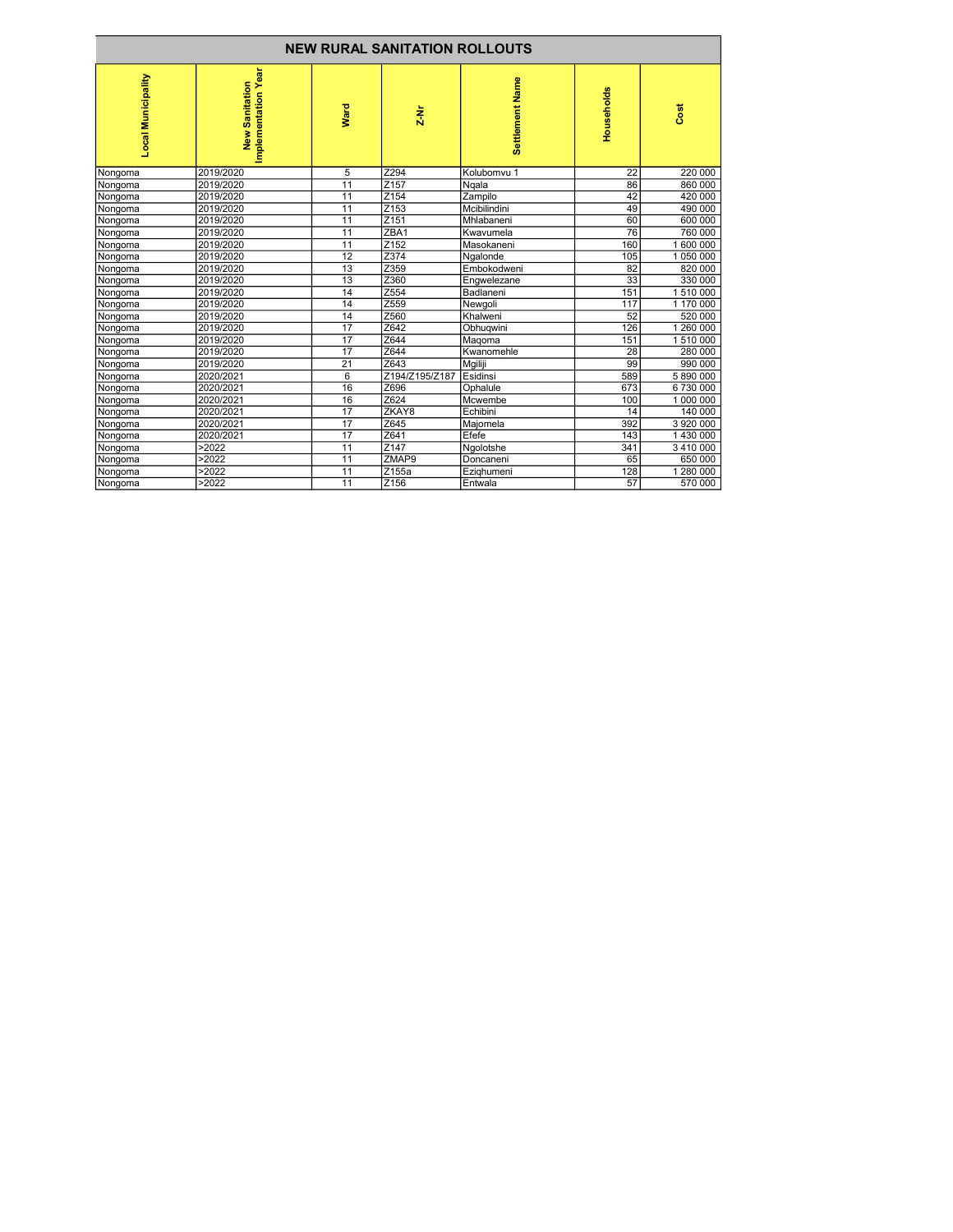| <b>NEW RURAL SANITATION ROLLOUTS</b> |                                       |                 |                          |                        |                 |           |
|--------------------------------------|---------------------------------------|-----------------|--------------------------|------------------------|-----------------|-----------|
| Local Municipality                   | Implementation Year<br>New Sanitation | <b>Ward</b>     | $\frac{1}{2}$            | Settlement Name        | Households      | Cost      |
| Ulundi                               | 2017/2018                             | 7               | Z671                     | Xasane                 | 199             | 1 990 000 |
| Ulundi                               | 2017/2018                             | $\overline{7}$  | Z672                     | Bhungwane              | 125             | 1 250 000 |
| Ulundi                               | 2017/2018                             | $\overline{7}$  | Z679                     | Esphiva                | 139             | 1 390 000 |
| Ulundi                               | 2017/2018                             | 7               | Z666                     | Engunyaneni            | 231             | 2 310 000 |
| Ulundi                               | 2018/2019                             | 8               | Z685                     | Mganimbobo             | 118             | 1 180 000 |
| Ulundi                               | 2018/2019                             | $\overline{8}$  | ZNew78                   | Qubenz                 | 10              | 100 000   |
| Ulundi                               | 2018/2019                             | 14              | ZTAS6                    | Ewela 1                | 33              | 330 000   |
| Ulundi                               | 2018/2019                             | 14              | Z693                     | Njojo                  | 108             | 1 080 000 |
| Ulundi                               | 2018/2019                             | 14              | Z695                     | Bhodludaka             | 50              | 500 000   |
| Ulundi                               | 2018/2019                             | 14              | Z694                     | Glula                  | 68              | 680 000   |
| Ulundi                               | 2018/2019                             | 14              | ZNew102                  | Kwamswane              | 29              | 290 000   |
| Ulundi                               | 2018/2019                             | 15              | Z686                     | Makhukwane             | 207             | 2 070 000 |
| Ulundi                               | 2019/2020                             | 15              | Z689                     | Obinda                 | 29              | 290 000   |
| Ulundi                               | 2019/2020                             | 16              | ZMAP117                  | Mhlathuze              | 44              | 440 000   |
| Ulundi                               | 2019/2020                             | 16              | ZMAP82                   | Mombeni                | $\overline{25}$ | 250 000   |
| Ulundi                               | 2019/2020                             | 16              | ZBUK51                   | Langfontein            | 172             | 1720 000  |
| Ulundi                               | 2019/2020                             | 16              | ZMAP118                  | Ngenetsheni            | 22              | 220 000   |
| Ulundi                               | 2019/2020                             | 16              | ZMAP90                   | Nzololo-Maganda        | 74              | 740 000   |
| Ulundi                               | 2019/2020                             | 16              | ZMAP100                  | Dingaanstad            | 62              | 620 000   |
| Ulundi                               | 2019/2020                             | 16              | ZNew <sub>23</sub>       | Qanuatho               | 10              | 100 000   |
| Ulundi                               | 2019/2020                             | 16              | ZBUK54                   | Vaalbank 347           | $\overline{2}$  | 20 000    |
| Ulundi                               | 2019/2020                             | 16              | ZMAP89                   | Ncele                  | 12              | 120 000   |
| Ulundi                               | 2019/2020                             | 16              | ZMAP84                   | Cokolo                 | 105             | 1 050 000 |
| Ulundi                               | 2019/2020                             | 16              | ZMAP83                   | Nkololweni             | 80              | 800 000   |
| Ulundi                               | 2019/2020                             | 16              | ZBUK49                   | Mhlangeni              | 19              | 190 000   |
| Ulundi                               | 2019/2020                             | 16              | ZMAP119                  | Hlengile               | 38              | 380 000   |
| Ulundi                               | 2019/2020                             | 16              | ZMAP85                   | Mbundu                 | 56              | 560 000   |
| Ulundi                               | 2019/2020                             | 16              | ZMAP87                   | Nsingizane 1           | 24              | 240 000   |
| Ulundi                               | 2019/2020                             | 16              | ZNew <sub>24</sub>       | Nyashana               | 5               | 50 000    |
| Ulundi                               | 2019/2020                             | 16              | ZMAP86                   | Mpembeni               | 34              | 340 000   |
| Ulundi                               | 2019/2020                             | 16              | ZMAP88                   | Qaba                   | 23              | 230 000   |
| Ulundi                               | 2019/2020                             | 21              | ZNew101                  | Dorsfontein            | 5               | 50 000    |
| Ulundi                               | 2019/2020                             | $\overline{24}$ | ZNew99                   | Isandlwana             | $\overline{8}$  | 80 000    |
| Ulundi                               | 2020/2021                             | 15              | Z419                     | Mgababa 2              | 148             | 1 480 000 |
| Ulundi                               | 2020/2021                             | 15              | Z710/Z711                | Okhukhu Phansikwentaba | 70              | 700 000   |
| Ulundi                               | 2020/2021                             | 15              | ZMAP110                  | Mgubameni              | 22              | 220 000   |
| Ulundi                               | 2020/2021                             | 15              | Z696/Z697/Z708/1Lomo     |                        | 186             | 1860000   |
| Ulundi                               | 2020/2021                             | $\overline{24}$ | ZNew100                  | Eskhaleni Kwankosi     | 14              | 140 000   |
| Ulundi                               | 2020/2021                             | 24              | ZTAS <sub>13</sub>       | England                | 84              | 840 000   |
| Ulundi                               | 2021/2022                             | $\overline{9}$  | ZNew79                   | Manaba                 | 10              | 100 000   |
| Ulundi                               | 2021/2022                             | 11              | ZNew98                   | Kwamhlongo             | 9               | 90 000    |
| Ulundi                               | 2021/2022                             | 13              | ZNew87                   | Maduna                 | 16              | 160 000   |
| Ulundi                               | 2021/2022                             | 13              | ZNew114                  | Nhlazatshe             | 25              | 250 000   |
| Ulundi                               | 2021/2022                             | 13              | ZNew115                  | <b>Kwa'Henie</b>       | 200             | 2 000 000 |
| Ulundi                               | 2021/2022                             | 16              | ZNew80                   | Mandevu 1              | 4               | 40 000    |
| <b>Ulundi</b>                        | 2021/2022                             | 17              | Z964 / Z394 / Z39 Qwasha |                        | 256             | 2 560 000 |
|                                      |                                       |                 |                          |                        |                 |           |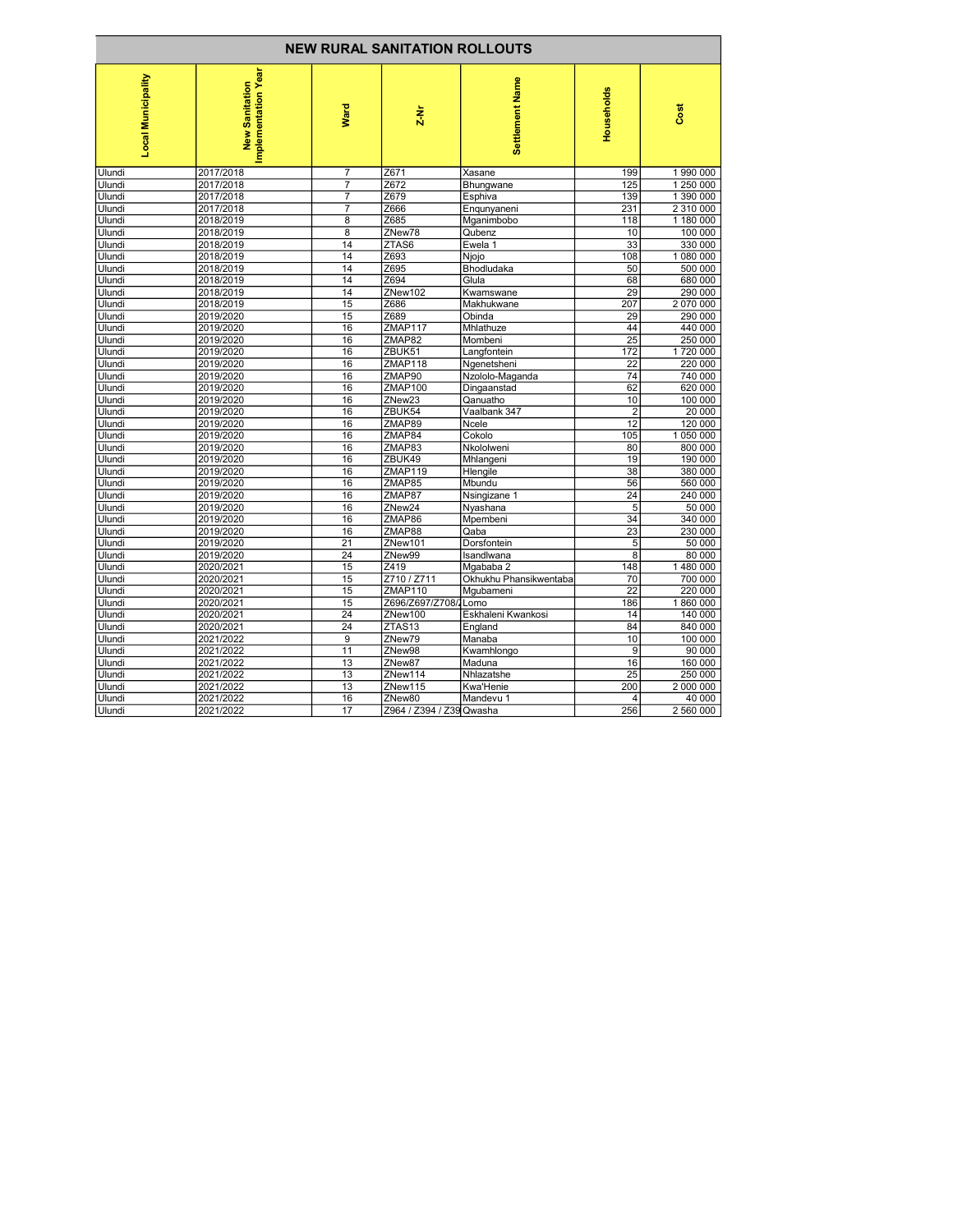| <b>NEW RURAL SANITATION ROLLOUTS</b> |                                       |                 |                  |                        |                        |           |
|--------------------------------------|---------------------------------------|-----------------|------------------|------------------------|------------------------|-----------|
| Local Municipality                   | Implementation Year<br>New Sanitation | <b>Ward</b>     | $2-Nr$           | Settlement Name        | Households             | Cost      |
| uPhongolo                            | In Progress                           | 5               | ZMAP41           | Gaga (Ingabayamantungw | 405                    | 4 050 000 |
| uPhongolo                            | In Progress                           | $\overline{6}$  | Z378             | Nkosentsha             | 130                    | 1 300 000 |
| uPhongolo                            | In Progress                           | 6               | Z762             | Ezinketheni 1          | 89                     | 890 000   |
| uPhongolo                            | In Progress                           | $\overline{6}$  | Z761             | Bongaspoort            | 60                     | 600 000   |
| uPhongolo                            | In Progress                           | 6               | Z769             | Mafindose              | 47                     | 470 000   |
| uPhongolo                            | In Progress                           | $\overline{6}$  | Z722             | Kwambhucu              | 100                    | 1 000 000 |
| uPhongolo                            | In Progress                           | 14              | ZMAP99           | Cotlands               | 69                     | 690 000   |
| uPhongolo                            | In Progress                           | $\overline{14}$ | ZMAP98           | Hlambanyathi 2         | 52                     | 520 000   |
| uPhongolo                            | In Progress                           | 14              | ZHR <sub>2</sub> | Gumbi Trust (Mvokweni) | 423                    | 4 230 000 |
| uPhongolo                            | 2018/2019                             | 6               | Z377             | Ezibayeni 3            | 63                     | 630 000   |
| uPhongolo                            | 2018/2019                             | $\overline{6}$  | ZTAS57           | Thusazane              | 42                     | 420 000   |
| uPhongolo                            | 2018/2019                             | 6               | Z527             | Mfaluvalo              | 71                     | 710 000   |
| uPhongolo                            | 2018/2019                             | 6               | Z526             | Manzabomvu 1           | 182                    | 1820 000  |
| uPhongolo                            | 2018/2019                             | $\overline{6}$  | Z753             | Newstand               | 108                    | 1 080 000 |
| uPhongolo                            | 2018/2019                             | 14              | ZNew157          | Ngulwane               | 30                     | 300 000   |
| uPhongolo                            | 2018/2019                             | 14              | ZNew158          | Zonyama                | 143                    | 1 430 000 |
| uPhongolo                            | 2019/2020                             | 1               | ZNew118          | Eskhaleni              | 36                     | 360 000   |
| uPhongolo                            | 2020/2021                             | $\overline{6}$  | Z767             | Mfenyane               | 65                     | 650 000   |
| uPhongolo                            | 2020/2021                             | 6               | ZBUK63           | Dlomodlomo             | 106                    | 1 060 000 |
| uPhongolo                            | 2020/2021                             | 6               | Z768             | Klipwal                | 180                    | 1800 000  |
| uPhongolo                            | 2020/2021                             | $\overline{12}$ | Z789             | Kwazibhedlu            | 34                     | 340 000   |
| uPhongolo                            | 2020/2021                             | 12              | Z464             | Gabela (Manyandeni)    | 121                    | 1 210 000 |
| uPhongolo                            | 2020/2021                             | $\overline{12}$ | Z463             | Kwesimhlope (Manyanden | 148                    | 1480 000  |
| uPhongolo                            | 2020/2021                             | 12              | Z460             | Manyandeni             | 234                    | 2 340 000 |
| uPhongolo                            | 2020/2021                             | 12              | Z461             | Chicago (Highlands B)  | 81                     | 810 000   |
| uPhongolo                            | 2021/2022                             | $\overline{1}$  | Z936             | Magudu                 | 151                    | 1 510 000 |
| uPhongolo                            | 2021/2022                             | 1               | ZJD1             | Kwasotsha              | 20                     | 200 000   |
| uPhongolo                            | 2021/2022                             | 1               | ZNew36           | Emganwini              | 30                     | 300 000   |
| uPhongolo                            | 2021/2022                             | $\mathbf{1}$    | ZMAP81           | Nyaliza                | 86                     | 860 000   |
| uPhongolo                            | 2021/2022                             | 1               | ZMAP52           | Hhinihhini             | 19                     | 190 000   |
| uPhongolo                            | 2021/2022                             | 1               | ZTAS51           | Manzamhlophe           | 101                    | 1 010 000 |
| uPhongolo                            | 2021/2022                             | 1               | ZNew37           | Kwaslevu               | 41                     | 410 000   |
| uPhongolo                            | 2021/2022                             | $\overline{1}$  | ZNew38           | Mthaniya               | $\overline{37}$        | 370 000   |
| uPhongolo                            | 2021/2022                             | $\mathbf{1}$    | ZTAS58           | Sithole                | 44                     | 440 000   |
| uPhongolo                            | 2021/2022                             | 1<br>12         | ZNew39           | Emthunzini             | $\overline{25}$<br>122 | 250 000   |
| uPhongolo                            | 2021/2022                             |                 | Z486             | Nyawoshane             |                        | 1 220 000 |
| uPhongolo                            | >2022                                 | $\mathbf{1}$    | ZNew35           | Embangeni              | 47                     | 470 000   |
| uPhongolo                            | >2022                                 | $\overline{1}$  | ZHC25            | Mpalaza                | 88                     | 880 000   |
| uPhongolo                            | >2022                                 | $\mathbf{1}$    | ZMAP33           | Kwamhlanga             | 46                     | 460 000   |
| uPhongolo                            | >2022                                 | 1               | ZMAP32           | Kwampondo              | 62                     | 620 000   |
| uPhongolo                            | >2022                                 | 1               | ZMAP31           | Mpakama                | 234                    | 2 340 000 |
| uPhongolo                            | >2022                                 | 1               | ZHR3             | Dwarsrand              | 111                    | 1 110 000 |
| uPhongolo                            | >2022                                 | 1               | ZNew41           | Kwamshikashika         | 32                     | 320 000   |
| uPhongolo                            | >2022                                 | $\mathbf{1}$    | ZNew42           | Kwaphatha              | 30                     | 300 000   |
| uPhongolo                            | >2022                                 | 1<br>1          | ZNew43           | Morreson               | 89                     | 890 000   |
| uPhongolo                            | >2022                                 |                 | ZNew44           | Emkhayeni              | 112                    | 1 120 000 |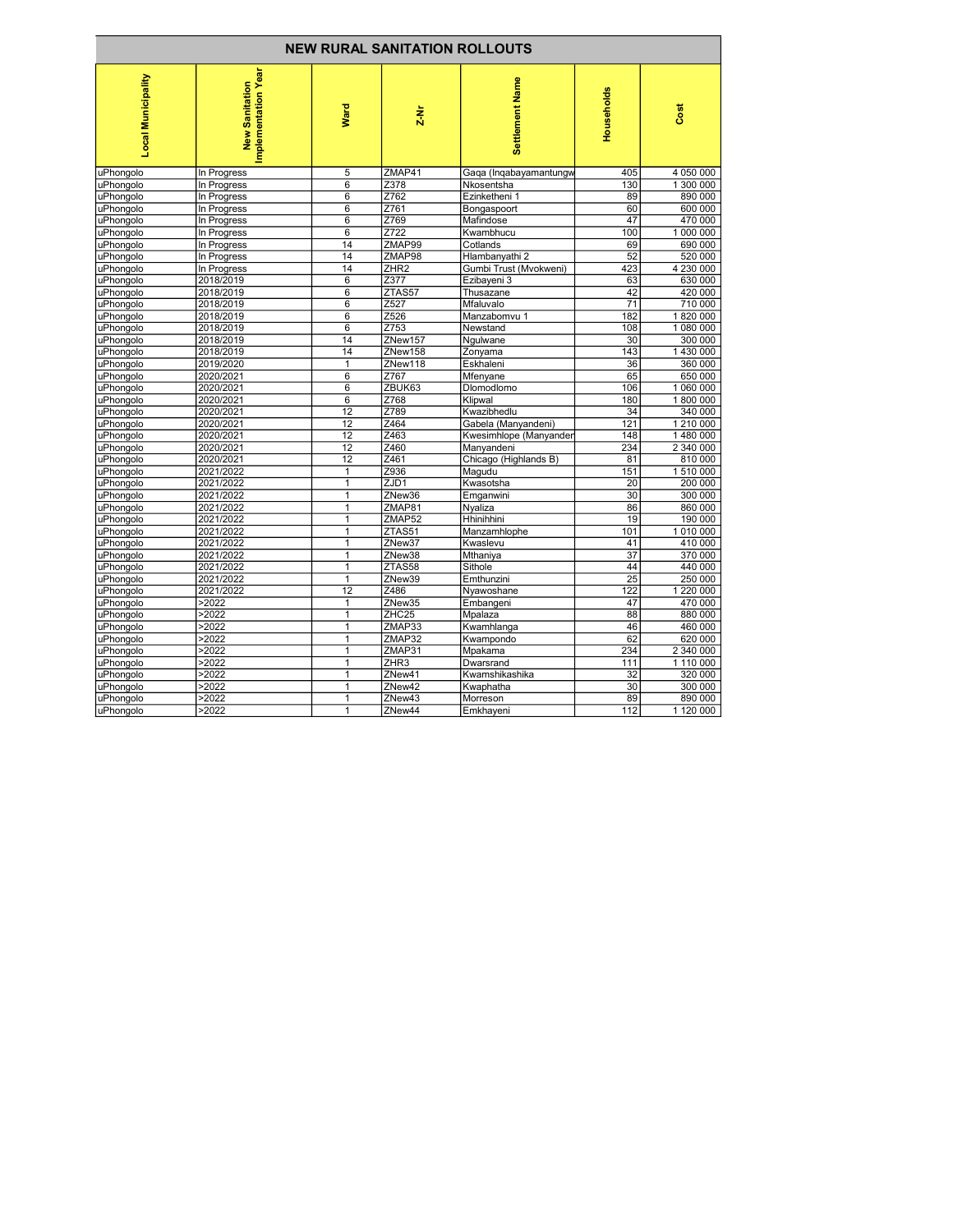|    |                                    | <b>Current</b><br><b>Delivery</b> | <b>Cost Estimate</b><br><b>Emergency Work</b> | <b>Cost Estimate Short</b><br>Term |
|----|------------------------------------|-----------------------------------|-----------------------------------------------|------------------------------------|
|    | <b>Waste Water Treatment Works</b> | <b>ML/d</b>                       | ex VAT and Prof fees ex VAT and Prof fees     |                                    |
|    | Frischgewaagd WWTW                 | 0.08                              | R <sub>0</sub>                                | R 300 000                          |
| 2  | Paulpieterburg WWTW                | 0.3                               | R 550 000                                     | R 1800 000                         |
| 3  | Vryheid Town WWTW                  | g                                 | $\overline{R}0$                               | $\overline{R}$ $\overline{0}$      |
| 4  | eMondlo WWTW                       | 2.4                               | R 725 000                                     | R 3 630 000                        |
| 5  | Nkongolwane WWTW                   | 0.25                              | $\overline{R}0$                               | R <sub>0</sub>                     |
| 6  | <b>Alpha Mine WWTW</b>             | 0                                 | $\overline{R}$ $\overline{0}$                 | R 300 000                          |
|    | <b>Hlobane WWTW</b>                | 0.35                              | R 900 000                                     | R 3 150 000                        |
| ৪  | <b>Coronation WWTW</b>             |                                   | R 850 000                                     | R 3 980 000                        |
| 9  | Itshelejuba Hospital WWTW          | 0.09                              |                                               | R 70 000                           |
|    | 10 Pongola Town WWTW*              | 2.5                               | R 13 000                                      | R 363 500                          |
| 11 | Thulasizwe Hospital WWTW           | 0.03                              |                                               | R 220 000                          |
| 12 | Holinyoka/Nongoma WWTW**           | 1.8                               |                                               | R 1 719 753                        |
| 13 | Ceza WWTW                          | 0.14                              |                                               | R 660 000                          |
|    | 14 James Nxumalo WWTW              | 0.08                              |                                               | R 270 000                          |
| 15 | Nkonjeni Hospital WWTW             | 0.2                               |                                               | R 70 000                           |
|    | 16 St Francis Hospital WWTW        | 0.06                              |                                               | R 75 000                           |
|    | 17 Ulundi Town WWTW**              | 2.7                               |                                               | R 600 000                          |
|    | 18 Enyathi WWTW                    | 0                                 | No assessments Scheduled                      |                                    |
|    |                                    |                                   |                                               |                                    |
|    | <b>Total</b>                       |                                   | R 3 038 000                                   | R 17 208 253                       |